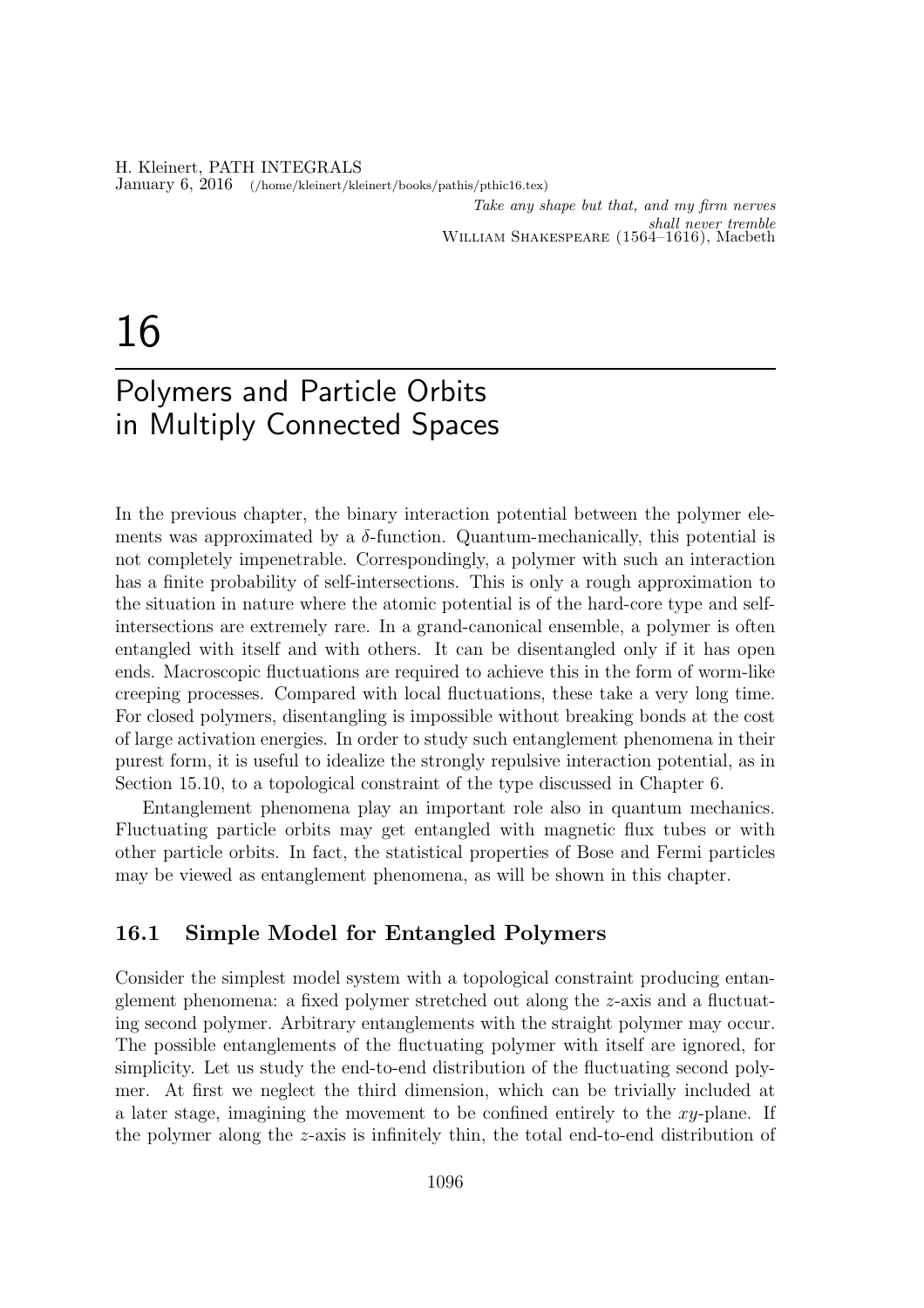the fluctuating polymer in the plane is certainly independent of the presence of the central polymer. In the random-chain approximation it reads for not too large R

$$
P_N(\mathbf{x}_b - \mathbf{x}_a) = \sqrt{\frac{2}{2\pi La}}^2 e^{-(\mathbf{x}_b - \mathbf{x}_a)^2 / 2La}, \qquad (16.1)
$$

where **x** is a planar vector.

In the presence of the central polymer, an interesting new problem arises: How does the end-to-end distribution decompose with respect to the number of times by which the fluctuating polymer is wrapped around the central polymer? To define this number, we choose an arbitrary reference line from the origin to infinity, say the x-axis. For each path from  $x_a$  to  $x_b$ , we count how often it crosses this line, including a minus sign for opposite directions of the crossings. In this way, each path receives an integer-valued label  $n$  which depends on the position of the reference line.

A property independent of the choice of the reference line exists for the pairs of paths with fixed ends. The difference path is closed. The number  $n$  of times by which a closed path encircles the origin is a topological invariant called the *winding* number. Let us find the decomposition of the probability distribution of a closed polymer  $P_N(\mathbf{x}_b - \mathbf{x}_a)$  with respect to n:

$$
P_N(\mathbf{x}_b - \mathbf{x}_a) = \sum_{n=-\infty}^{\infty} P_N^n(\mathbf{x}_b, \mathbf{x}_a).
$$
 (16.2)

The topological constraint destroys the translational invariance of the total distribution on the left-hand side, so that the different fixed- $n$  distributions on the right-hand side depend separately on both  $x_b$  and  $x_a$ .

In a path integral it is easy to keep track of the number of crossings  $n$ . The angular difference between initial and final points  $x_b$  and  $x_a$  is given by the integral

$$
\varphi_b - \varphi_a = \int_{t_a}^{t_b} dt \, \dot{\varphi}(t) = \int_{t_a}^{t_b} dt \, \frac{x_1 \dot{x}_2 - x_2 \dot{x}_1}{x_1^2 + x_2^2} = \int_{\mathbf{x}_a}^{\mathbf{x}_b} \frac{\mathbf{x} \times d\mathbf{x}}{\mathbf{x}^2}.
$$
 (16.3)

Given two paths  $C_1$  and  $C_2$  connecting  $x_a$  and  $x_b$ , this integral differs by an integer multiple of  $2\pi$ . The winding number is therefore given by the contour integral over the closed difference path C:

$$
n = \frac{1}{2\pi} \oint_C \frac{\mathbf{x} \times d\mathbf{x}}{\mathbf{x}^2}.
$$
 (16.4)

In order to decompose the end-to-end distribution (16.2) with respect to the winding number, we recall the angular decomposition of the imaginary-time evolution amplitude in Eqs. (8.9) and (8.17) of a free particle in two dimensions

$$
P_L(\mathbf{x}_b - \mathbf{x}_a) = \sum_m \frac{1}{\sqrt{r_b r_a}} (r_b \tau_b | r_a \tau_a)_{m} \frac{1}{2\pi} e^{im(\varphi_b - \varphi_a)}, \qquad (16.5)
$$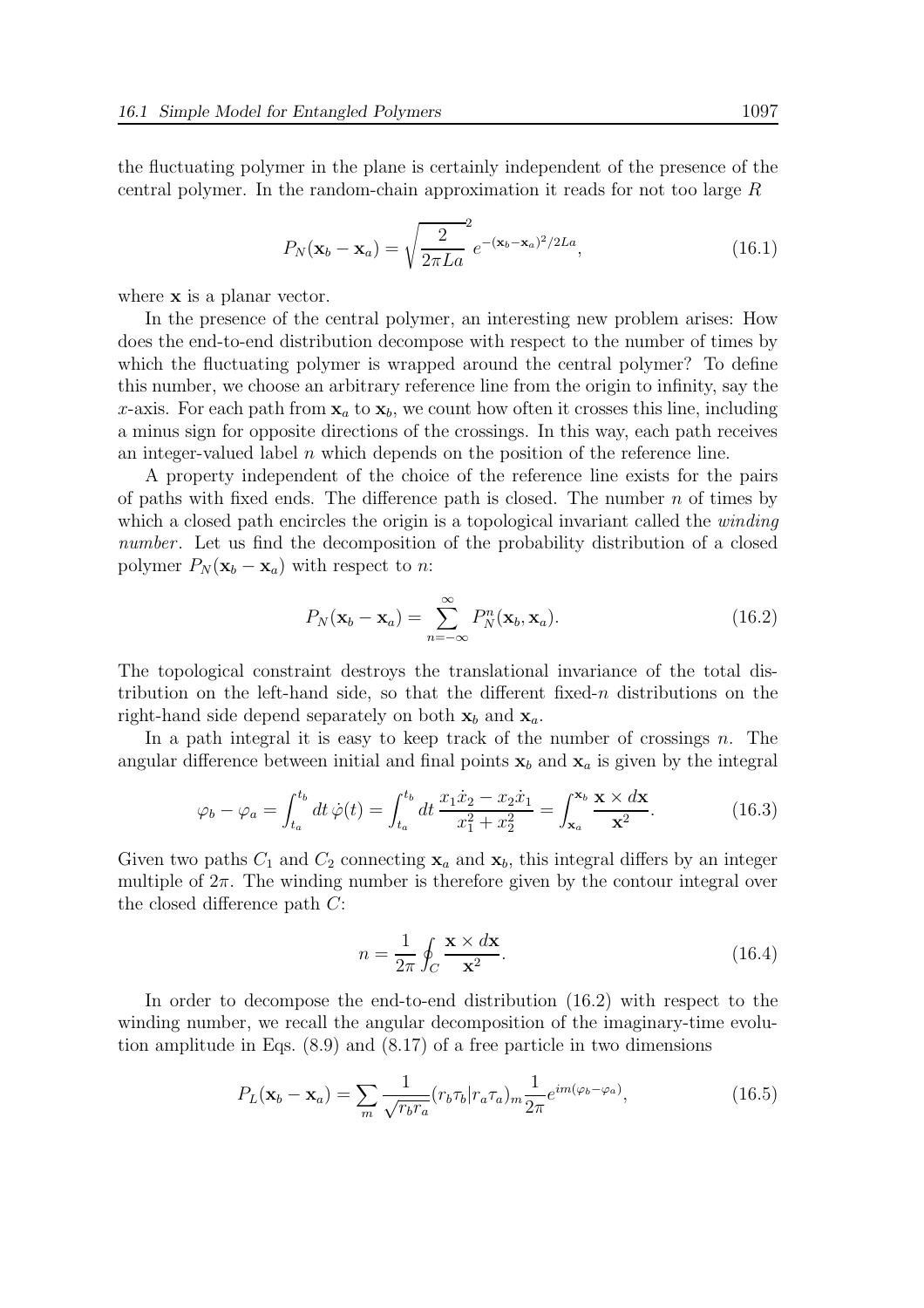with the radial amplitude

$$
(r_b \tau_b | r_a \tau_a)_m = 2 \frac{\sqrt{r_b r_a}}{La} e^{-(r_b^2 + r_a^2)/La} I_m \left( 2 \frac{r_b r_a}{La} \right).
$$
 (16.6)

We have inserted the polymer parameters following the rules of Section 15.6, replacing  $M/2\hbar(\tau_b - \tau_a)$  by  $1/La$ , and using the label  $L = Na$  in  $P_L$  rather than N, as in Eq. (15.301).

We now recall that according to Section 6.1, an angular path integral consisting of a product of integrals

$$
\prod_{n=1}^{N} \int_{-\pi}^{\pi} \frac{d\varphi_n}{2\pi},\tag{16.7}
$$

whose conjugate momenta are integer-valued, can be converted into a product of ordinary integrals

$$
\prod_{n=1}^{N} \int_{-\infty}^{\infty} \frac{d\varphi_n}{2\pi},\tag{16.8}
$$

whose conjugate momenta are continuous. These become independent of the time slice  $n$  by momentum conservation, and the common momentum is eventually restricted to its proper integer values by a final sum over an integer number n occurring in the Poisson formula [see (6.9)]

$$
\sum_{n} e^{ik(\varphi_b + 2\pi n - \varphi_a)} = \sum_{m = -\infty}^{\infty} \delta(k - m) e^{im(\varphi_b - \varphi_a)}.
$$
 (16.9)

Obviously, the number  $n$  on the left-hand side is precisely the winding number by which we want to sort the end-to-end distribution. The desired restricted probability  $P_L^n(\mathbf{x}_b, \mathbf{x}_a)$  for a given winding number n is therefore obtained by converting the sum over m in Eq. (16.5) into an integral over  $\mu$  and another sum over n as in Eq. (1.205), and by omitting the sum over  $n$ . The result is:

$$
P_L^n(\mathbf{x}_b, \mathbf{x}_a) = \frac{2}{La} \int_{-\infty}^{\infty} d\mu e^{-(r_b^2 + r_a^2)/La} I_{|\mu|} \left( 2 \frac{r_b r_a}{La} \right) \frac{1}{2\pi} e^{i\mu(\varphi_b - \varphi_a + 2\pi n)}.
$$
 (16.10)

From this we find the desired probability of a closed polymer running through a point  $x$  with various winding numbers  $n$  around the central polymer:

$$
P_L^n(\mathbf{x}, \mathbf{x}) = \frac{2}{La} \int_{-\infty}^{\infty} d\mu e^{-2r^2/La} I_{|\mu|} \left( 2\frac{r^2}{La} \right) \frac{1}{2\pi} e^{i2\pi\mu n}.
$$
 (16.11)

Let us also calculate the partition function of a closed polymer with a given winding number  $n$ . To make the partition function finite, we change the system by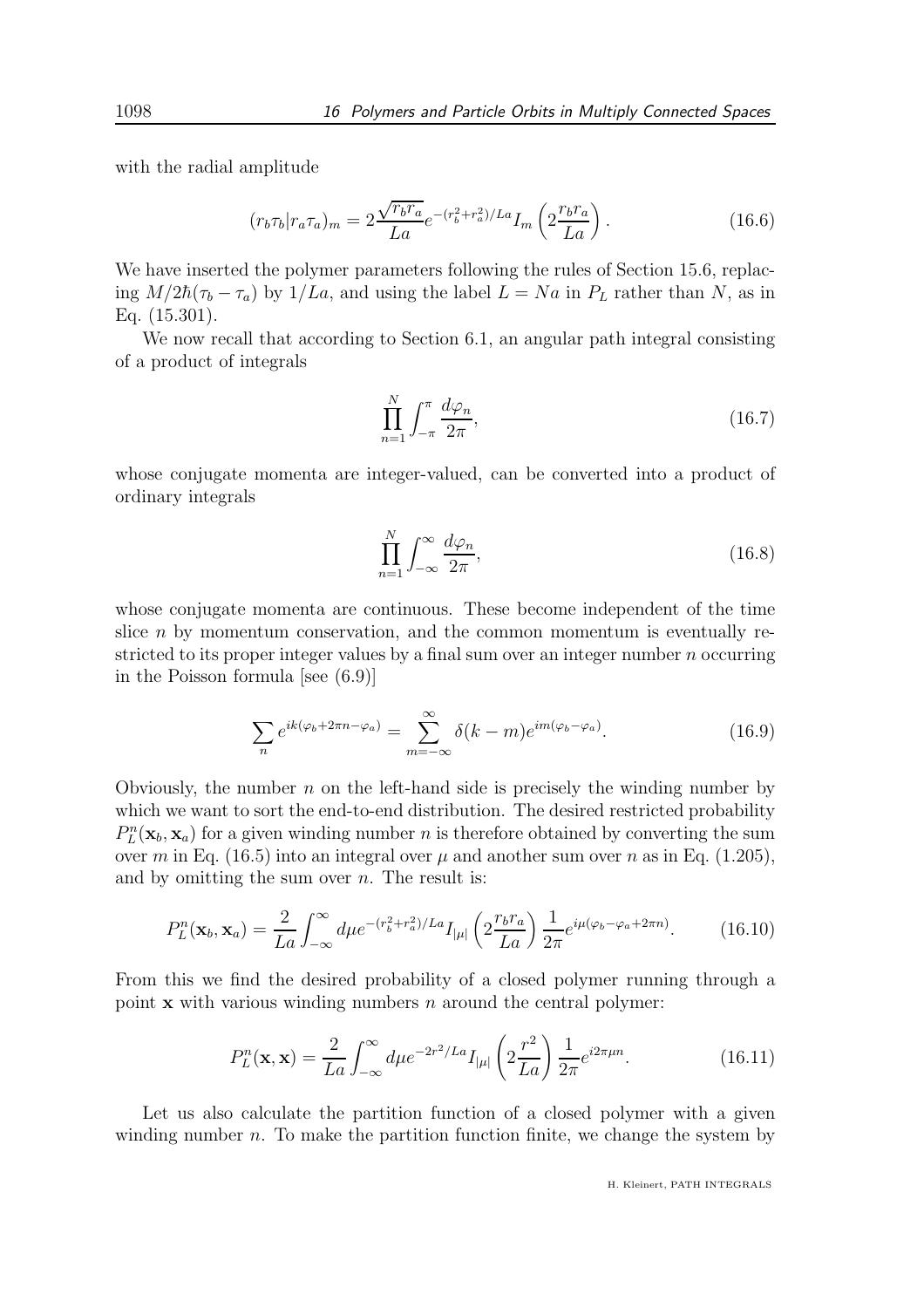adding a harmonic oscillator potential centered at the origin.<sup>1</sup> If  $\omega$  is measured in units 1/length, the above probability becomes

$$
P_L^n(\mathbf{x}, \mathbf{x}) = \frac{2}{a} \frac{\omega}{\sinh \omega L} \int_{-\infty}^{\infty} d\mu e^{-2(r^2/a)\omega \coth \omega L} I_{|\mu|} \left(\frac{2}{a} \frac{r^2 \omega}{\sinh \omega L}\right) \frac{1}{2\pi} e^{i2\pi \mu n}. \tag{16.12}
$$

This can be integrated over the entire space using the formula (2.475). The result is

$$
P_L^n \equiv \int d^2x P_L^n(\mathbf{x}, \mathbf{x}) = \frac{1}{2 \sinh \omega L} \int_{-\infty}^{\infty} d\mu e^{-|\mu| \omega L} e^{2\pi i \mu n}.
$$
 (16.13)

To check this formula, we sum both sides over all n. Then the integral over  $\mu$  is reduced, via Poisson's formula, to a sum over integers  $\mu = m = 0, \pm 1, \pm 2, \ldots$ , and we find

$$
P_L \equiv \int d^2x P_L(\mathbf{x}, \mathbf{x}) = \sum_{n = -\infty}^{\infty} P_L^n
$$
  
= 
$$
\frac{1}{2 \sinh \omega L} \left( \frac{2}{1 - e^{-\omega L}} - 1 \right) = \frac{1}{\left[ 2 \sinh(\omega L/2) \right]^2}.
$$
 (16.14)

As we should have expected, this is the partition function of the two-dimensional harmonic oscillator.

To find the contribution of the various winding numbers, we perform the integral over  $\mu$  and obtain

$$
P_L^n = \frac{\omega L}{\sinh \omega L} \frac{1}{4\pi^2 n^2 + \omega^2 L^2}.
$$
\n(16.15)

The right-hand factor is recognized as a term arising in the expansion

$$
\frac{1}{2\omega L} \coth(\omega L/2) = \sum_{n=-\infty}^{\infty} \frac{1}{4\pi^2 n^2 + (\omega L)^2}
$$

$$
= \frac{1}{L^2} \sum_{n=-\infty}^{\infty} \frac{1}{\omega_n^2 + \omega^2}.
$$
(16.16)

The quantities  $\omega_n \equiv 2\pi n/L$  are the polymer analogs of the Matsubara frequencies. Thus we may write

$$
P_L^n = P_L \cdot \alpha_n,\tag{16.17}
$$

where  $\alpha_n$  is the relative probability of finding the winding number n (with the normalization  $\Sigma_n \alpha_n = 1$ ,

$$
\alpha_n = \frac{1}{\omega_n^2 + \omega^2} \left[ \sum_{n = -\infty}^{\infty} \frac{1}{\omega_n^2 + \omega^2} \right]^{-1}
$$

$$
= \frac{1}{L^2} \frac{1}{\omega_n^2 + \omega^2} \left[ \frac{1}{2\omega L} \coth \frac{\omega L}{2} \right]^{-1}.
$$
(16.18)

<sup>1</sup>Alternatively, we may add a magnetic field with the Landau frequency  $\omega = -eB/Mc$ , as done in (16.33). Then the amplitude contains  $\omega/2$  instead of  $\omega$ , and an extra factor  $e^{m\omega L/2}$ .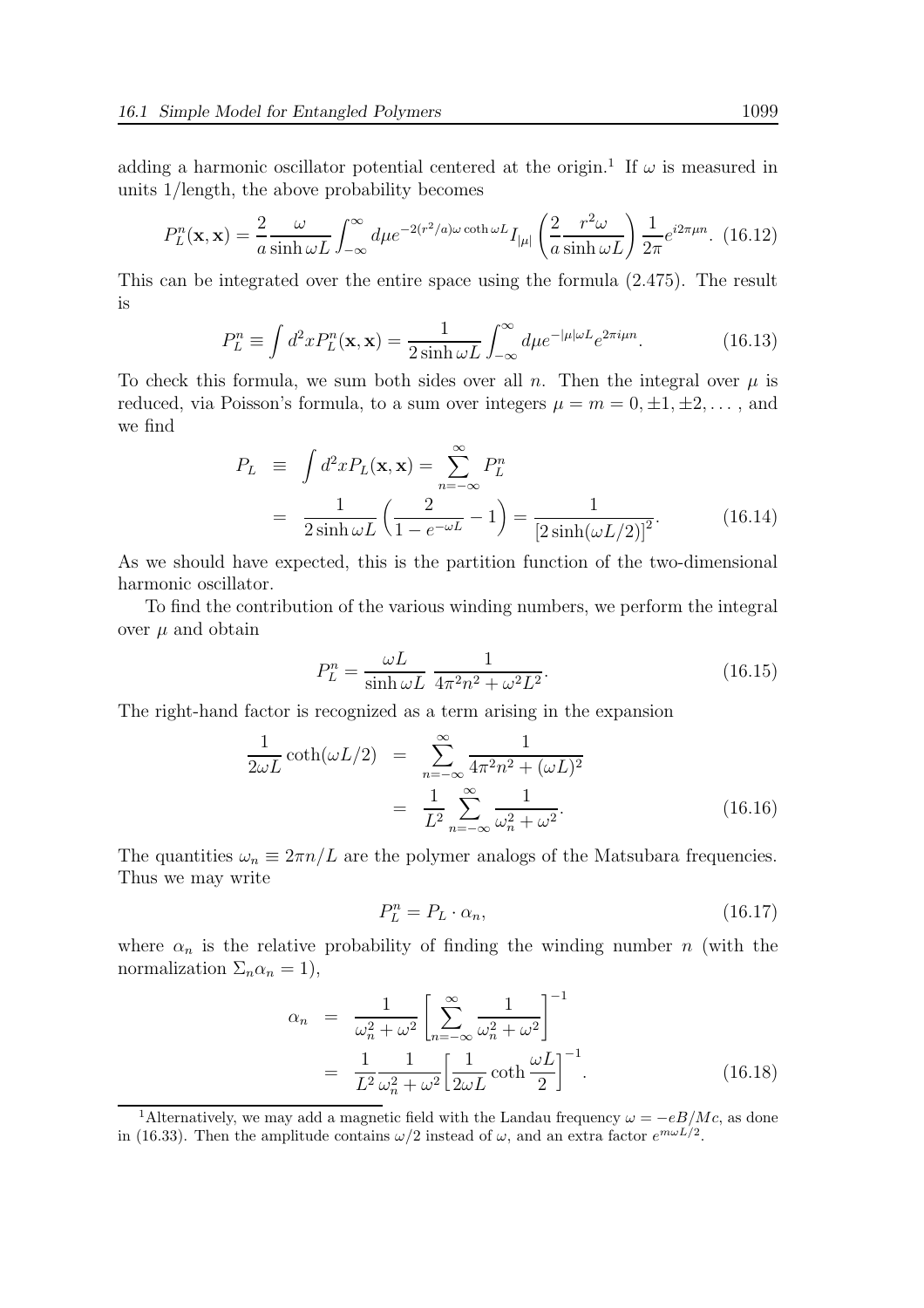## 16.2 Entangled Fluctuating Particle Orbit: Aharonov-Bohm Effect

The entanglement of a fluctuating polymer around a straight central polymer has an interesting quantum-mechanical counterpart known as the Aharonov-Bohm effect. Consider a free nonrelativistic charged particle moving through a space containing an infinitely thin tube of finite magnetic flux along the z-direction:

$$
B_3 = \frac{g}{2\pi} \epsilon_{3jk} \partial_j \partial_k \varphi = g \delta^{(2)}(\mathbf{x}_\perp), \tag{16.19}
$$

where  $\mathbf{x}_\perp$  is the transverse vector  $\mathbf{x}_\perp \equiv (x_1, x_2)$ . Let us study the associated path integral. The magnetic interaction is given by [recall Eq. (2.635)]

$$
\mathcal{A}_{\text{mag}} = \frac{e}{c} \int_{t_a}^{t_b} dt \, \dot{\mathbf{x}} \cdot \mathbf{A},\tag{16.20}
$$

where  $e$  is the charge and  $\bf{A}$  the vector potential. The flux tube (16.19) is obtained from the components in the xy-plane.

$$
A_i = \frac{g}{2\pi}\partial_i\varphi, \quad (i = 1, 2), \tag{16.21}
$$

where  $\varphi$  is the azimuthal angle around the tube:

$$
\varphi(\mathbf{x}) \equiv \arctan(x_2/x_1). \tag{16.22}
$$

Note that the derivatives in front of  $\varphi$  in (16.19) commute everywhere, except at the origin where Stokes' theorem yields

$$
\int d^2x \left(\partial_1 \partial_2 - \partial_2 \partial_1\right) \varphi = \oint d\varphi = 2\pi. \tag{16.23}
$$

The total magnetic flux through the tube is defined by the integral

$$
\Phi = \int d^2x \, B_3. \tag{16.24}
$$

Inserting  $(16.19)$  we see that the total flux is equal to g:

$$
\Phi = g. \tag{16.25}
$$

With the vector potentoal (16.21), the interaction (16.20) takes the form

$$
\mathcal{A}_{\text{mag}} = -\hbar \mu_0 \int_{t_a}^{t_b} dt \dot{\varphi}, \qquad (16.26)
$$

where  $\mu_0$  is the dimensionless number

$$
\mu_0 \equiv -\frac{eg}{2\pi\hbar c}.\tag{16.27}
$$

H. Kleinert, PATH INTEGRALS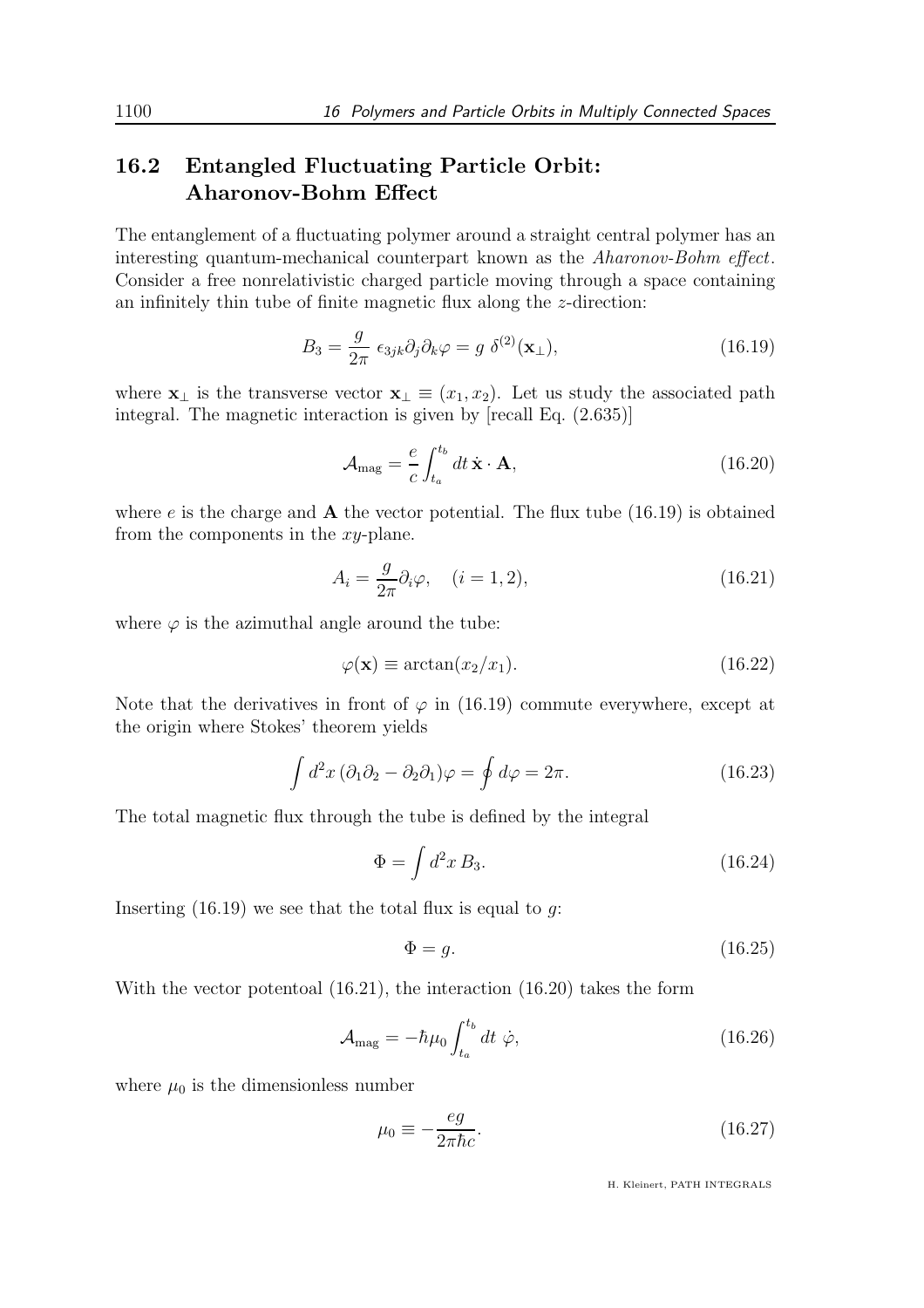The minus sign is a matter of convention.

Since the particle orbits are present at all times, their worldlines in spacetime can be considered as being closed at infinity, and the integral

$$
n = \frac{1}{2\pi} \int_{t_a}^{t_b} dt \,\dot{\varphi} \tag{16.28}
$$

is the topological invariant  $(16.4)$  with integer values of the winding number n. The magnetic interaction (16.26) is therefore a purely topological one, its value being

$$
\mathcal{A}_{\text{mag}} = -\hbar \mu_0 2\pi n. \tag{16.29}
$$

After adding this to the action of a free particle in the radial decomposition (8.9) of the quantum-mechanical path integral,we rewrite the sum over the azimuthal quantum numbers  $m$  via Poisson's summation formula as in  $(16.10)$ , and obtain

$$
(\mathbf{x}_b \tau_b | \mathbf{x}_a \tau_a) = \int_{-\infty}^{\infty} d\mu \frac{1}{\sqrt{r_b r_a}} (r_b \tau_b | r_a \tau_a)_{\mu}
$$
  
 
$$
\times \sum_{n=-\infty}^{\infty} \frac{1}{2\pi} e^{i(\mu - \mu_0)(\varphi_b + 2\pi n - \varphi_a)}.
$$
 (16.30)

Since the winding number  $n$  is often not easy to measure experimentally, let us extract observable consequences which are independent of  $n$ . The sum over all  $n$ forces  $\mu$  to be equal to  $\mu_0$  modulo an arbitrary integer number  $m = 0, \pm 1, \pm 2, \ldots$ . The result is

$$
(\mathbf{x}_b \tau_b | \mathbf{x}_a \tau_a) = \sum_{m=-\infty}^{\infty} \frac{1}{\sqrt{r_b r_a}} (r_b \tau_b | r_a \tau_a)_{m+\mu_0} \frac{1}{2\pi} e^{im(\varphi_b - \varphi_a)}, \qquad (16.31)
$$

with the radial amplitude

$$
(r_b \tau_b | r_a \tau_a)_{m+\mu_0} = \sqrt{r_b r_a} \frac{M}{\hbar} \frac{1}{(\tau_b - \tau_a)} \exp\left\{-\frac{M}{2\hbar} \frac{r_b^2 + r_a^2}{\tau_b - \tau_a}\right\} I_{|m+\mu_0|} \left(\frac{M}{\hbar} \frac{r_b r_a}{\tau_b - \tau_a}\right). (16.32)
$$

For the sake of generality, we allow for the presence of a homogeneous magnetic field B whose Landau frequency is  $\omega = -eB/Mc$ . In analogy with the parameter  $\mu_0$  in (16.27), it is defined with a minus sign. Using the radial amplitude (9.105), we see that (16.32) is simply generalized to

$$
(r_b \tau_b | r_a \tau_a)_{m+\mu_0} = \sqrt{r_b r_a} \frac{M\omega}{2\hbar \eta} \frac{\eta}{\sinh \eta} \exp\left[-\frac{M}{2\hbar} \frac{\omega}{2} \coth \eta (r_b^2 + r_a^2)\right] \times I_{|m+\mu_0|} \left(\frac{M\omega r_b r_a}{2\hbar \sinh \eta}\right) e^{(m+\mu_0)\eta},\tag{16.33}
$$

where  $\eta \equiv \omega(\tau_b - \tau_a)/2$ .

At this point we can make an interesting observation: If  $\mu_0$  is an integer number, i.e., if

$$
\frac{eg}{2\pi\hbar c} = \text{integer},\tag{16.34}
$$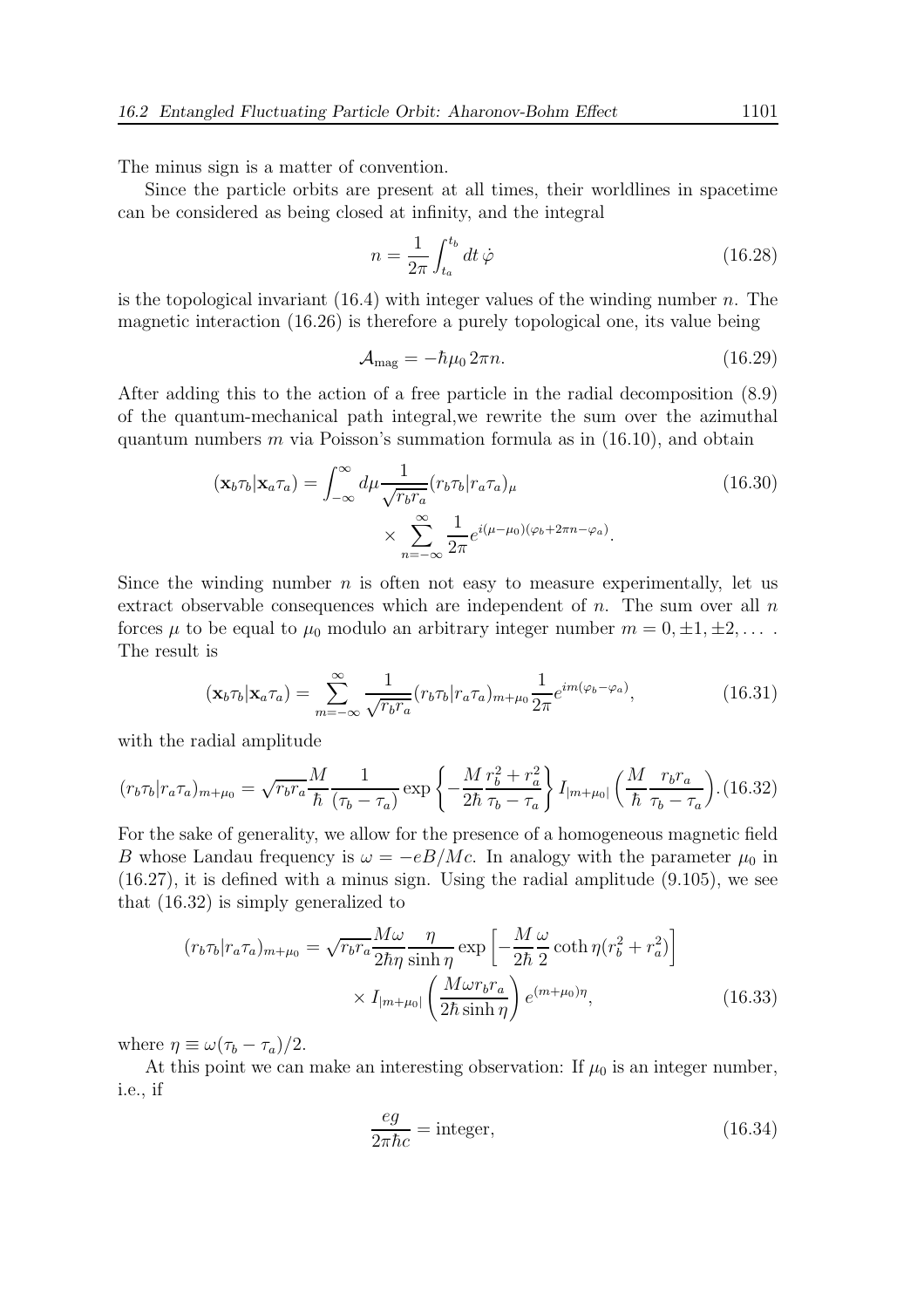the quantum-mechanical particle distribution function  $(\mathbf{x} t_b|\mathbf{x} t_a)$  in (16.31) becomes independent of the magnetic flux tube along the z-axis. The condition implies that the magnetic flux is an integer multiple of the fundamental flux quantum

$$
\Phi_0 \equiv g_0 \equiv \frac{2\pi\hbar c}{e} = \frac{hc}{e}.\tag{16.35}
$$

We recognize this infinitely thin tube as a *Dirac string*. Such undetectable strings were used in Sections 8.12, Appendix 10A.3, and Section 14.6 to import the magnetic flux of a magnetic monopole from infinity to a certain point where the magnetic field lines emerge radially. In Appendix 10A.3 we have made the string invisible mathematically imposing monopole gauge invariance. The present discussion shows explicitly that the flux quantization makes Dirac strings indeed undetectable by any charged particle. This observation inspired Dirac his speculation on the existence of magnetic monopoles.

In low-temperature physics, a quantization of magnetic flux is observable in type-II superconductors. Superconductors are perfect diamagnets which expel magnetic fields. Those of type II have the property that above a certain critical external field called  $H_{c_1}$ , the expulsion is not perfect but they admit quantized magnetic tubes of flux  $\Phi_0$  (*Shubnikov phase*). For increasing fields, there are more and more such flux tubes. They are squeezed together and can form a periodically arranged bundle. When cut across in the  $xy$ -plane, the bundle looks like a hexagonal planar flux lattice [4]. If the central magnetic flux tube in (16.19) carries an amount of flux that is not an integer multiple of  $\Phi_0$ , the amplitude of particles passing the tube displays an interesting interference pattern. This was initially a surprise since the space is free of magnetic fields. To calculate this pattern we consider the fixed-energy amplitude of a free particle in two dimensions (9.12), decomposed into partial waves via the addition theorem (9.14) for Bessel functions as in (9.15):

$$
(\mathbf{x}_b|\mathbf{x}_a)_E = -\frac{2iM}{\hbar} \sum_{m=-\infty}^{\infty} I_m(\kappa r_<) K_m(\kappa r_>) \frac{1}{2\pi} e^{im(\varphi_b - \varphi_a)}.
$$
 (16.36)

Comparing this with (16.30) and repeating the arguments leading to (16.31), (16.32), we can immediately write down the fixed-energy amplitude in the presence of a flux  $\Phi_0$ :

$$
(\mathbf{x}_b|\mathbf{x}_a)_E = -\frac{2iM}{\hbar} \sum_{m=-\infty}^{\infty} I_{|m+\mu_0|}(\kappa r_<) K_{|m+\mu_0|}(\kappa r_>) \frac{1}{2\pi} e^{im(\varphi_b - \varphi_a)}.
$$
 (16.37)

The wave functions are now easily extracted. In the complex  $E$ -plane, the righthand side has a discontinuity across the positive real axis. By going through the same steps as in  $(9.15)$ – $(9.22)$ , we derive for the discontinuity

$$
\int_{-\infty}^{\infty} \frac{dE}{2\pi\hbar} \text{disc}(\mathbf{x}_b|\mathbf{x}_a)_{E} = \sum_{m=-\infty}^{\infty} \int_0^{\infty} dk k J_{|m+\mu_0|}(kr_b) J_{|m+\mu_0|}(kr_a) \frac{1}{2\pi} e^{im(\varphi_b - \varphi_b)}.
$$
 (16.38)

H. Kleinert, PATH INTEGRALS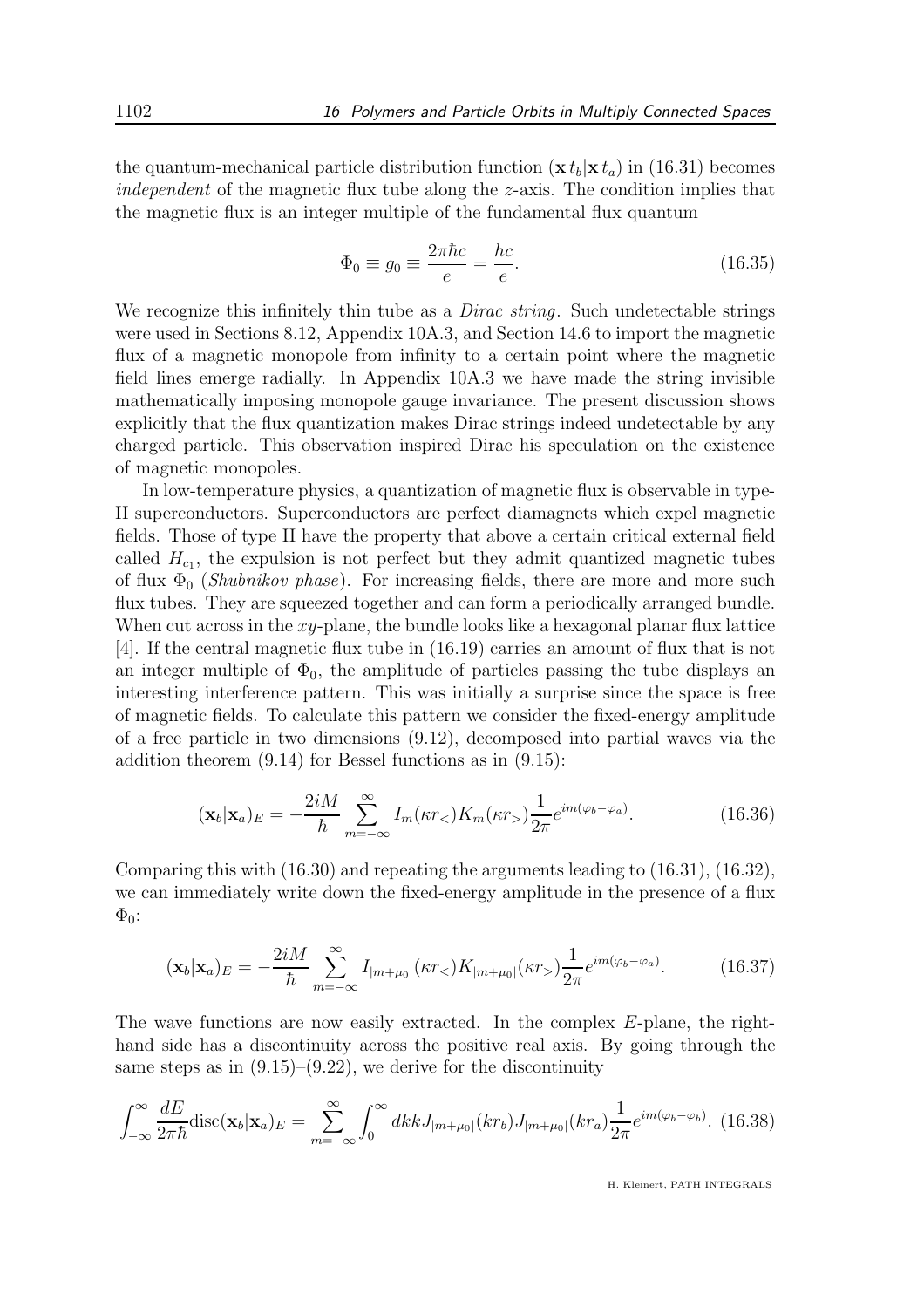The integration measure  $\int (dE/2\pi\hbar)(2\pi M/\hbar)$  has been replaced by  $\int_0^\infty dk k$  according to Eq. (9.23).

In the absence of the flux tube, the amplitude (16.38) reduces to that of a free particle, which has the decomposition

$$
\int_{-\infty}^{\infty} \frac{dE}{2\pi\hbar} \text{disc}(\mathbf{x}_b|\mathbf{x}_a)_{E} = \int \frac{d^2k}{(2\pi)^2} e^{i\mathbf{k}(\mathbf{x}_b - \mathbf{x}_a)} = \frac{1}{2\pi} \int_{0}^{\infty} dk k J_0(k|\mathbf{x}_b - \mathbf{x}_a|)
$$

$$
= \sum_{m=-\infty}^{\infty} \int_{0}^{\infty} dk k J_m(kr_b) J_m(kr_a) \frac{1}{2\pi} e^{im(\varphi_b - \varphi_a)}.
$$
(16.39)

If a flux tube is present, a beam of incoming charged particles is deflected even though the space around the z-axis contains no magnetic field. Let us calculate the scattering amplitude and the ensuing cross section from the fixed-energy amplitude (16.37). Recall the results of the quantum-mechanical scattering theory due to Lippmann and Schwinger. In this theory one studies the effect of an interaction upon an incoming free-particle state  $\varphi_{\mathbf{k}}$  of wave vector **k**. The result is the scattering state  $\psi_{\mathbf{k}}$  obtained from the *Lippmann-Schwinger* integral equation

$$
\psi_{\mathbf{k}} = \varphi_{\mathbf{k}} + \frac{1}{E - \hat{H}_0 + i\eta} \hat{V} \psi_{\mathbf{k}}
$$

$$
= \varphi_{\mathbf{k}} - \frac{i}{\hbar} \hat{R}(E) \hat{V} \varphi_{\mathbf{k}}, \qquad (16.40)
$$

where E is the energy of the incoming particle,  $\hat{V}$  the potential, and  $\hat{R}(E)$  the resolvent operator (1.319). The scattering states  $\psi_{\mathbf{k}}$  are solutions of the Schrödinger equation

$$
\hat{H}\psi_{\mathbf{k}} = (\hat{H}_0 + \hat{V})\psi_{\mathbf{k}} = E\psi_{\mathbf{k}}.\tag{16.41}
$$

In x-space, the Lippmann-Schwinger equation reads

$$
\psi_{\mathbf{k}}(\mathbf{x}) = \varphi_{\mathbf{k}}(\mathbf{x}) - \frac{i}{\hbar} \int d^D x' (\mathbf{x} | \mathbf{x}')_E V(\mathbf{x}') \varphi_{\mathbf{k}}(\mathbf{x}'). \qquad (16.42)
$$

The first term describes the impinging particles, the second the scattered ones. For the scattering amplitude, only the large-x behavior of the second term matters. One usually normalizes  $\varphi_{\mathbf{k}}(\mathbf{x})$  to  $e^{i\mathbf{k}\mathbf{x}}$  and factorizes the second term asymptotically into a product of an outgoing spherical wave times a scattering amplitude. In three dimensions, the asymptotic behavior far away from the scattering center is

$$
\psi_{\mathbf{k}}(\mathbf{x}) \xrightarrow{|\mathbf{x}| \to \infty} e^{i\mathbf{k}x} + \frac{e^{i|\mathbf{k}||\mathbf{x}|}}{|\mathbf{x}|} f(\theta, \varphi) + \dots \,, \tag{16.43}
$$

where  $\theta$  and  $\varphi$  are the scattering angles of the outgoing beam and f is the scattering amplitude. Its square gives directly the differential cross section

$$
\frac{d\sigma}{d\Omega} = |f(\theta, \varphi)|^2. \tag{16.44}
$$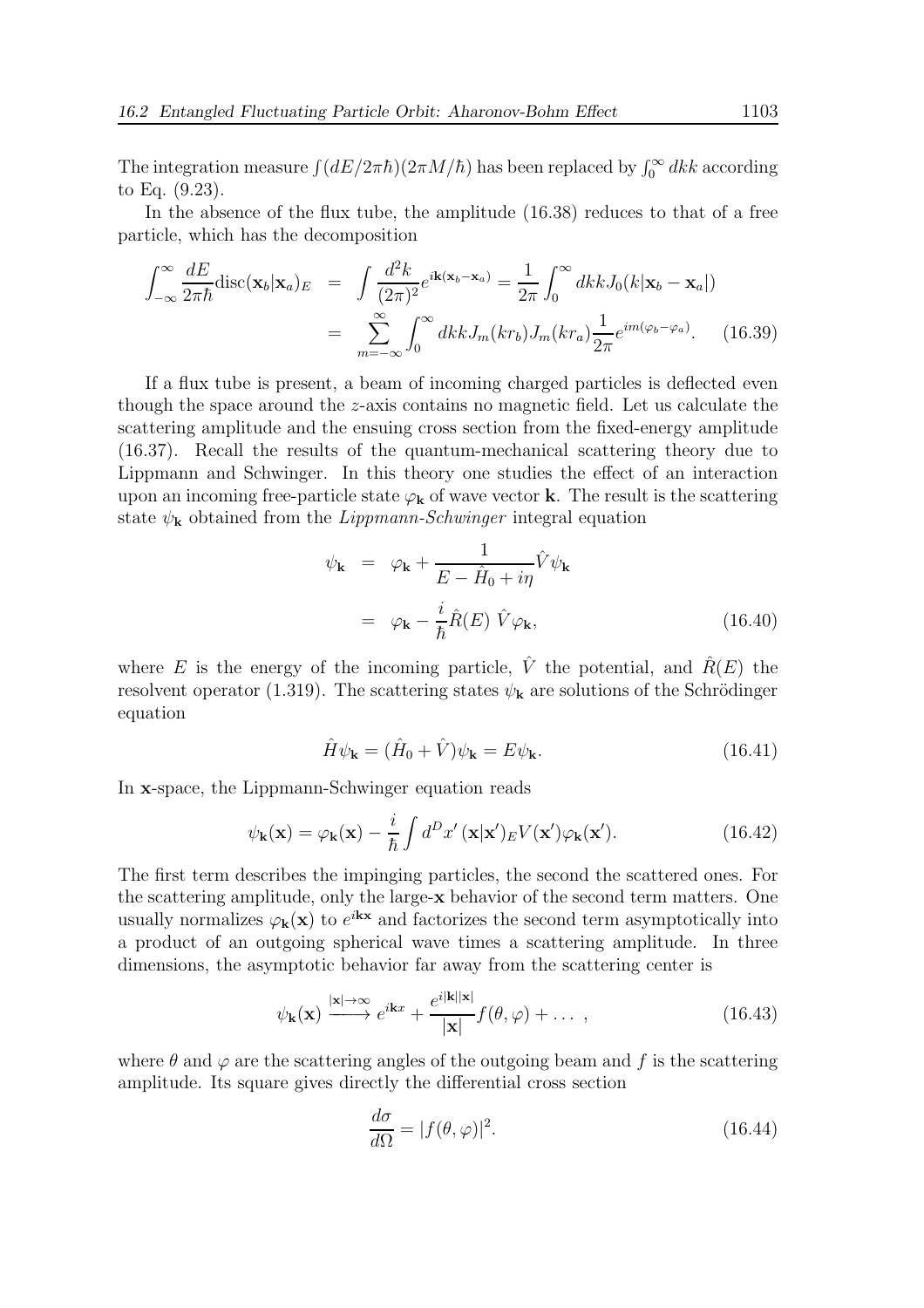In two dimensions, the corresponding splitting is

$$
\psi_{\mathbf{k}}(\mathbf{x}) \xrightarrow{|\mathbf{x}| \to \infty} e^{i\mathbf{k}x} + \frac{e^{i|\mathbf{k}||\mathbf{x}|}}{\sqrt{|\mathbf{x}|}} f(\varphi) + \dots
$$
 (16.45)

The scattering amplitude  $f(\varphi)$  which depends only on the azimuthal angle  $\varphi =$  $arctan(x_2/x_1)$  yields the differential cross section

$$
\frac{d\sigma}{d\varphi} = |f(\varphi)|^2. \tag{16.46}
$$

To calculate  $f(\varphi)$ , we observe that the most general solution  $\Psi(\mathbf{x})$  of the Schrödinger equation  $(16.41)$  is obtained by forming the convolution integral of the discontinuity of the resolvent with an arbitrary wave function  $\phi(\mathbf{x})$ :

$$
\psi(\mathbf{x}) = \int d^D x' \operatorname{disc}(\mathbf{x}|\mathbf{x}')_E \phi(\mathbf{x}'). \qquad (16.47)
$$

Using (16.38), this becomes some linear combination of wave functions  $J_{|m+\mu_0|}(kr)$ 

$$
\psi(\mathbf{x}) = \sum_{m=-\infty}^{\infty} a_m J_{|m+\mu_0|}(kr) e^{im\varphi}, \qquad (16.48)
$$

which certainly satisfies the Schrödinger equation (16.41). The coefficients  $a_m$  have to be chosen to satisfy the scattering boundary condition at spatial infinity. Suppose that the incident particles carry a wave vector  $\mathbf{k} = (-k, 0)$ . In the incoming region  $x \to \infty$ , they are described by a wave function

$$
\lim_{x \to \infty} \psi(\mathbf{x}) = e^{-ikx} e^{-i\mu_0 \varphi}.
$$
\n(16.49)

The extra phase factor is necessary for the correct wave vector since in the presence of the gauge field

$$
eA_i = -\hbar c\mu_0 \partial_i \varphi,\tag{16.50}
$$

the physical momentum  $\mathbf{p} = \hbar \mathbf{k}$  is not given by the usual derivative operator  $-i\hbar\boldsymbol{\nabla}$ but by the gauge-invariant momentum operator

$$
\hat{\mathbf{P}} = -i\hbar \mathbf{\nabla} - \frac{e}{c} \mathbf{A} = -i\hbar (\mathbf{\nabla} + i\mu_0 \mathbf{\nabla} \varphi).
$$
\n(16.51)

The corresponding incident gauge-invariant particle current is

$$
\mathbf{j}(\mathbf{x}) = -i\frac{\hbar}{2M}\psi^{\dagger} \stackrel{\leftrightarrow}{\nabla} \psi(\mathbf{x}) - \frac{e}{Mc}\mathbf{A}(\mathbf{x})\psi^{\dagger}\psi(\mathbf{x}).
$$
 (16.52)

We demonstrate below that the correct choice for the coefficients  $a_m$  is

$$
a_m = (-i)^{|m + \mu_0|},\tag{16.53}
$$

H. Kleinert, PATH INTEGRALS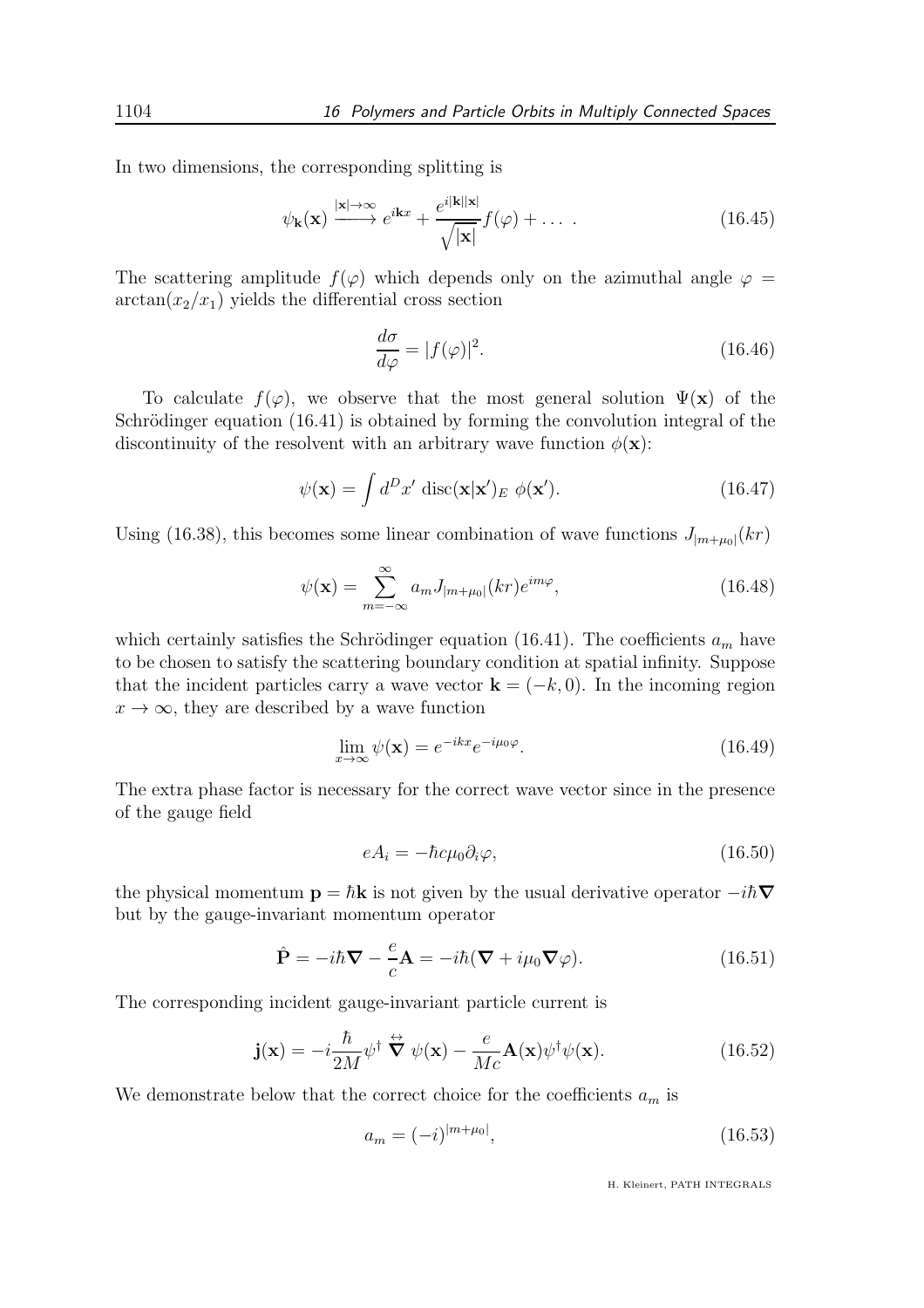leading to the scattering amplitude

$$
f(\varphi) = \frac{1}{\sqrt{2\pi}} e^{-i\pi/4} \sin \pi \mu_0 \frac{e^{-i\varphi/2}}{\cos(\varphi/2)},
$$
(16.54)

i.e., to the cross section

$$
\frac{d\sigma}{d\varphi} = \frac{1}{2\pi} \sin^2 \pi \mu_0 \frac{1}{\cos^2(\varphi/2)}.
$$
\n(16.55)

It has a strong peak near the forward direction  $\varphi \approx \pi$ . For  $\mu_0$ = integer, there is no scattering at all and the flux tube becomes an invisible Dirac string.

To derive (16.53) and (16.54) we may assume that  $\mu_0 \in (0,1)$ . Otherwise, we could simply shift the sum over m in (16.37) by an integer  $\Delta m$ , and this would merely produce an overall factor  $e^{i\Delta m(\varphi_b-\varphi_a)}$  in disc( $(\mathbf{x}_b|\mathbf{x}_a)_E$ . This would wind up as a factor  $e^{i\Delta m\varphi}$  in  $\psi(\mathbf{x})$ . For  $\mu_0 \in (0,1)$ , we split the wave function (16.48) into three parts:

$$
\psi_{\mathbf{k}} = \psi^{(1)} + \psi^{(2)} + \psi^{(3)}.
$$
\n(16.56)

The first collects the terms with positive  $m$ ,

$$
\psi^{(1)} = \sum_{m=1}^{\infty} (-i)^{m+\mu_0} J_{m+\mu_0} e^{im\varphi}, \qquad (16.57)
$$

the second those with negative  $m$ ,

$$
\psi^{(2)} = \sum_{m=-\infty}^{-1} (-i)^{m+\mu_0} J_{|m+\mu_0|} e^{im\varphi}
$$
  
= 
$$
\sum_{m=1}^{\infty} (-i)^{m-\mu_0} J_{m-\mu_0} e^{-im\varphi},
$$
 (16.58)

and the third contains only the term  $m = 0$ ,

$$
\psi^{(3)} = (-i)^{|\mu_0|} J_{|\mu_0|}.\tag{16.59}
$$

Obviously,  $\psi^{(2)}$  may be obtained from  $\psi^{(1)}$  via the identity

$$
\psi^{(2)}(r,\varphi,\mu_0) = \psi^{(1)}(r,-\varphi,-\mu_0). \tag{16.60}
$$

Thus, the wave function (16.56) requires only a calculation of  $\psi^{(1)}$ .

As a first step we observe that the sum (16.57) has an integral representation

$$
\psi^{(1)} = \frac{1}{2}(-i)^{\mu_0} e^{-i\rho \cos \varphi} I(\rho), \qquad (16.61)
$$

with  $I(\rho)$  being the integral

$$
I(\rho) \equiv \int_0^{\rho} d\rho' e^{i\rho' \cos \varphi} \left( J_{1+\mu_0} - i J_{\mu_0} e^{i\varphi} \right). \tag{16.62}
$$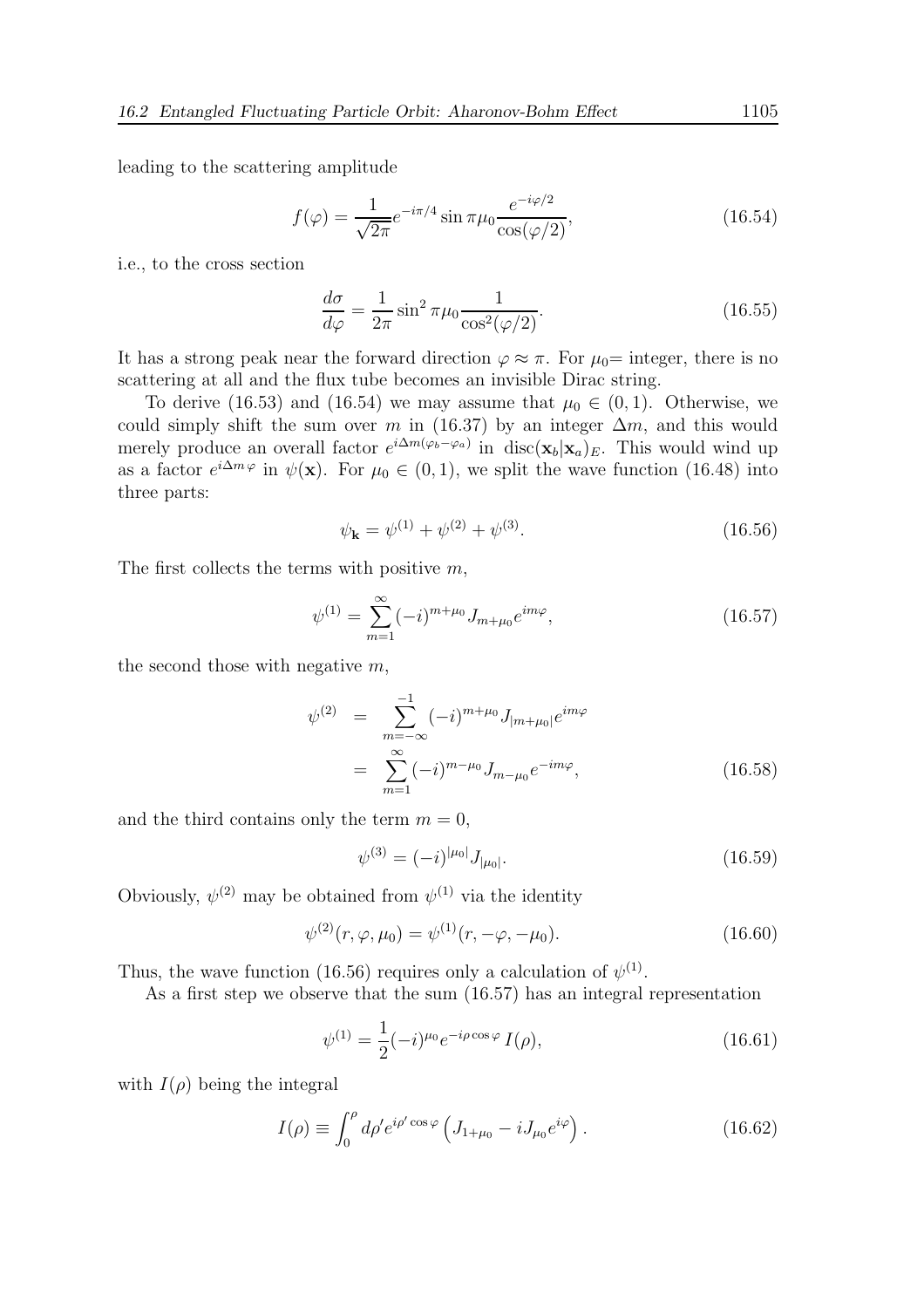We have set  $kr \equiv \rho \text{ such that } kx \equiv \rho \cos \varphi$ . To prove the integral representation, we differentiate (16.61) and find the differential equation

$$
\partial_{\rho}\psi^{(1)} = -i\cos\varphi\ \psi^{(1)} + \frac{1}{2}(-i)^{\mu_0}\left(J_{1+\mu_0} - iJ_{\mu_0}e^{i\varphi}\right),\tag{16.63}
$$

with all functions depending only on  $kr \equiv \rho$ . Precisely the same equation is obeyed by the sum  $(16.57)$ :

$$
\partial_{\rho}\psi^{(1)} = \sum_{m=1}^{\infty} (-i)^{m+\mu_0} \partial_{\rho} J_{m+\mu_0} e^{im\varphi}
$$
\n
$$
= \sum_{m=1}^{\infty} (-i)^{m+\mu_0} \frac{1}{2} (J_{m+\mu_0-1} - J_{m+\mu_0+1}) e^{im\varphi}
$$
\n
$$
= -\frac{i}{2} \sum_{m=1}^{\infty} (-i)^{m+\mu_0} J_{m+\mu_0} e^{im\varphi} \left( e^{i\varphi} + e^{-i\varphi} \right) + \frac{1}{2} (-i)^{\mu_0} \left( J_{1+\mu_0} - i J_{\mu_0} e^{i\varphi} \right).
$$
\n(16.64)

Thus, the two expressions (16.57) and (16.61) for  $\psi^{(1)}$  can differ at most by an integration constant. However, the constant must be zero since both expressions vanish at  $\rho = 0$ . This proves the integral representation (16.61).

In order to derive the scattering amplitude for the magnetic flux tube, we have to find the asymptotic of the wave function. This is done by splitting  $\psi_{\infty}^{(1)}$  into two terms, a contribution  $\psi_{\infty}^{(1)}$  in which the integral I is carried all the way to infinity, to be denoted by  $I_{\infty}$ , and a remainder  $\Delta \psi^{(1)}$  which vanishes for  $r \to \infty$ . The integral  $I_{\infty}$  can be calculated analytically using the formula

$$
\int_0^\infty d\rho e^{i\beta \rho} J_\alpha(k\rho) = \frac{1}{(k^2 - \beta^2)^{1/2}} e^{i\alpha \arcsin(\beta/k)}, \quad 0 < \beta < k, \ \alpha > -2. \tag{16.65}
$$

This gives

$$
I_{\infty} \equiv \int_0^{\infty} d\rho' e^{i\rho' \cos \varphi} \left( J_{1+\mu_0} - i J_{\mu_0} e^{i\varphi} \right) = \frac{1}{|\sin \varphi|} \left[ e^{i\mu_0 (\pi/2 - |\varphi|)} - i e^{i\varphi} e^{i(1+\mu_0)(\pi/2 - |\varphi|)} \right]
$$

$$
= \frac{i}{|\sin \varphi|} e^{i\mu_0 (\pi/2 - |\varphi|)} \left( e^{-i|\varphi|} - e^{i\varphi} \right) = \begin{cases} 0, & \varphi < 0, \\ e^{-i\mu_0 \varphi} 2i^{\mu_0}, & \varphi > 0, \end{cases}
$$
(16.66)

with  $\varphi \in (-\pi, \pi)$ . Hence we have

$$
\psi_{\infty}^{(1)} = \begin{cases} 0, & \varphi < 0, \\ e^{-ikx} e^{-i\mu_0 \varphi}, & \varphi > 0. \end{cases}
$$
 (16.67)

Using (16.60), we find

$$
\psi_{\infty}^{(2)} = \begin{cases} e^{-ikx} e^{-i\mu_0 \varphi}, & \varphi < 0, \\ 0, & \varphi > 0. \end{cases}
$$
 (16.68)

The sum  $\psi_{\infty}^{(1)} + \psi_{\infty}^{(2)}$  represents the incoming wave (16.49). The scattered wave must therefore reside in the remainder

$$
\psi_{\rm sc} = \Delta \psi^{(1)} + \Delta \psi^{(2)} + \psi^{(3)}.
$$
\n(16.69)

H. Kleinert, PATH INTEGRALS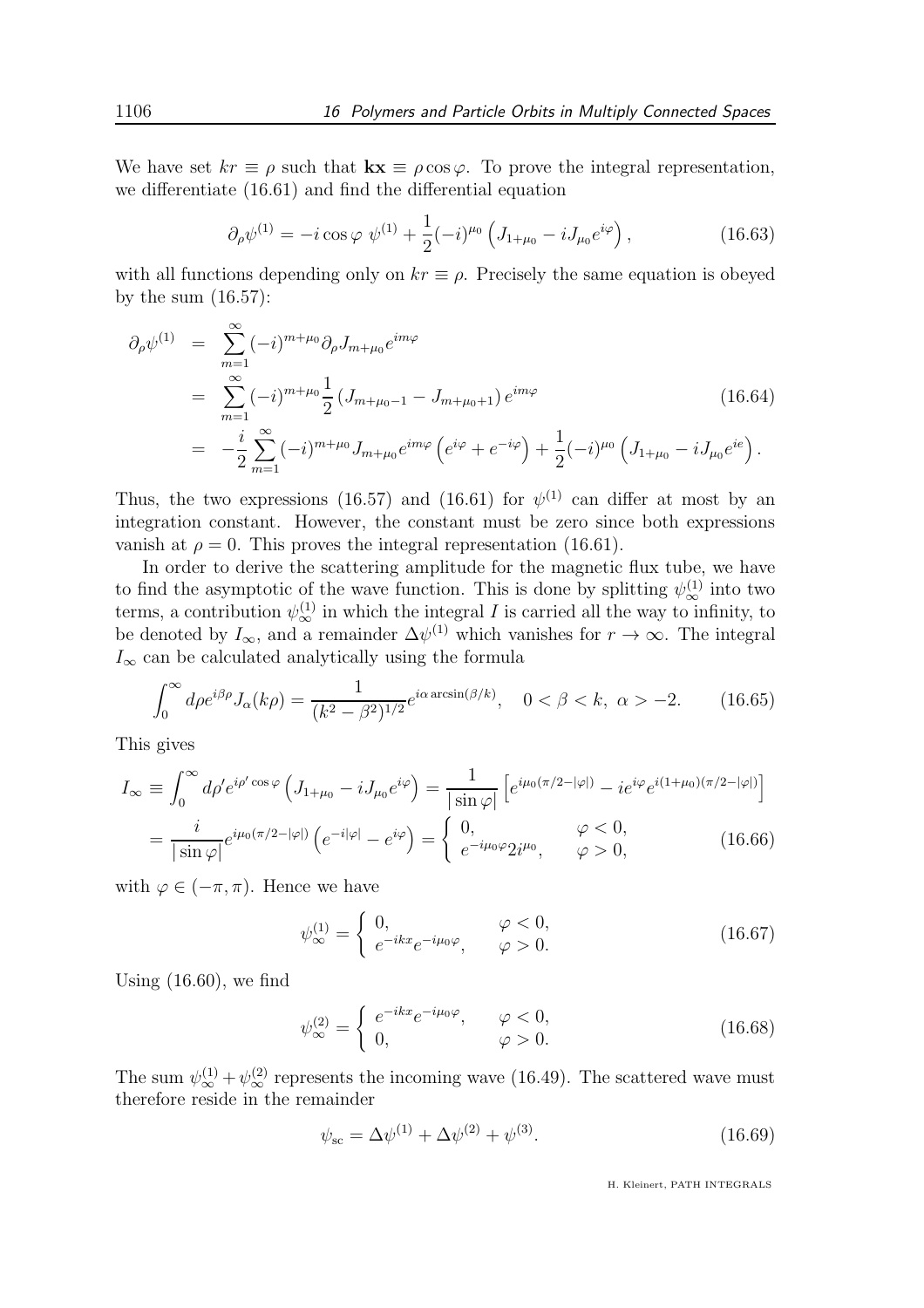For the scattering amplitude, only the leading  $1/\sqrt{r}$ -behavior of the three terms is relevant. To find it for  $\Delta\psi^{(1)}$ , we take (16.61) and write the remainder of the integral (16.62) as

$$
\Delta I(\rho) \equiv I(\rho) - I_{\infty} = \int_{\rho}^{\infty} d\rho' e^{i\rho' \cos \varphi} \left( J_{1+\mu_0} - ie^{i\varphi} J_{\mu_0} \right). \tag{16.70}
$$

At large  $\rho$ , the asymptotic expansion

$$
J_{\alpha}(\rho) \sim \sqrt{2/\pi \rho} \cos(\rho - \alpha/2 - \pi/4) \tag{16.71}
$$

renders

$$
\Delta I(\rho) = \sqrt{\frac{2}{\pi}} [A(\rho) + B(\rho)],\tag{16.72}
$$

with the integrals

$$
A(\rho) = \int_{\rho}^{\infty} \frac{d\rho'}{\sqrt{\rho'}} e^{i\rho' \cos \varphi} \cos[\rho' - (1 + \mu_0)/2 - \pi/4],
$$
  
\n
$$
B(\rho) = -ie^{i\varphi} \int_{\rho'}^{\infty} \frac{d\rho'}{\sqrt{\rho'}} e^{i\rho' \cos \varphi} \cos[\rho' - \mu_0/2 - \pi/4].
$$
\n(16.73)

Separating the cosine into exponentials and changing the variable  $\rho'$  in the two terms to  $\rho' = t^2/(1 \pm \cos \varphi)$ , we find

$$
A(\rho) = \left[ \frac{(-i)^{1/2 + \mu_0}}{\sqrt{1 + \cos \theta}} \int_{\sqrt{\rho(1 + \cos \varphi)}}^{\infty} dt e^{it^2} + \frac{i^{3/2 + \mu_0}}{\sqrt{1 - \cos \theta}} \int_{\sqrt{\rho(1 - \cos \varphi)}}^{\infty} dt e^{-it^2} \right],
$$
\n(16.74)

and a corresponding expression for  $B(\rho)$ . The asymptotic expansion of the error function

$$
\int_{x}^{\infty} dt e^{\pm it^{2}} = \pm \frac{i}{2} \frac{\exp(\pm ix^{2})}{x} + \dots
$$
 (16.75)

leads to

$$
A(\rho) = \frac{1}{2} \left[ (-i)^{\frac{1}{2} + \mu_0} \frac{e^{i\rho}}{\sqrt{\rho(1 + \cos \varphi)^2}} + i^{\frac{1}{2} + \mu_0} \frac{e^{-i\rho}}{\sqrt{\rho(1 - \cos \varphi)^2}} \right] e^{i\rho \cos \varphi},
$$
  
\n
$$
B(\rho) = (-i) \frac{e^{i\varphi}}{2}
$$
\n
$$
\times \left[ (-i)^{-\frac{1}{2} + \mu_0} \frac{e^{i\rho}}{\sqrt{\rho(1 + \cos \varphi)^2}} + i^{-\frac{1}{2} + \mu_0} \frac{e^{-i\rho}}{\sqrt{\rho(1 - \cos \varphi)^2}} \right] e^{i\rho \cos \varphi}.
$$
\n(16.76)

Adding the two terms together in (16.72) and inserting everything into (16.61) gives the asymptotic behavior

$$
\Delta\psi^{(1)} = \frac{\sqrt{-i}}{2\sqrt{2\pi\rho}} \left[ (-1)^{\mu_0} e^{i\rho} \frac{1 + e^{i\varphi}}{1 + \cos\varphi} + ie^{-i\rho} \frac{1 - e^{i\varphi}}{1 - \cos\varphi} \right].
$$
 (16.77)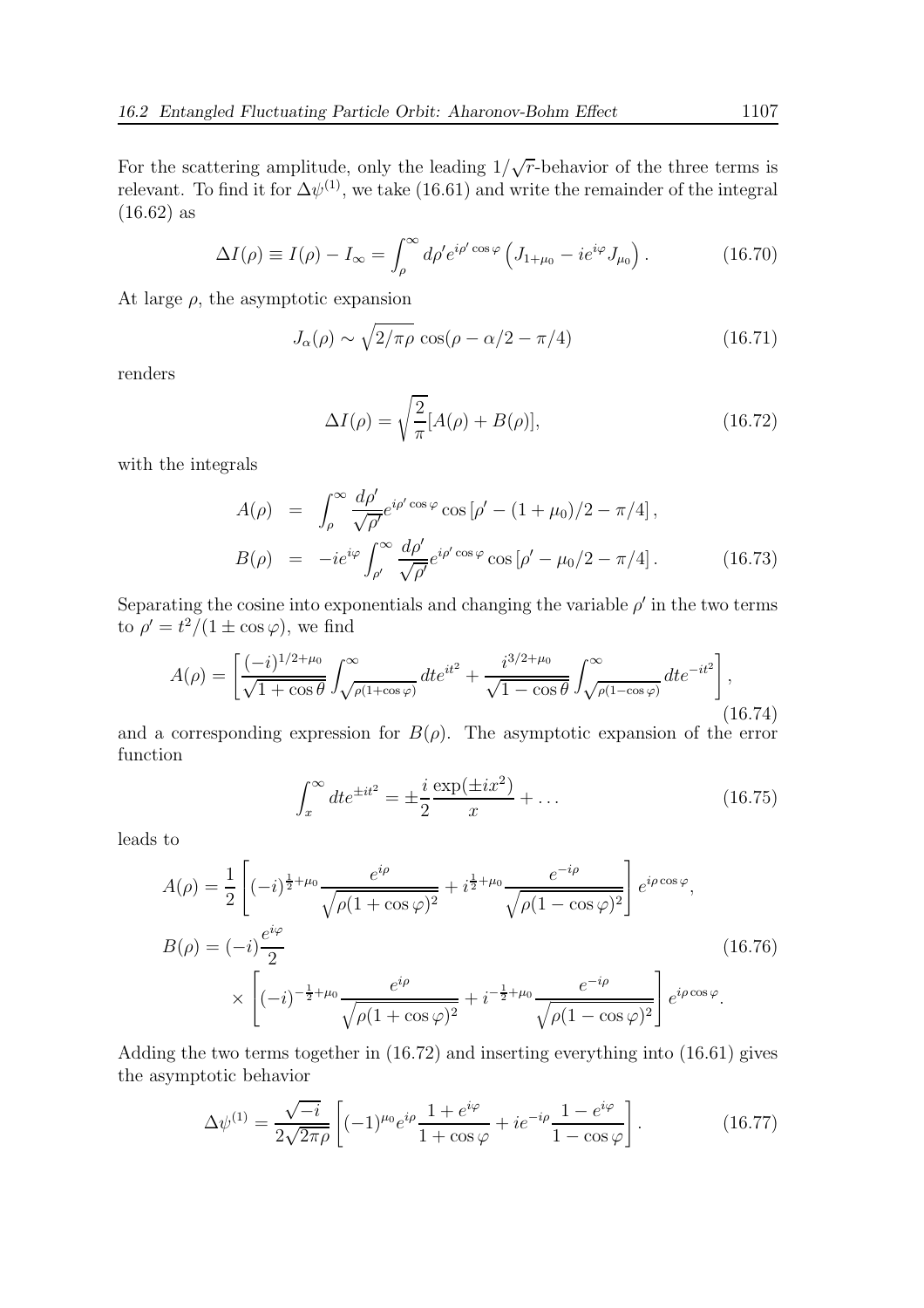Together with  $\Delta \psi^{(2)}$  found via (16.60), we obtain

$$
\Delta\psi^{(1)} + \Delta\psi^{(2)} = \frac{\sqrt{-i}}{\sqrt{2\pi\rho}} \left[ e^{i\rho} \frac{\cos(\pi\mu_0 - \varphi/2)}{\cos(\varphi/2)} + ie^{-i\rho} \right] + e^{-i(\rho\cos\varphi + \mu_0\varphi)}.
$$
\n(16.78)

Adding further  $\psi^{(3)}$  from (16.59) with the asymptotic limit given by (16.71), the total wave function is seen to behave like

$$
\psi(\mathbf{x}) \to e^{-i(\rho \cos \varphi + \mu_0 \varphi)} + \psi_{\rm sc}(\mathbf{x}),\tag{16.79}
$$

with the scattered wave

$$
\psi_{\rm sc} = \frac{1}{\sqrt{2\pi i\rho}} e^{i\rho} \frac{\sin \pi \mu_0}{\cos(\varphi/2)} e^{-i\varphi/2}.
$$
\n(16.80)

This corresponds precisely to the scattering amplitude (16.54) with the cross section  $(16.55)$ .

Let us mention that for half-integer values of  $\mu_0$ , the solution of the Schrödinger equation has the simple integral representation

$$
\psi(\mathbf{x}) = \sqrt{\frac{i}{2}} e^{-i(\varphi/2 + \rho \cos \varphi)} \int_0^{\sqrt{\rho(1 + \cos \varphi)}} dt e^{it^2}.
$$
\n(16.81)

It vanishes on the line  $\varphi = \pi$ , i.e., directly behind the flux tube and is manifestly single-valued.

#### 16.3 Aharonov-Bohm Effect and Fractional Statistics

It was noted in Section 7.5 and it is worth mentioning once more in this context that the amplitude for the relative motion of two fermion orbits can be obtained from the amplitude of the Aharonov-Bohm effect.

For this, we take the amplitude with  $\mu_0 = 1$  and sum it over the final states with  $\varphi_b$ ,  $\varphi_b + \pi$ , to account for particle identity. The result is

$$
(\mathbf{x}_b|\mathbf{x}_a)_E + (-\mathbf{x}_b|\mathbf{x}_a)_E = -\frac{2iM}{\hbar} \sum_m I_{|m+1|}(\kappa r_<) K_{|m+1|}(\kappa r_>)
$$
  

$$
\times \frac{1}{2\pi} \left[ e^{im(\varphi_b - \varphi_a)} + (-)^m e^{im(\varphi_b - \varphi_a)} \right]
$$
  

$$
= -\frac{4iM}{\hbar} e^{-i(\varphi_b - \varphi_a)} \sum_{m = \text{odd}} I_{|m|}(\kappa r_<) K_{|m|}(\kappa r_>) \frac{1}{2\pi} e^{im(\varphi_b - \varphi_a)}.
$$
 (16.82)

The sum over the two identical final states selects only the odd wave functions, as in (7.267)–(7.268). When calculating observable quantities such as particle densities or partition functions which involve only the trace of the amplitude, the phase factor  $e^{-i(\varphi_b-\varphi_a)}$  has no observable consequences and can be omitted.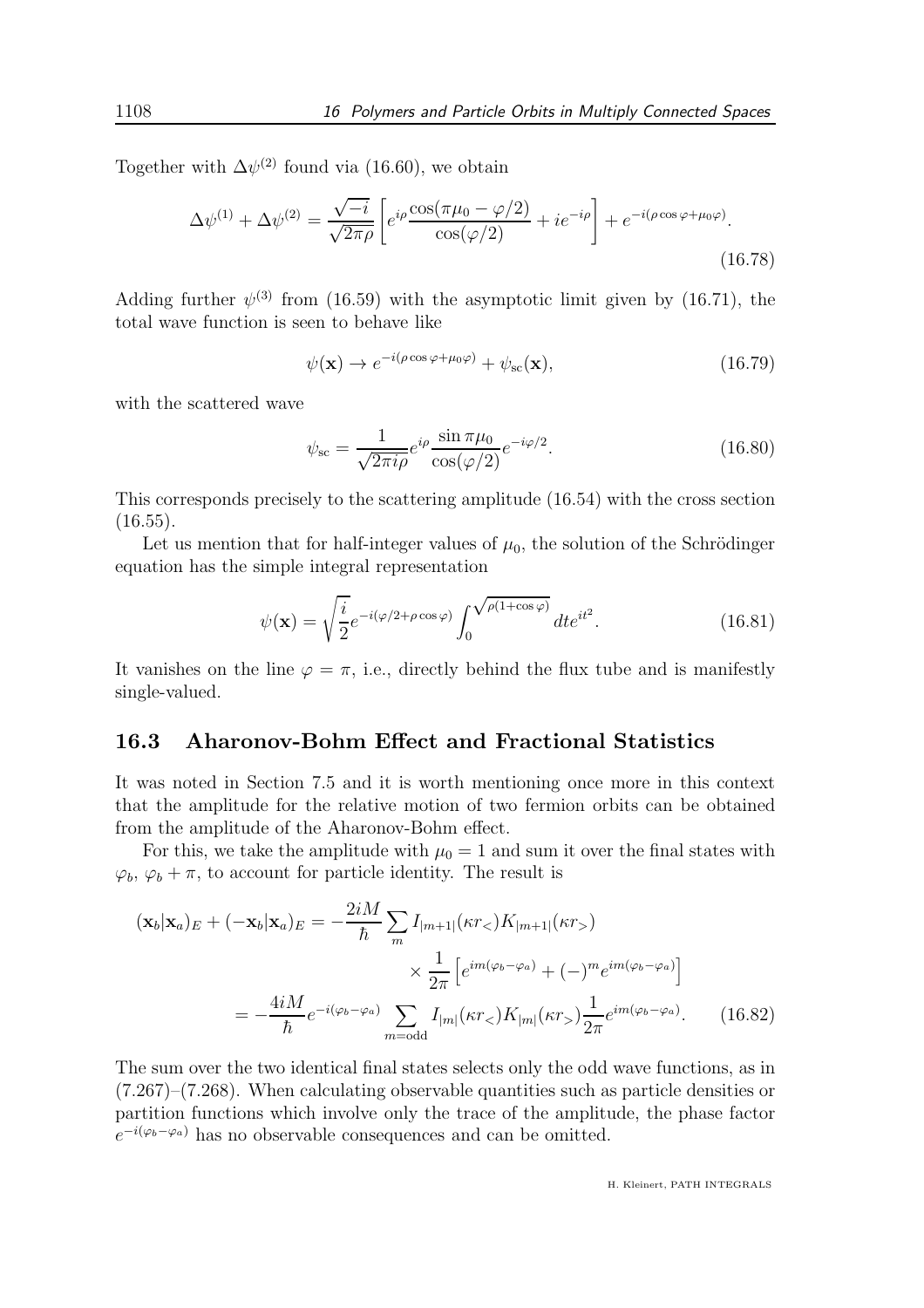For  $\mu_0 \neq 1$ , the resulting amplitudes may be interpreted as describing particles in two dimensions obeying an unusual fractional statistics. This interpretation has recently come to enjoy great popularity,<sup>2</sup> since it has led to an understanding of the experimental data of the fractional quantum Hall effect. The data can be explained by the following assumption: The excitations of a gas of electrons with Coulomb interactions in a quasi-two-dimensional material traversed by a strong magnetic field can be viewed, to lowest approximation, as a gas of quasi-particles which has no Coulomb interactions, but a new effective pair interaction. Each pair behaves as if one partner were accompanied by a thin magnetic flux tube of a certain value of  $\mu_0$ . While the quasi-particles of the ground state carry an integer-valued  $\mu_0$  and act statistically like ordinary electrons, the elementary excitations carry a fractional value of  $\mu_0$  and display fractional statistics (more in Section 16.11).

To study the fundamental thermodynamic properties of an ensemble of such particles, we calculate the partition function of a particle running around a thin flux tube along the z-axis. For finiteness, we assume the presence of an additional homogeneous magnetic field in the z-direction. Ignoring the third dimension, we take the amplitude (16.33), integrate it over all space, and find

$$
Z = \int d^2x (\mathbf{x}_b \tau_b | \mathbf{x}_a \tau_a)
$$
  
= 
$$
\frac{1}{2} e^{\mu_0 \eta} \sum_{m=-\infty}^{\infty} e^{m\eta} \int_0^{\infty} d\xi e^{-\xi \cosh \eta} I_{|m+\mu_0|}(\xi),
$$
 (16.83)

where

$$
\xi \equiv M\omega r^2 / 2\hbar \sinh \eta \tag{16.84}
$$

[recall that  $\omega = -eB/Mc$  and  $\eta = \omega(\tau_b-\tau_a)/2$ ]. To calculate the partition function, the difference between the Euclidean times  $\tau_b$ ,  $\tau_a$  is set equal to  $\tau_b-\tau_a = \hbar/k_\beta T = \hbar\beta$ , so that  $\eta = \omega \hbar \beta / 2$ .

To deal with two identical particles, we also need the integral in which  $x_b$  is exchanged by  $-\mathbf{x}_b$ :

$$
Z_{\text{ex}} = \int d^2x (-\mathbf{x}_b \tau_b | \mathbf{x}_a \tau_a) = \frac{1}{2} e^{\mu_0 \eta} \sum_{m=-\infty}^{\infty} (-)^m e^{m\eta} \int_0^{\infty} d\xi e^{-\xi \cosh \eta} I_{|m+\mu_0|}(\xi). \tag{16.85}
$$

In order to facilitate writing joint equations for both expansions, let us denote Z and  $Z_{\text{ex}}$  by  $Z_1$  and  $Z_{1_{\text{ex}}}$ , respectively. The integrals are performed with the help of formula (2.474), yielding the sums

$$
Z_{1,1_{\text{ex}}} = \frac{1}{2} \sum_{m=-\infty}^{\infty} (\pm)^m e^{\eta(m+\mu_0)} \frac{1}{\sinh \eta} e^{-\eta|m+\mu_0|}.
$$
 (16.86)

These sums are obviously periodic under  $\mu_0 \rightarrow \mu_0 + 2$ . Because of translational invariance, the partition function  $Z \equiv Z_1$  diverges with the total area  $V = \int d^2x$  as

<sup>2</sup>See Notes and References at the end of Chapter 7.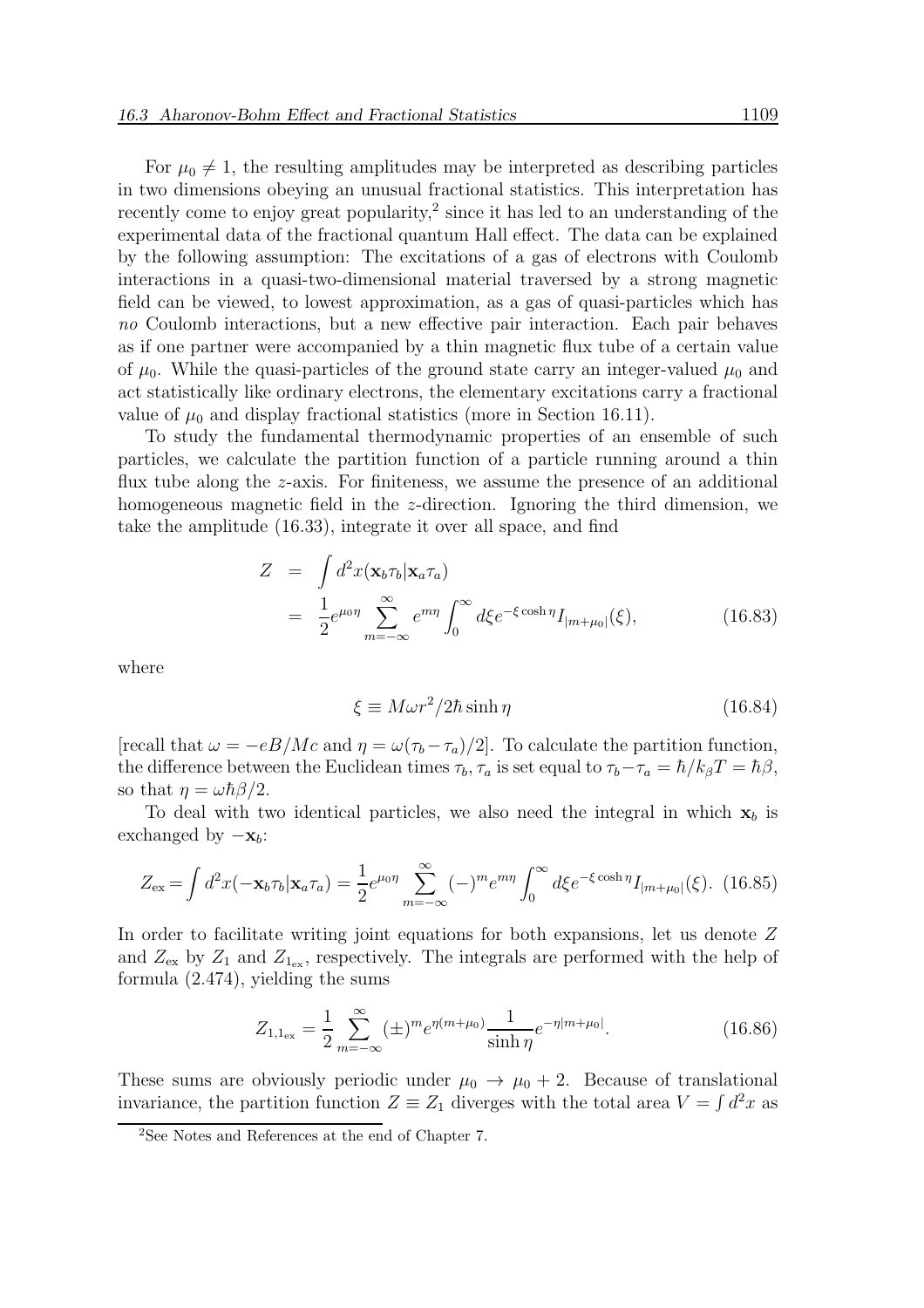an overall factor. To enforce convergence, we multiply the volume elements  $d^2x$  with an exponential regulating factor  $e^{-\epsilon \xi}$ . Then the area integrals can be extended over all space. In terms of the variable  $\xi$  of (16.84), the measure in the above rotationally symmetric integrals can be written as

$$
d^2x = l_e^2(T)\frac{\sinh\eta}{\eta}d\xi,\tag{16.87}
$$

with the thermal length  $l_e(T) \equiv \sqrt{2\pi\hbar^2/k_B TM}$  introduced in Eq. (2.354). The role of the total area  $V = \int d^2x$  is now played by the finite quantity

$$
V \equiv \int d^2x e^{-\epsilon\xi} = \frac{l_e^2(T)}{\epsilon} \frac{\sinh \eta}{\eta}.
$$
 (16.88)

Inserting the factor  $e^{-\epsilon\xi}$  into the integrals in Eqs. (16.83) and (16.85), and defining a variable  $\eta'$  slightly different from  $\eta$  by

$$
\cosh \eta' \equiv \epsilon + \cosh \eta, \tag{16.89}
$$

which has the expansion

$$
e^{\eta'} = \cosh \eta' + \sqrt{\cosh^2 \eta' - 1}
$$
  
=  $e^{\eta} \left( 1 + \frac{\epsilon}{\sinh \eta} - \frac{1}{2} e^{-\eta} \frac{\epsilon^2}{\sinh^3 \eta} + \cdots \right), \quad \eta > 0,$  (16.90)

the regulated sums (16.86) for  $Z_1$  and  $Z_{1_{\text{ex}}}$  look almost the same as before:

$$
Z_{1,1_{\text{ex}}} = \frac{1}{2} \sum_{m=-\infty}^{\infty} (\pm)^m e^{\eta(m+\mu_0)} \frac{1}{\sinh \eta'} e^{-\eta'|m+\mu_0|}.
$$
 (16.91)

Separating positive and negative values of  $m + \mu_0$ , the two sums can be done for  $\mu_0 \in (0,1)$  and for  $\mu_0 \in (-1,0)$ . In the combined interval  $\mu_0 \in (-1,1)$ , we find

$$
Z_{1,1_{\text{ex}}} = \frac{1}{2} e^{\eta \mu_0} \frac{1}{\sinh \eta'} \left\{ \frac{e^{-\eta' \mu_0}}{1 \mp a} + \frac{e^{\eta' \mu_0}}{1 \mp b} - e^{\eta' |\mu_0|} \right\},\tag{16.92}
$$

where

$$
a \equiv e^{\eta - \eta'}, \quad b \equiv e^{-\eta - \eta'}.
$$

Two identical particles have the partition function

$$
Z = \frac{1}{2}(Z_1 + Z_{1_{\text{ex}}}) = \frac{1}{2}e^{\eta\mu_0}\frac{1}{\sinh\eta'}\left\{\frac{e^{-\eta'\mu_0}}{1 - a^2} + \frac{e^{\eta'\mu_0}}{1 - b^2} - e^{\eta'\vert\mu_0\vert}\right\}.
$$
 (16.93)

It is symmetric under the simultaneous exchange  $\mu_0 \to -\mu_0$ ,  $\eta \to -\eta$ . Outside the interval  $\mu_0 \in (-1, 1)$ , it is defined by periodic extension.

H. Kleinert, PATH INTEGRALS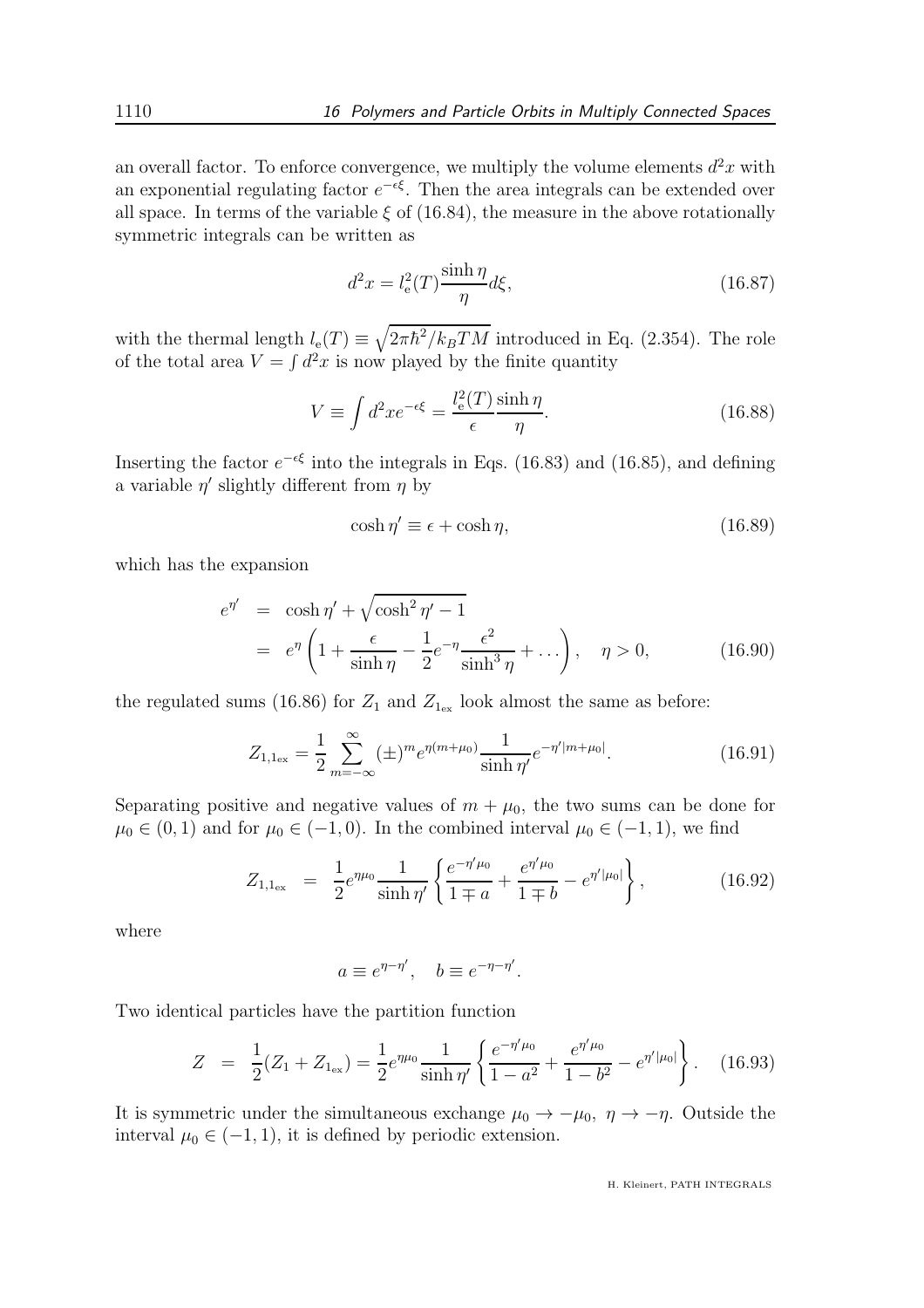In the absence of the thin flux tube we may take  $Z_{1,1_{\text{ex}}}$  directly from the amplitude (2.668). For  $\mathbf{x}_b = \mathbf{x}_a$  and  $\mathbf{x}_b = -\mathbf{x}_a$ , this yields with the present variables

$$
(\mathbf{x}_a \tau_b | \mathbf{x}_a \tau_a) = l_e^{-2}(T) \frac{\eta}{\sinh \eta}, \quad (-\mathbf{x}_a \tau_b | \mathbf{x}_a \tau_a) = l_e^{-2}(T) \frac{\eta}{\sinh \eta} e^{-2 \cosh \eta \xi}. \quad (16.94)
$$

Their regulated spatial integrals are

$$
Z_{1,0} = \frac{1}{2} \int_0^\infty d\xi e^{-\epsilon \xi} = \frac{1}{2\epsilon},
$$
  
\n
$$
Z_{1_{\text{ex}},0} = \frac{1}{2} \int_0^\infty d\xi e^{-(\epsilon + 2\cosh \eta)\xi} = \frac{1}{2(\epsilon + 2\cosh \eta)}.
$$
\n(16.95)

The subtracted partition functions  $\Delta Z_{1,1_{\text{ex}}} \equiv Z_{1,1_{\text{ex}}} - \frac{1}{2} Z_{1,0}$  have a finite  $\epsilon \to 0$  -limit, and  $\Delta Z = Z - \frac{1}{2}Z_{1,0}$  becomes for  $\mu_0 \in (0, 2)$ 

$$
\Delta Z = -\frac{1}{8 \sinh \eta} \left[ \coth \eta + 2(\mu_0 - 1) - 2e^{2(\mu_0 + 1)\eta} \frac{1}{\sinh 2\eta} + 4e^{2\eta \mu_0} \right].
$$
 (16.96)

These results can be used to calculate the second coefficient appearing in a *virial* expansion of the equation of state. For a dilute gas of particles with the above magnetic interactions it reads

$$
\frac{pV}{Nk_BT} = 1 + \sum_{r=2}^{\infty} B_r n^{r-1}.
$$
\n(16.97)

Here n is the number density of the particles  $N/V$ . In many-body theory it is shown that the coefficient  $B_2$  depends on the two-body partition function  $Z_2$  as follows:

$$
B_2 = V\left(\frac{1}{2} - \frac{Z_2}{Z_1^2}\right),\tag{16.98}
$$

where  $Z_1$  is the two-dimensional single particle partition function of mass  $M$ . In the presence of the homogeneous magnetic field,  $Z_1$  is given by  $Z_{1,0}$  of Eq. (16.95). Without the regulating factor, the spatial integral over the imaginary-time amplitude in (16.94) gives directly

$$
Z_1 = V \frac{\eta}{l_e^2(T)\sinh\eta}.\tag{16.99}
$$

Separating the center of mass from the relative motion, we see that  $Z_2 = 2Z_1Z_{rel}$ and obtain

$$
B_2 = \frac{V}{Z_1}(Z_1/2 - 2Z_{\rm rel}) = \frac{l_e^2(T)\sinh\eta}{2\eta}(Z_1 - 4Z_{\rm rel}).\tag{16.100}
$$

The difference on the right-hand side is convergent for  $V \to \infty$ . It can be evaluated using any regulator for the area integration, in particular the exponential regulator of Eq. (16.88).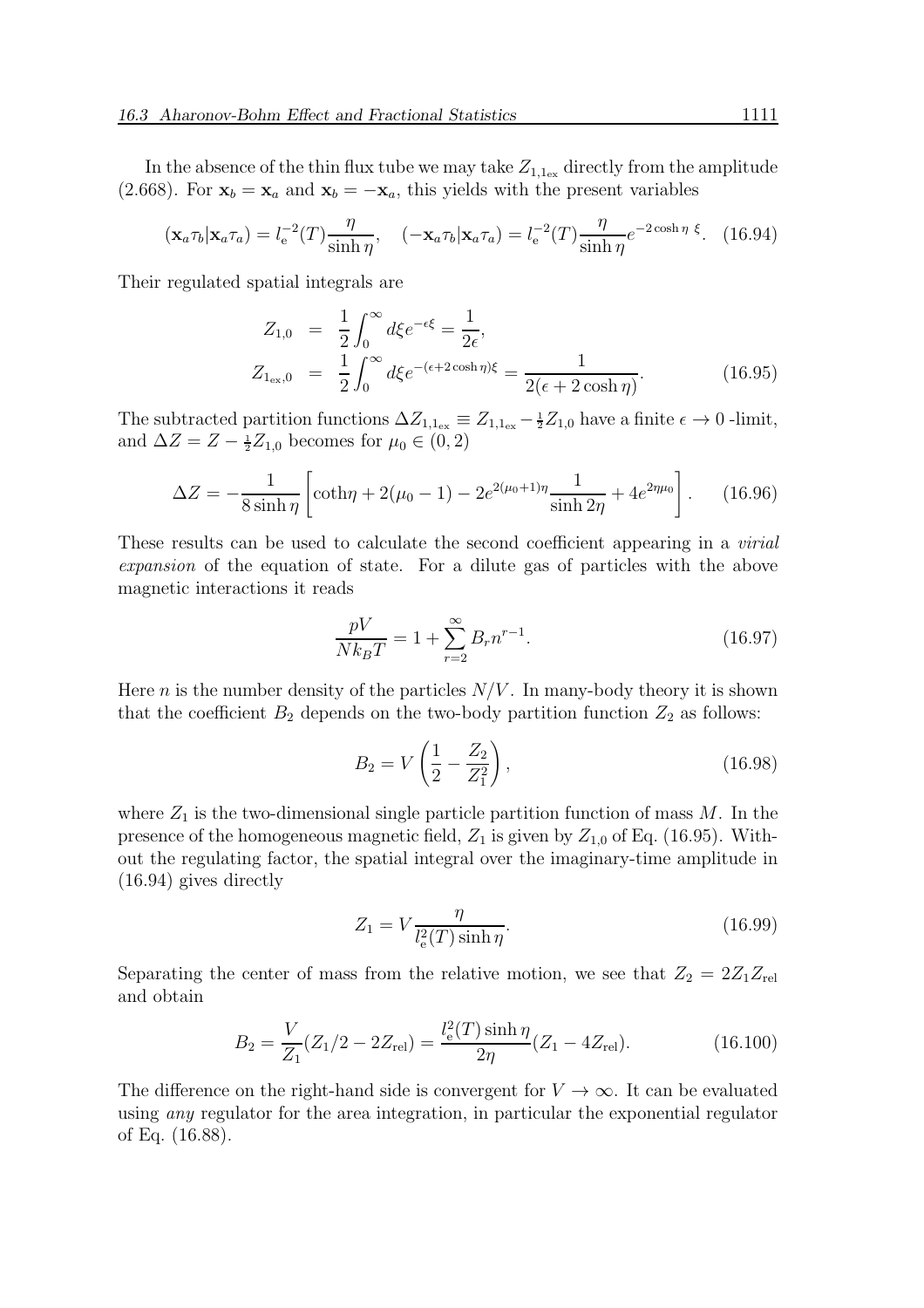

**Figure 16.1** Second virial coefficient  $B_2$  as function of flux  $\mu_0$  for various external magnetic field strengths parametrized by  $\eta = -(eB/2Mc)\hbar\beta$ . For a better comparison, each curve has been normalized to unity at  $\mu_0 = 0$ .

The partition function for the relative motion of two identical particles is obtained from Z by replacing M by the reduced mass, i.e.,  $M \to M/2$ . This renders a factor 1/2 via  $l_e^{-2}(T)$ . Hence  $Z_1/2 - 2Z_{rel}$  becomes equal to  $-\Delta Z$  and (16.100) yields [5]

$$
B_2 = \frac{l_e^2(T)}{4\eta} \left[ \coth \eta + 2(\mu_0 - 1) - 2e^{2(\mu_0 + 1)\eta} \frac{1}{\sinh(2\eta)} + 4e^{2\eta\mu_0} \right].
$$
 (16.101)

The behavior of  $B_2$  as a function of  $\mu_0$  is shown in Fig. 16.1. In the absence of a magnetic field, it reduces to

$$
B_2 = \frac{l_e^2(T)}{4} \left[ 1 - 2(1 - |\mu_0|^2)^2 \right], \quad \mu_0 \in (-1, 1). \tag{16.102}
$$

As  $\mu_0$  grows from zero to infinity,  $B_2$  oscillates with a period 2 between  $B_2 =$  $-l_e^2(T)/4$  for even values of  $\mu_0$ , and  $B_2 = l_e^2(T)/4$  for odd values. These are the wellknown second virial coefficients of free bosons and fermions. They can, of course, be obtained in a simpler and more direct way from the symmetric and antisymmetric combinations of (16.95),  $Z_0 = (1/2)(Z_{1,0} \pm Z_{1_{\rm ex},0})$ . Subtracting  $Z_{1,0}$  leaves  $\pm Z_{1_{\rm ex},0}/2$ which reduces for  $\eta = 0$  to  $\pm 1/8$ . Accounting for the factor 2 in the reduced mass, this yields  $B_2 = \mp l_e^2(T)/4$ .

The expression (16.102) can be interpreted as the *virial coefficient* of particles which are neither bosons nor fermions, but obey the laws of fractional statistics. These particles are the anyons introduced in Section 7.5. Unfortunately, there are at present no experimental data for the virial coefficients to which the theoretical expressions (16.102) [or (16.101)] could be compared.

At this point we should mention older, meanwhile discarded speculations that the phenomenon of high-temperature superconductivity might be explained by fractional statistics of some elementary excitations. Indeed, the change in statistics can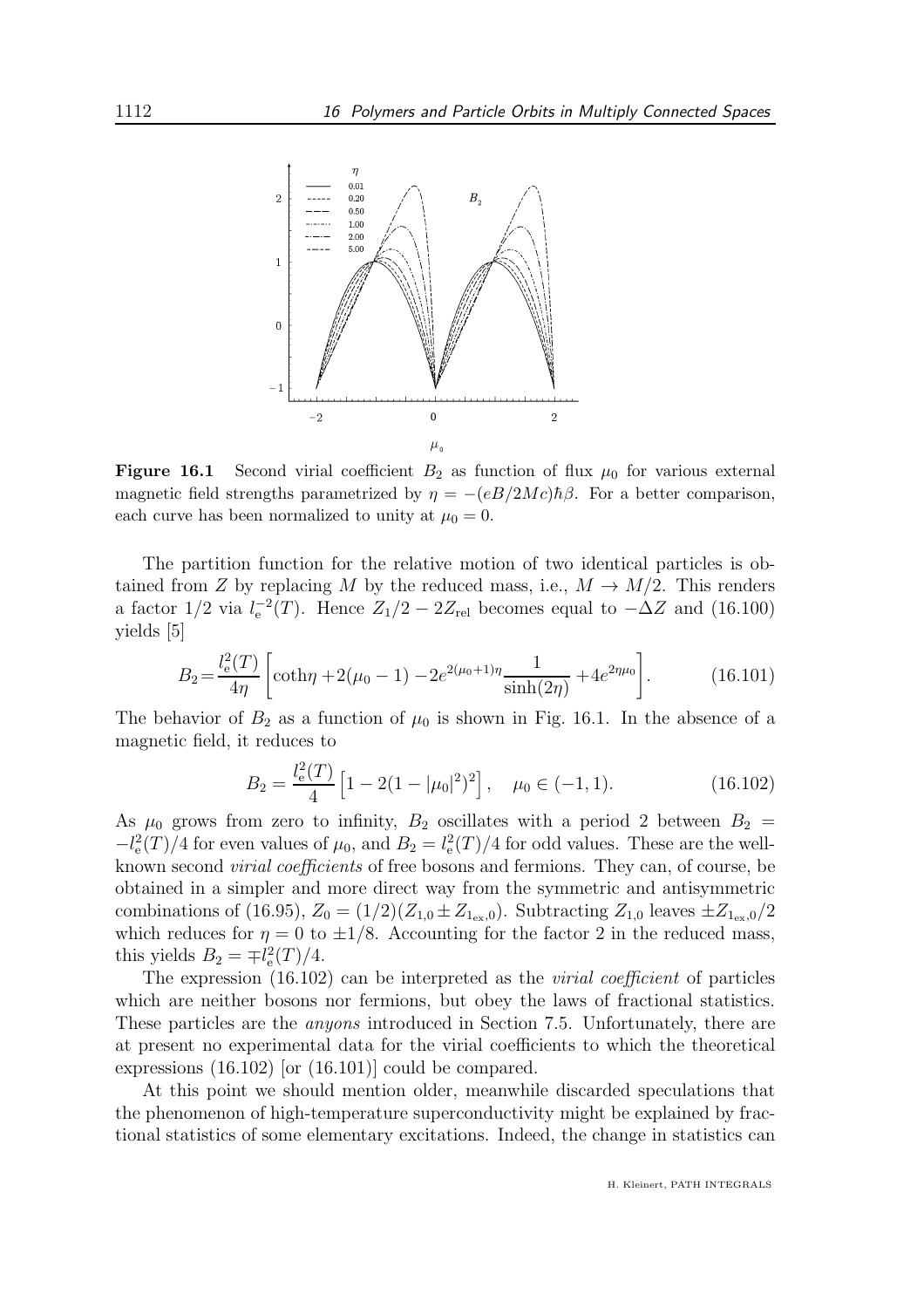

Figure 16.2 Lefthanded trefoil knot in polymer.

be derived from the electromagnetic interaction between the electrons in a quasi-twodimensional layer of material moving in a strong magnetic field. Also, it is possible to construct a model of anyonic two-dimensional superconductivity in which topological effects lead to a Meissner screening of magnetic fields (see Section 16.13). A closer investigation, however, shows that the currents in the model show dissipation after all.

It must be emphasized that the equality between electromagnetic and statistical interaction used in the above calculations is restricted to two-particle systems and cannot be extended to arbitrarily many particles as in Section 7.5. Although it is possible to distribute the magnetic flux in a many-particle system equally between the constituents producing the desired behavior under particle exchange, an equal distribution of the charges would create an unwanted additional Coulomb potential, and the purely topological character of the interaction would be destroyed. The problem does not arise for charged particles such as electrons. Nevertheless, there is a definite need for a better and universally applicable theoretical description of anyons. This will be presented in Section 16.7.

#### 16.4 Self-Entanglement of Polymer

An interesting consequence of the excluded-volume properties of polymers is the possibility of a self-entanglement of a closed polymer. Since its line elements are forbidden to cross each other, the fluctuations are unable to explore all possible configurations. An initially circular polymer, for example, can never turn into a trefoil knot of the form shown in Fig. 16.2 without breaking a molecular bond. In the chemical formation process of a large number of polymers, many

entangled configurations arise. It is an interesting problem to find the distribution of the various independent topology classes. Until recently, the lack of theoretical methods has made analytic work almost impossible, restricting it to classification questions. Only Monte Carlo methods have yielded quantitative insights. Since 1989, however, interesting new quantum field-theoretic methods have been developed promising significant progress in the near future. Here we survey these methods and indicate how to derive analytic results. First, we introduce the relevant topological concepts.

A closed polymer will in general form a knot. A circular polymer represents a trivial knot. Two knots are called equivalent if they can be deformed into each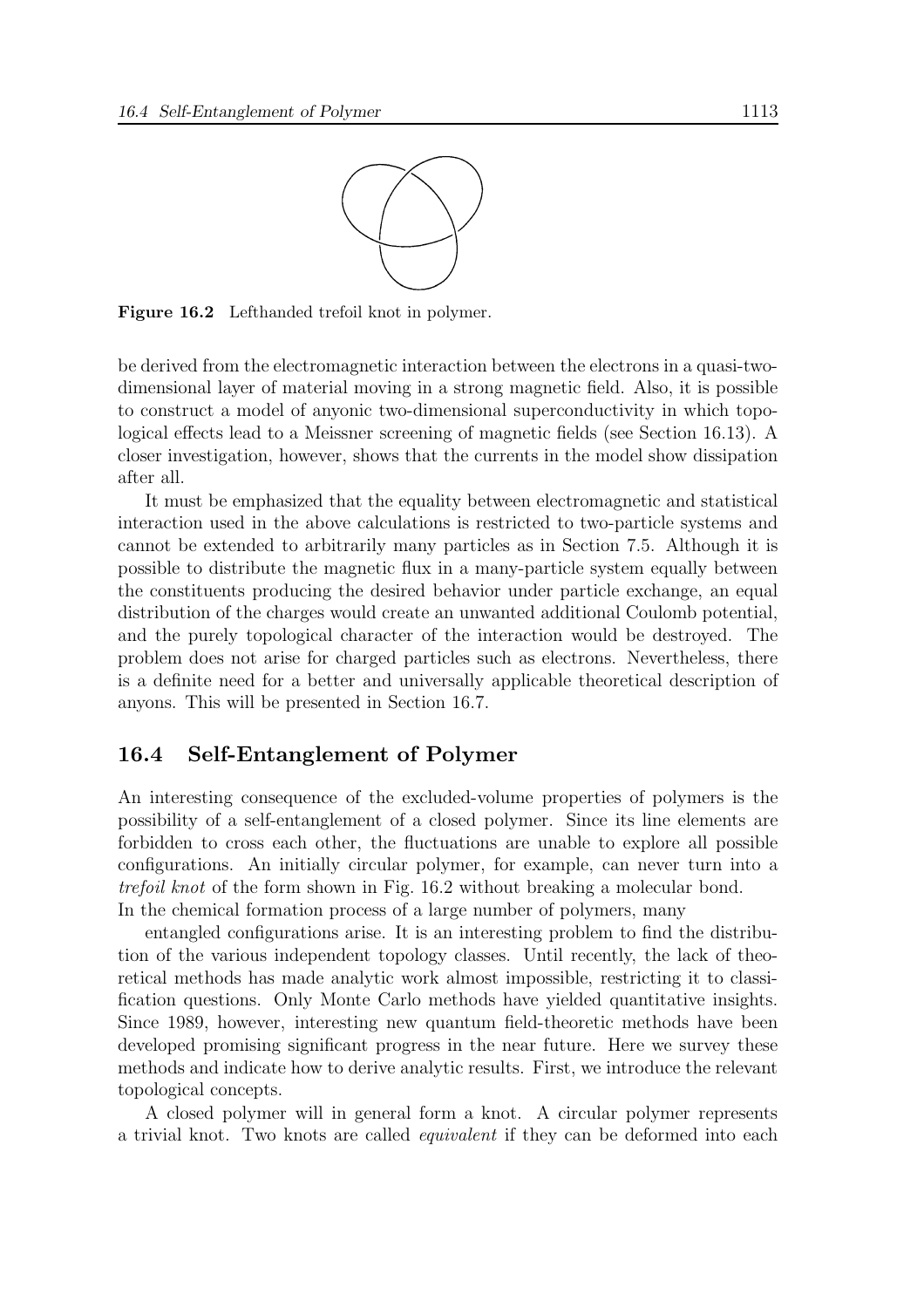

Figure 16.3 Nonprime (compound) knot. The dashed line separates two pieces. After closing the open ends, the pieces form two prime knots.



**Figure 16.4** Illustration of multiplication law  $a_1a_2 \approx a_3$  in knot group. The loops  $a_1$ and  $a_2$  are equivalent,  $a_1 \approx a_2$ , while  $a_4 \approx a_1^{-1}$ .

other without breaking any line. Such deformations are called isotopic. A first step towards the classification consists in separating the equivalence classes into irreducible and reducible ones, defining prime or simple knots and nonprime or compound knots, respectively. A compound knot is characterized by the existence of a plane which is intersected twice (after some isotopic deformation) (see Fig. 16.3). By closing the open ends on each side of the plane one obtains two new knots. These may or may not be reduced further in the same way until one arrives at simple knots. One important step towards distinguishing different equivalence classes of simple and compound knots is the knot group defined as follows. In the multiply connected space created by a certain knot, choose an arbitrary point  $P$  (see Fig. 16.4). Then consider all possible closed loops starting from  $P$  and ending again at  $P$ . Two such loops are said to be equivalent if they can be deformed into each other without crossing the lines of the knot under consideration. The loops are, however, allowed to have arbitrary self-intersections. The classes of equivalent knots form the knot group. Group multiplication is defined by running through any two loops of two equivalence classes successively. The class whose loops can be contracted into the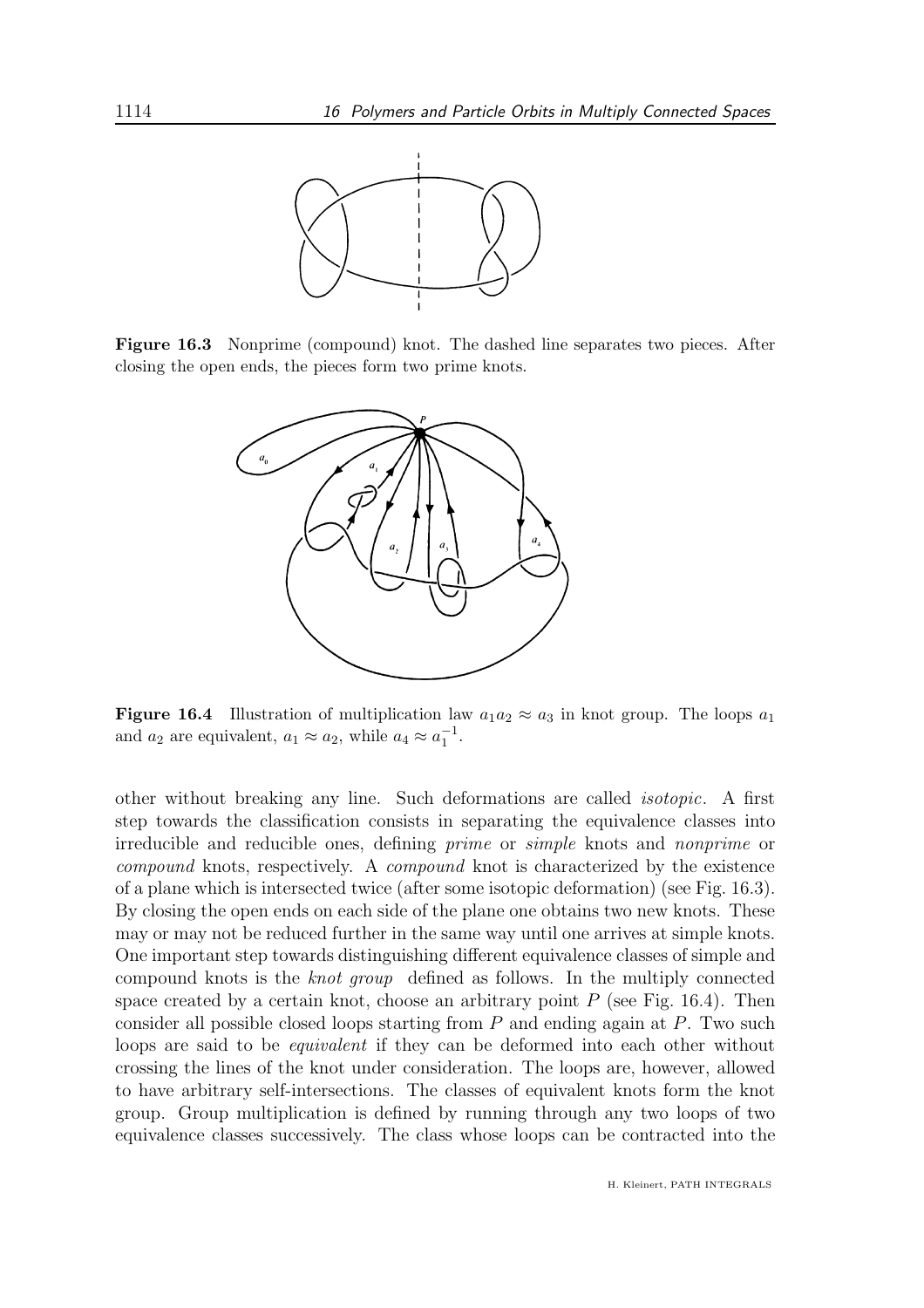

Figure 16.5 Inequivalent (compound) knots possessing isomorphic knot groups. The upper is the *granny knot*, the lower the *square knot*. They are stereoisomers characterized by the same Alexander polynomial  $(t^2 - t + 1)^2$  but different HOMFLY polynomials [see  $(16.126)$ .

point  $P$  is defined as the unit element  $e$ . Changing the orientation of the loops in a class corresponds to inverting the associated group element.

In this way, the classification of knots can be related to the classification of all possible knot groups. Consider the trivial knot, the circle. Obviously, the closed loops through  $P$  fall into classes labeled by an integer number  $n$ . The associated knot group is the group of integers. Conversely, no nontrivial knot is associated with this group.

Although this trivial example might at first suggest a one-to-one correspondence between the simple knots and their knot groups, there is none. Many examples are known where inequivalent knots have isomorphic knot groups. In particular, all mirror-reflected knots which usually are inequivalent to the original ones (such as the right- and left-handed trefoil), have the same knot group. Thus, the knot groups necessarily yield an incomplete classification of knots. An example is shown in Fig. 16.5.

Fortunately, the degeneracies are quite rare. Only a small fraction of inequivalent knots cannot be distinguished by their knot groups.

The easiest way of picturing a knot in 3 dimensions is by drawing its projection onto the paper plane. The lines in the projection show a number of crossings, and the drawing must distinguish the top from the bottom line. The knot is then deformed isotopically until the projection has the minimal number of crossings. In the projection, all isotopic deformations can be decomposed into a succession of three elementary types, the so-called Reidemeister moves shown in Fig. 16.6.

A picture of all simple knots up to  $n = 8$  is shown in Fig. 16.7. The numbers of inequivalent simple and compound knots with a given number  $n$  of minimal crossings are listed in Table 16.1.

The projected pictures can be used to construct an important algebraic quantity characterizing the knot group, called the Alexander polynomial discovered in 1928. It reduces the classification of knot groups to that of polynomials. This type of work is typical of the field of algebraic topology.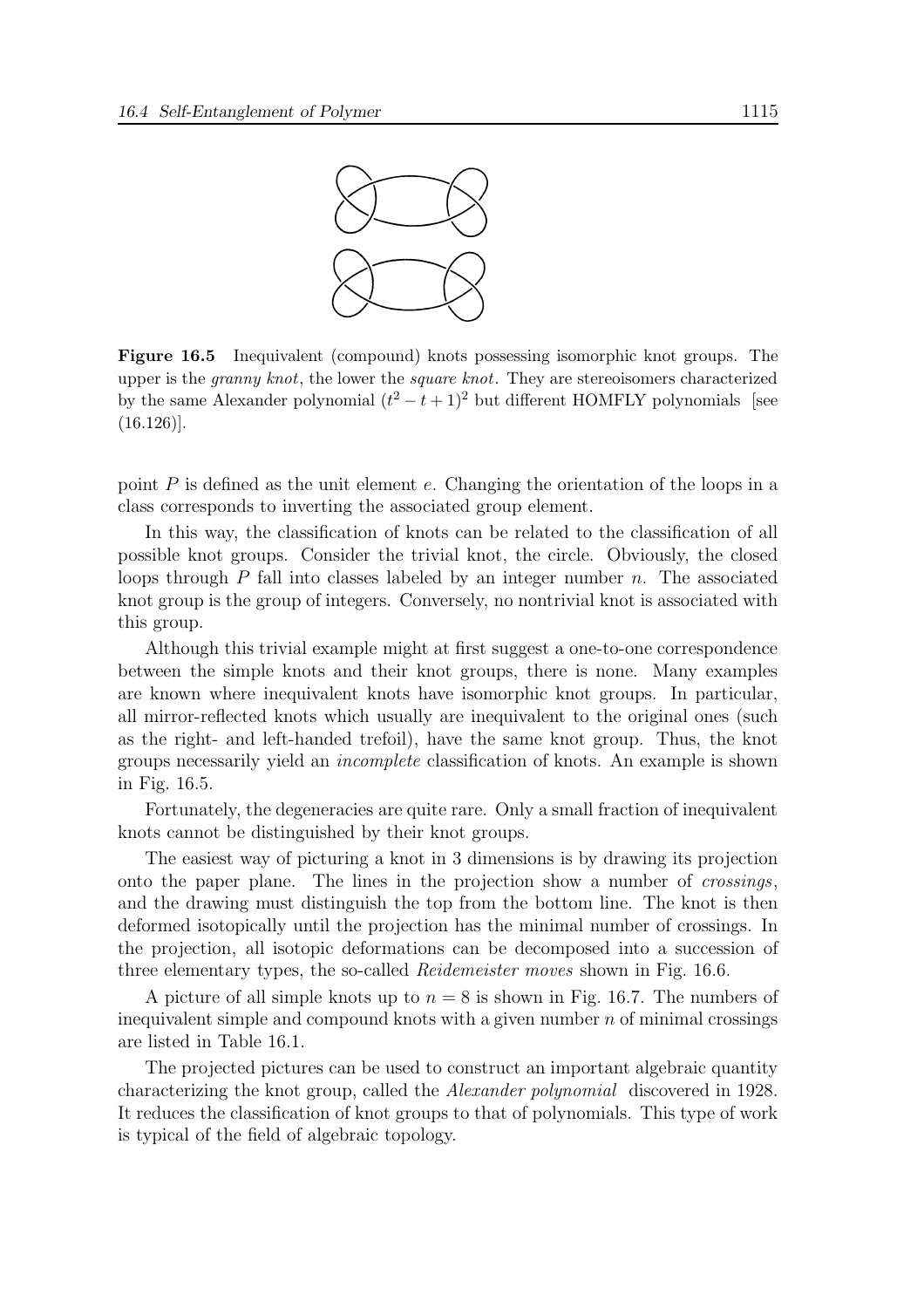

Figure 16.6 Reidemeister moves in projection image of knot which do not change its class of isotopy. They define the movements of ambient isotopy. For ribbons, only the second and third movements are allowed, defining the regular isotopy. The first movement is forbidden since it changes its writhe [for the definition see Eq. (16.110)].

**Table 16.1** Numbers of simple and compound knots with n minimal crossings in a projected plane.

| $\boldsymbol{n}$ | simple knots   | compound knots   |
|------------------|----------------|------------------|
| 0                |                | 0                |
| $\mathbf{1}$     |                | 0                |
|                  |                | $\hspace{.0cm}0$ |
|                  | 1              | $\hspace{.0cm}0$ |
|                  | 1              | 0                |
|                  | $\overline{2}$ | $\overline{0}$   |
|                  | 3              | 1                |
| 23456789         | 7              | $\mathbf 1$      |
|                  | 21             | $\boldsymbol{3}$ |
|                  | 49             | $\overline{5}$   |
| 10               | 166            | 10               |
| 11               | 548            | 37               |
| $12\,$           |                | 154              |
| 13               |                | 484              |
| 14               |                | 1115             |

We explain the construction for the trefoil knot. Attaching a directional arrow to the polymer and selecting an arbitrary starting point, we follow the arrow until we run into a first underpass. This point is denoted by 1. Now we continue to the next underpass denoted by 2, etc., up to  $n$  (see Fig. 16.8). The polymer sections between two successive underpasses i and  $i + 1$  are named  $x_{i+1}$ . At each underpass from  $x_i$  to  $x_{i+1}$ , we record (see Table 16.2) whether the overpassing section  $x_k$  runs from right to left (type r) or from left to right (type  $l$ ). We now set up a matrix  $A_{ij}$ . Each underpass with label i defines a row  $A_{ij}$ ,  $j = 1, 2, 3, \ldots$  according to the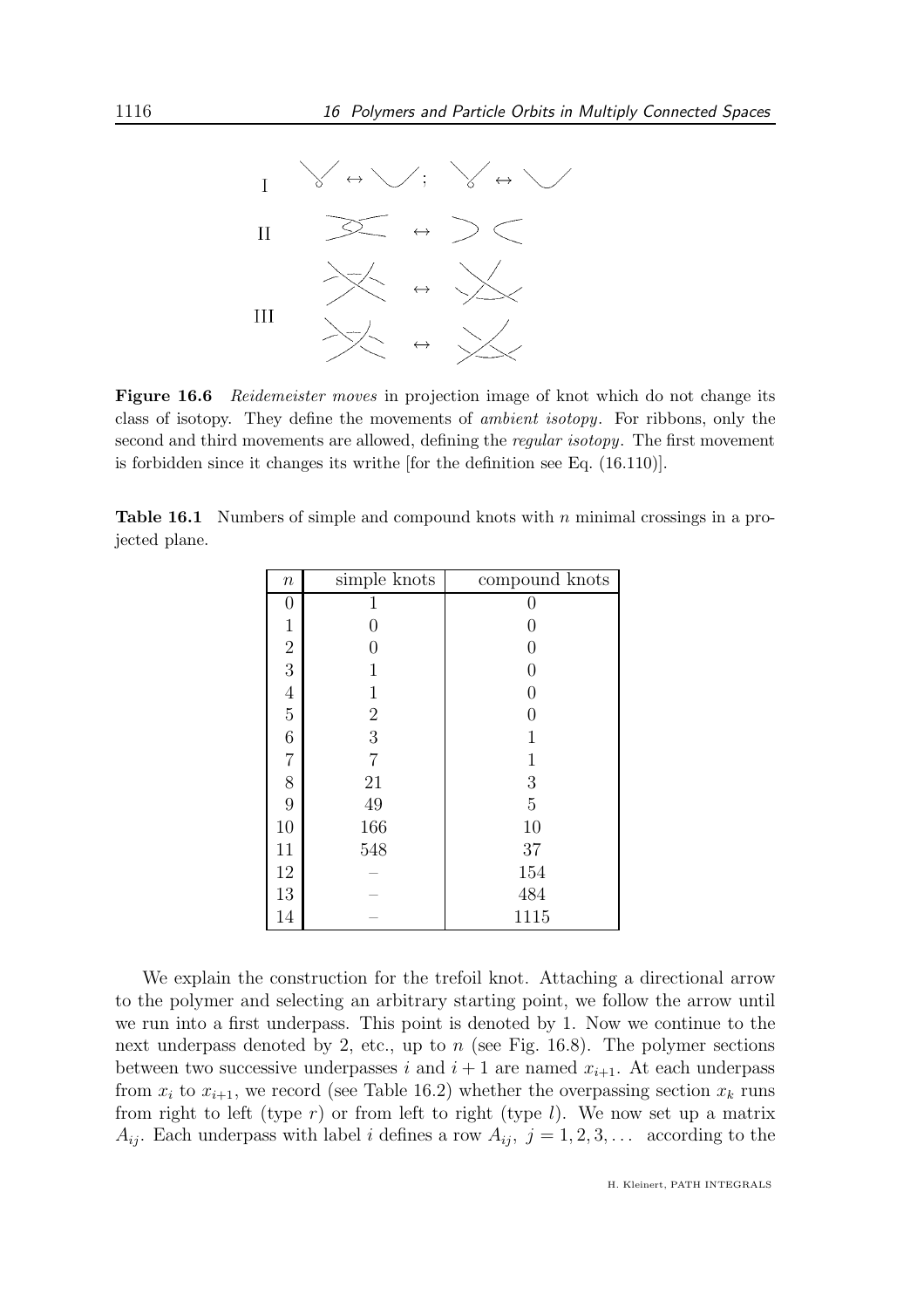

Figure 16.7 Simple knots with up to 8 minimal crossings. The number of crossings under each picture carries a subscript enumerating the equivalence classes.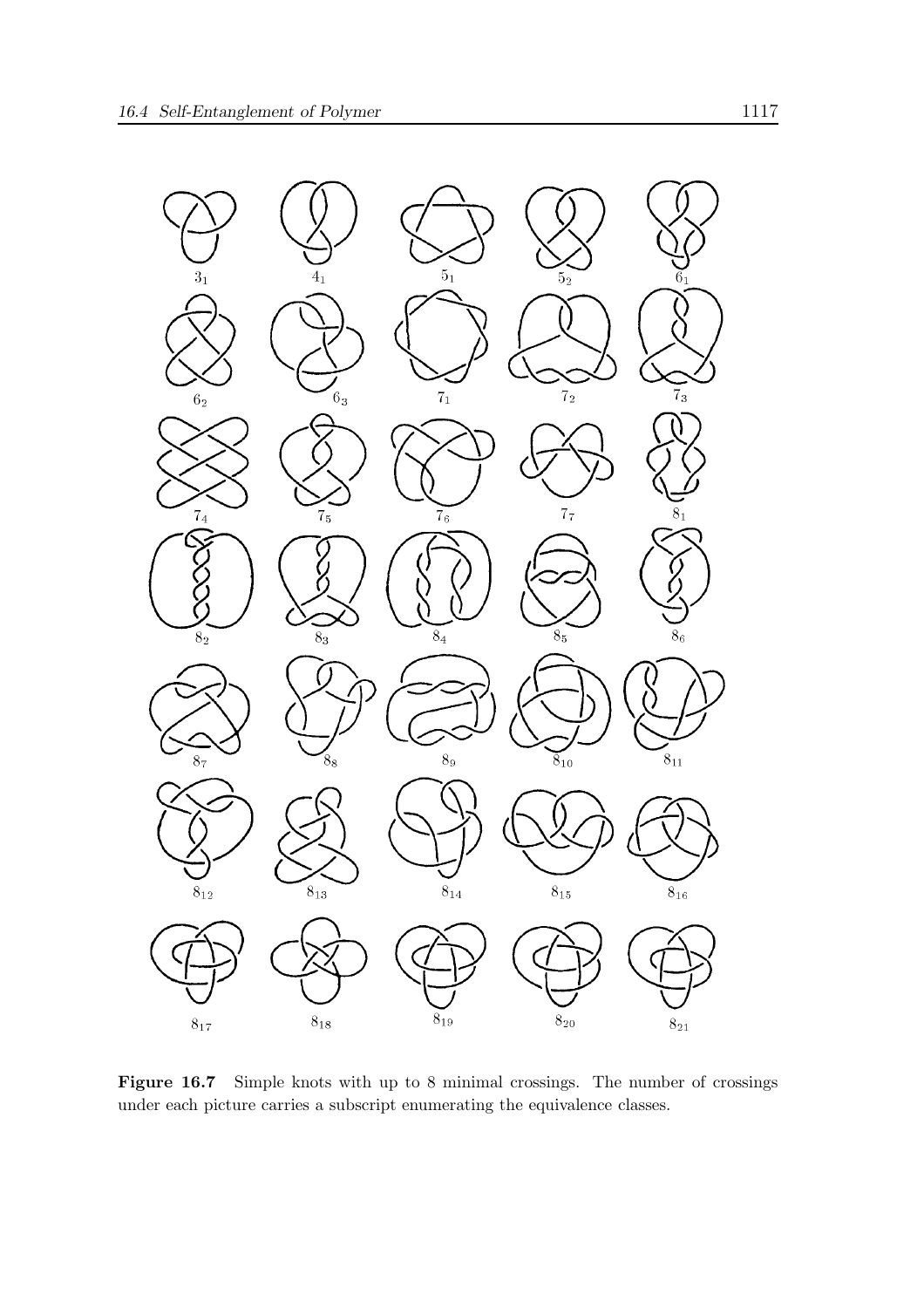

**Figure 16.8** Labeling of underpasses for construction of Alexander polynomial  $t^2 - t + 1$ of the left-handed trefoil.

**Table 16.2** Tables of underpasses (under) and directions (dir)  $r$  or  $l$  of overpassing lines (over), for trefoil knot  $3<sub>1</sub>$  and knot  $4<sub>1</sub>$  of Fig. 16.7.

|  | under   | over           |        | ١r | under   | over           | dir    |
|--|---------|----------------|--------|----|---------|----------------|--------|
|  |         |                |        |    |         | $x_4$          | $\sim$ |
|  | x       | $x_3$          | $\sim$ |    | $x_{2}$ | $x_1$          |        |
|  | $x_{2}$ | $\mathcal{X}$  | $\sim$ |    |         |                | $\sim$ |
|  | $x_3$   | x <sub>2</sub> | $\sim$ |    | $x_3$   | x <sub>2</sub> |        |
|  |         |                |        |    |         | $x_3$          |        |

following rules: Let  $x_k$  be the overpassing section. If  $x_k$  coincides with  $x_i$  or  $x_{i+1}$ the underpass is called *trivial*. In this, case the *i*th row of the matrix  $A_{ij}$  has the elements

$$
A_{ii} = -1, \quad A_{i,i+1} = 1. \tag{16.103}
$$

All other row elements  $A_{ij}$  vanish. If the underpass is nontrivial, the nonvanishing row elements are

$$
A_{ii} = 1, A_{ii+1} = -t, A_{ik} = t - 1, \text{ type r (right to left)}, \text{ (16.104)}
$$

$$
A_{ii} = -t, A_{ii+1} = 1, A_{ik} = t - 1, \text{ type l (left to right).} \qquad (16.105)
$$

In this way, we find the matrix of the trefoil knot:

$$
A_{ij} = \begin{pmatrix} 1 & -t & t-1 \\ t-1 & 1 & -t \\ -t & t-1 & 1 \end{pmatrix}.
$$
 (16.106)

As another example, the knot  $4<sub>1</sub>$  in Fig. 16.7 has the matrix

$$
A_{ij} = \begin{pmatrix} 1 & -t & 0 & t-1 \\ t-1 & -t & 1 & 0 \\ 0 & t-1 & 1 & -t \\ 1 & 0 & t-1 & -t \end{pmatrix}.
$$
 (16.107)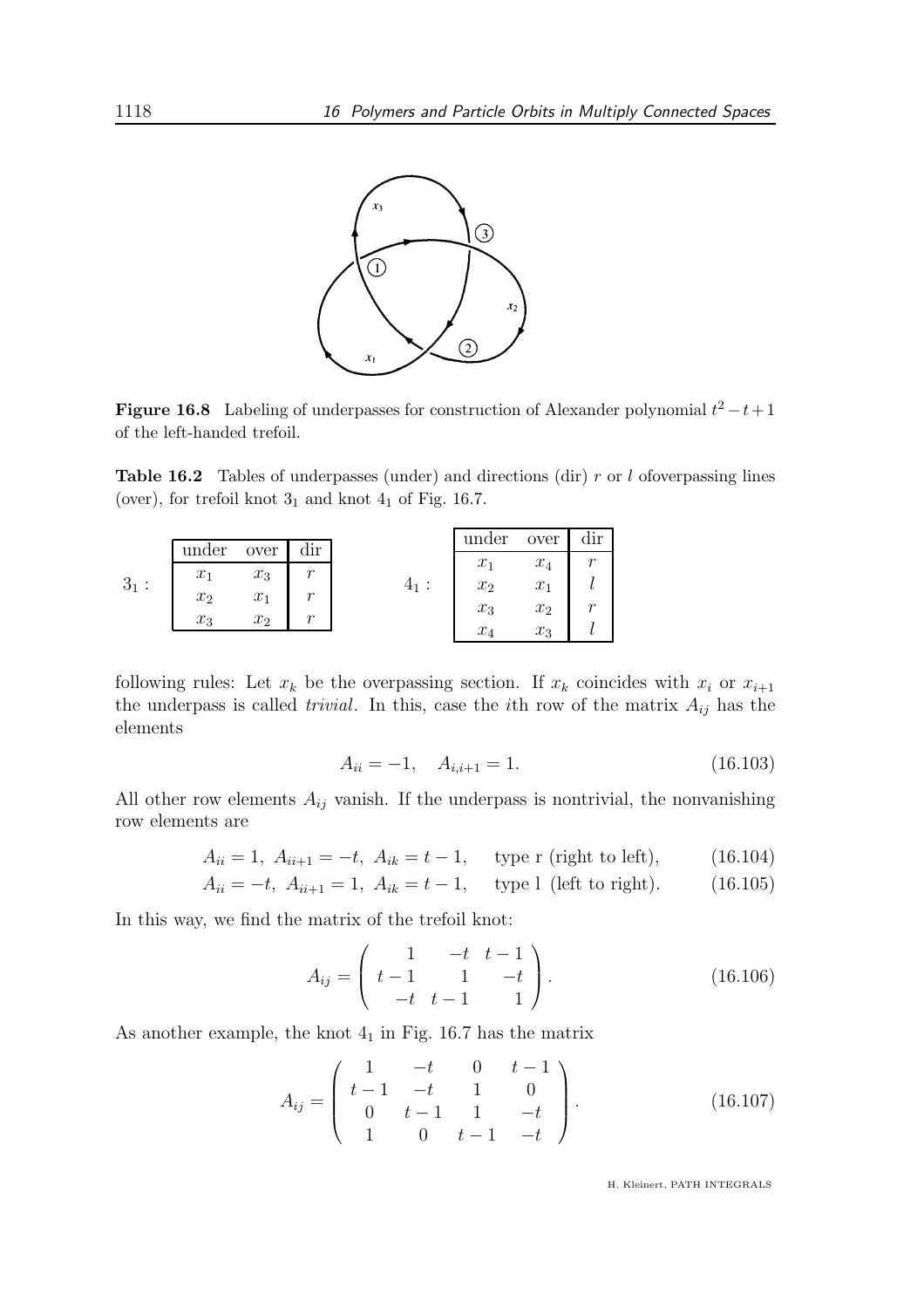Table 16.3 Alexander, Jones, and HOMFLY polynomials for smallest simple knots up to 8 crossings. The numbers specify the coefficients; for instance, the knot 7<sup>1</sup> has the Alexander polynomial  $A(t) = 1 - t + t^2 - t^3 + t^4 - t^5 + t^6$  and the knot  $8_8$  has the Jones polynomial  $J(t) = t^{-3}(1 - t + 2t^2 - t^3 + t^4)$ . For the HOMFLY polynomial  $H(t, \alpha)$ , see the explanation on p. 1125.

|                | A(t)                  | J(t)                 | $H(t,\alpha)$                                |                  |
|----------------|-----------------------|----------------------|----------------------------------------------|------------------|
| 3 <sub>1</sub> | $1 - 11$              | (0)1                 | $([0]2-1)([0]1)$                             |                  |
| 4 <sub>1</sub> | $1 - 31$              | $(-2)-1$             | $(1[-1]1)([-1])$                             |                  |
| 5 <sub>1</sub> | $1 - 11 - 11$         | (0)1101              | $([0]03-2)([0]041)([0]01)$                   |                  |
| 5 <sub>2</sub> | $2 - 32$              | (0)101               | $([0]11-1)([0]11)$                           |                  |
| 6 <sub>1</sub> | $2 - 52$              | $(-2)-10-1$          | $(1[0]-11)([-1]-1)$                          |                  |
| 6 <sub>2</sub> | $1 - 33 - 31$         | $(-1) - 11 - 1$      | $([2]-21)(1[-3]1)([0]1)$                     |                  |
| 6 <sub>3</sub> | $1 - 35 - 31$         | $(-3)1-11$           | $(-1[3]-1)(-1[3]-1)(1)$                      | $\boldsymbol{s}$ |
| 7 <sub>1</sub> | $1 - 11 - 11 - 11$    | $(0)$ 1111101        | $([0]004-3)([0]0010-4)([0]006-1)([0]001)$    |                  |
| $\mathbf{7}_2$ | $3 - 53$              | (0)10101             | $([0]10-11)([0]111)$                         |                  |
| $7_3$          | $2 - 33 - 32$         | (0)110201            | $(-22-10[0])(-1330[0])(1100[0])$             |                  |
| $\bf 7_4$      | $4 - 74$              | (0)10201             | $(-1020[0])(121[0])$                         |                  |
| $7_{5}$        | $2 - 45 - 42$         | $(0)1102 - 11$       | $([0]020-1)([0]032-1)([0]011)$               |                  |
| 7 <sub>6</sub> | $1 - 57 - 51$         | $(-1)$ -12-11        | $([1]-12-1)([1]-22)([0]-1)$                  |                  |
| 7 <sub>7</sub> | $1 - 59 - 52$         | $(-3)1 - 21 - 1$     | $(1-2[2])(-2[2]-1)([1])$                     |                  |
| 8 <sub>1</sub> | $3 - 73$              | $(-2)-10-10-1$       | $(1-10[0]1)(-1-1[-1])$                       |                  |
| $8_{2}$        | $1 - 33 - 33 - 31$    | $(1)1 - 11 - 1$      | $(1-33[0])(3-74[0])(1-51[0])(-10[0])$        |                  |
| 83             | $4 - 94$              | $(-4)-10-20-1$       | $(10[-1]01)(-1[-2]-1)$                       | $\boldsymbol{s}$ |
| 84             | $2 - 55 - 52$         | $(-3)-10-21-1$       | $(2[-2]01)(1[-3]-21)([-1]-1)$                |                  |
| 85             | $1 - 34 - 55 - 31$    | $(1)1 - 21 - 1$      | $(2-54[0])(3-84[0])(1-51[0])(-10[0])$        |                  |
| 8 <sub>6</sub> | $2 - 67 - 62$         | $(-1) - 11 - 21 - 1$ | $(1-1-1[2])$ $(1-2-2[1])$ $(-1-1[0])$        |                  |
| 8 <sub>7</sub> | $1 - 35 - 55 - 31$    | $(-2)1 - 12 - 11$    | $([-1]4-2)([-3]8-3)([-1]5-1)([0]1)$          |                  |
| 88             | $2 - 69 - 62$         | $(-3)1 - 12 - 11$    | $(-1[2]1-1)(-1[2]2-1)([1]1)$                 |                  |
| 89             | $1 - 35 - 75 - 31$    | $(-4)-11-21-1$       | $(2[-3]2)(3[-8]3)(1[-5]1)([-1])$             | $\boldsymbol{s}$ |
| $8_{10}$       | $1 - 36 - 76 - 31$    | $(-2)1 - 13 - 11$    | $([-2]6-3)([-3]9-3)([-1]5-1)([0]1)$          |                  |
| $\bar{8}_{11}$ | $2 - 79 - 72$         | $(-1) - 12 - 21 - 1$ | $(1-21[1])(1-2-1[1])(-1-1[0])$               |                  |
| $8_{12}$       | $1 - 7(13) - 71$      | $(-4)-11-31-1$       | $(1-1[1]-11)(-2[1]-2)([1])$                  | $\boldsymbol{s}$ |
| $8_{13}$       | $2 - 7(11) - 72$      | $(-3)1 - 22 - 11$    | $([0]2-1)(-1[1]2-1)([1]1)$                   |                  |
| $8_{14}$       | $2 - 8(11) - 82$      | $(-1)$ -12-22-1      | $([1])(1-1-1[1])(1-1[0])$                    |                  |
| $8_{15}$       | $3 - 8(11) - 83$      | $(0)1103 - 22 - 1$   | $(1-4310[0])(-3520[0])(210[0])$              |                  |
| $8_{16}$       | $1 - 48 - 98 - 41$    | $(-2)1 - 23 - 21$    | $([0]2-1)([-2]5-2)([-1]4-1)([0]1)$           |                  |
| $8_{17}$       | $1 - 48 - (11)8 - 41$ | $(-4) - 12 - 32 - 1$ | $(1[-1]1)(2[-5]2)(1[-4]1)([-1])$             | $\boldsymbol{s}$ |
| $8_{18}$       | $1-5(10)-(13)(10)-51$ | $(-4) - 13 - 33 - 1$ | $(-1[3]-1)(1[-1]1)(1[-3]1)([-1])$            | $\boldsymbol{s}$ |
| $8_{19}$       | $1 - 1010 - 11$       | $(0)$ 11111          | $(1-5500[0])(-5(10)00[0])(-1600[0])(100[0])$ |                  |
| 820            | $1 - 23 - 21$         | $(-1)101$            | $([-1]4-2)([-1]4-1)([0]1)$                   |                  |
| $8_{21}$       | $1 - 45 - 41$         | $(0)1 - 11 - 1$      | $(1-33[0])(1-32[0])(-10[0])$                 |                  |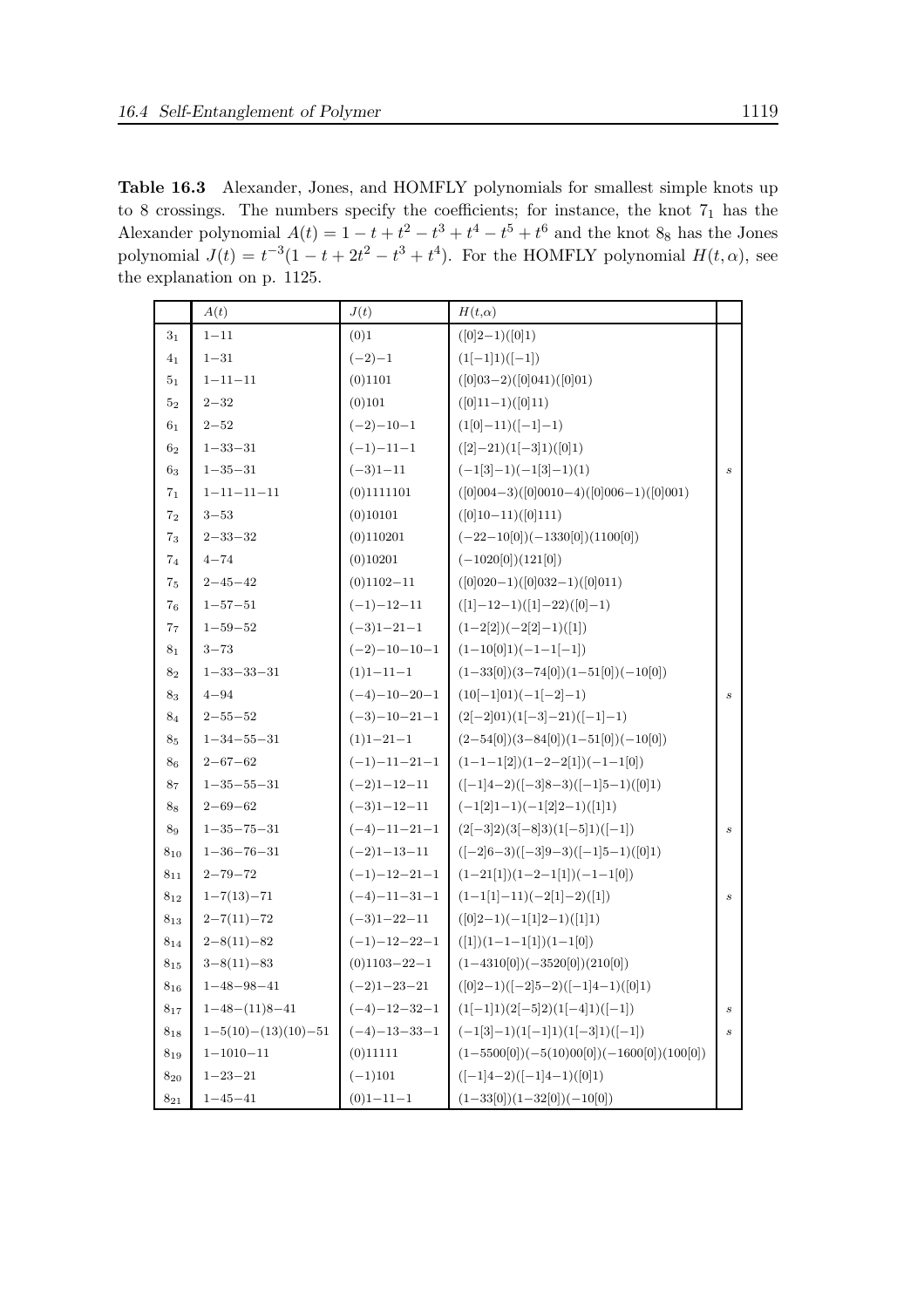

Figure 16.9 Exceptional knots found by Kinoshita and Terasaka (a), Conway (b), and Seifert (c), all with same Alexander polynomial as trivial knot  $||A(t)|| \equiv 1$ .

Having set up the  $n \times n$ -matrix  $A_{ij}$ , we choose an arbitrary subdeterminant (minor) of order  $n-1$ . It is a polynomial in t with integer coefficients. This polynomial is divided by a suitable power of t to make it start out with a constant. The result is the Alexander polynomial  $A(t)$ . It is independent of the choice of the subdeterminant.

For the left-handed trefoil, the matrix (16.106) yields

$$
A(t) = t^2 - t + 1.
$$
\n(16.108)

For the knot  $4<sub>1</sub>$ , we find from  $(16.107)$ 

$$
A(t) = t^2 - 3t + 1.
$$
\n(16.109)

The Alexander polynomials of the simple knots in Fig. 16.7 are shown in Table 16.3. Note that the replacement  $t \to 1/t$  leaves the Alexander polynomial invariant (after renormalizing it back by some power of  $t$  to start out with a constant).

The Alexander polynomial of a composite knot factorizes into those of the simple knots it is composed of. If two knots are mirror images of each other, they have the same knot group and the same Alexander polynomials. Due to the factorization property, two composite knots whose simple parts differ by mirror reflection (stereoisomers; see Fig. 16.5) have the same polynomial. Thus the Alexander polynomial cannot render a complete classification of inequivalent knots. This is true even after removing degeneracies of the above type. In Fig. 16.9, we give the simplest examples of knots with an Alexander polynomial  $A(t) \equiv \pm 1$  of the trivial knot. Up to 11 crossings, these are the only examples. Since the total number of simple knots up to  $n = 11$  is 795, the exceptions are indeed very few.

Recent years have witnessed the development of simpler construction procedures and more efficient polynomials for the classification of knots and links of several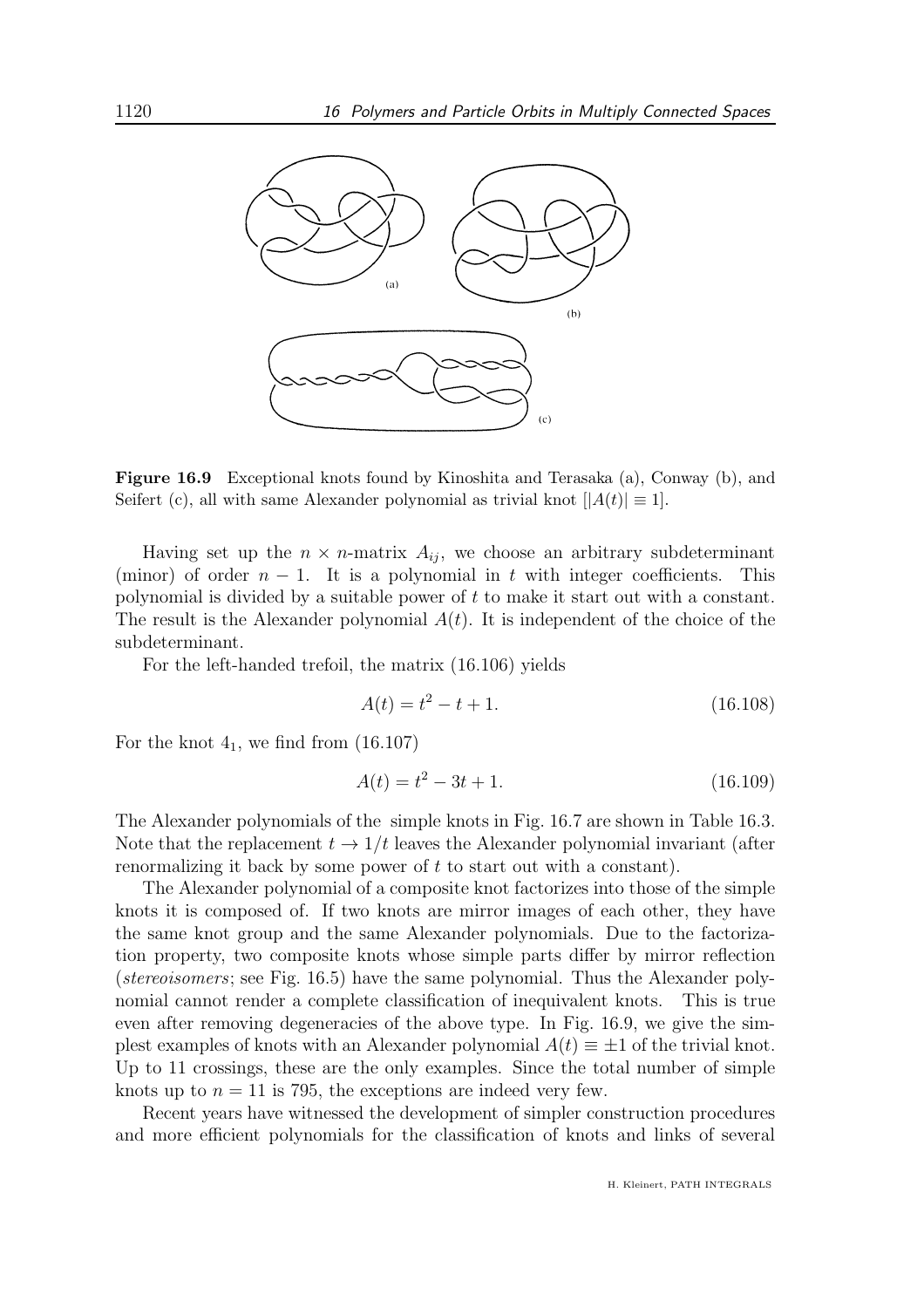knots, the Jones and the  $HOMFLY$  polynomials<sup>3</sup> and their generalizations. The former depend on one, the latter on two variables, one of which occurs also with inverse powers, i.e., in this variable the polynomials are of the Laurent type. Other polynomials found in the literature, such as Conway, X-, or Kauffman's bracket polynomials, are special cases of the HOMFLY polynomials. In addition, there exist a different type of Kauffman polynomials and of  $BLM/Ho$  polynomials  $F(a, z)$  and  $Q(x)$ , respectively, which are capable of distinguishing some knots with accidentally degenerate HOMFLY polynomials. They will not be discussed here. For their definition see Appendix 16B.

The X-polynomial  $X(a)$  is trivially related to the Jones polynomial  $J(t)$ , to which it reduces after a variable change  $a = t^{1/4}$ . The X-polynomial is closely related to the Kauffman polynomial  $K(a)$  by

$$
X(a) = (-a)^{-3w} K(a).
$$
 (16.110)

The number  $w$  is the *cotorsion*, also called *twist number*, Tait number, or writhe [6]. It is defined by giving the loop or link an orientation and attributing to each crossing a number 1 or −1 according to the following rule. At each crossing follows the overpass along the direction of orientation. If the underpass runs from right to left, the crossing carries the number 1, otherwise −1. The sum of these numbers is the cotorsion w. In the trefoil knot in Fig. 16.2 each crossing carries a  $-1$  so that  $w = -3$ .

The Kauffman polynomial is found by a very simple construction procedure. A set of n trivial loops is defined to have the Laurent polynomial

$$
K_n(a) = -(a^2 + a^{-2})^{n-1}.
$$
\n(16.111)

Every knot or link can be reduced to such loops by changing the crossings recursively into two new configurations according to the graphical rule shown in Fig. 16.10.



Figure 16.10 Graphical rule for removing crossing in generating Kauffman polynomial.

The first configuration is associated with a factor  $a$ , the second with a factor  $a^{-1}$ . The configuration receiving the factor  $a$  is most easily identified by approaching the crossing on the underpassing curve and taking a right turn. The two new

<sup>&</sup>lt;sup>3</sup>The word "HOMFLY" collects the initials of the authors (Hoste, Ocneanu, Millet, Freyd, Lickorish, Yetter). The papers are quoted in Notes and References.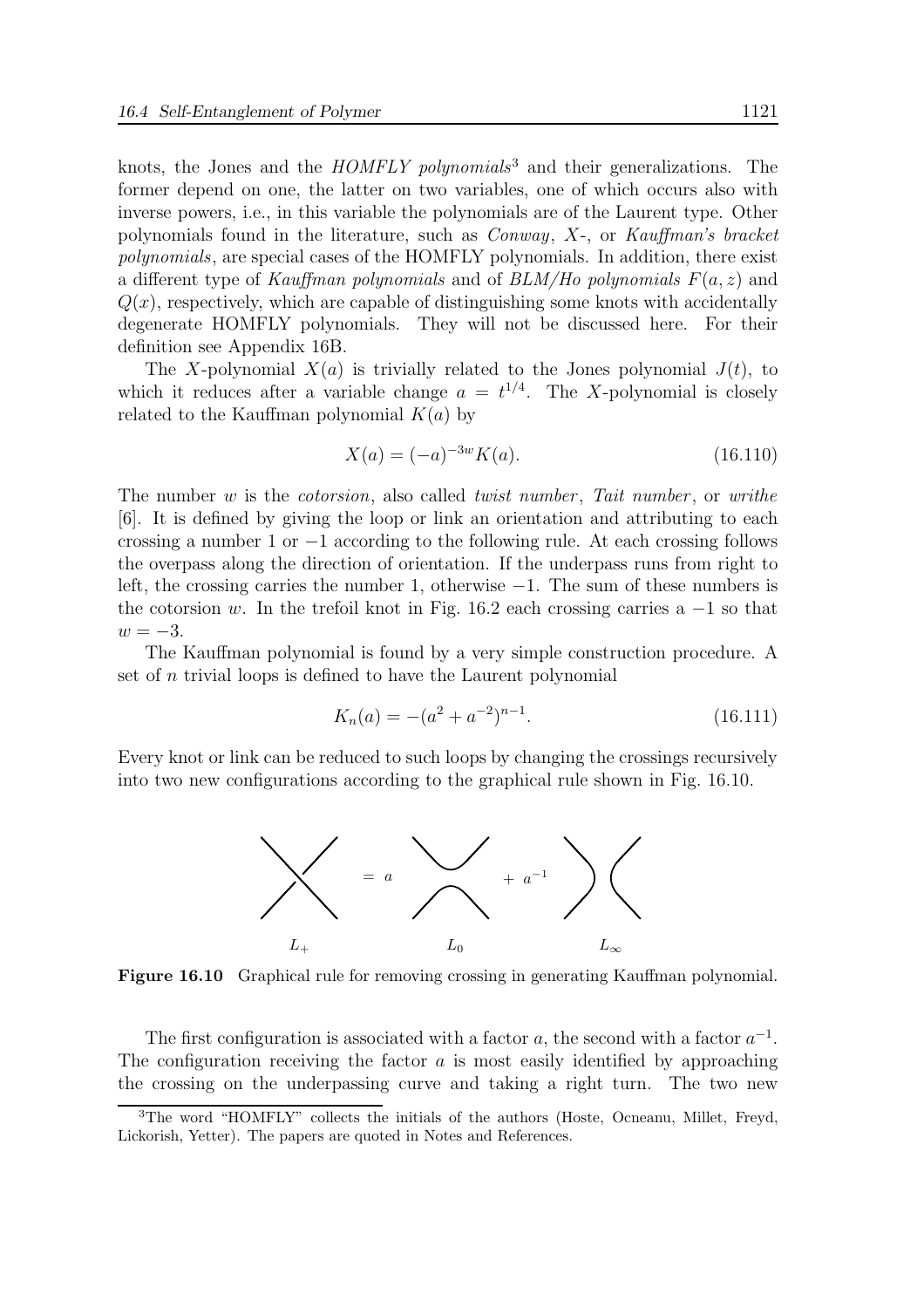

Figure 16.11 Kauffman decomposition of trefoil knot. The configuration 3 is the Hopf link. The calculation of the associated polynomials is shown in Table 16.4.

| $\ln k$                                    | bracket polynomial                               | rule                                                           |
|--------------------------------------------|--------------------------------------------------|----------------------------------------------------------------|
| 15                                         | $-a^2 - a^{-2}$                                  | Eq. 16.111                                                     |
| 14                                         | $\mathbf{1}$                                     | Eq. 16.111                                                     |
| 13                                         | $\overline{1}$                                   | Eq. 16.111                                                     |
| 12                                         | $-a^2 - a^{-2}$                                  | Eq. 16.111                                                     |
| 11                                         | 1                                                | Eq. 16.111                                                     |
| 10                                         | $-a^2 - a^{-2}$                                  | Eq. $16.111$                                                   |
|                                            | $-a^2 - a^{-2}$                                  | Eq. 16.111                                                     |
| $\begin{array}{c} 9 \\ 8 \\ 7 \end{array}$ | $-a^4-2-a^{-4}$                                  | Eq. $16.111$                                                   |
|                                            | $-a^{-3}$                                        | $a\langle 14 \rangle + a^{-1}\langle 15 \rangle$ , Fig. 16.10  |
| $6\ 5\ 4\ 3\ 2$                            | $-a^3$                                           | $a\langle 12 \rangle + a^{-1}\langle 13 \rangle$ , Fig. 16.10  |
|                                            | $\begin{array}{c}\n-a^3 \\ a^5 + a\n\end{array}$ | $a\langle 10 \rangle + a^{-1} \langle 11 \rangle$ , Fig. 16.10 |
|                                            |                                                  | $a\langle 8 \rangle + a^{-1} \langle 9 \rangle$ , Fig. 16.10   |
|                                            | $-a^4 - a^{-4}$                                  | $a\langle 6 \rangle + a^{-1} \langle 7 \rangle$ , Fig. 16.10   |
|                                            | $a^6$                                            | $a\langle 4 \rangle + a^{-1}\langle 5 \rangle$ , Fig. 16.10    |
| $\overline{1}$                             | $a^7 - a^3 - a^{-5}$                             | $a\langle 2\rangle + a^{-1}\langle 3\rangle$ , Fig. 16.10      |

Table 16.4 Kauffman polynomials in decomposition of trefoil knot.

configurations are processed further in the same way and so on until one arrives only at trivial loops. By applying these rules to a trefoil knot, we obtain a knot and a link known as the Hopf link. These are decomposed further as shown in Fig. 16.11. The Kauffman polynomials of each part are listed in Table 16.4. The polynomial of the trefoil knot is

$$
K(a) = a^7 - a^3 - a^{-5}.
$$
 (16.112)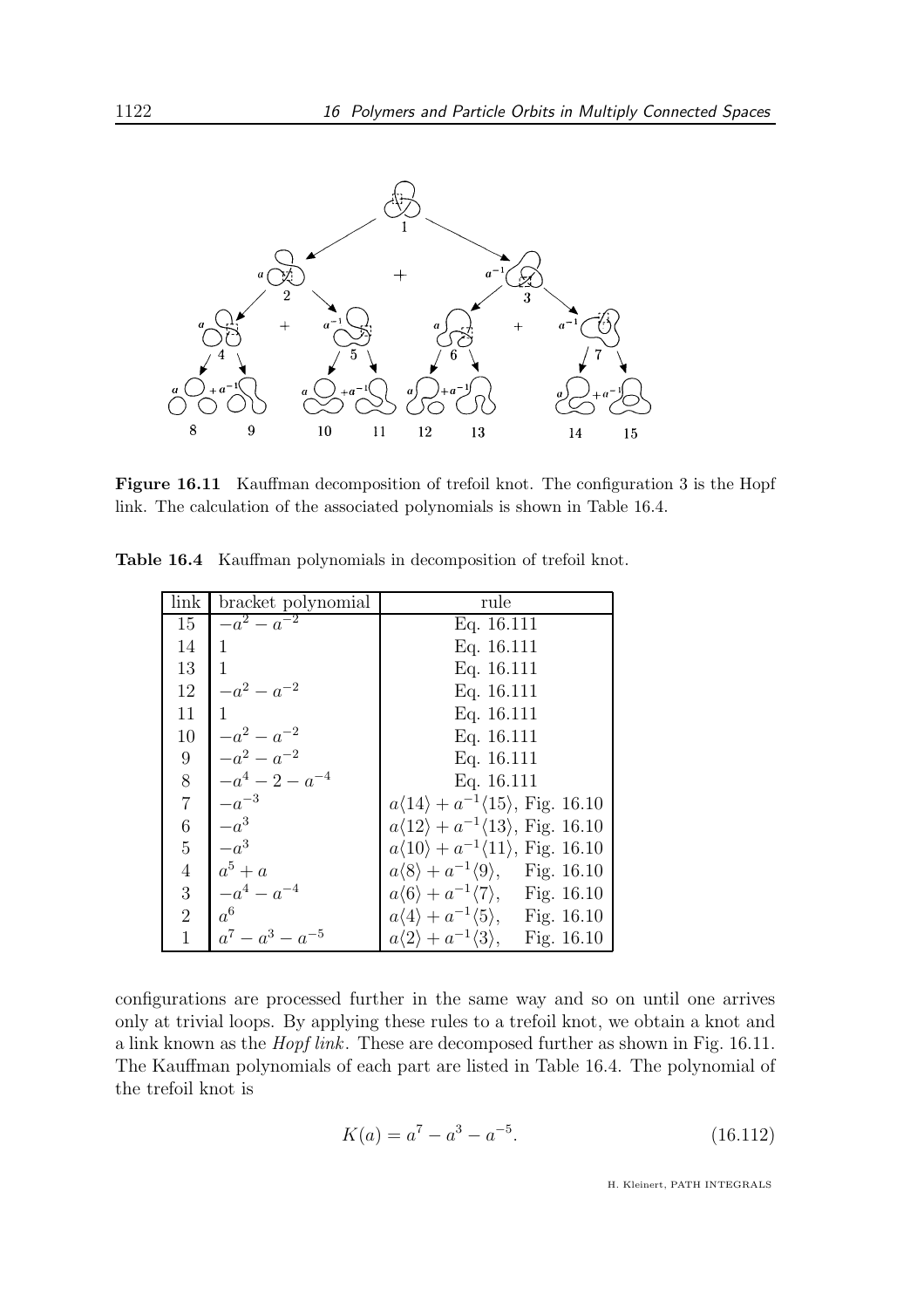Since  $w = -3$ , we obtain with the factor  $(-a)^{-3w} = -a^9$  the X-polynomial

$$
X(a) = -a^{16} + a^{12} + a^4. \tag{16.113}
$$

This corresponds to a Jones polynomial  $J(t) = t + t^3 - t^4$ .

For the Jones polynomials, there exists a simple direct construction. According to J.H. Conway, any knot can be related to lower knots or links by performing the skein operations shown in Fig. 16.12 on any crossing in the projection plane. Either



Figure 16.12 Skein operations relating higher knots to lower ones.

a crossing  $L_+$  is transformed into  $L_-\$  and  $L_+$ , or  $L_+$  is transformed into  $L_-\$  and  $L_0$ . For knots related in this way one defines the Jones polynomial  $J(t)$  recursively by the skein relation

$$
\frac{1}{t}J_{L_{+}}(t) - tJ_{L_{-}}(t) = \left(\sqrt{t} - \frac{1}{\sqrt{t}}\right)J_{L_{0}}(t). \tag{16.114}
$$

The circular loop is defined to have the trivial polynomial  $J(t) \equiv 1$ . By applying the skein operations to two disjoint unknotted loops in Fig. 16.13, one finds the Jones polynomial

$$
J_2(t) = -(\sqrt{t} + 1/\sqrt{t}).\tag{16.115}
$$

Upon carrying this procedure to  $n$  such loops, we find

$$
J_n(t) = [-(\sqrt{t} + 1/\sqrt{t})]^{n-1}, \qquad (16.116)
$$

in agreement with (16.111). For the lowest knots, the Jones polynomials are listed in Table 16.3. Up to nine crossings, the Jones polynomials distinguish mirrorsymmetric knots.

Conway discovered the first skein relation in 1970 when trying to develop a computer program for calculating Alexander polynomials. He found the Alexander polynomials to obey modulo the normalization convention, the skein relation

$$
A_{L_{+}}(t) - A_{L_{-}}(t) = (\sqrt{t} - 1/\sqrt{t})A_{L_{0}}(t),
$$
\n(16.117)

which eventually reduces the polynomials of all knots to the trivial one  $A_1(t) = 1$ . The skein relation simplifies the procedure so much that Conway was able to work out by hand all polynomials known at that time. Because of the simplicity of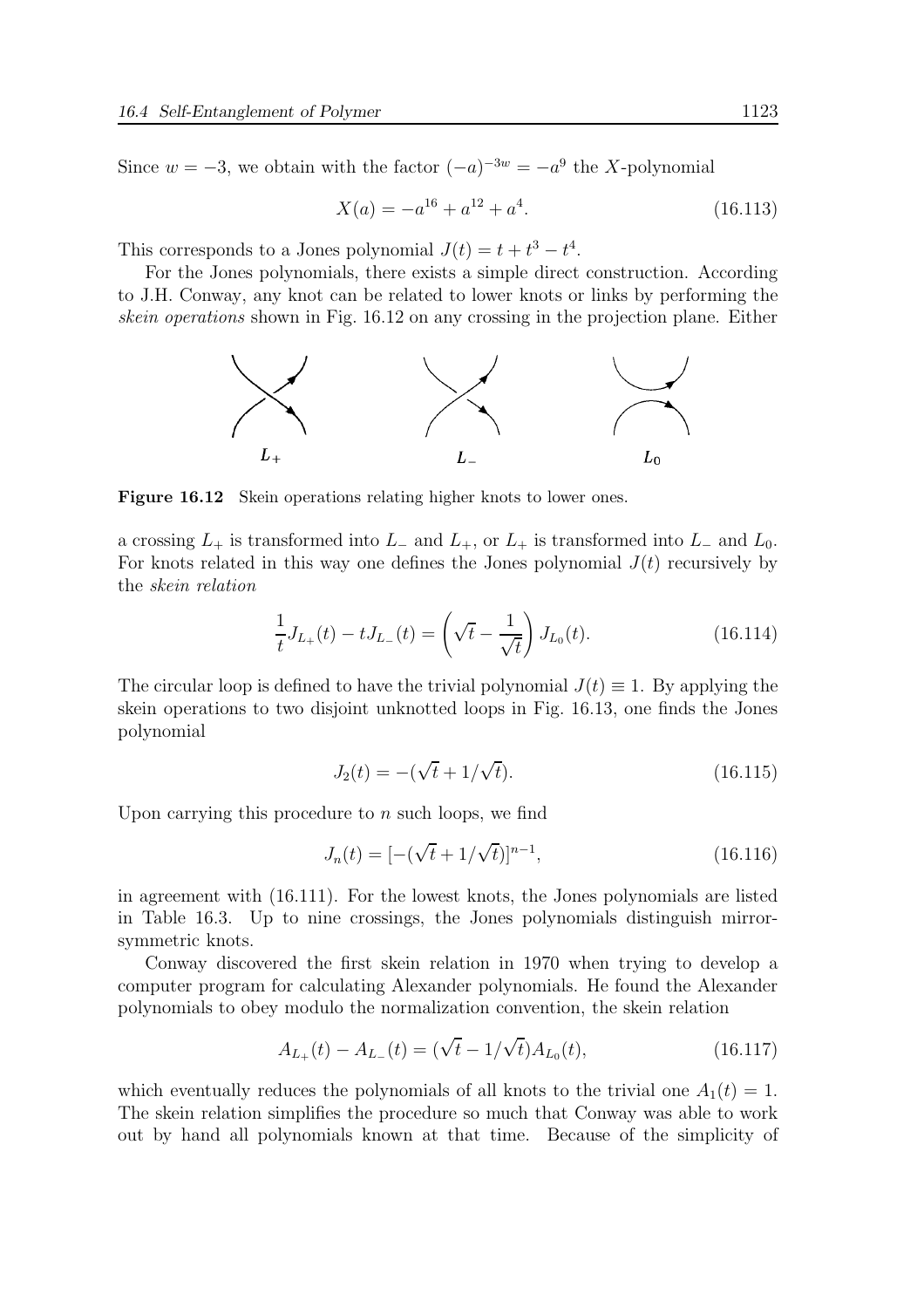

Figure 16.13 Skein operations for calculating Jones polynomial of two disjoint unknotted loops.



Figure 16.14 Skein operation for calculating Jones polynomial of trefoil knot.



Figure 16.15 Skein operation for calculating Jones polynomial of Hopf link.

this procedure, the Alexander polynomials are now often referred to as Alexander-Conway polynomials.

Let us now calculate the Jones polynomial for the trefoil knot  $3<sub>1</sub>$  of Fig. 16.7. First we apply the skein operation shown in Fig. 16.14. The loop  $L_-\$  is unknotted and has a unit polynomial. Thus we obtain the polynomial relation

$$
J_{\text{trefoil}}(t) J_{L_+}(t) = t^2 \cdot 1 + t(\sqrt{t} - 1/\sqrt{t}) J_{L_0}(t).
$$
 (16.118)

The configuration  $L_0$  is known as a *Hopf link*. It needs one more reduction<sup>4</sup> via the operation shown in Fig. 16.15, resulting in the relation

$$
\frac{1}{t}J_{L_{\rho}(t)} = tJ_2(t) + (\sqrt{t} - 1/\sqrt{t})J_1(t).
$$
\n(16.119)

<sup>&</sup>lt;sup>4</sup>The Kauffman bracket polynomial of the Hopf link is  $K_{L_0}(a) = -a^4 - a^{-4}$ . Together with the cotorsion  $w = -2$ , this amounts to an X-polynomial  $X(a) = -a^{10} - a^2$  and the Jones polynomial  $J_{L_0}(t) = -\sqrt{t}(1+t^2)$  as in (16.120).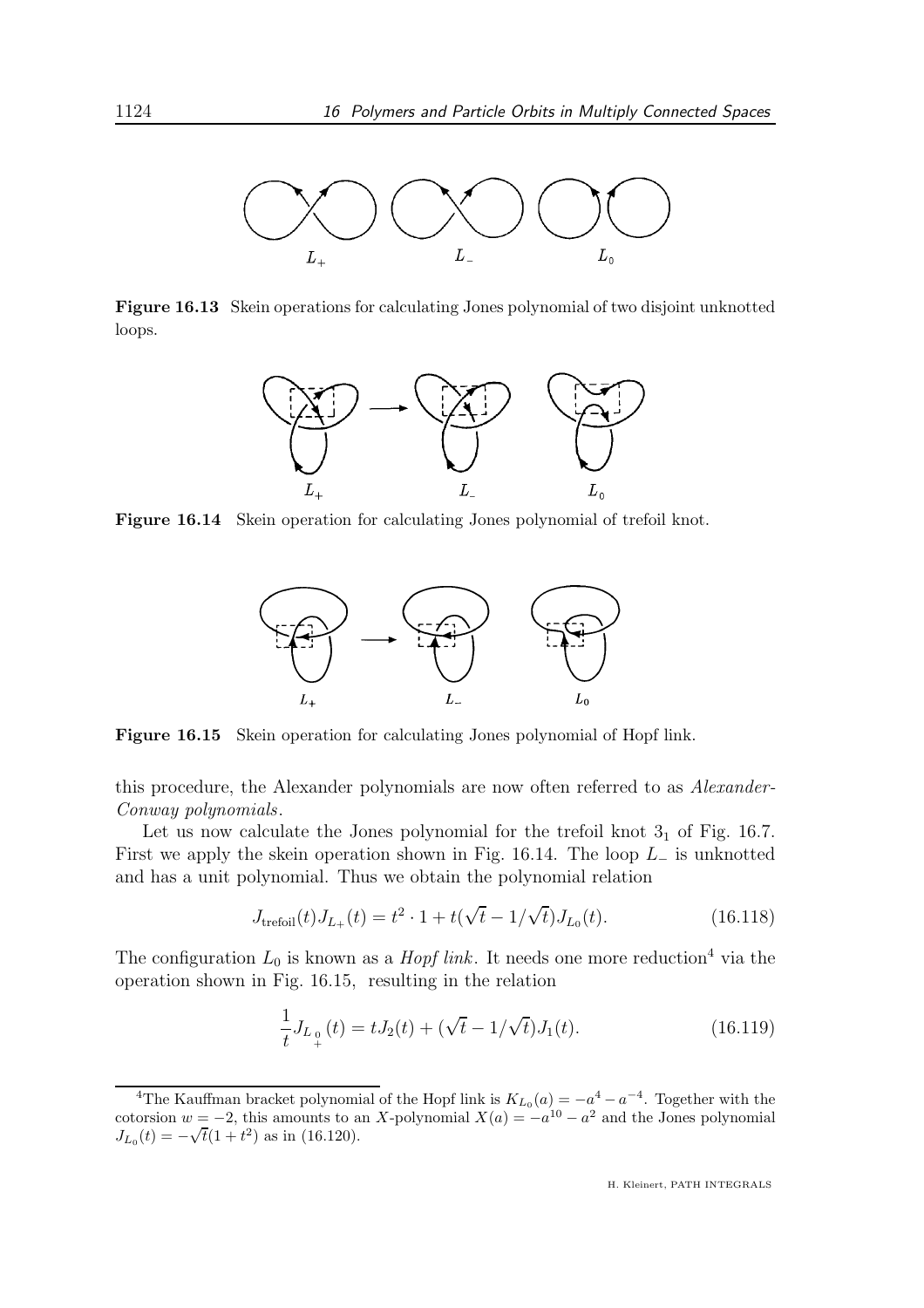Using  $(16.111)$ , we find

$$
J_{L_0}(t) = -\sqrt{t}(1+t^2). \tag{16.120}
$$

Inserting this into (16.118) leads to the Jones polynomial of the trefoil knot

$$
J_{\text{trefoil}} = t + t^3 - t^4. \tag{16.121}
$$

It differs from the result found above for the left-handed trefoil by the substitution  $t \to t^{-1}$ .

The HOMFLY polynomials  $H_L(t, \alpha)$  are obtained from a slight generalizations of the skein relation (16.114) of the Jones polynomials: The factor  $(\sqrt{t} - 1/\sqrt{t})$  on the right-hand side is replaced by an arbitrary parameter  $\alpha$ , leading to the skein relation

$$
\frac{1}{t}H_{L_{+}}(t,\alpha) - tH_{L_{-}}(t,\alpha) = \alpha H_{L_{0}}(t,\alpha).
$$
\n(16.122)

The trivial knot is defined to have the trivial polynomial  $H_1(t, \alpha) = 1$ . For two independent loops, the relation yields

$$
H_2(t,\alpha) = (t^{-1} - t)\alpha^{-1}.
$$
\n(16.123)

The HOMFLY polynomials  $H(t, \alpha)$  transform under a mirror reflection of the knot into  $H(-t^{-1}, \alpha)$ . Note that  $H_2(t, \alpha)$  is mirror-symmetric  $[H_1(t, \alpha)]$  is trivially so.<sup>5</sup> In general, the HOMFLY polynomials give reliable information on a possible mirror symmetry. There are, however, a few exceptions, i.e., mirror-related pairs of knots possessing the same HOMFLY polynomial.<sup>6</sup>

Examples for HOMFLY polynomials are

$$
H_{\text{trefoil}}(t, \alpha) = -t^4 + 2t^2 + t^2 \alpha^2,
$$
  
\n
$$
H_{\text{trefoil}}(t, \alpha) = -t^{-4} + 2t^{-2} + t^{-2} \alpha^2,
$$
  
\n
$$
H_{\text{Hopf(rh)}}(t, \alpha) = (t - t^3) \alpha^{-1} + t \alpha,
$$
  
\n
$$
H_{\text{kont 4}_1}(t, \alpha) = t^{-2} - 1 + t^2 - \alpha^2.
$$
\n(16.124)

Setting  $\alpha = t^{1/2} - t^{-1/2}$  produces the Jones polynomials, while  $t \to 1, \alpha \to t^{1/2} - t^{-1/2}$ leads, with appropriate powers of  $t$  as normalization factors, back to the Alexander-Conway polynomials.

In Table 16.3, the HOMFLY polynomials are listed for knots up to 8 crossings. For mirror-unsymmetric knots, only one partner is recorded. The reflected polynomial is obtained by the substitution  $t \to -t^{-1}$ . The meaning of the entries is best explained with an example: The knot  $7<sub>1</sub>$  has an entry  $([0]004 - 3)([0]00(10) - 4)([0]006 - 1)([0]001)$ , which stands for the polynomial

<sup>&</sup>lt;sup>5</sup>For the Kauffman polynomials  $F(a, x)$  defined in Appendix 16B, mirror reflection implies  $F(a, x) \rightarrow F(a^{-1}, x).$ 

<sup>&</sup>lt;sup>6</sup>The first degeneracy of this type occurs for a link of 3 loops with 8 crossings.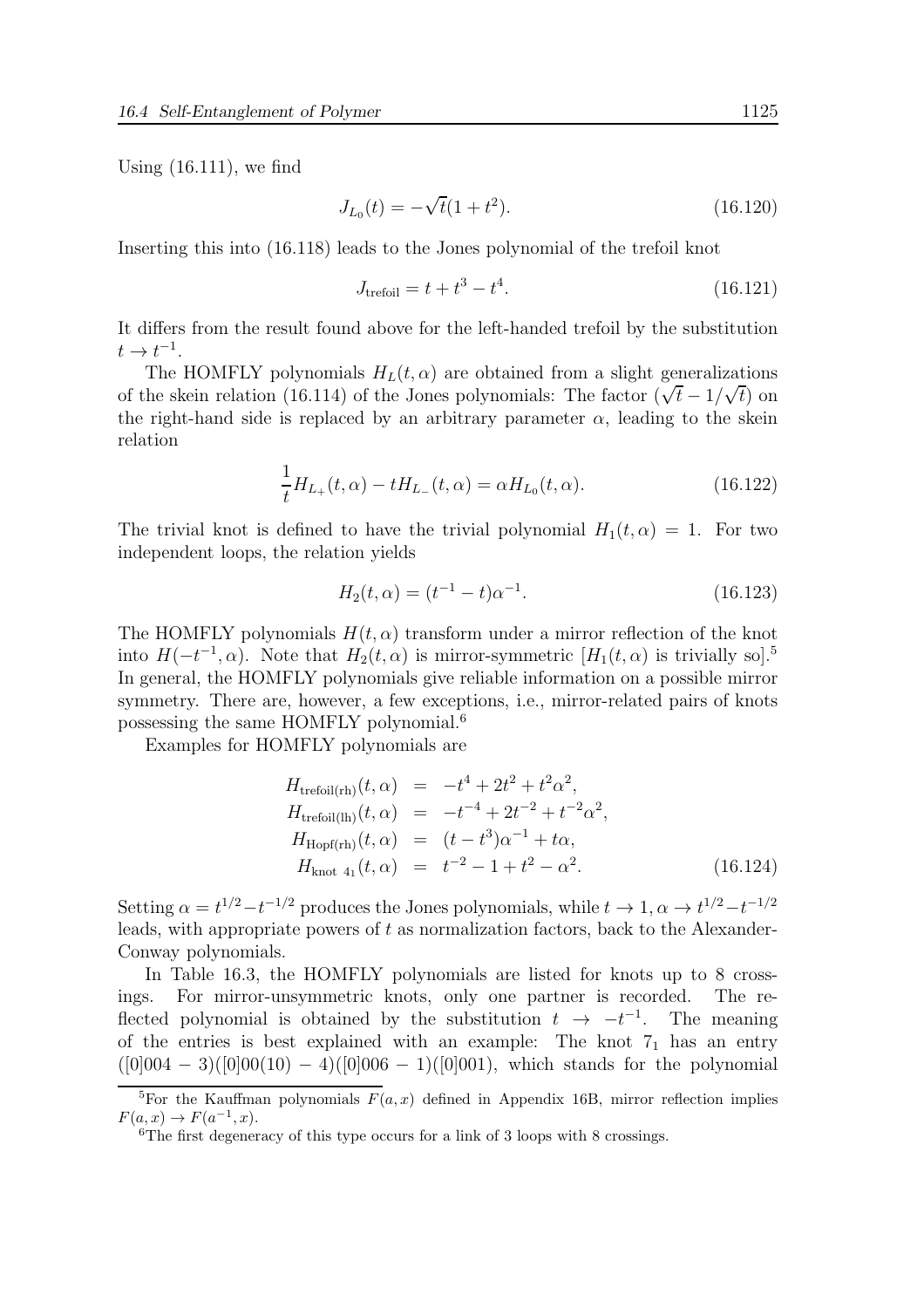$H(t, \alpha) = (4t^6 - 3t^8) + (10t^6 - 4t^8)\alpha^2 + (6t^6 - t^8)\alpha^4 + t^6\alpha^6$ . A bracket marks the position and coefficient of the zeroth power in  $t^2$ ; the numbers to the right and the left of it specify the coefficients of the adjacent higher and lower powers of  $t^2$ , respectively. Numbers with more than one digit are put in parentheses. The polynomial of the reflected knot is obtained by reflecting the numbers in parentheses on the associated bracket. The knots marked by an s are mirror-symmetric.

The Alexander-Conway polynomials are special cases of the HOMFLY polynomials. A comparison with the skein relation (16.117) shows that they are obtained from them by setting  $t = 1$  and replacing  $\alpha$  by  $t^{1/2} - t^{-1/2}$ .

$$
A_L(t) = H_L(1, t^{1/2} - t^{-1/2}).
$$
\n(16.125)

The reducible granny and square knots in Fig. 16.5 are distinguished by the Jones and the HOMFLY polynomials; the latter are

$$
H_{\text{granny}}(t,\alpha) = (2t^2 - t^4 + t^2 \alpha^2)^2,
$$
  
\n
$$
H_{\text{square}}(t,\alpha) = (2t^2 - t^4 + t^2 \alpha^2)(2t^{-2} - t^{-4} + t^2 \alpha^2);
$$
 (16.126)

the former are obtained by inserting  $\alpha = t^{1/2} - t^{-1/2}$ .

Up to now, there exists no complete algebraic classification scheme. For example, the Jones polynomials of the knots with 10 and 13 crossings shown in Fig. 16.16 are



Figure 16.16 Knots with 10 and 13 crossings, not distinguished by Jones polynomials.

the same.<sup>7</sup> For further details, see the mathematical literature quoted at the end of the chapter.

Even with the incomplete classification of knots, it has until now been impossible to calculate the probability distribution of the various equivalence classes of knots. Modern computers allow us to enumerate the different topological configurations for not too long polymers and to simulate their distributions by Monte Carlo methods. In Fig. 16.17 we show the result of a simulation by Michels and Wiegel, where they measure the fraction  $f_N$  of unknotted polymers of N links. They fit their curve by a power law

$$
f_N = C\mu^N N^{\alpha},\tag{16.127}
$$

<sup>7</sup>The HOMFLY polynomials have their first degeneracy for prime knots with 9 crossings. It was checked that up to 13 crossings (amounting to 12 965 knots) no polynomial of a nontrivial knot is accidentally degenerate with the trivial polynomial of a circle.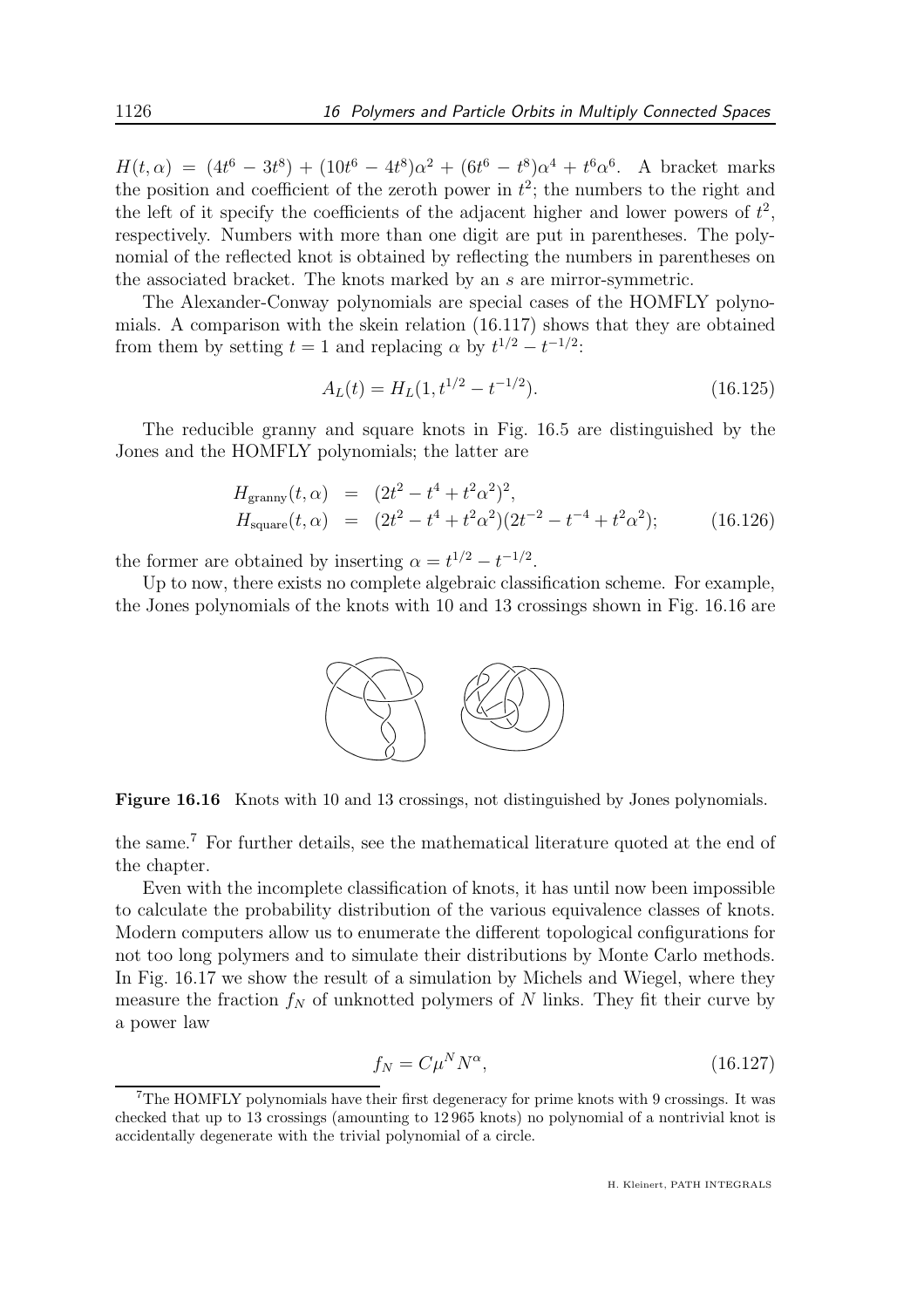

Figure 16.17 Fraction  $f_N$  of unknotted closed polymers in ensemble of fixed length  $L = Na$ .

with the parameters  $C \approx 1.026$ ,  $\mu \approx 0.99640$ ,  $\alpha \approx 0.0088$ . Thus  $f_N$  falls off exponentially in N like  $\mu^N$  with  $\mu < 1$ . The exponent  $\alpha$  is extremely small. A more recent simulation by S. Windwer takes account of the fact that the line elements are self-avoiding. It yields the parameters<sup>8</sup>

$$
C \approx 1.2325, \ \mu \approx 0.9949, \ \alpha \approx 0.
$$
 (16.128)

For a polymer enclosed in a sphere of radius  $R$ , the distribution has the finite-size dependence

$$
f_N(R) = e^{-A(N^\beta l/R)^\gamma},\tag{16.129}
$$

where l is the length of a link. The "critical exponents" are  $\beta \approx 0.76$  and  $\gamma \approx 3$ .

#### 16.5 The Gauss Invariant of Two Curves

For any analytic calculation of topological properties one needs a functional of the polymer shape which is capable of distinguishing the different knot classes. Initially,

<sup>&</sup>lt;sup>8</sup>A first theoretical determination of these parameters has recently been given by mapping the problem onto a four-state Potts model. A presentation of this method which does not involve path integrals would go beyond the scope of this book. See the papers by A. Kholodenko quoted at the end of the chapter.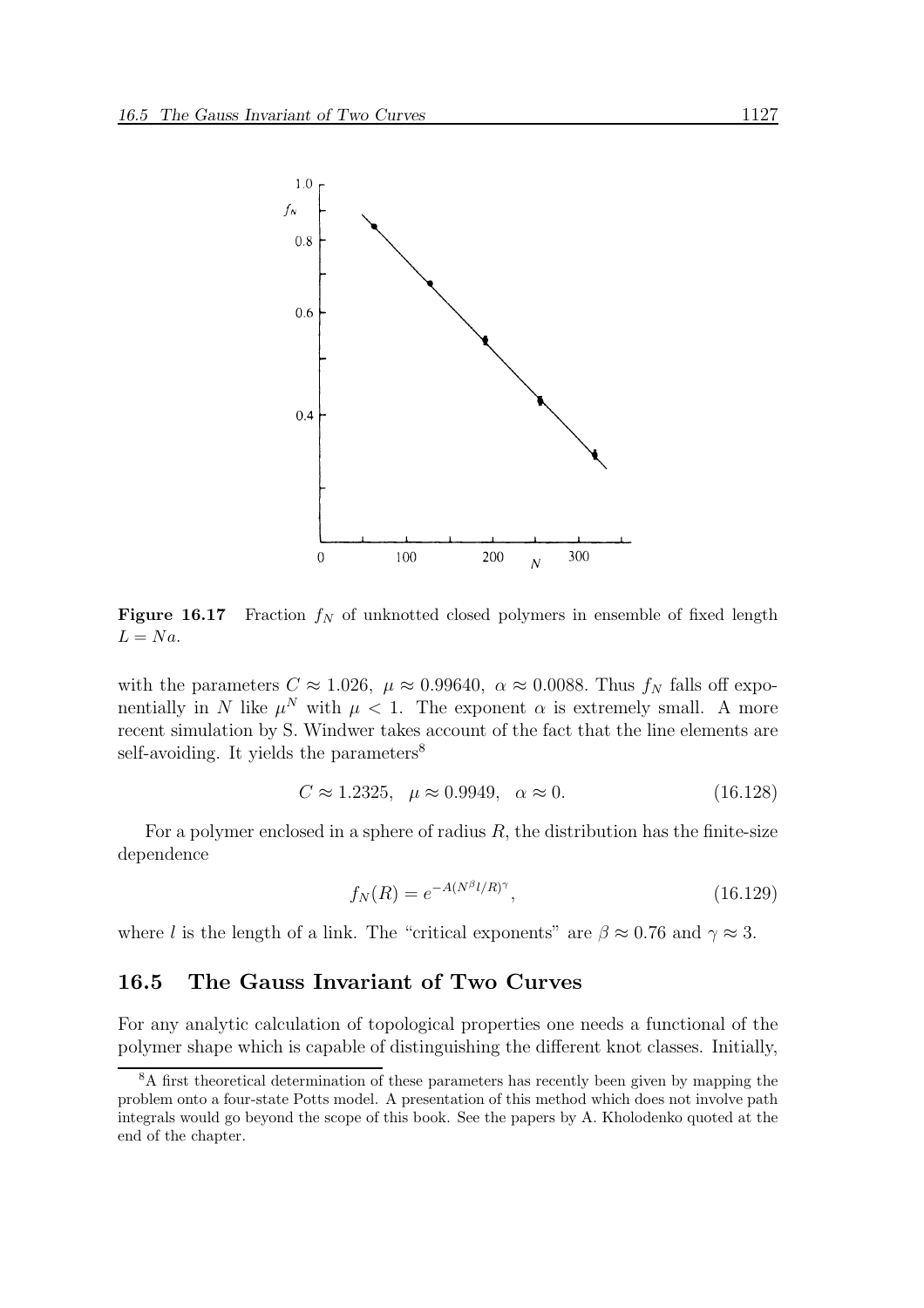a hopeful candidate was the one-loop version of the contour integral introduced almost two centuries ago by Gauss for a pair of closed curves  $C$  and  $C'$ :

$$
G(C, C') = \frac{1}{4\pi} \oint_C \oint_{C'} [d\mathbf{x} \times d\mathbf{x}'] \cdot \frac{\mathbf{x} - \mathbf{x}'}{|\mathbf{x} - \mathbf{x}'|^3}.
$$
 (16.130)

Gauss proved this to be a topological invariant. In fact, we may rewrite (16.134) with the help of the  $\delta$ -function (10A.8) as

$$
\oint_C d\mathbf{x} \oint_{C'} \frac{d\mathbf{x}' \times (\mathbf{x} - \mathbf{x}')}{|\mathbf{x} - \mathbf{x}'|^3} = -\int d^3x \, \delta(\mathbf{x}; C) \cdot \left[ \int d^3x' \, \delta(\mathbf{x}'; C') \times \frac{\mathbf{R}'}{R'^3} \right] \tag{16.131}
$$

The second integral is recognized as the gradient of the multivalued field  $\Omega(\mathbf{x}; C')$ defined by Eqs. (10A.18), which is the solid angle under which the contour  $C'$  is seen from the point x, so that

$$
G(C, C') = -\frac{1}{4\pi} \int d^3x \, \delta(\mathbf{x}; C) \cdot \nabla \Omega(\mathbf{x}; C'). \tag{16.132}
$$

Inserting here Eq. (10A.27), where  $S'$  is any surface enclosed by the contour  $L'$ , and using the fact that

$$
\int d^3x \, \delta(\mathbf{x}; C) \cdot \nabla \Omega(\mathbf{x}; S') = -\int d^3x \, \nabla \cdot \delta(\mathbf{x}; C) \Omega(\mathbf{x}; S') = 0,\tag{16.133}
$$

due to (10A.9) and the fact that  $\Omega(\mathbf{x}; S) = 0$  is single-valued, we obtain

$$
G(C, C') = -\int d^3x \, \delta(\mathbf{x}; C) \cdot \delta(\mathbf{x}; S'). \tag{16.134}
$$

This is a purely topological integral. By rewriting it as

$$
G(C, C') = -\oint_C dx_i \,\delta_i(\mathbf{x}; S'),\tag{16.135}
$$

we see that  $G(C, C')$  gives the linking number of C and C'. It is defined as the number of times by which one of the curves, say  $C'$ , perforates the surface S spanned by the other.

Alternative expressions for the Gauss integral (16.134) are

$$
G(C, C') = -\frac{1}{4\pi} \oint_{C'} d\Omega'(\mathbf{x}'; C) = -\frac{1}{4\pi} \oint_C d\Omega(\mathbf{x}, C'), \qquad (16.136)
$$

where where  $\Omega'(\mathbf{x}';S)$  is the solid angle under which the curve C is seen from the point **x'**.

The values of the Gauss integral for various pairs of linked curves up to 8 crossings are given in the third column of Table 16.5. All the intertwined pairs of curves labeled by  $2_1, 7_1, 7_2, 8_7$ , for instance, have a Gauss integral  $G(C, C') = \pm 1$ .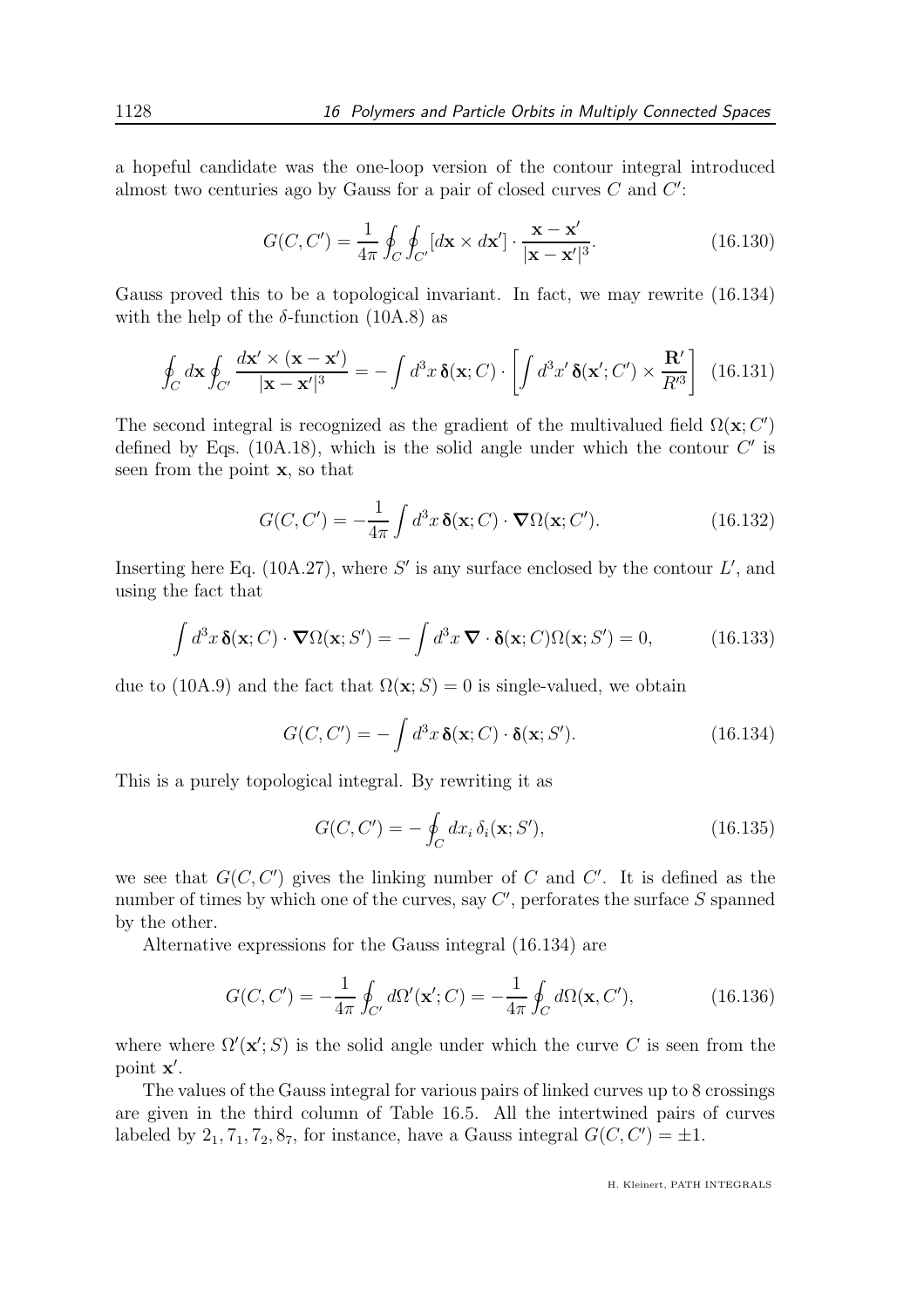Let us end this section by another interpretation of the Gauss integral. According to Section 10A.1, the solid angle  $\Omega$  is equal to the magnetic potential of a current  $4\pi$  running through the curve C'. Its gradient is the magnetic field

$$
B_i = \partial_i \Omega. \tag{16.137}
$$

Hence we can write

$$
G(C, C') = -\oint_C dx_i B_i = -\oint_{C'} dx'_i B'_i.
$$
 (16.138)

According to this expression,  $G(C, C')$  gives the total work required to move a unit magnetic charge around the closed orbit  $C$  in the presence of the magnetic field due to a unit electric current along  $C'$ .

Unfortunately, there exists no such topologically invariant integral for a single closed polymer. If we identify the curves  $C$  and  $C'$ , the Gauss integral ceases to be a topological invariant. It can, however, be used to classify self-entangled ribbons. These possess two separate edges identified with  $C$  and  $C'$ . Such ribbons play an important role in biophysics. The molecules of DNA, the carriers of genetic information on the structure of living organisms, can be considered as ribbons. They consist of two chains of molecules connected by weak hydrogen bridges. These can break up thermally or by means of enzymes decomposing the ribbon into two single chains.

#### 16.6 Bound States of Polymers and Ribbons

Two or more polymers may line up parallel to each other and form a bound state. The most famous example is the molecule of DNA. It is a bound state of two long chains of molecules which may contain a few thousand up to several billion links. The distance d between the two chains is about  $20\text{\AA}$ . In equilibrium, the two chains are twisted up in the form of a double helix, rising by about  $20\text{\AA}^{\circ}$  (i.e., about 10 monomers) per turn (see Fig. 16.18). The DNA molecule may be idealized as an infinitesimally thin ribbon. The ribbon is always two-sided since the edges of the ribbon are made up of different phosphate groups whose chemical structure makes the binding unique. One-sided structures formed by a Möbius strip are excluded.

Circular DNA molecules have interesting topological properties. In the double helix, one edge passes through the other an integer number of times. This is the linking number  $L_k$  of the double helix. Being a topological invariant, it does not change if the two closed edges become unbound and distorted into an arbitrary shape.

If the total number of windings  $N_w$  in the DNA helix is different from the linking number  $L_k$ , a circular helix is always under mechanical stress. It can relax by forming a supercoil (see Fig. 16.19). The number of excess turns

$$
\tau = L_{\mathbf{k}} - N_w,\tag{16.139}
$$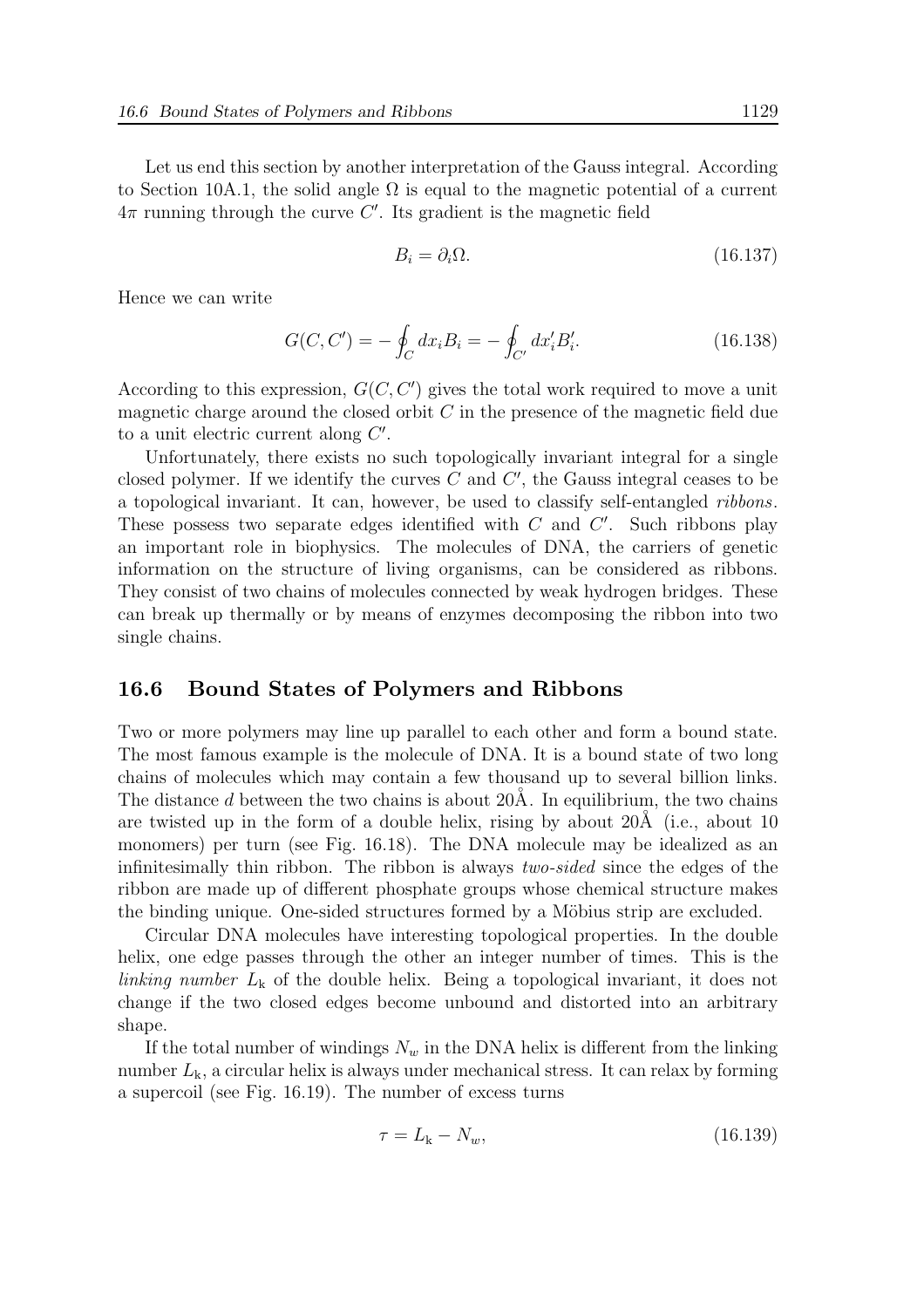provides a measure for the supercoiling density which is defined by the ratio

$$
\sigma \equiv \frac{\tau}{N_w}.\tag{16.140}
$$

In natural DNA, the supercoiling density is usually  $-\sigma \sim 0.03 - 0.1$ . The negative sign implies that the natural twist of the double helix is slightly decreased by the supercoiling. The negative sign seems to be essential in the main biological process, the replication. It may be varied by an enzyme, called DNA gyrase. A cell has a large arsenal of enzymes which can break one of the chains in the helix and unwind the linking number  $L_k$  by one or more units, changing the topology. Such enzymes run under the name of topoisomerases of type I. There is also one of a type II which breaks both chains and can tie or untie knots in the double helix of DNA as a whole.

The biophysical importance of the supercoil derives from the fact that the stress carried by such a configuration can be relaxed by breaking a number of bonds between the two chains. In fact, a number  $\theta = -\sigma$  of broken bonds leads to a complete relaxation. During a cell division, all bonds are broken. Note that this process would be energetically unfavorable if the supercoiling density were positive.



Figure 16.18 Small section and idealized view of circular DNA molecule. The link number  $L_k$  (defined as number of times one chain passes through arbitrary surface spanned by the other) is  $L_k \approx 9$ .



Figure 16.19 A supercoiled DNA molecule. This is the natural shape when carefully extracted from a cell. The supercoiling is negative.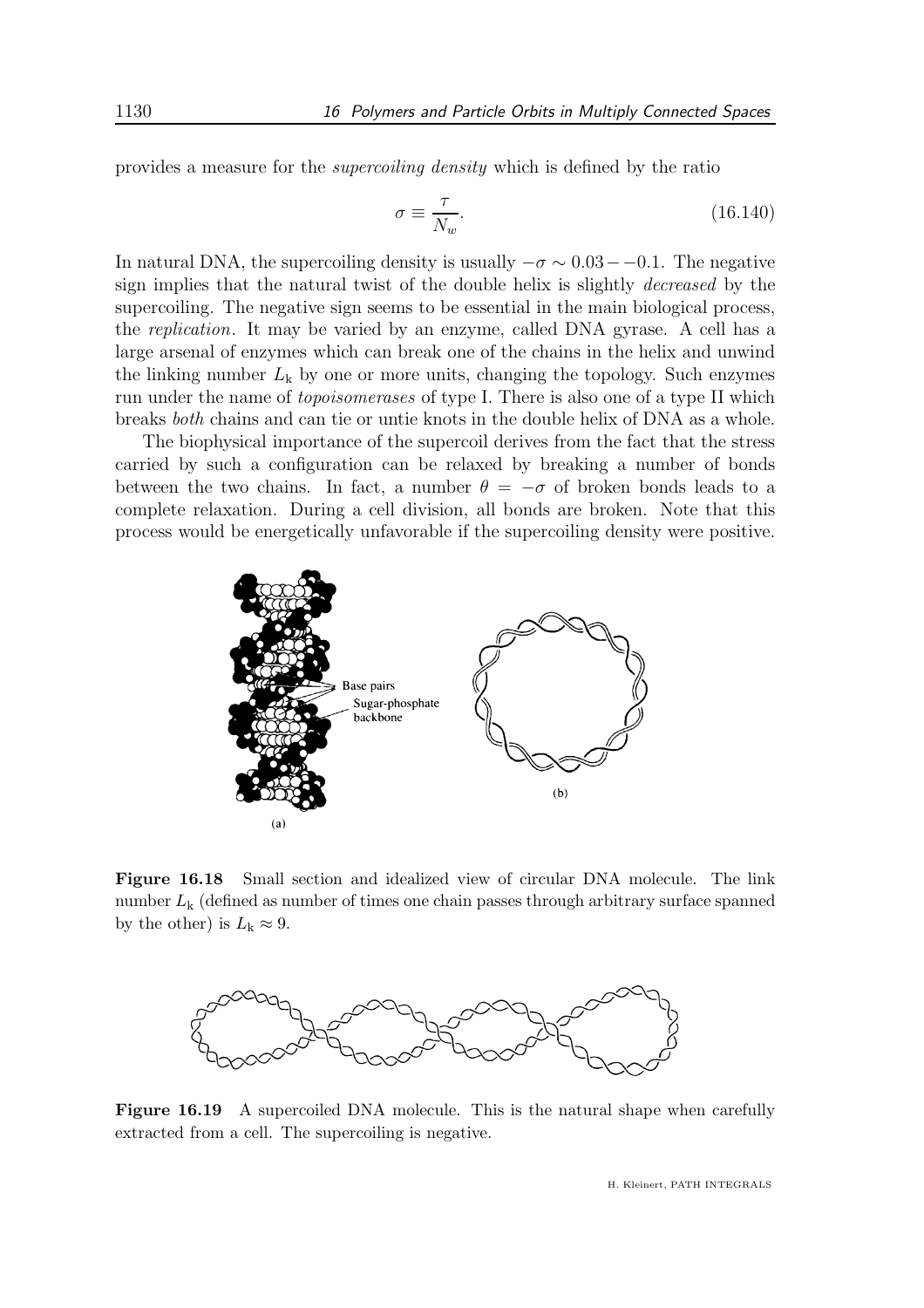

Figure 16.20 Simple links of two polymers up to 8 crossings.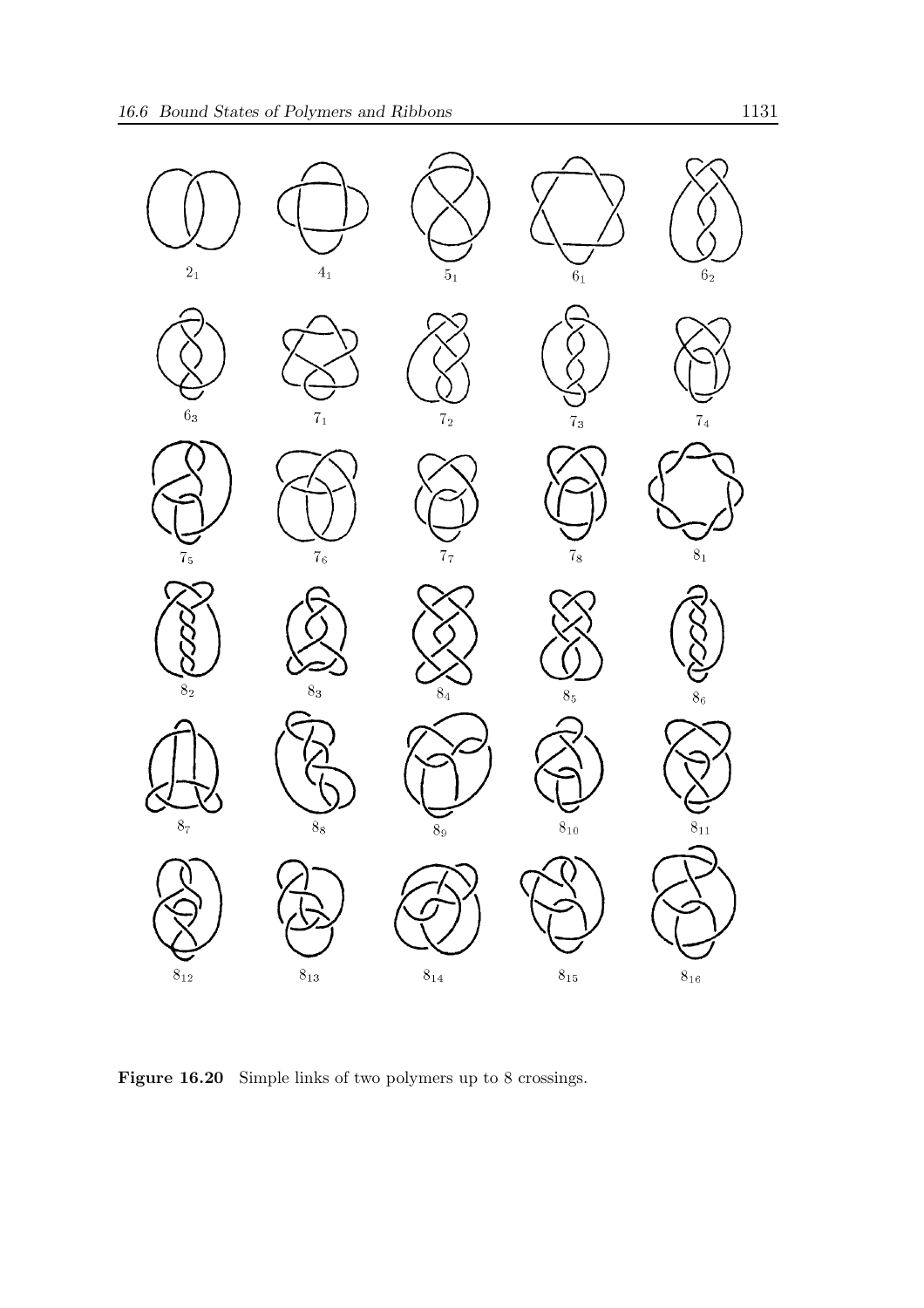Just as for knots, no complete topological invariants are known for such types of links of two (or more) closed polymers. Historically, generalized Alexander polynomials were used to achieve an approximate classification of links. They are polynomials of two variables. To construct them, we take one of the two polymers and label all underpasses in the same way as for knots. The same thing is done for the other polymer. For each underpass, a row of the Alexander matrix  $A_{ij}$  is written down with two variables s and t. The Alexander polynomial  $A(s, t)$  is again given by any  $(n-1) \times (n-1)$ -subdeterminant of the  $n \times n$ -matrix  $A_{ij}$ . The links up to 8 crossings are shown in Fig. 16.20. The Alexander polynomials associated with these are listed in Table 16.5. Note that the replacements  $s \to 1/s, t \to 1/t$ , or both, leave the Alexander polynomial invariant (due to the prescription of renormalizing the lowest coefficients to an integer). For unlinked polymers one has  $A(s, t) = 0$ .

There is no need to go through the details of the procedure since the more recent and powerful Jones and HOMFLY polynomials can be constructed for arbitrary links without additional prescriptions. The latter are tabulated in the fourth column of Table 16.5. In many cases, a change in the orientation of the second loop gives rise to an inequivalent link. Then the table shows two entries underneath each other. For the knot  $7_2$ , the upper entry  $\{-1\}(1 - 1)(1 + 0 - 11)(1 - 1 - 1)$  indicates the polynomial  $H(t, \alpha) = \alpha^{-1}(t^{-1} - t) + \alpha(t^{-1} - t^2 + t^3) + \alpha^3(-t - t^3)$ . The curly bracket shows the lowest power of  $\alpha$  and the star marks the position of the zeroth power of t. The coefficients of  $t, t^3, \ldots$  stand to the right of it, those of  $\ldots, t^{-3}, t^{-1}$  to the left of it.

For the special case of a circular ribbon such as a DNA molecule, the Gauss integral over the two edges, being a topological invariant, renders also a classification of the ribbon as a whole. As shown in Eq. (16.135), the Gauss integral yields precisely the linking number  $L_{k}$ .

It is useful to calculate  $G(C, C')$  for a ribbon in the limit of a very small edgeto-edge distance  $d$ . This will also clarify why the Gauss integral  $G(C, C')$  in which both  $C$  and  $C'$  run over the same single loop is not a topological invariant. We start with the Gauss integral for the two edges  $C, C'$  of the ribbon

$$
G(C, C') = \frac{1}{4\pi} \oint_C \oint_{C'} [d\mathbf{x} \times d\mathbf{x'}] \cdot \frac{\mathbf{x} - \mathbf{x'}}{|\mathbf{x} - \mathbf{x'}|^3}
$$
(16.141)

and shift the two neighboring integration contours  $C, C'$  both towards the ribbon axis called  $\bar{C}$ . Let  $\epsilon$  measure the distance between the two edges, and let  $\mathbf{n}(\tau)$  be the unit vector orthogonal to the axis pointing from  $C$  to  $C'$ . Then we write

$$
G(C, C') = \frac{1}{4\pi} \oint_{\overline{C}} d\tau \oint_{\overline{C}} d\tau' \left[ \dot{\mathbf{x}}(\tau) \times (\dot{\mathbf{x}}(\tau') + \epsilon \dot{\mathbf{n}}(\tau')) \right] \cdot \frac{\mathbf{x}(\tau) - \mathbf{x}(\tau') - \epsilon \mathbf{n}(\tau')}{|\mathbf{x}(\tau) - \mathbf{x}(\tau') - \epsilon \mathbf{n}(\tau')|^3}.
$$
\n(16.142)

In the limit  $\epsilon \to 0$ ,  $G(C, C')$  does not just become equal to  $G(\overline{C}, \overline{C})$  [which then would be the same as  $G(C, C)$  or  $G(C', C')$ . A careful limiting procedure performed below shows that there is a remainder  $T_w$ ,

$$
L_{\rm k} = G(\bar{C}, \bar{C}) + T_{\rm w}.
$$
\n(16.143)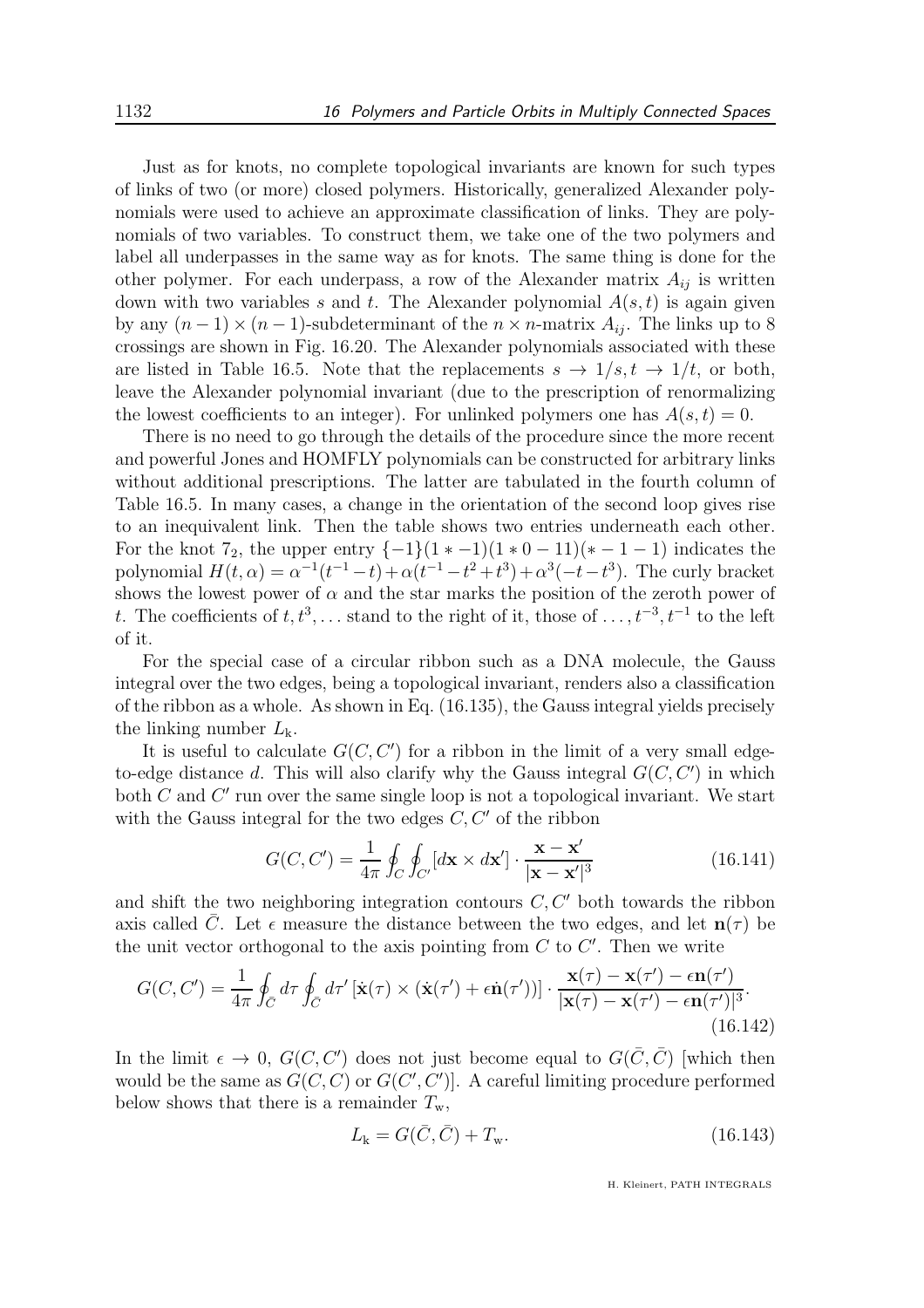**Table 16.5** Alexander polynomials  $A(s, t)$  and the coefficients of HOMFLY polynomials  $H(t, \alpha)$  for simple links of two closed curves up to 8 minimal crossings, labeled as in Fig. 16.20. The value  $|A(1,1)|$  is equal to the absolute value of the Gauss integral  $|G(C, C')|$  for the two curves. The entries in the last column are explained in the text.

|                       | A(s,t)                                         | A              | $H(t,\alpha)$                                                                                |
|-----------------------|------------------------------------------------|----------------|----------------------------------------------------------------------------------------------|
| 2 <sub>1</sub>        | 1                                              | $\mathbf{1}$   | $\{-1\}(*1-1)(*1)$                                                                           |
| 4 <sub>1</sub>        | $s+t$                                          | $\overline{2}$ | $\{-1\}$ (* 01 - 1) (* 11)<br>$\{-1\}$ (*01-1)(*03-1)(*01)                                   |
| 51                    | $(s-1)(t-1)$                                   | $\theta$       | $\{-1\}(1*-1)(-12*-1)(1*)$                                                                   |
| 6 <sub>1</sub>        | $s^2+t^2+st$                                   | 3              | $\{-1\}$ (* 001 - 1)(* 006 - 3)(* 005 - 1)(* 001)<br>$\{-1\}$ (* 001 – 1)(* 111)             |
| 6 <sub>2</sub>        | $st(s+t)-st+s+t$                               | 3              | $\{-1\}$ (*001-1)(*022-1)(*011)                                                              |
| 63                    | $2st-(s+t)+2$                                  | $\mathfrak{D}$ | $\{-1\}$ $(*01-1)$ $(*021-1)$ $(*011)$<br>$\{-1\}(1-10*)(-21*-1)(1*)$                        |
| 7 <sub>1</sub>        | $s^2t^2 - st(s+t) + st - (s+t) + 1$            | $\mathbf{1}$   | $\{-1\}(1-1*)(-24-3*)(10*)$<br>$\{-1\}$ $(*1-1)$ $(-11*2-1)$ $(1*1)$                         |
| 7 <sub>2</sub>        | $st(s+t)-t^2-s^2-3st+s+t$                      | 1              | $\{-1\}$ $(*1-1)$ $(1*0-11)$ $(*-1-1)$<br>$\{-1\}$ (*1-1)(-2*5-2)(-1*4-1)(*1)                |
| 7 <sub>3</sub>        | $2(s-t)(t-1)$                                  | $\Omega$       | $\{-1\}(1*-1)(1*-1-1)*(1-1-1)$                                                               |
| 7 <sub>4</sub>        | $(s-1)(t-1)(s^2+1)$                            | $\Omega$       | $\{-1\}(-13-2*)(-25-3*)(-14-1*)(10*)$                                                        |
| 7 <sub>5</sub>        | $2s^3t-t^2-s+2$                                | $\mathfrak{D}$ | $\{-1\}$ (* 002 – 3)(* 014 – 3)(* 012)<br>$\{-1\}(-1*3-2)(-2*6-2)(-1*4-1)(*1)$               |
| 7 <sub>6</sub>        | $(s+1)^2(s-1)(t-1)$                            | $\Omega$       | $\{-1\}(1*-1)(1-2*1)(1-3*1)(-1*)$                                                            |
| 7 <sub>7</sub>        | $s^3+t$                                        | $\mathcal{D}$  | $\{-1\}(-1*3-2)(-1*4-1)*(1)$<br>$\{-1\}$ (*002-31)(*006-4)(*005-1)(*001)                     |
| 7 <sub>8</sub>        | $(s-t)(t-1)$                                   | $\Omega$       | $\{-1\}(-13-2*)(-13-2*)(10*)$                                                                |
| 8 <sub>1</sub>        | $(s+t)(s^2+t^2)$                               | $\overline{4}$ | $\{-1\}$ (*0001-1)(*00010-6)(*00015-5)(*0007-1)(*0001)<br>$\{-1\}$ (*0001-1)(*1111)          |
| 82                    | $st(s+t-1)(st+1)+s+t$                          | $\overline{4}$ | $\{-1\}$ (*0001-1)(*0034-3)(*0044-1)(*0011)<br>$\{-1\}$ (*0001-1)(*0212-1)(*0111)            |
| 83                    | $2s^2t^2 - st(s+t) + 3st - (s+t) + 2$          | 3              | $\{-1\}$ (*001-1)((*0041-2)(*0043-1)(*0011)<br>$\{-1\}(1-100*)(-200*-1)(11*)$                |
| 8 <sub>4</sub>        | $s^{2}t^{2}(s+t)-2s^{2}t^{2}+2st(s+t)-2st+s+t$ | $\overline{4}$ | $\{-1\}$ (*0001-1)(*0131-1)(*0121)<br>$\{-1\}$ (*0001-1)(*0042-2)(*0043-1)(*0011)            |
| 8 <sub>5</sub>        | $s^{2}t^{2}-2st(s+t)+3st-2(s+t)+1$             | 3              | $\{-1\}$ (*001-1)(*0130-1)(*0121)<br>$\{-1\}(1-100*)(1-42-2*)(-23-1*)(10*)$                  |
| 86                    | $2st - 3(s+t) + 2$                             | $\overline{2}$ | $\{-1\}$ (*01-1)(*0201-1)(*0111)<br>$\{-1\}(1-10*)(-20*1-1)(1*1)$                            |
| 8 <sub>7</sub>        | $s^{2}t^{2}-2st(s+t)+s^{2}+3st+t^{2}-2(s+t)+1$ | $\mathbf{1}$   | $\{-1\}(1-1*)(1-4*3-1)(-2*3-1)(*1)$<br>$\{-1\}$ (*1-1)(*2-33-1)(*1-32)(*0-1)                 |
| 88                    | $s^{2}t^{2}-2st(s+t)+s^{2}+st+t^{2}-2(s+t)+1$  | 3              | $\{-1\}$ (*1-1)(-1*4-31)(-1*3-2)(*1)<br>$\{-1\}$ (*1-22-1)(1*1-33)(*-1-2)                    |
| 89                    | $s^3+2s^2t-4s^2-4st+s+2t$                      | $\mathfrak{D}$ | $\{-1\}$ (*1-22-1)(1*1-33)(*-1-2)<br>$\{-1\}$ $(*1-22-1)$ $(*2-34-1)$ $(*1-32)$ $(*0-1)$     |
| $8_{\scriptstyle 10}$ | $(s^2-1)(t-1)$                                 | $\Omega$       | $\{-1\}(1-2*2-1)(1-4*4-1)(1-3*2)(-1*)$                                                       |
| $8_{11}$              | $s^3t-2s^2(s+t)+2s(s+t)-2(s+t)+1$              | $\overline{2}$ | $\{-1\}$ (*002-31)(*005-2-1)(*0042-1)(*0011)<br>$\{-1\}(2-3*1)(1-5*3-1)(-2*3-1)(*1)$         |
| $8_{12}$              | $(s^2-1)(t-1)$                                 | $\overline{0}$ | $\{-1\}(-13-2*)(-14-4*1)(2-3*1)(-1*)$                                                        |
| $8_{13}$              | $(s^2+1)(s-1)(t-1)$                            | $\overline{0}$ | $\{-1\}(1*-1)(*1-21)(-1*2-2)(*1)$                                                            |
| 814                   | $s^3t - 4s^2t + 4s^2 + 4st - 4s + 1$           | $\mathfrak{D}$ | $\{-1\}$ (*002-31)(*005-2-1)(*0131)<br>$\{-1\}(-1*3-2)(1-3*5-1)(-2*3-1)(*1)$                 |
| 815                   | $(s-1)(t-1)$                                   | $\Omega$       | $\{-1\}(1-2*2-1)(-2*3-1)(*1)$                                                                |
|                       | $8_{16}$ $s^3 - 2s(s+1) + 1$                   | $\overline{2}$ | $\{-1\}$ $(*1-22-1)$ $(*2-22)$ $(*0-1)$<br>$\{-1\}$ $(*1-22-1)$ $(*3-43)$ $(*1-41)$ $(*0-1)$ |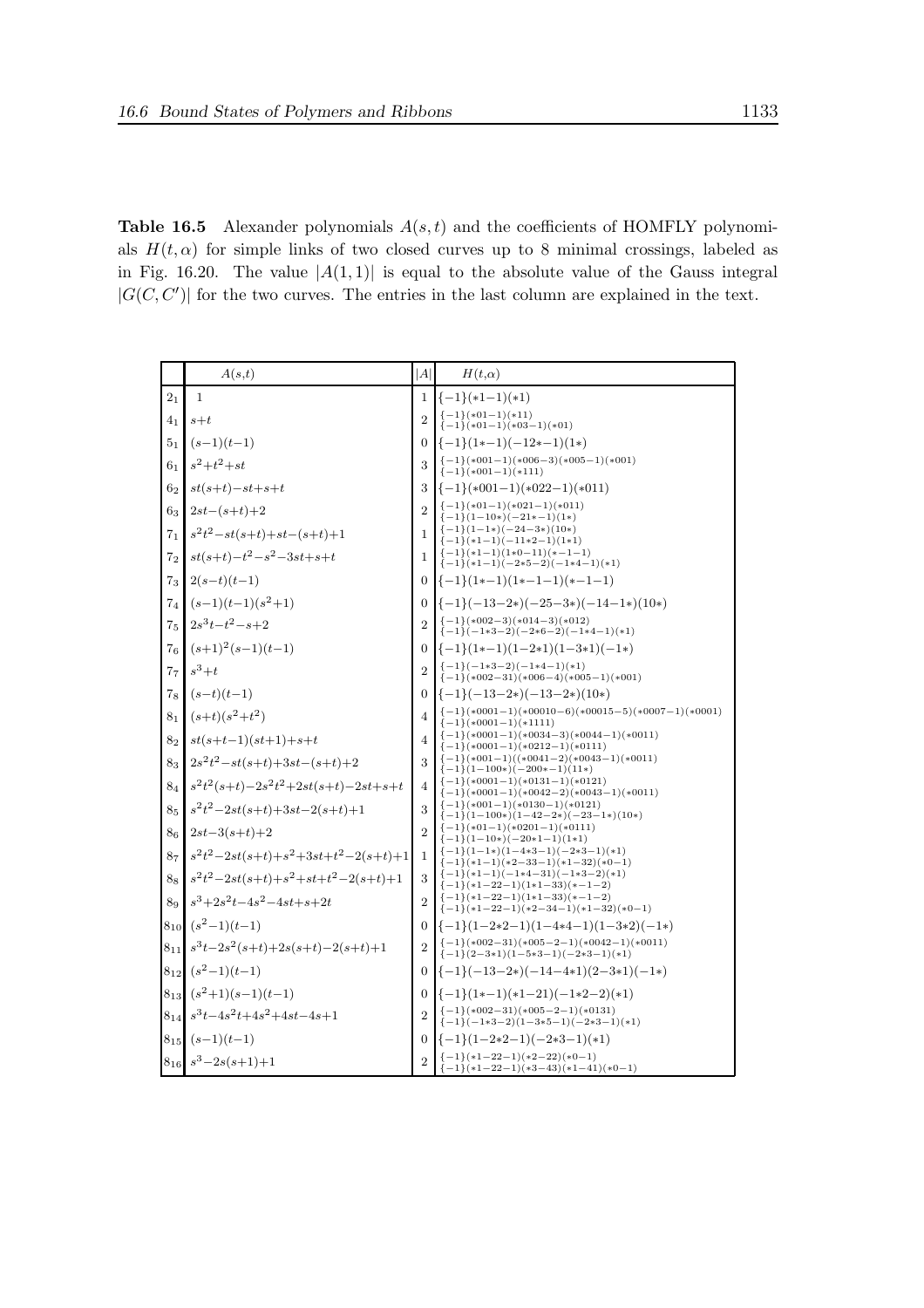The remainder is called the twist of the ribbon, defined by

$$
T_{\mathbf{w}} \equiv \frac{1}{2\pi} \oint_{\bar{C}} d\tau \dot{\mathbf{x}}(\tau) \cdot [\mathbf{n}(\tau) \times \dot{\mathbf{n}}(\tau)] / |\dot{\mathbf{x}}(\tau)|. \tag{16.144}
$$

Incidentally, this integral makes sense also for a single curve if  $n(\tau)$  is taken to be the principal normal vector of the curve. Then  $T_w$  gives what is called the *total* integrated torsion of the single curve. The first term in (16.143), the Gauss integral for a single closed curve  $C$ , is called in this context the *writhing number* of the curve

$$
W_{\mathbf{r}} \equiv G(\bar{C}, \bar{C}) = \frac{1}{4\pi} \oint_{\bar{C}} d\tau \oint_{\bar{C}} d\tau' \left[ \dot{\mathbf{x}}(\tau) \times \dot{\mathbf{x}}(\tau') \right] \cdot \frac{\mathbf{x}(\tau) - \mathbf{x}(\tau')}{|\mathbf{x}(\tau) - \mathbf{x}(\tau')|^3}.
$$
 (16.145)

Thus one writes the relation (16.143) commonly in the form

$$
L_{\rm k} = W_{\rm r} + T_{\rm w}.\tag{16.146}
$$

Only the sum  $W_r + T_w$  is a topological invariant, with  $T_w$  containing the information on the ribbon structure of the closed loop  $C$ . This formula was found by Calagareau in 1959 and generalized by White in 1969.

From what we have seen above in Eq. (16.136), the writhing number may also be written as an integral

$$
W_{\mathbf{r}} = -\frac{1}{4\pi} \oint_{\bar{C}} d\Omega(\mathbf{x}),\tag{16.147}
$$

where  $\Omega(x)$  is the solid angle under which the axis of the ribbon is seen from another point on the axis. When rewritten in the form (16.138), it has the magnetic interpretation stated there.

This interpretation is relevant for understanding the spacetime properties of the dionium atom which in turn may be viewed as a world ribbon whose two edges describe an electric and a magnetic charge. We have pointed out in Section 14.6 that for a half-integer charge parameter  $q$ , a dionium atom consisting of two bosons is a fermion. For this reason, a path integral over a fluctuating ribbon can be used to describe the quantum mechanics of a fermion in three spacetime dimensions [7].

Let us derive the relation (16.146). We split the integral (16.142) over  $\tau$  into two parts: a small neighborhood of the point  $\tau'$  , i.e.,

$$
\tau \in (\tau' - \delta, \tau' + \delta) \tag{16.148}
$$

and the remainder, for which the integrand is regular. In the regular part, we can set the distance  $\epsilon$  between the curves C and C' equal to zero, and obtain the Gauss integral  $G(\bar{C}, \bar{C})$ , i.e., the writhing number  $W_r$ . In the singular part, we approximate  $x(\tau)$  within the small neighborhood (16.148) by the straight line

$$
\mathbf{x}(\tau) \approx \mathbf{x}(\tau') + \dot{\mathbf{x}}(\tau')(\tau - \tau'),
$$
  
\n
$$
\dot{\mathbf{x}}(\tau) \approx \dot{\mathbf{x}}(\tau').
$$
\n(16.149)

H. Kleinert, PATH INTEGRALS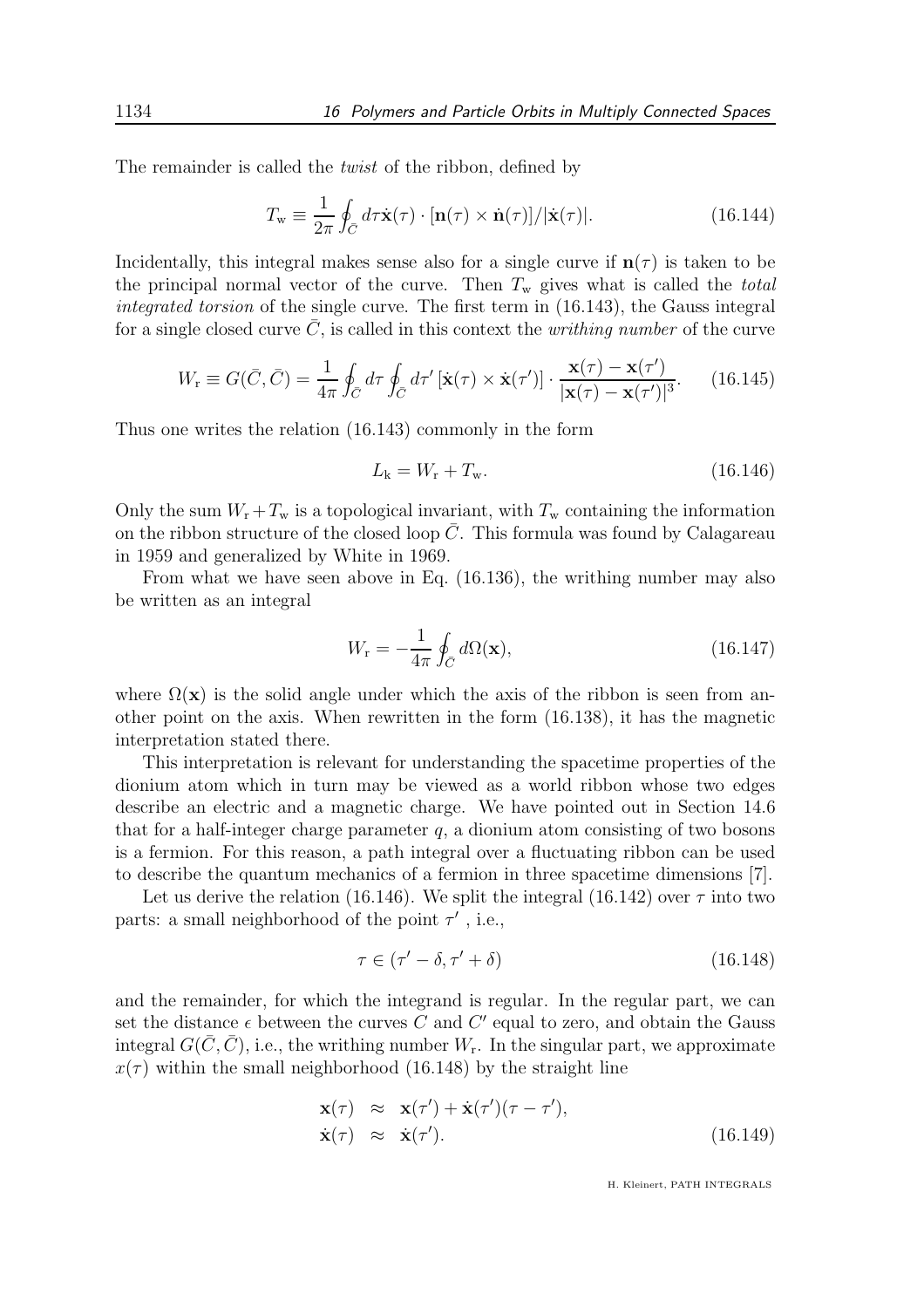

Figure 16.21 Illustration of Calagareau-White relation (16.146). The number of windings around the cylinder is  $L_k = 2$ , while  $T_w = L_k - p/\sqrt{p^2 + R^2}$ , where p is the pitch of the helix and  $R$  the radius of the cylinder.

Then the  $\tau$ -integral can be performed. For  $\epsilon \ll \delta \ll 1$ , we find

$$
T_{\mathbf{w}} = -\frac{1}{4\pi} \oint_{C'} d\tau' \left[ \mathbf{n}(\tau') \times \dot{\mathbf{x}}(\tau') \right] \cdot \dot{\mathbf{n}}(\tau') \epsilon^2 \int_{\tau'-\delta}^{\tau'+\delta} d\tau \frac{1}{\sqrt{|\dot{\mathbf{x}}(\tau')|^2 (\tau-\tau')^2 + \epsilon^2}}
$$
  
= 
$$
\frac{1}{2\pi} \oint_{C'} d\tau' \left[ \dot{\mathbf{x}}(\tau') \times \mathbf{n}(\tau') \right] \cdot \dot{\mathbf{n}}(\tau') / |\dot{\mathbf{x}}(\tau')|.
$$
 (16.150)

It is worth emphasizing that in contrast to the Gauss integral for two curves  $C, C',$ the value of the Gauss integral for  $\overline{C}$  is not an integer but a continuous number. It depends on the shape of the ribbon, changing continuously when the ribbon is deformed isotopically. If one section of the ribbon passes through the other, however, it changes by 2 units. The defining equation shows that  $W_r$  vanishes if the ribbon axis has a center or a plane of symmetry. To give an example for a circular closed ribbon with an integer number  $L_k$  and an *arbitrary writhing number*  $W_r$  we follow Brook-Fuller and Crick. A cylinder with a closed ribbon is wound flat around the surface of a cylinder, returning along the cylinder axis (see Fig. 16.21). While the two edges of the ribbon perforate each other an integer number of times such that  $L_{\rm k} = 2$ , the ribbon axis has a noninteger Gauss integral  $W_{\rm r}$  depending on the ratio between pitch and radius,  $W_{\rm r} = 2 - p/\sqrt{p^2 + R^2}$ .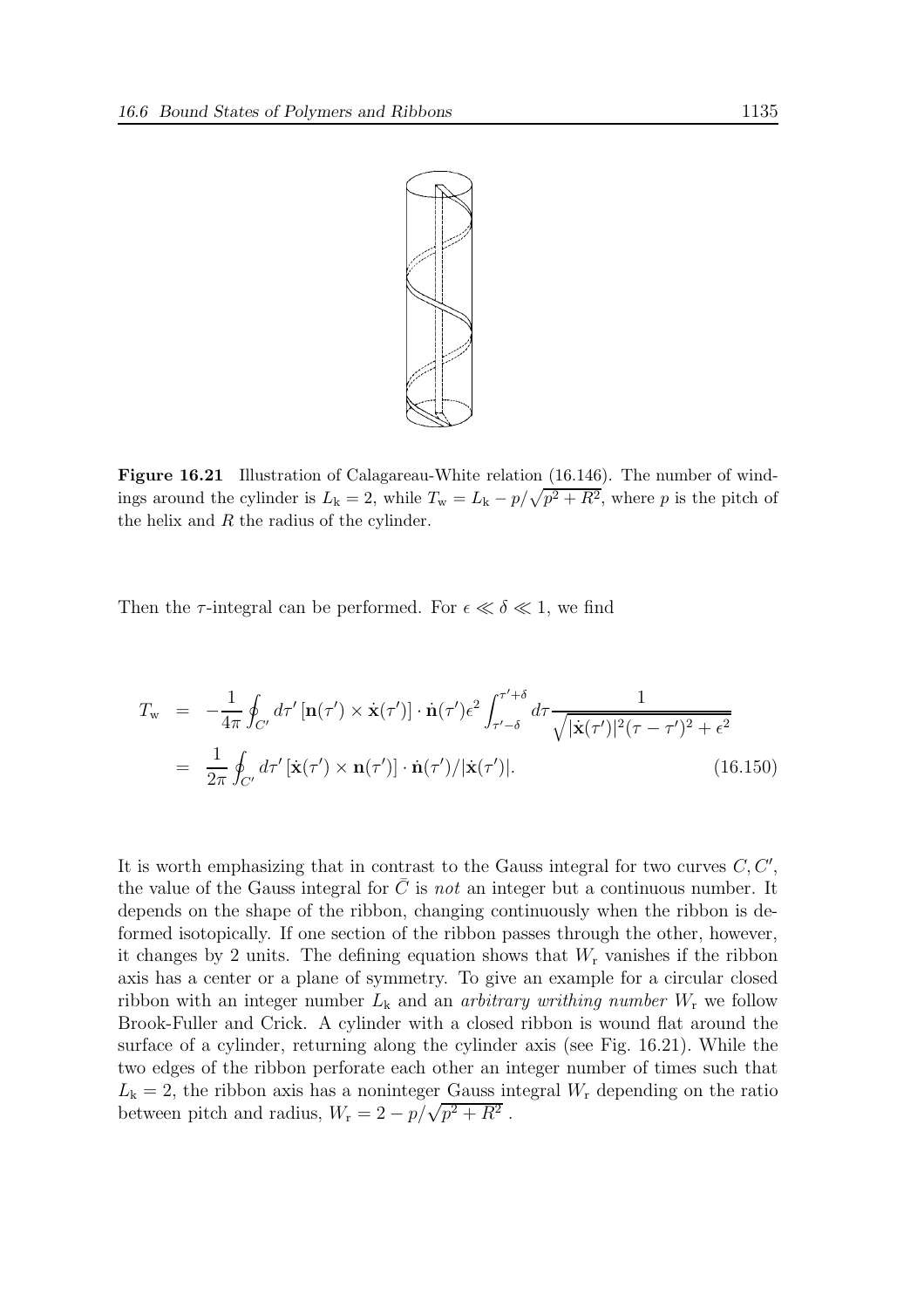### 16.7 Chern-Simons Theory of Entanglements

The Gauss integral has a form very similar to the Biot-Savart law of magnetostatics found in 1820. That law supplies an action-at-a-distance formula for the interaction energy of two currents  $I, I'$  running along the curves  $C$  and  $C'$ :

$$
E = -\frac{II'}{c^2} \oint_C \oint_{C'} d\mathbf{x} \cdot d\mathbf{x'} \frac{1}{|\mathbf{x} - \mathbf{x'}|},
$$
(16.151)

where  $c$  is the light velocity. It was a decisive conceptual advance of Maxwell's theory to explain formula (16.151) by means of a local field energy arising from a vector potential  $\mathbf{A}(\mathbf{x})$ . In view of the importance of the Gauss integral for the topological classification of entanglements, it is useful to derive a local field theory producing the Gauss integral as a topological action-at-a-distance. Imagine the two contours C and C' carrying stationary currents of some pseudo-charge which we normalize at first to unity. These currents are coupled to a vector potential  $\mathbf{A}(\mathbf{x})$ , which is now unrelated to magnetism and which will be called statisto-magnetic vector potential:

$$
\mathcal{A}_{e, \text{curr}} = -i \oint_C d\mathbf{x} \mathbf{A}(\mathbf{x}) - i \oint_{C'} d\mathbf{x} \mathbf{A}(\mathbf{x}). \qquad (16.152)
$$

The action is of the Euclidean type as indicated by the subscript e (recall the relation with the ordinary action  $A = iA_e$ . We now construct a field action for  $A(x)$  so that the field equations render an interaction between the two currents which is precisely of the form of the Gauss integral. This field action reads

$$
\mathcal{A}_{e, \text{CS}} = \frac{i}{2} \int d^3 x \, \mathbf{A} \cdot (\mathbf{\nabla} \times \mathbf{A}) \tag{16.153}
$$

and is called the *Chern-Simons action*. It shares with the ordinary Euclidean magnetic field action the quadratic dependence on the vector potential  $\mathbf{A}(\mathbf{x})$ , as well as the invariance under local gauge transformations

$$
\mathbf{A}(\mathbf{x}) \to \mathbf{A}(\mathbf{x}) + \nabla \Lambda(\mathbf{x}), \tag{16.154}
$$

which is obvious when transforming the second vector potential in (16.153). The gauge transformation of the first vector potential produces no change after a partial integration. Also the coupling in  $(16.152)$  to the contours C and C' is gauge-invariant after a partial integration, since the contours are closed, satisfying

$$
\nabla \cdot \oint d\mathbf{x} = 0. \tag{16.155}
$$

In contrast to the magnetic field energy, however, the action (16.153) is purely imaginary. The factor  $i$  is important for the applications in which the Chern-Simons action will give rise to phase factors of the form  $e^{i2\theta G(C,C')}$ .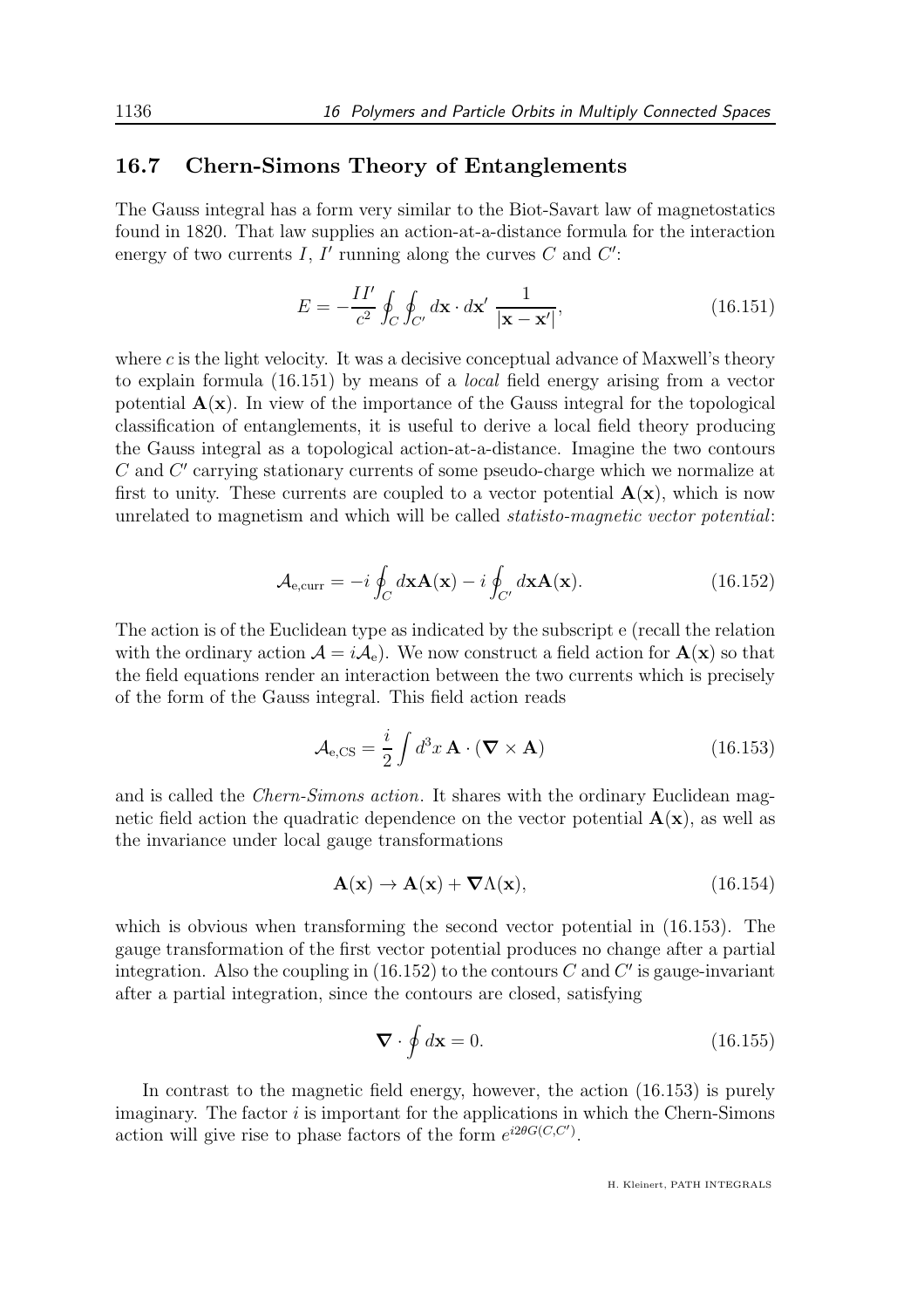By extremizing the combined action, we obtain the field equation

$$
\nabla \times \mathbf{A}(\mathbf{x}) = \left(\oint_C + \oint_{C'}\right) d\mathbf{x}.\tag{16.156}
$$

Its solution is

$$
A_i(\mathbf{x}) = \left(\oint_C + \oint_{C'}\right) G_{ij}(\mathbf{x}, \mathbf{x'}) dx'_j,
$$
\n(16.157)

where  $G_{ij}(\mathbf{x}, \mathbf{x}')$  is a suitable Green function solving the inhomogeneous field equation (16.157) with a  $\delta$ -function source instead of the current. Due to the gauge invariance of the left-hand side, however, there is no unique solution. Given a solution  $G_{ij}(\mathbf{x}, \mathbf{x}')$ , any gauge-transformed Green function

$$
G_{ij}(\mathbf{x}, \mathbf{x}') \rightarrow G_{ij}(\mathbf{x}, \mathbf{x}') + \nabla_i \Lambda_j(\mathbf{x}, \mathbf{x}') + \nabla_j \Lambda_i(\mathbf{x}, \mathbf{x}')
$$

will give the same curl  $\nabla \times A$ . Only the transverse part of the vector potential (16.157) is physical, and the Green function has to satisfy

$$
\epsilon_{ijk} \nabla_j G_{kl}(\mathbf{x}, \mathbf{x}') = \delta_{ij}^{(3)} (\mathbf{x} - \mathbf{x}')^T,
$$
\n(16.158)

where

$$
\delta_{ij}^{(3)}(\mathbf{x} - \mathbf{x}')^T = \left(\delta_{ij} - \frac{\nabla_i \nabla_j}{\nabla^2}\right) \delta^{(3)}(\mathbf{x} - \mathbf{x}') \tag{16.159}
$$

is the transverse  $\delta$ -function. The vector potential is then obtained from (16.157) in the transverse gauge with

$$
\nabla \cdot \mathbf{A}(\mathbf{x}) = 0. \tag{16.160}
$$

The solution of the differential equation (16.158) is easily found in the twodimensional transverse subspace. The Fourier transform of Eq. (16.158) reads

$$
i\epsilon_{ijk}p_jG_{kl}(\mathbf{p}) = \delta_{il} - \frac{p_jp_l}{\mathbf{p}^2},\tag{16.161}
$$

and this is obviously solved by

$$
G_{ij}(\mathbf{p}) = i\epsilon_{ikj}p_k \frac{1}{\mathbf{p}^2}.
$$
\n(16.162)

The transverse gauge (16.160) may be enforced in an action formalism by adding to the action (16.153) a gauge-fixing term

$$
\mathcal{A}_{\rm GF} = \frac{1}{2\alpha} (\mathbf{\nabla} \cdot \mathbf{A})^2, \tag{16.163}
$$

with an intermediate gauge parameter  $\alpha$  which is taken to zero at the end. The field equation (16.158) is then changed to

$$
\left(\epsilon_{ijk}\nabla_j + \frac{i}{\alpha}\nabla_i\nabla_k\right)G_{kl}(\mathbf{x}, \mathbf{x}') = \delta_{ik}\delta^{(3)}(\mathbf{x} - \mathbf{x}'),\tag{16.164}
$$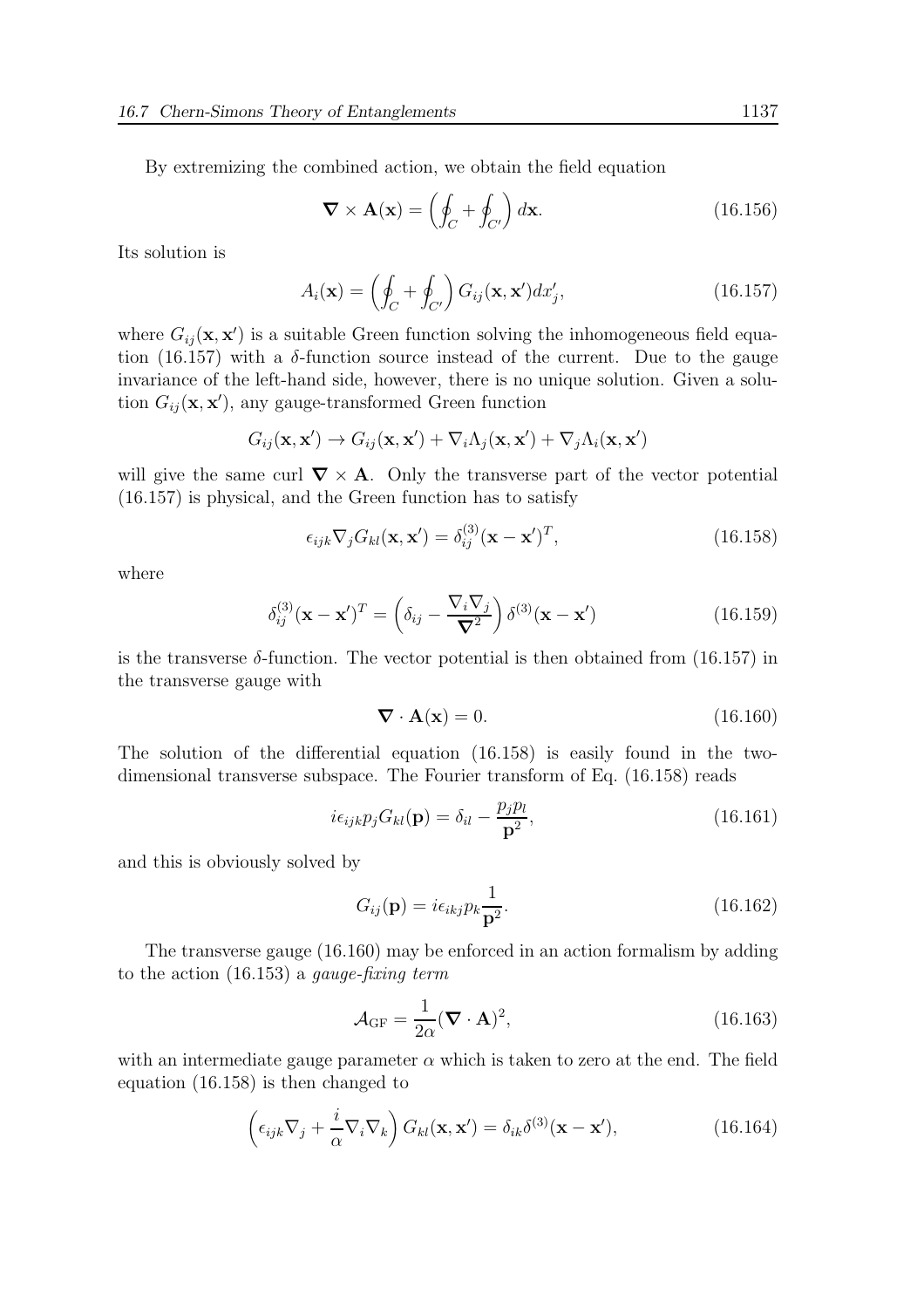which reads in momentum space

$$
\left(i\epsilon_{ijk}p_j - \frac{i}{\alpha}p_ip_k\right)G_{kl}(\mathbf{p}) = \delta_{ik}.\tag{16.165}
$$

This has the unique solution

$$
G_{ik}(\mathbf{p}) = \left( i\epsilon_{ijk}p_j + i\alpha \frac{p_ip_k}{\mathbf{p}^2} \right) \frac{1}{\mathbf{p}^2},\tag{16.166}
$$

whose  $\alpha \rightarrow 0$  -limit is (16.162).

Going back to configuration space, the Green function becomes

$$
G_{ij}(\mathbf{x}, \mathbf{x}') = \int \frac{d^3 p}{(2\pi)^3} e^{i\mathbf{p}(\mathbf{x} - \mathbf{x}')} \frac{i\epsilon_{ikj} p_k}{\mathbf{p}^2} = \frac{1}{4\pi} \epsilon_{ikj} \nabla_k \frac{1}{|\mathbf{x} - \mathbf{x}'|} = \frac{1}{4\pi} \epsilon_{ijk} \frac{(x - x')_k}{|\mathbf{x} - \mathbf{x}'|^3}.
$$
(16.167)

Inserting this into  $A_{\text{e,curr}} + A_{\text{e,CS}}$  yields the interaction between the currents<sup>9</sup>

$$
\mathcal{A}_{e, int} = -i \oint_C \oint_{C'} dx_i dx'_j G_{ij}(\mathbf{x}, \mathbf{x}').
$$
\n(16.168)

Up to the prefactor  $-i$ , this is precisely the Gauss integral  $G(C, C')$  of the two curves  $C, C'$ . In addition there are the self-interactions of the two curves

$$
\mathcal{A}_{\text{e,int}} = -\frac{i}{2} \left( \oint_C \oint_C + \oint_{C'} \oint_{C'} \right) dx_i dx'_j G_{ij}(\mathbf{x}, \mathbf{x}'), \tag{16.169}
$$

which are equal to  $-(i/2)[G(C, C) + G(C', C')]$ . Due to their nontopological nature discussed earlier, these have no quantized values and must be avoided.

Such unquantized self-interactions can be avoided by considering systems whose orbits are subject to appropriate restrictions. They may, for instance, contain only lines which are not entangled with themselves and run in a preferred direction from  $-\infty$  to  $\infty$ . Ensembles of nonrelativistic particles in two space dimensions have precisely this type of worldlines in three-dimensional spacetime. They are therefore an ideal field for the Chern-Simons theory, as we shall see below in more detail.

Another way of avoiding unquantized self-interactions is based on a suitable limiting procedure. If the lines C and C' coincide, the Gaussian integral  $G(C, C')$ over  $C = C'$  may be spread over a large number N of parallel running lines  $C_i$   $(i = 1, \ldots, N)$ , each of which carries a topological charge  $1/N$ . The sum  $(1/N^2) \sum_{ij} G(C_i, C_j)$  contains N-times the same self-interaction and  $N(N-1)$ -times the same integer-valued linking number  $L_k$  of pairs of lines. In the limit  $N \to \infty$ , only the number  $L_k$  survives. The result coincides with the Gauss integral for the two frame lines  $C_1$  and  $C_N$  of the ribbon. The number  $L_K$  may therefore be called the *frame linking number*. This number depends obviously on the choice of the framing. There is a preferred choice for which  $L<sub>k</sub>$  vanishes. This eliminates the self-interaction trivially.

<sup>&</sup>lt;sup>9</sup>Compare this with the derivation of Eq.  $(3.247)$ .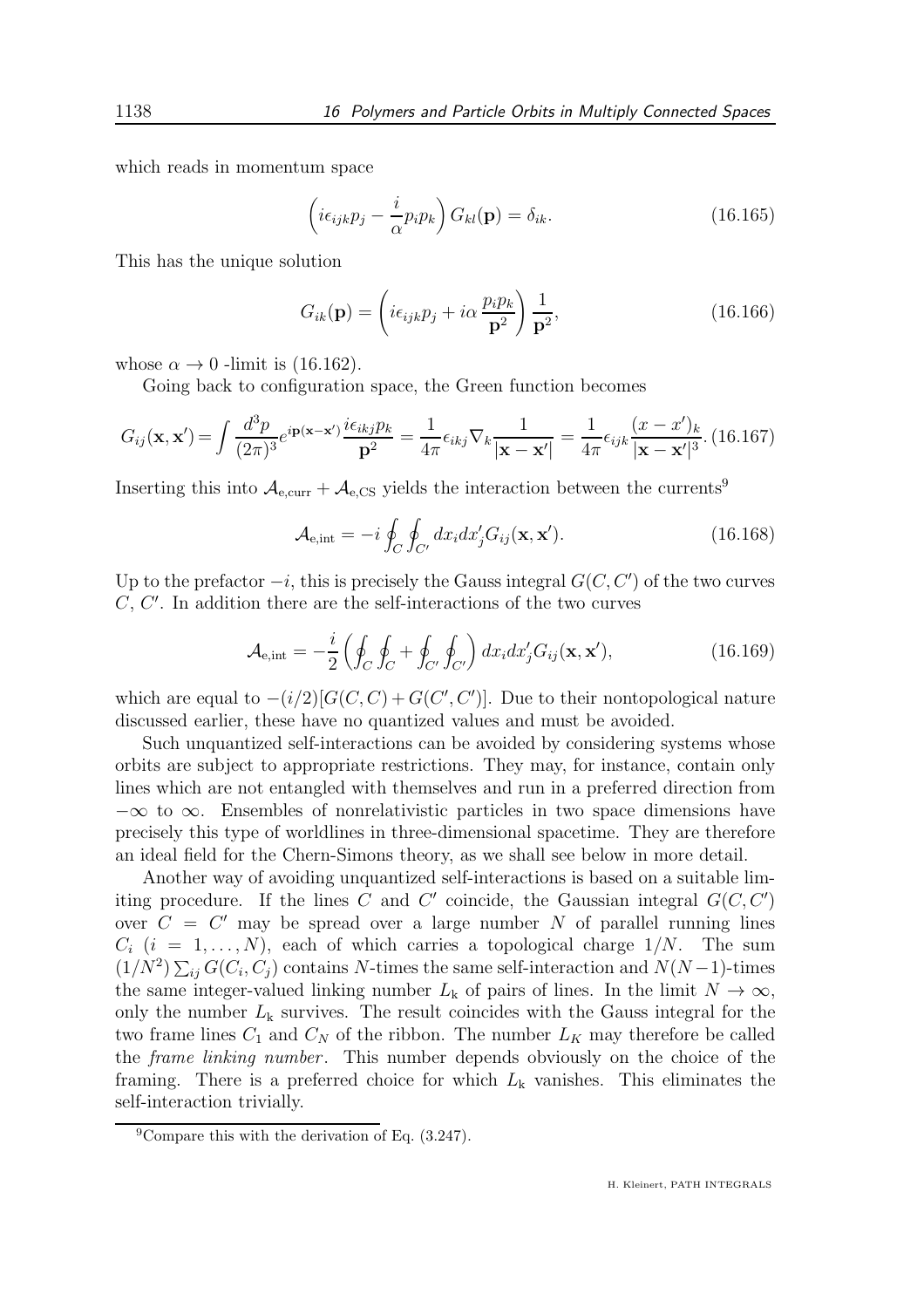Although the limiting procedure makes the self-interaction topological, the arbitrariness of the framing destroys all information on the knot classes. This information can be salvaged by means of a generalization of the above topological action leading to a nonabelian version of the Chern-Simons theory. That theory has the same arbitrariness in the choice of the framing. However, by choosing the framing to be the same as in the abelian case and calculating only ratios of observable quantities, it is possible to eliminate the framing freedom. This will enable us to distinguish the different knot classes after all.

# 16.8 Entangled Pair of Polymers

For a pair of polymers, the above problems with self-entanglement can be avoided by a slight modification of the Chern-Simons theory. This will allow us to study the entanglement of the pair. In particular, we shall be able to calculate the *second topological moment* of the entanglement, which is defined as the expectation value  $\langle m^2 \rangle$  of the square of the linking number m [8]. The self-entanglements will of the individual polymers will be ignored.

The result will apply approximately to a polymer in an ensemble of many others, since these may be considered roughly as a single very long effective polymer.

Consider two polymers running along the contours  $C_1$  and  $C_2$  which statistically can be linked with each other any number of times  $m = 0, 1, 2, \ldots$ . The situation is illustrated in Fig. 16.22 for  $m = 2$ . The linking number (16.134) for these two polymers can be calculated with the help of



**Figure 16.22** Closed polymers along the contours  $C_1$ ,  $C_2$  respectively.

a slight modification of the Chern-Simons action (16.153) and the couplings (16.152). We simply introduce two vector potentials and the Euclidean action

$$
\mathcal{A}_{\rm e} = \mathcal{A}_{\rm e,CS12} + \mathcal{A}_{\rm e,curr},\tag{16.170}
$$

where

$$
\mathcal{A}_{e,\text{CS12}} = i \int d^3 x \, \mathbf{A}_1 \cdot (\mathbf{\nabla} \times \mathbf{A}_2) \tag{16.171}
$$

and

$$
\mathcal{A}_{e, \text{curr}} = -i \oint_{C_1} d\mathbf{x} \mathbf{A}_1(\mathbf{x}) - i \oint_{C_2} d\mathbf{x} \mathbf{A}_2(\mathbf{x}). \tag{16.172}
$$

If we choose the gauge fields to be transverse, as in (16.160), we obtain with the same technique as before the correlation functions of the gauge fields

$$
D_{ab}^{\mu\nu}(\mathbf{x}, \mathbf{x}') \equiv \langle A_a^{\mu}(\mathbf{x}) A_b^{\nu}(\mathbf{x}') \rangle, \quad a, b = 1, 2 \tag{16.173}
$$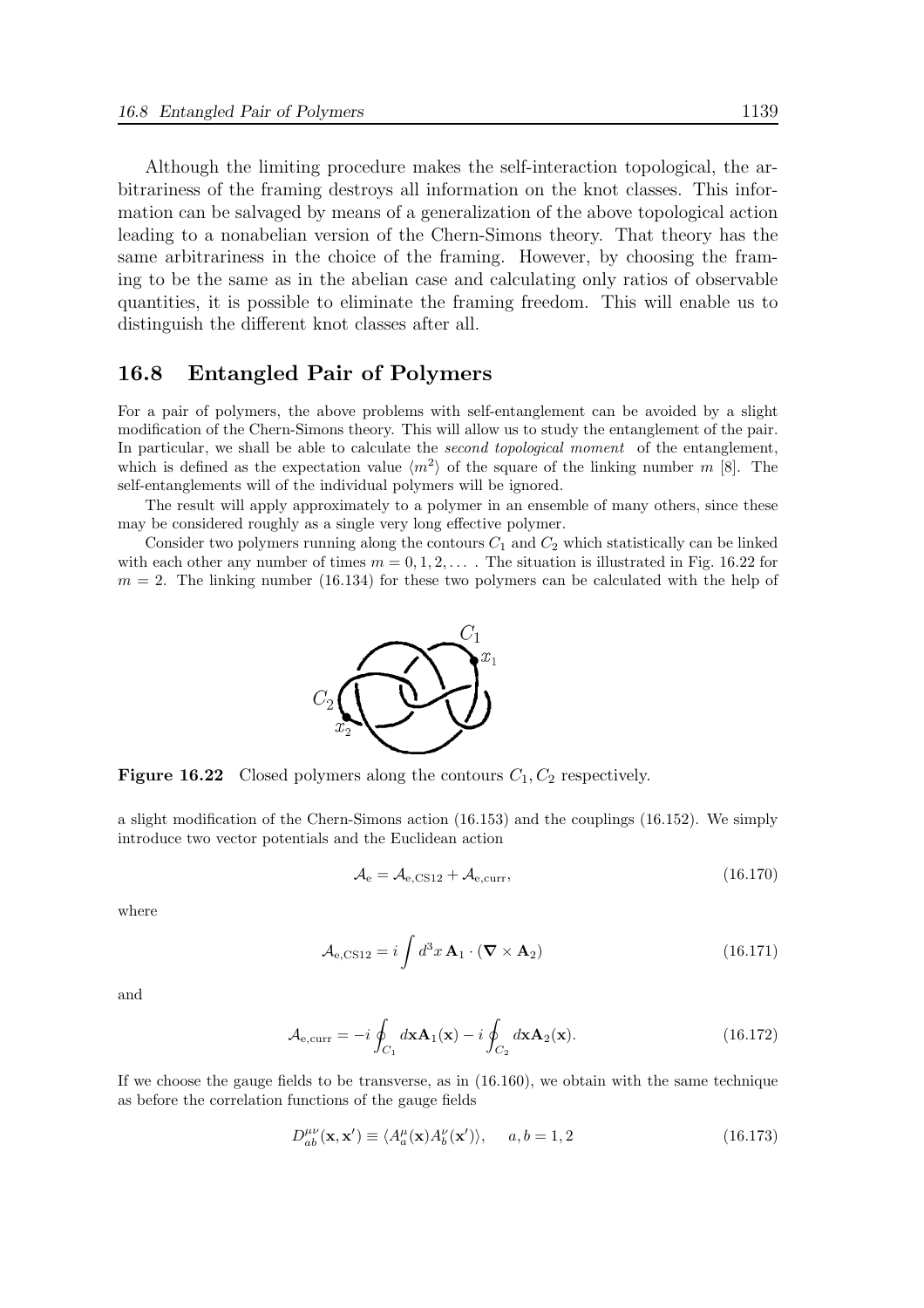are

$$
D_{11}^{ij}(\mathbf{x}, \mathbf{x}') = 0, \qquad D_{22}^{ij}(\mathbf{x}, \mathbf{x}') = 0,
$$
\n
$$
D_{12}^{ij}(\mathbf{x}, \mathbf{x}') = D_{21}^{ij}(\mathbf{x}, \mathbf{x}') = \int \frac{d^3 p}{(2\pi)^3} e^{i\mathbf{p}(\mathbf{x} - \mathbf{x}')} \frac{i\epsilon_{ikj}k^k}{\mathbf{p}^2} = \frac{1}{4\pi} \epsilon_{ikj} \nabla_k \frac{1}{|\mathbf{x} - \mathbf{x}'|}
$$
\n
$$
= \frac{1}{4\pi} \epsilon_{ij\kappa} \frac{(x - x')^k}{|\mathbf{x} - \mathbf{x}'|^3}.
$$
\n(16.175)

The transverse gauge is enforced by adding to the action (16.171) a gauge-fixing term

$$
\mathcal{A}_{\rm GF} = \frac{1}{2\alpha} [(\mathbf{\nabla} \cdot \mathbf{A}_1)^2 + (\mathbf{\nabla} \cdot \mathbf{A}_2)^2],\tag{16.176}
$$

and taking the limit  $\alpha \to 0$  at the end. Extremizing the extended action produces the Gaussian linking number  $-iG(C_1, C_2)$  of Eq. (16.134). The calculation is completely analogous to that leading to Eq. (16.168).

The partition function of the two polymers and the gauge fields is given by the path integral

$$
Z = \int_{C_1} \mathcal{D} \mathbf{x}_1 \int_{C_2} \mathcal{D} \mathbf{x}_2 \int \mathcal{D} \mathbf{A}_1 \mathcal{D} \mathbf{A}_2 e^{-\mathcal{A}_e - \mathcal{A}_{GF}}.
$$
 (16.177)

Performing the functional integral over the gauge fields, we obtain from the extremum

$$
Z = \text{const} \times \int_{C_1} \mathcal{D} \mathbf{x}_1 \int_{C_2} \mathcal{D} \mathbf{x}_2 e^{iG(C_1, C_2)}, \qquad (16.178)
$$

where the constant is the trivial fluctuation factor of the vector potentials. The Gaussian integral  $G(C_1, C_2)$  has the values  $m = 0, \pm 1, \pm 2, \ldots$  of the linking numbers.

In order to analyze the distribution of linking number in the two-polymer system we must be able to fix a certain linking number. This is possible by replacing the phase factor  $e^{im}$  in the path integral (16.178) by  $e^{im\lambda}$ , and calculating  $Z(\kappa)$ . An integral  $\int d\kappa e^{-i\overline{m}\lambda}Z(\lambda)$  will then select any specific linking number  $\overline{m}$ . But a phase factor  $e^{im\lambda}$  is simply produced in the partition function (16.178) by attaching to one of the current couplings in the interaction (16.172), say to that of  $C_2$ , a factor  $\lambda$ , thus changing (16.172) to

$$
\mathcal{A}_{e, \text{curr}, \lambda} = -i \oint_{C_1} d\mathbf{x} \, \mathbf{A}_1(\mathbf{x}) - i\lambda \oint_{C_2} d\mathbf{x} \, \mathbf{A}_2(\mathbf{x}). \tag{16.179}
$$

The  $\lambda$ -dependent partition function is then

$$
Z(\lambda) = \int_{C_1} \mathcal{D} \mathbf{x}_1 \int_{C_2} \mathcal{D} \mathbf{x}_2 \int \mathcal{D} \mathbf{A}_1 \mathcal{D} \mathbf{A}_2 e^{-\mathcal{A}_{e,\text{CS12}} - \mathcal{A}_{e,\text{curr},\lambda} - \mathcal{A}_{\text{GF}}}
$$
  
= const \times \int\_{C\_1} \mathcal{D} \mathbf{x}\_1 \int\_{C\_2} \mathcal{D} \mathbf{x}\_2 e^{im\lambda}. (16.180)

Ultimately, we want to find the probability distribution of the linking numbers  $m$  as a function of the lengths of  $C_1$  and  $C_2$ . The solution of this two-polymer problem may be considered as an approximation to a more interesting physical problem in which a particular polymer is linked to any number N of polymers, which are effectively replaced by a single long "effective" polymer [9]. Unfortunately, the full distribution of  $m$  is very hard to calculate. Only a calculation of the second topological moment is possible with limited effort. This quantity is given by the expectation value  $\langle m^2 \rangle$  of the square of the linking number m.

Let  $P_{L_1,L_2}(\mathbf{x}_1,\mathbf{x}_2;m)$  be the configurational probability to find the polymer  $C_1$  of length  $L_1$ with fixed coinciding endpoints at  $x_1$  and the polymer  $C_2$  of length  $L_2$  with fixed coinciding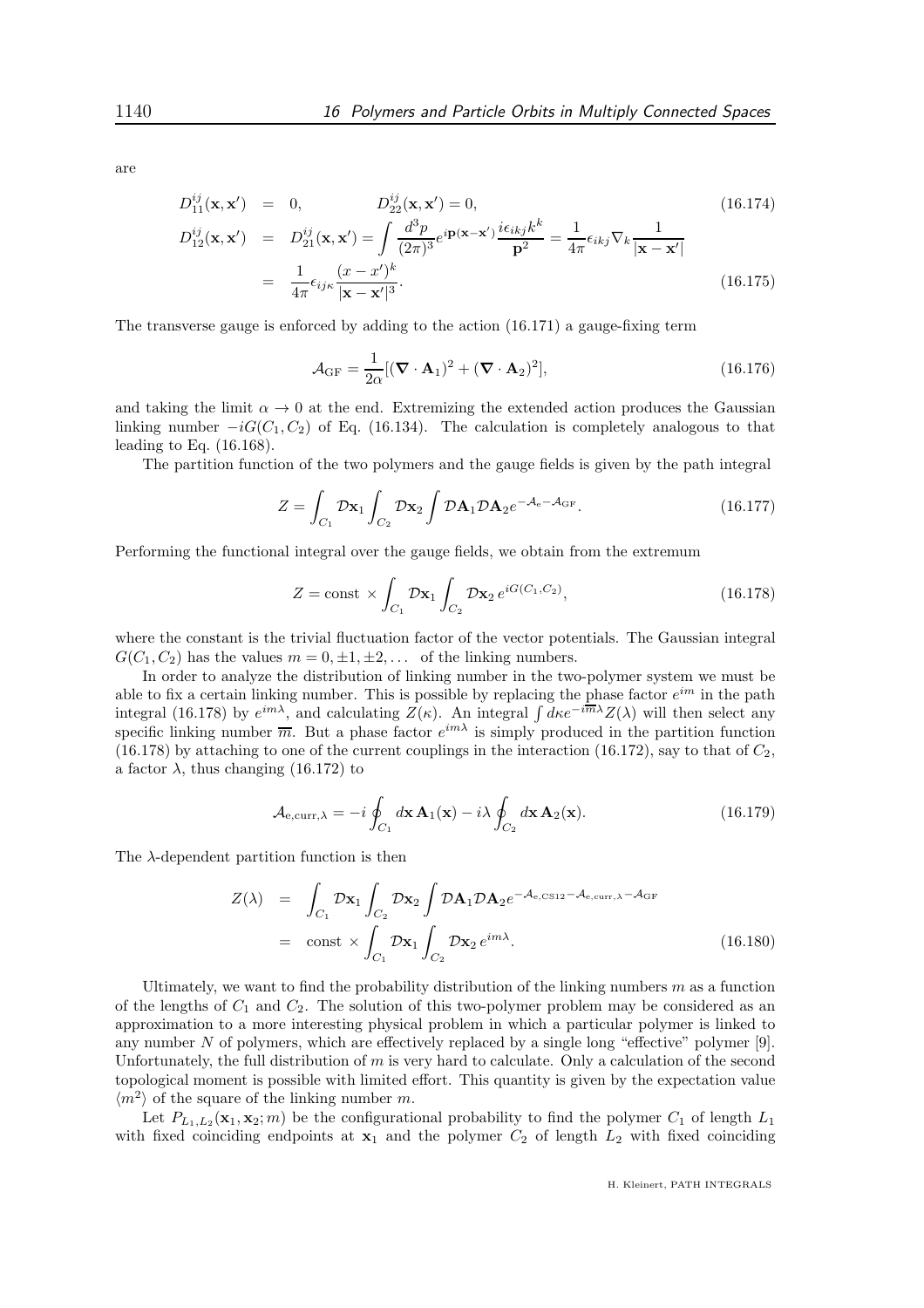endpoints at  $\mathbf{x}_2$ , entangled with a Gaussian linking number m. The second moment  $\langle m^2 \rangle$  is given by the ratio of integrals

$$
\langle m^2 \rangle = \frac{\int d^3 x_1 d^3 x_2 \int_{-\infty}^{+\infty} dm \; m^2 P_{L_1, L_2}(\mathbf{x}_1, \mathbf{x}_2; m)}{\int d^3 x_1 d^3 x_2 \int_{-\infty}^{+\infty} dm \, P_{L_1, L_2}(\mathbf{x}_1, \mathbf{x}_2; m)},
$$
(16.181)

performed for either of the two probabilities. The integrations in  $d^3\mathbf{x}_1 d^3x_2$  covers all positions of the endpoints. The denominator plays the role of a partition function of the system:

$$
Z \equiv \int d^3x_1 d^3x_2 \int_{-\infty}^{+\infty} dm \, P_{L_1, L_2}(\mathbf{x}_1, \mathbf{x}_2; m). \tag{16.182}
$$

Due to translational invariance of the system, the probabilities depend only on the differences between the endpoint coordinates:

$$
P_{L_1, L_2}(\mathbf{x}_1, \mathbf{x}_2; m) = P_{L_1, L_2}(\mathbf{x}_1 - \mathbf{x}_2; m). \tag{16.183}
$$

Thus, after the shift of variables, the spatial double integrals in (16.181) can be rewritten as

$$
\int d^3x_1 d^3x_2 P_{L_1, L_2}(\mathbf{x}_1, \mathbf{x}_2; m) = V \int d^3x P_{L_1, L_2}(\mathbf{x}; m), \qquad (16.184)
$$

where V denotes the total volume of the system.

#### 16.8.1 Polymer Field Theory for Probabilities

The calculation of the path integral over all line configurations is conveniently done within the polymer field theory developed in Section 15.12. It permits us to rewrite the partition function (16.180) as a functional integral over two  $\psi_1^{\alpha_1}(\mathbf{x}_1)$  and  $\psi_2^{\alpha_2}(\mathbf{x}_2)$  with  $n_1$  and  $n_2$  replica ( $\alpha_1$  =  $1, \ldots, n_1, \alpha_2 = 1, \ldots, n_2$ . At the end we shall take  $n_1, n_2 \to 0$  to ensure that these fields describe only one polymer each, es explained in Section 15.12. For these fields we define an auxiliary probability  $P_{\vec{z}}(\vec{x}_1, \vec{x}_2; \lambda)$  to find the polymer  $C_1$  with open ends at  $\mathbf{x}_1, \mathbf{x}'_1$  and the polymer  $C_2$  with open ends at  $\mathbf{x}_2, \mathbf{x}'_2$ . The double vectors  $\vec{\mathbf{x}}_1 \equiv (\mathbf{x}_1, \mathbf{x}'_1)$  and  $\vec{\mathbf{x}}_2 \equiv (\mathbf{x}_2, \mathbf{x}'_2)$  collect initial and final endpoints of the two polymers  $C_1$  and  $C_2$ . The auxiliary probability  $P_{\vec{z}}(\vec{x}_1, \vec{x}_2; \lambda)$  is given by a functional integral

$$
P_{\vec{z}}(\vec{\mathbf{x}}_1, \vec{\mathbf{x}}_2; \lambda) = \lim_{n_1, n_2 \to 0} \int \mathcal{D}(\text{fields}) \, \psi_1^{\alpha_1}(\mathbf{x}_1) \psi_1^{*\alpha_1}(\mathbf{x}_1') \psi_2^{\alpha_2}(\mathbf{x}_2) \psi_2^{*\alpha_2}(\mathbf{x}_2') e^{-\mathcal{A}},\tag{16.185}
$$

where  $\mathcal{D}$ (fields) indicates the measure of functional integration, and A the total action (16.180) governing the fluctuations. The expectation value is calculated for any fixed pair  $(\alpha_1, \alpha_2)$  of replica labels, i.e., replica labels are not subject to Einstein's summation convention of repeated indices. The action  $A$  consists of kinetic terms for the fields, a quartic interaction of the fields to account for the fact that two monomers of the polymers cannot occupy the same point, the so-called *excludedvolume effect*, and a Chern-Simons field to describe the linking number  $m$ . Neglecting at first the excluded-volume effect and focusing attention on the linking problem only, the action reads

$$
\mathcal{A} = \mathcal{A}_{\text{CS12}} + \mathcal{A}_{\text{e,curr}} + \mathcal{A}_{\text{pol}} + \mathcal{A}_{\text{GF}},\tag{16.186}
$$

with a polymer field action

$$
\mathcal{A}_{\text{pol}} = \sum_{i=1}^{2} \int d^3 \mathbf{x} \left[ |\mathbf{D}^i \psi_i|^2 + m_i^2 |\Psi_i|^2 \right].
$$
 (16.187)

They are coupled to the polymer fields by the covariant derivatives

$$
\mathbf{D}^i = \nabla + i\gamma_i \mathbf{A}^i, \tag{16.188}
$$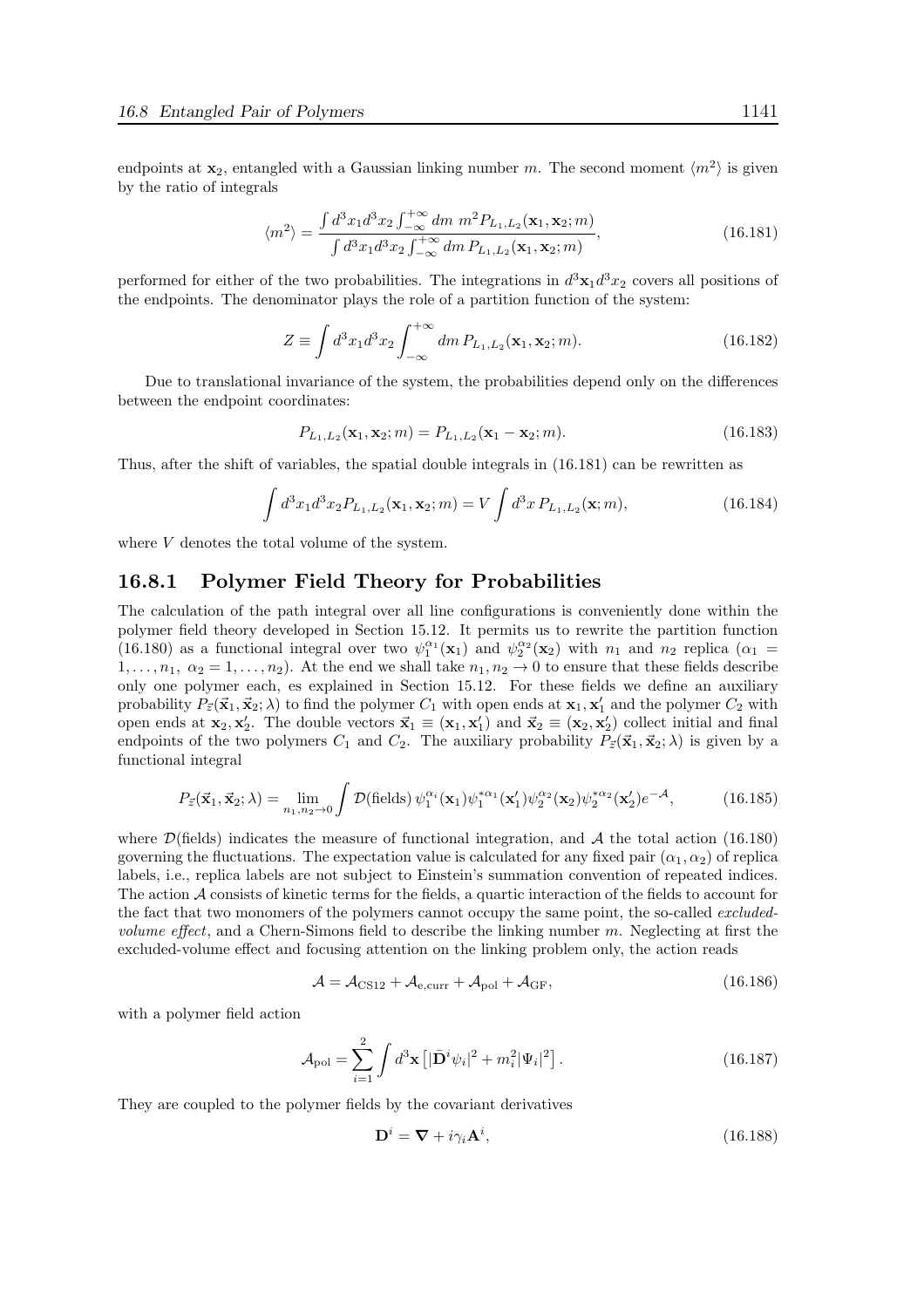with the coupling constants  $\gamma_{1,2}$  given by

$$
\gamma_1 = 1, \qquad \gamma_2 = \lambda. \tag{16.189}
$$

The square masses of the polymer fields are given by

$$
m_i^2 = 2Mz_i.
$$
\n(16.190)

where  $M = 3/a$ , with a being the length of the polymer links [recall (15.79)], and  $z_i$  the chemical potentials of the polymers, measured in units of the temperature. The chemical potentials are conjugate variables to the length parameters  $L_1$  and  $L_2$ , respectively. The symbols  $\Psi_i$  collect the replica of the two polymer fields

$$
\Psi_i = \left(\psi_i^1, \dots, \psi_i^{n_i}\right),\tag{16.191}
$$

and their absolute squares contain the sums over the replica

$$
|\mathbf{D}^i \bar{\Psi}_i|^2 = \sum_{\alpha_i=1}^{n_i} |\mathbf{D}^i \psi_i^{\alpha_i}|^2, \qquad |\Psi_i|^2 = \sum_{\alpha_i=1}^{n_i} |\psi_i^{\alpha_i}|^2.
$$
 (16.192)

Having specified the fields, we can now write down the measure of functional integration in Eq. (16.185):

$$
\mathcal{D}(\text{fields}) = \int \mathcal{D}A_1^i \mathcal{D}A_2^j \mathcal{D}\Psi_1 \mathcal{D}\Psi_1^* \mathcal{D}\Psi_2 \mathcal{D}\Psi_2^*.
$$
 (16.193)

By Eq. (16.180), the parameter  $\lambda$  is conjugate to the linking number m. We can therefore calculate the probability  $P_{L_1,L_2}(\vec{x}_1, \vec{x}_2; m)$  in which the two polymers are open with different endpoints from the auxiliary one  $P_{\vec{z}}(\vec{x}_1, \vec{x}_2; \lambda)$  by the following Laplace integral over  $\vec{z} = (z_1, z_1)$ :

$$
P_{L_1,L_2}(\vec{\mathbf{x}}_1,\vec{\mathbf{x}}_2;m) = \lim_{\substack{\mathbf{x}_1' \to \mathbf{x}_1 \\ \mathbf{x}_2' \to \mathbf{x}_2}} \int_{c-i\infty}^{c+i\infty} \frac{M dz_1}{2\pi i} \frac{M dz_2}{2\pi i} e^{z_1 L_1 + z_2 L_2} \int_{-\infty}^{\infty} dk e^{-im\lambda} P_{\vec{z}}(\vec{\mathbf{x}}_1,\vec{\mathbf{x}}_2;\lambda).
$$
\n(16.194)

#### 16.8.2 Calculation of Partition Function

Let us use the polymer field theory to calculate the partition function (16.182). By Eq. (16.194), it is given by the integral over the auxiliary probabilities

$$
Z = \int d^3 x_1 d^3 x_2 \lim_{\substack{\mathbf{x}_1' \to \mathbf{x}_1 \\ \mathbf{x}_2' \to \mathbf{x}_2}} \int_{c-i\infty}^{c+\infty} \frac{M dz_1}{2\pi i} \frac{M dz_2}{2\pi i} e^{z_1 L_1 + z_2 L_2} \int_{-\infty}^{\infty} dm \int_{-\infty}^{+\infty} d\lambda e^{-im\lambda} P_{\vec{z}}(\vec{\mathbf{x}}_1, \vec{\mathbf{x}}_2; \lambda). \tag{16.195}
$$

The integration over m is trivial and gives  $2\pi\delta(\lambda)$ , enforcing  $\lambda = 0$ , so that

$$
Z = \int d^3 x_1 d^3 x_2 \lim_{\substack{\mathbf{x}'_1 \to \mathbf{x}_1 \\ \mathbf{x}'_2 \to \mathbf{x}_2}} \int_{c-i\infty}^{c+i\infty} \frac{M dz_1 M dz_2}{2\pi i} e^{z_1 L_1 + z_2 L_2} P_{\vec{z}} (\vec{\mathbf{x}}_1, \vec{\mathbf{x}}_2; 0).
$$
 (16.196)

To calculate  $P_{\vec{z}}(\vec{x}_1, \vec{x}_2; 0)$ , we observe that the action A in Eq. (16.186) depends on  $\lambda$  only via the polymer part (16.187), and is quadratic in  $\lambda$ . Let us expand A as

$$
\mathcal{A} = \mathcal{A}_0 + \lambda \mathcal{A}_1 + \lambda^2 \mathcal{A}_2, \tag{16.197}
$$

H. Kleinert, PATH INTEGRALS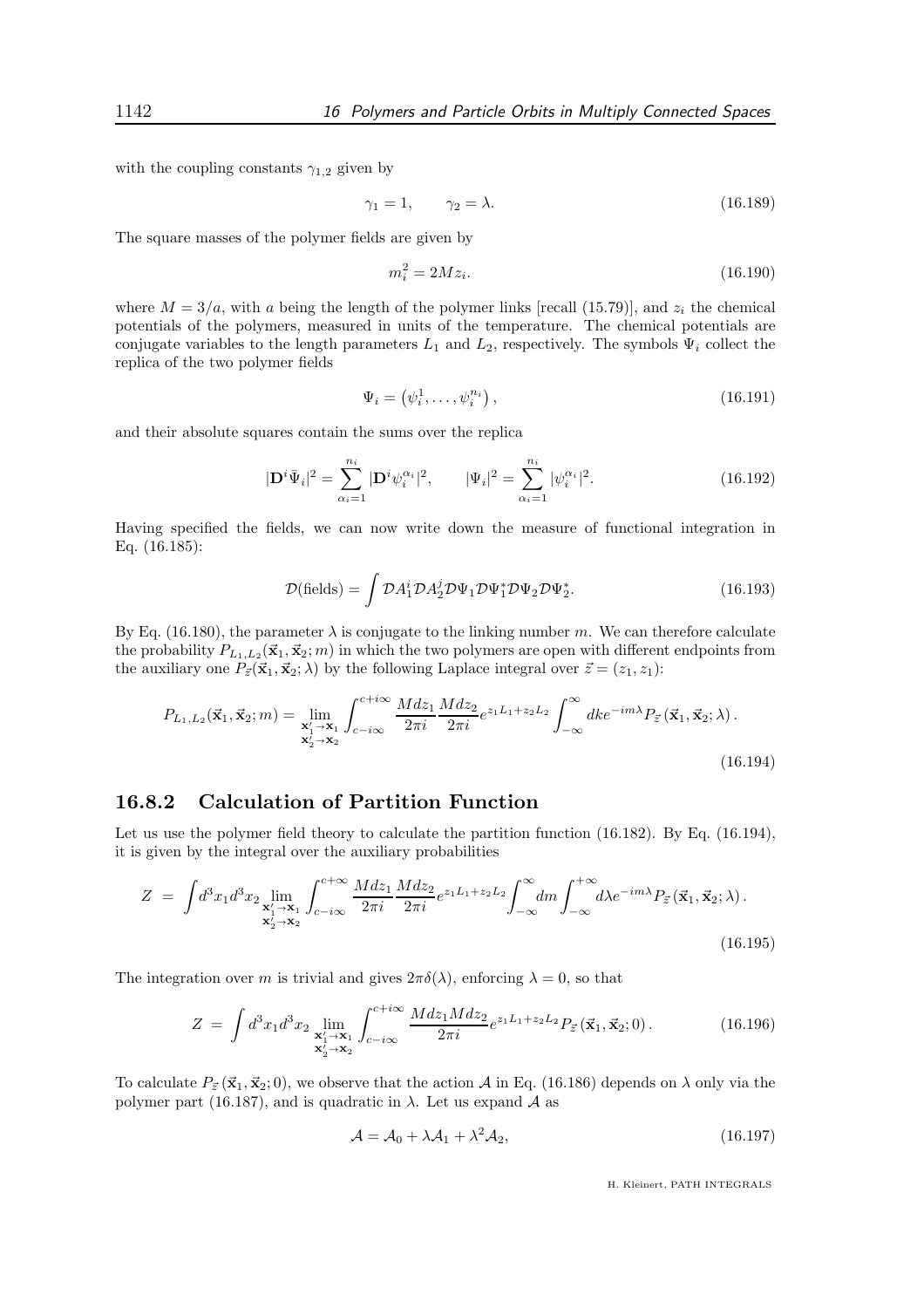with the  $\lambda$ -independent part

$$
\mathcal{A}_0 \equiv \mathcal{A}_{\text{CS12}} + \mathcal{A}_{\text{GF}} + \int d^3x \left[ |\mathbf{D}_1 \Psi_1|^2 + |\mathbf{\nabla} \Psi_2|^2 + \sum_{i=1}^2 |\Psi_i|^2 \right], \quad (16.198)
$$

a linear coefficient

$$
\mathcal{A}_1 \equiv \int d^3x \mathbf{j}_2(\mathbf{x}) \cdot \mathbf{A}_2(\mathbf{x}) \tag{16.199}
$$

containing a pseudo-current of the second polymer field

$$
\mathbf{j}_2(\mathbf{x}) = i\Psi_2^*(\mathbf{x})\nabla\Psi_2(\mathbf{x}),\tag{16.200}
$$

and a quadratic coefficient

$$
\mathcal{A}_2 \equiv \frac{1}{4} \int d^3 \mathbf{x} \ \mathbf{A}_2^2 |\Psi_2(\mathbf{x})|^2. \tag{16.201}
$$

With these definitions we write with the help of (16.198):

$$
P_{\vec{z}}(\vec{\mathbf{x}}_1, \vec{\mathbf{x}}_2; 0) = \int \mathcal{D}(\text{fields}) e^{-\mathcal{A}_0} \psi_1^{\alpha_1}(\mathbf{x}_1) \psi_1^{*\alpha_1}(\mathbf{x}_1') \psi_2^{\alpha_2}(\mathbf{x}_2) \psi_2^{\alpha_2}(\mathbf{x}'). \tag{16.202}
$$

In the action (16.198), the fields  $\Psi_2, \Psi_2^*$  are obviously free, whereas the fields  $\Psi_1, \Psi_1^*$  are apparently not because of the couplings with the Chern-Simons fields in the covariant derivative  $D^1$ . This coupling is, however, without physical consequences. Indeed, by integrating out  $A_2^i$  in (16.202), we find from  $A_{CS12}$  the flatness condition:

$$
\nabla \times \mathbf{A}_1 = 0. \tag{16.203}
$$

On a flat space with vanishing boundary conditions at infinity this implies  $A_1 = 0$ . As a consequence, the functional integral (16.202) factorizes as follows [compare (15.370)]

$$
P_{\vec{z}}(\vec{\mathbf{x}}_1, \vec{\mathbf{x}}_2; 0) = G_0(\mathbf{x}_1 - \mathbf{x}_1'; z_1) G_0(\mathbf{x}_2 - \mathbf{x}_2'; z_2),
$$
(16.204)

where  $G_0(\mathbf{x}_i - \mathbf{x}'_i; z_i)$  are the free correlation functions of the polymer fields:

$$
G_0(\mathbf{x}_i - \mathbf{x}'_i; z_i) = \langle \psi_i^{\alpha_i}(\mathbf{x}_i) \psi_i^{*\alpha_i}(\mathbf{x}'_i) \rangle.
$$
 (16.205)

In momentum space, the correlation functions are

$$
\langle \tilde{\psi}_i^{\alpha_i}(\mathbf{k}_i)\tilde{\psi}_i^{*\alpha_i}(\mathbf{k}'_i)\rangle = \delta^{(3)}(\mathbf{k}_i - \mathbf{k}'_i)\frac{1}{\mathbf{k}_i^2 + m_i^2},\tag{16.206}
$$

such that

$$
G_0(\mathbf{x}_i - \mathbf{x}'_i; z_i) = \int \frac{d^3k}{(2\pi)^3} e^{i\mathbf{k}\cdot\mathbf{x}} \frac{1}{\mathbf{k}_i^2 + m_i^2},\tag{16.207}
$$

and

$$
G_0(\mathbf{x}_i - \mathbf{x}'_i; L_i) = \int_{c-i\infty}^{c+i\infty} \frac{M dz_i}{2\pi i} e^{z_i L_i} G_0(\mathbf{x}_i - \mathbf{x}'_i; z_i)
$$
  

$$
= \frac{1}{2} \left(\frac{M}{4\pi L_i}\right)^{3/2} e^{-M(\mathbf{x}_i - \mathbf{x}'_i)/2L_i}.
$$
 (16.208)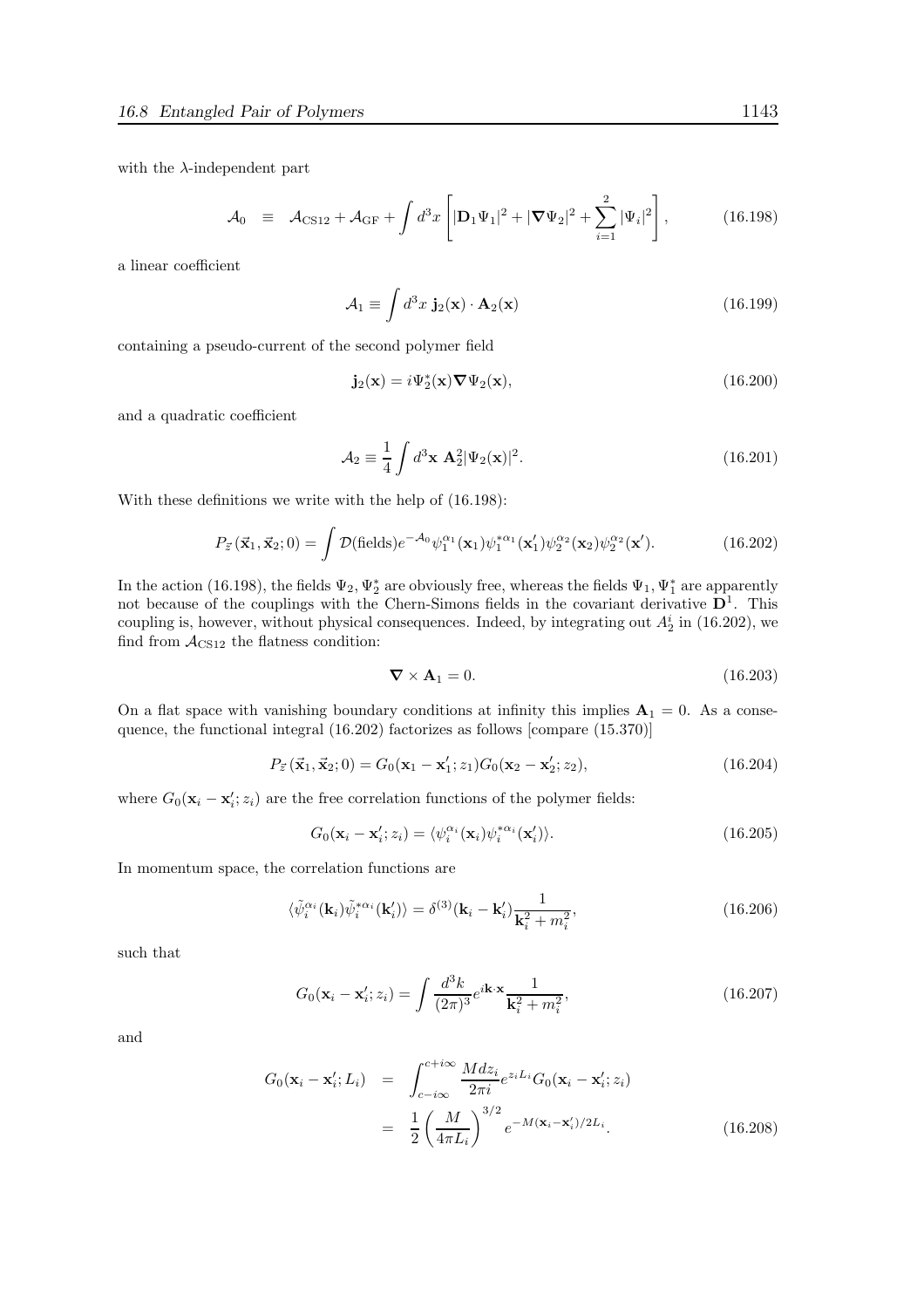The partition function (16.196) is then given by the integral

$$
Z = 2\pi \int d^3 x_1 d^3 x_2 \lim_{\substack{\mathbf{x}_1 \to \mathbf{x}_1 \\ \mathbf{x}_2 \to \mathbf{x}_2}} G_0(\mathbf{x}_1 - \mathbf{x}_1'; L_1) G_0(\mathbf{x}_2 - \mathbf{x}_2'; L_2).
$$
 (16.209)

The integrals at coinciding endpoints can easily be performed, yielding

$$
Z = \frac{2\pi M^3 V^2}{(8\pi)^3} (L_1 L_2)^{-3/2}.
$$
\n(16.210)

It is important to realize that in Eq. (16.195) the limits of coinciding endpoints  $\mathbf{x}'_i \to \mathbf{x}_i$  and the inverse Laplace transformations do not commute unless a proper renormalization scheme is chosen to eliminate the divergences caused by the insertion of the composite operators  $|\psi^{\alpha}(\mathbf{x})|^2$ . This can be seen for a single polymer. If we were to commuting the limit of coinciding endpoints with the Laplace transform, we would obtain

$$
\int_{c-i\infty}^{c+i\infty} \frac{dz}{2\pi} e^{zL} \lim_{\mathbf{x}' \to \mathbf{x}} G_0(\mathbf{x} - \mathbf{x}'; z) = \int_{c-i\infty}^{c+i\infty} \frac{dz}{2\pi i} e^{zL} G_0(\mathbf{0}, z), \tag{16.211}
$$

where

$$
G_0(\mathbf{0};z) = \langle |\psi(\mathbf{x})|^2 \rangle. \tag{16.212}
$$

This expectation value, however, is linearly divergent:

$$
\langle |\psi(\mathbf{x})|^2 \rangle = \int \frac{d^3k}{k^2 + m^2} \to \infty. \tag{16.213}
$$

### 16.8.3 Calculation of Numerator in Second Moment

Let us now turn to the numerator in Eq. (16.181):

$$
N \equiv \int d^3 x_1 d^3 x_2 \int_{-\infty}^{\infty} dm \; m^2 \, P_{L_1, L_2}(\mathbf{x}_1, \mathbf{x}_2; m). \tag{16.214}
$$

We shall set up a functional integral for N in terms of the auxiliary probability  $P_{z}(\vec{x}_1, \vec{x}_2; 0)$ analogous to Eq. (16.195). First we observe that

$$
N = \int d^3 x_1 d^3 r_2 \int_{-\infty}^{\infty} dm \ m^2 \lim_{\substack{\mathbf{x}_1' \to \mathbf{x}_1 \\ \mathbf{x}_2' \to \mathbf{x}_2}} \int_{c-i\infty}^{c_\tau i\infty} \frac{M dz_i}{2\pi i} \frac{M dz_2}{2\pi i}
$$
  
 
$$
\times e^{z_1 L_1 + z_2 L_2} \int_{-\infty}^{\infty} d\lambda e^{-im\lambda} P_{\vec{z}}(\vec{\mathbf{x}}_1, \vec{\mathbf{x}}_2; \lambda).
$$
 (16.215)

The integration in  $m$  is easily performed after noting that

$$
\int_{-\infty}^{\infty} dm \; m^2 e^{-im\lambda} P_{\vec{z}}(\vec{\mathbf{x}}_1, \vec{\mathbf{x}}_2; \lambda) = -\int_{-\infty}^{\infty} dm \left(\frac{\partial^2}{\partial \lambda^2} e^{-im\lambda}\right) P_{\vec{z}}(\vec{\mathbf{x}}_1, \vec{\mathbf{x}}_2; \lambda).
$$
 (16.216)

After two integrations by parts in  $\lambda$ , and an integration in m, we obtain

$$
N = \int d^3 x_1 d^3 x_2 \lim_{\substack{\mathbf{x}_1' \to \mathbf{x}_1 \\ \mathbf{x}_2' \to \mathbf{x}_2}} (-1) \int_{c-i\infty}^{c+i\infty} \frac{M dz_1}{2\pi i} \frac{M dz_2}{2\pi i} e^{z_1 L_1 + z_2 L_2}
$$
  
 
$$
\times \int_{-\infty}^{\infty} d\lambda \delta(\lambda) \left[ \frac{\partial^2}{\partial \lambda^2} P_{\vec{z}}(\vec{\mathbf{x}}_1, \vec{\mathbf{x}}_2; \lambda) \right].
$$
 (16.217)

H. Kleinert, PATH INTEGRALS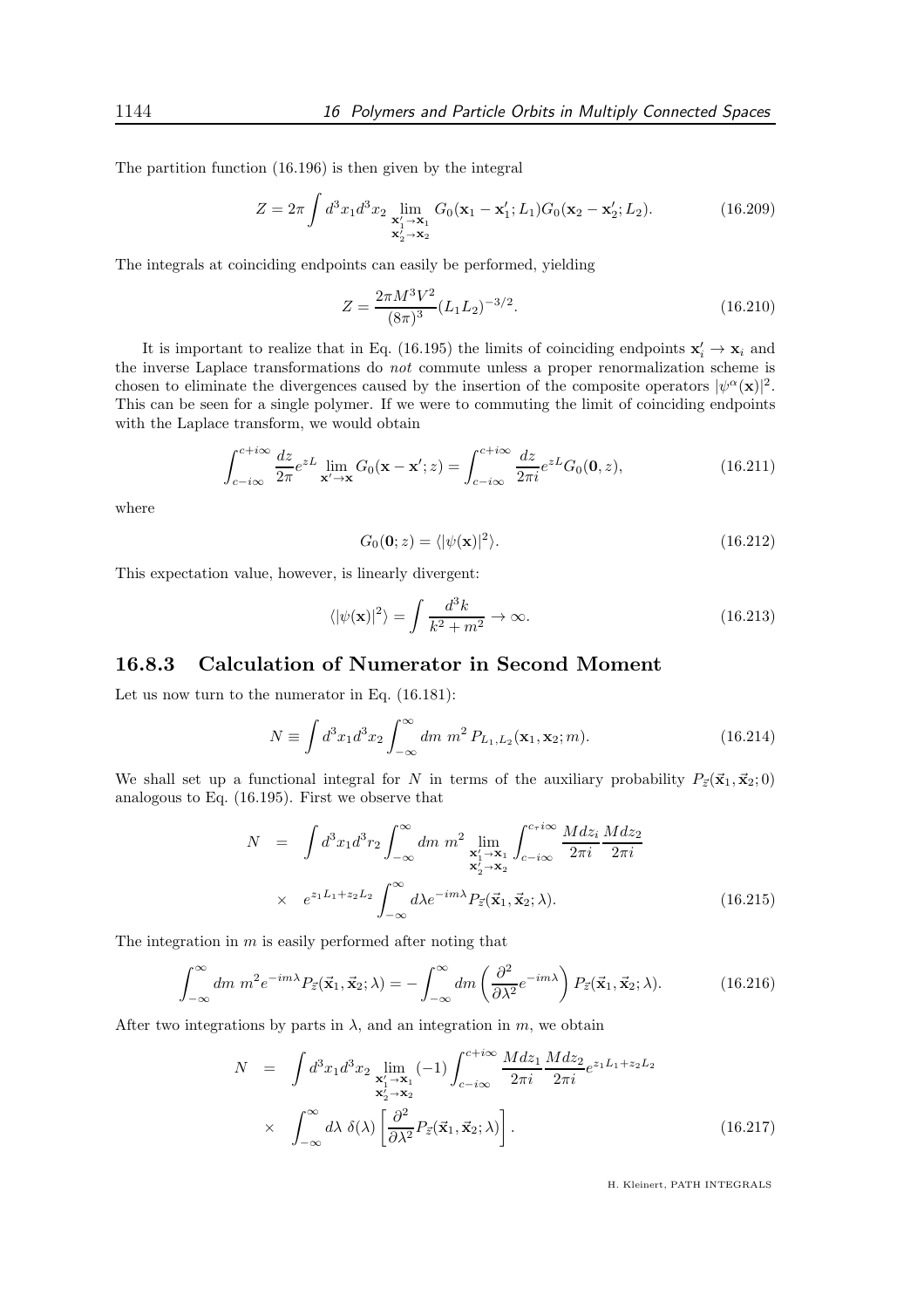Performing the now the trivial integration over  $\lambda$  yields

$$
N = \int d^3 x_1 d^3 x_2 \lim_{\substack{\mathbf{x}_1' \to \mathbf{x}_1 \\ \mathbf{x}_2' \to \mathbf{x}_2}} (-1) \int_{c-i\infty}^{c+i\infty} \frac{M dz_1}{2\pi i} \frac{M dz_2}{2\pi i} e^{z_1 L_1 + z_2 L_2} \left[ \frac{\partial^2}{\partial \lambda^2} P_{\vec{z}}(\vec{\mathbf{x}}_1, \vec{\mathbf{x}}_2; 0) \right].
$$
 (16.218)

To compute the term in brackets, we use again  $(16.197)$  and Eqs.  $(16.198)–(16.223)$ , to find

$$
N = \int d^{3}x_{1}d^{3}x_{2} \lim_{\substack{n_{1}\to 0 \\ n_{2}\to 0}} \int_{c-i\infty}^{c+i\infty} \frac{M dz_{1}}{2\pi i} \frac{M dz_{2}}{2\pi i} e^{z_{1}L_{1}+z_{2}L_{2}} \times \int \mathcal{D}(\text{fields}) \exp(-\mathcal{A}_{0}) |\psi_{1}^{\alpha_{1}}(\mathbf{x}_{1})|^{2} |\psi_{2}^{\alpha_{2}}(\mathbf{x}_{2})|^{2} \times \left[ \left( \int d^{3}x \mathbf{A}_{2} \cdot \Psi_{2}^{*} \nabla \Psi_{2} \right)^{2} + \frac{1}{2} \int d^{3}x \mathbf{A}_{2}^{2} |\Psi_{2}|^{2} \right].
$$
\n(16.219)

In this equation we have taken the limits of coinciding endpoint inside the Laplace integral over  $z_1, z_2$ . This will be justified later on the grounds that the potentially dangerous Feynman diagrams containing the insertions of operations like  $|\Psi_i|^2$  vanish in the limit  $n_1, n_2 \to 0$ .

In order to calculate (16.219), we decompose the action into a free part

$$
\mathcal{A}_0^0 \equiv \mathcal{A}_{\text{CS}} + \int d^3x \left[ |\mathbf{D}^1 \Psi_1|^2 + |\mathbf{\nabla} \Psi_2|^2 + \sum_{i=1}^2 2|\Psi_i|^2 \right], \tag{16.220}
$$

and interacting parts

$$
\mathcal{A}_1^0 \equiv \int d^3x \, \mathbf{j}_1(\mathbf{x}) \cdot \mathbf{A}_1(\mathbf{x}),\tag{16.221}
$$

with a "current" of the first polymer field

$$
\mathbf{j}_1(\mathbf{x}) \equiv i\Psi_1^*(\mathbf{x}) \nabla \Psi_1(\mathbf{x}),\tag{16.222}
$$

and

$$
\mathcal{A}_0^2 \equiv \frac{1}{4} \int d^3 \mathbf{x} \ \mathbf{A}_1^2 |\Psi_1(\mathbf{x})|^2. \tag{16.223}
$$

Expanding the exponential

$$
e^{\mathcal{A}_0} = e^{\mathcal{A}_0^0 + \mathcal{A}_0^1 + \mathcal{A}_0^2} = e^{\mathcal{A}_0} \left[ 1 - \mathcal{A}_0^1 + \frac{(\mathcal{A}_0^1)^2}{2} - \mathcal{A}_0^2 + \dots \right],
$$
\n(16.224)

and keeping only the relevant terms, the functional integral (16.219) can be rewritten as a purely Gaussian expectation value

$$
N = \kappa^2 \int d^3 x_1 d^3 x_2 \lim_{\substack{n_1 \to 0 \\ n_2 \to 0}} \int_{c-i\infty}^{c+i\infty} \frac{M dz_1}{2\pi i} \frac{M dz_2}{2\pi i} e^{z_1 L_1 + z_2 L_2}
$$
  
\n
$$
\times \int \mathcal{D}(\text{fields}) \exp(-\mathcal{A}_0^0) |\psi_1^{\alpha_1}(\mathbf{x}_1)|^2 |\psi_2^{\alpha_2}(\mathbf{x}_2)|^2
$$
  
\n
$$
\times \left[ \left( \int d^3 x \, \mathbf{A}_1 \cdot \Psi_1^* \nabla \Psi_1 \right)^2 + \frac{1}{2} \int d^3 x \, \mathbf{A}_1^2 |\Psi_1|^2 \right]
$$
  
\n
$$
\times \left[ \left( \int d^3 x \, \mathbf{A}_2 \cdot \Psi_2^* \nabla \Psi_2 \right)^2 + \frac{1}{2} \int d^3 x \, \mathbf{A}_2^2 |\Psi_2|^2 \right].
$$
 (16.225)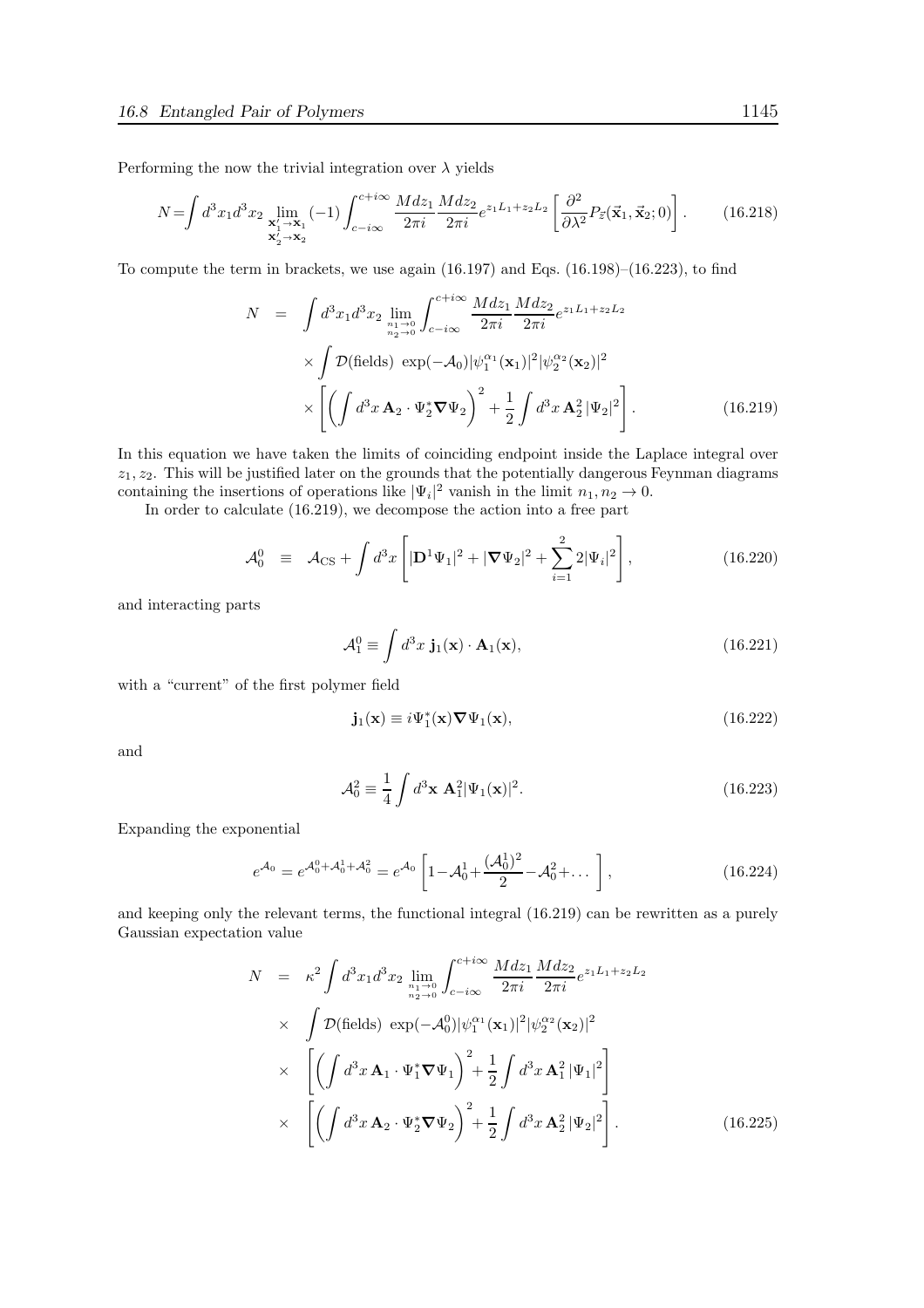

Figure 16.23 Four diagrams contributing in Eq. (16.225). The lines indicate correlation functions of  $\Psi_i$ -fields. The crossed circles with label *i* denote the insertion of  $|\Psi_i(\mathbf{x}_i)|^2$ .

Note that the initially asymmetric treatment of polymers  $C_1$  and  $C_2$  in the action (16.187) has led to a completely symmetric expression for the second moment.

Only four diagrams shown in Fig. 16.23 contribute in Eq. (16.225). The first diagram is divergent due to the divergence of the loop formed by two vector correlation functions. This infinity may be absorbed in the four-Ψ interaction accounting for the excluded volume effect which we do not consider at the moment. We now calculate the four diagrams separately.

#### 16.8.4 First Diagram in Fig. 16.23

From Eq. (16.225) one has to evaluate the following integral

$$
N_1 = \frac{\kappa^2}{4} \lim_{\substack{n_1 \to 0 \\ n_2 \to 0}} \int_{c-i\infty}^{c+i\infty} \frac{M dz_1}{2\pi i} \frac{M dz_2}{2\pi i} e^{z_1 L_1 + z_2 L_2} \int d^3 x_1 d^3 x_2 \int d^3 x'_1 d^3 x'_2
$$
(16.226)  
 
$$
\times \left( |\psi_1^{\alpha_1}(\mathbf{x}_1)|^2 |\psi_2^{\alpha_2}(\mathbf{x}_2)|^2 (|\Psi_1|^2 \mathbf{A}_1^2)_{\mathbf{x}'_1} (|\Psi_2|^2 \mathbf{A}_2^2)_{\mathbf{x}'_2} \right).
$$

As mentioned before, there is an ultraviolet-divergent contribution which must be regularized. The system has, of course, a microscopic scale, which is the size of the monomers. This, however, is not the appropriate short-distance scale to be uses here. The model treats the polymers as random chains. However, the monomers of a polymer in the laboratory are usually not freely movable, so that polymers have a certain stiffness. This gives rise to a certain persistence length  $\xi_0$  over which a polymer is stiff. This length scale is increased to  $\xi > \xi_0$  by the excluded-volume effects. This is the length scale which should be used as a proper physical short-distance cutoff. We may impose this cutoff by imagining the model as being defined on a simple cubic lattice of spacing ξ. This would, of course, make analytical calculations quite difficult. Still, as we shall see, it is possible to estimate the dependence of the integral  $N_1$  and the others in the physically relevant limit in which the lengths of the polymers are much larger than the persistence length  $\xi$ .

An alternative and simpler regularization is based on cutting off all ultraviolet-divergent continuum integrals at distances smaller than  $\xi$ .

After such a regularization, the calculation of  $N_1$  is rather straightforward. Replacing the expectation values by the Wick contractions corresponding to the first diagram in Fig. 16.23, and performing the integrals as shown in Appendix 16A, we obtain

$$
N_1 = \frac{V}{4\pi} \frac{M^4}{(8\pi)^6} (L_1 L_2)^{-\frac{1}{2}} \int_0^1 ds \left[ (1-s)s \right]^{-\frac{3}{2}} \int d^3 x e^{-M\mathbf{x}^2/2s(1-s)} \qquad (16.227)
$$
  
 
$$
\times \int_0^1 dt \left[ (1-t)t \right]^{-\frac{3}{2}} \int d^3 y e^{-M\mathbf{y}^2/2t(1-t)} \int d^3 x_1'' \frac{1}{|\mathbf{x}_1''|^4}.
$$

The variables  $x$  and  $y$  have been rescaled with respect to the original ones in order to extract the behavior of  $N_1$  in  $L_1$  and  $L_2$ . As a consequence, the lattices where **x** and **y** are defined have now spacings  $\xi/\sqrt{L_1}$  and  $\xi/\sqrt{L_2}$  respectively.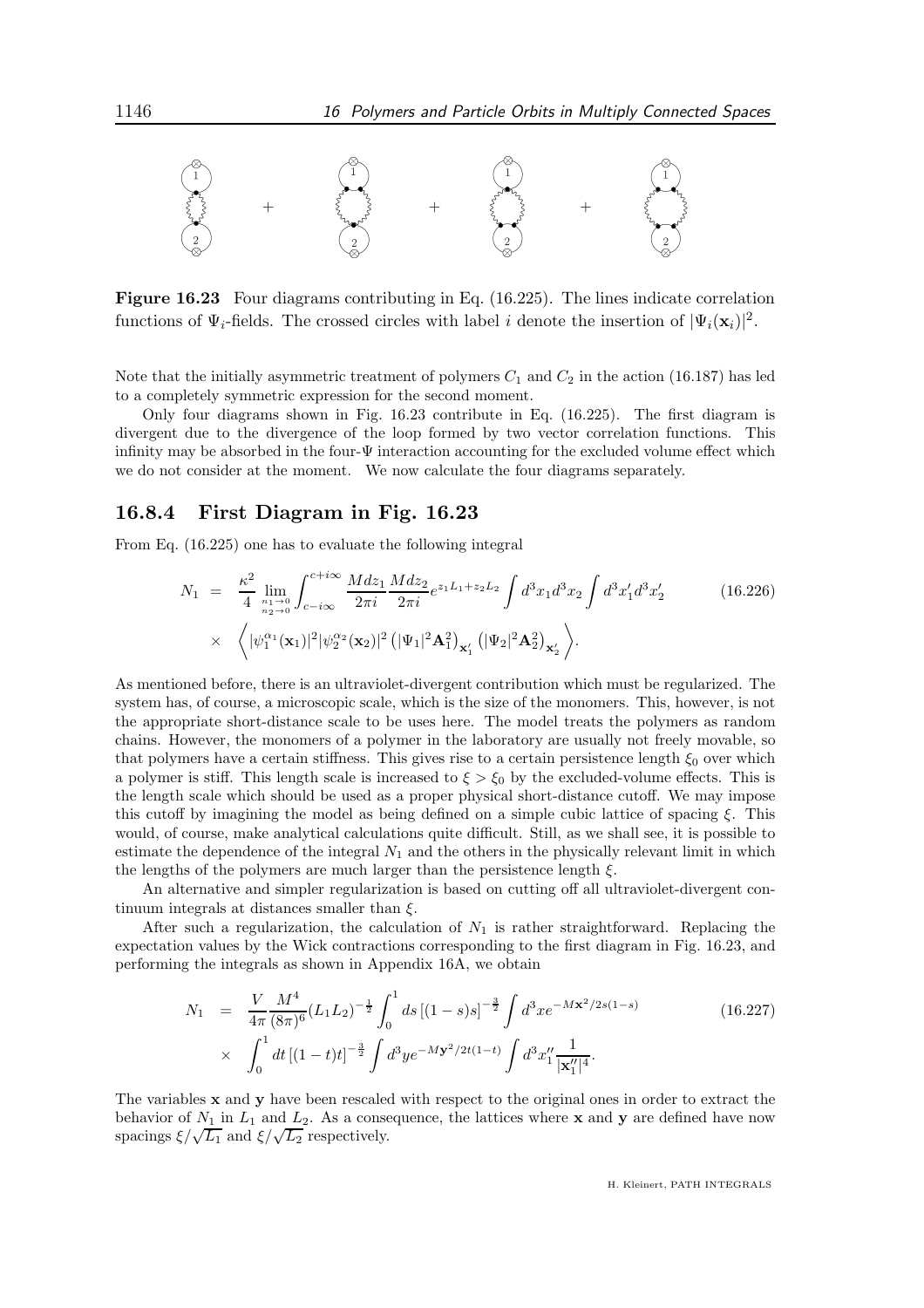The x, y integrals may be explicitly computed in the physical limit  $L_1, L_2 \gg \xi$ , in which the above spacings become small. Moreover, it is possible to approximate the integral in  $\mathbf{x}_1''$  with an integral over a continuous variable  $l$  and a cutoff in the ultraviolet region:

$$
\int d^3x_1'' \frac{1}{|\mathbf{x}_1''|^4} \sim 4\pi^2 \int_{\xi}^{\infty} \frac{dl}{l^2}.
$$
 (16.228)

After these approximations, we finally obtain

$$
N_1 = V \pi^{1/2} \frac{M}{(4\pi)^3} (L_1 L_2)^{-1/2} \xi^{-1}.
$$
\n(16.229)

#### 16.8.5 Second and Third Diagrams in Fig. 16.23

Here we have to calculate

$$
N_2 = \kappa^2 \lim_{\substack{n_1 \to 0 \\ n_2 \to 0}} \int_{c-i\infty}^{c+i\infty} \frac{M dz_1}{2\pi i} \frac{M dz_2}{2\pi i} e^{z_1 L_1 + z_2 L_2} \int d^3 x_1 d^3 x_2 \int d^3 x'_1 d^3 x''_1 d^3 x'_2
$$
  
 
$$
\times \left\langle |\psi_1^{\alpha_1}(\mathbf{x}_1)|^2 |\psi_2^{\alpha_2}(\mathbf{x}_2)|^2 (\mathbf{A}_1 \cdot \Psi_1^* \nabla \Psi_1)_{\mathbf{x}_1'} (\mathbf{A}_1 \cdot \Psi_1^* \nabla \Psi_1)_{\mathbf{x}_1''} (\mathbf{A}_2^2 |\Psi_2|^2)_{\mathbf{x}_2'} \right\rangle. \tag{16.230}
$$

The above amplitude has no ultraviolet divergence, so that no regularization is required. The Wick contractions pictured in the second Feynman diagrams of Fig. 16.23 lead to the integral

$$
N_2 = -4\sqrt{2}VL_2^{-1/2}L_1^{-1}\frac{M^3}{\pi^6}\int_0^1 dt \int_0^t dt' C(t, t'),\tag{16.231}
$$

where  $C(t, t')$  is a function independent of  $L_1$  and  $L_2$ :

$$
C(t,t') = \left[ (1-t)t'(t-t') \right]^{-3/2} \int d^3x d^3y d^3z e^{-M(\mathbf{y}-\mathbf{x})^2/2(1-t)} \times \left( \nabla_{\mathbf{y}}^j e^{-M\mathbf{y}^2/2t'} \right) \left( \nabla_{\mathbf{x}}^i e^{-M\mathbf{x}^2/2(t-t')} \right) \frac{\left[ \delta_{ij} \mathbf{z} \cdot (\mathbf{z}+\mathbf{x}) - (z+x)_i \, z_j \right]}{|\mathbf{z}|^3 |\mathbf{z}+\mathbf{x}|^3}.
$$
 (16.232)

As in the previous section, the variables  $x, y, z$  have been rescaled with respect to the original ones in order to extract the behavior in  $L_1$ .

If the polymer lengths are much larger than the persistence length one can ignore the fact that the monomers have a finite size and it is possible to compute  $C(t, t')$  analytically, leading to

$$
N_2 = -\frac{VL_2^{-1/2}L_1^{-1}}{(2\pi)^6}M^{3/2}4K,\tag{16.233}
$$

where  $K$  is the constant

$$
K \equiv \frac{1}{6}B\left(\frac{3}{2},\frac{1}{2}\right) + \frac{1}{2}B\left(\frac{5}{2},\frac{1}{2}\right) - B\left(\frac{7}{2},\frac{1}{2}\right) + \frac{1}{3}B\left(\frac{9}{2},\frac{1}{2}\right) = \frac{19\pi}{384} \approx 0.154, \quad (16.234)
$$

and  $B(a, b) = \Gamma(a)\Gamma(b)/\Gamma(a + b)$  is the Beta function. For large  $L_1 \rightarrow \infty$ , this diagram gives a negligible contribution with respect to  $N_1$ .

The third diagram in Fig. 16.23 give the same as the second, except that  $L_1$  and  $L_2$  are interchanged.

$$
N_3 = N_2|_{L_1 \leftrightarrow L_2}.\tag{16.235}
$$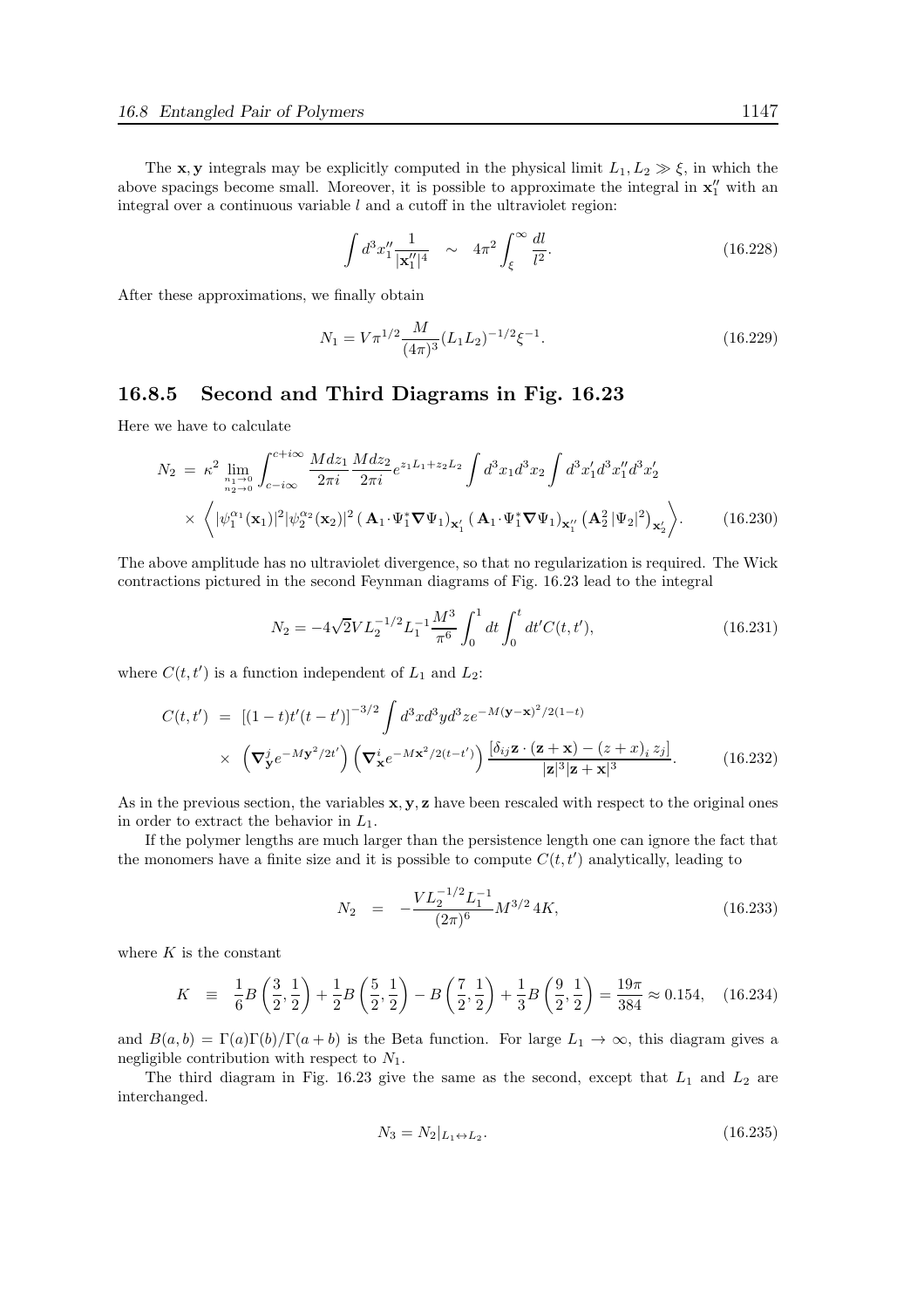#### 16.8.6 Fourth Diagram in Fig. 16.23

Here we have the integral

$$
N_4 = -4\kappa^2 \frac{1}{2} \lim_{\substack{n_1 \to 0 \\ n_2 \to 0}} \int_{c-i\infty}^{c+i\infty} \frac{M dz_1}{2\pi i} \frac{M dz_2}{2\pi i} e^{z_1 L_1 + z_2 L_2} \int d^3 x_1 d^3 x_2 \int d^3 x'_1 d^3 x'_2 d^3 x''_1 d^3 x''_2
$$
  
 
$$
\times \left( |\psi_1^{\alpha_1}(\mathbf{x}_1)|^2 |\psi_2(\mathbf{x}_2^{\alpha_2})|^2 (\mathbf{A}_1 \cdot \Psi_1^* \nabla \Psi_1)_{\mathbf{x}_1'} (\mathbf{A}_1 \cdot \Psi_1^* \nabla \Psi_1)_{\mathbf{x}_1''} \right. \times (\mathbf{A}_2 \cdot \Psi_2^* \nabla \Psi_2)_{\mathbf{x}_2'} (\mathbf{A}_2 \cdot \Psi_2^* \nabla \Psi_2)_{\mathbf{x}_2''} \right), \tag{16.236}
$$

which has no ultraviolet divergence. After some analytic effort we find

$$
N_4 = -\frac{1}{16} \frac{M^5 V}{(2\pi)^{11}} (L_1 L_2)^{-1/2} \int_0^1 ds \int_0^s ds' \int_0^1 dt \int_0^t dt' C(s, s', t, t'), \tag{16.237}
$$

where

$$
C(s, s'; t, t') = [(1 - s)s'(s - s')]^{-3/2} [(1 - t)t'(t - t')]^{-3/2}
$$
  
\n
$$
\times \int \frac{d^3 p}{(2\pi)^3} \left[ \epsilon_{ik\alpha} \frac{p^{\alpha}}{\mathbf{p}^2} \epsilon_{jl\beta} \frac{p^{\beta}}{\mathbf{p}^2} + \epsilon_{il\alpha} \frac{p^{\alpha}}{\mathbf{p}^2} \epsilon_{jk\beta} \frac{p^{\beta}}{\mathbf{p}^2} \right]
$$
(16.238)  
\n
$$
\times \left[ \int d^3 x' d^3 y' e^{-i\sqrt{L_1} \mathbf{p}(\mathbf{x}' - \mathbf{y}')} e^{-M\mathbf{x}'^2/2(1-s)} \left( \nabla_{\mathbf{y}'}^j e^{-M\mathbf{y}'^2/2t'} \right) \left( \nabla_{\mathbf{x}'}^i e^{-M(\mathbf{x} - \mathbf{y})^2/2(s - s')} \right) \right]
$$
  
\n
$$
\times \left[ \int d^3 u' d^3 v' e^{-i\sqrt{L_2} \mathbf{p}(\mathbf{u}' - \mathbf{v}')} e^{-M\mathbf{v}'^2/2(1-t)} \left( \nabla_{\mathbf{u}'}^l e^{-M\mathbf{u}'^2/2t'} \right) \left( \nabla_{\mathbf{v}'}^k e^{-M(\mathbf{u}' - \mathbf{v}')^2/2(t - t')} \right) \right],
$$

and  $\mathbf{x}'$ ,  $\mathbf{y}'$  are scaled variables. To take into account the finite persistence length, they should be defined on a lattice with spacing  $\xi/\sqrt{L_1}$ . Similarly,  $\mathbf{u}'$ ,  $\mathbf{v}'$  should be considered on a lattice with spacing  $\xi/\sqrt{L_2}$ . Without performing the space integrations  $d^3x'd^3y'd^3u'd^3v'$ , the behavior of  $N_4$ as a function of the polymer lengths can be easily estimated in the following limits:

1.  $L_1 \gg 1; L_1 \gg L_2$ 

$$
N_4 \propto L_1^{-1} \tag{16.239}
$$

2.  $L_2 \gg 1; L_2 \gg L_1$ 

$$
N_4 \propto L_2^{-1} \tag{16.240}
$$

3.  $L_1, L_2 \gg 1$ ,  $L_2/L_1 = \alpha = \text{finite}$ 

$$
N_4 \propto L_1^{-3/2}.\tag{16.241}
$$

Moreover, if the lengths of the polymers are considerably larger than the persistence length, the function  $C(s, s', t, t')$  can be computed in a closed form:

$$
N_4 \approx -\frac{128V}{\pi^5} \frac{M}{\pi^{3/2}} (L_1 L_2)^{-1/2} \int_0^1 ds \int_0^1 dt (1-s)(1-t)(st)^{1/2}
$$
  
 
$$
\times \left[ L_1 t (1-s) + L_2 (1-t)s \right]^{-1/2}.
$$
 (16.242)

It is simple to check that this expression has exactly the above behaviors.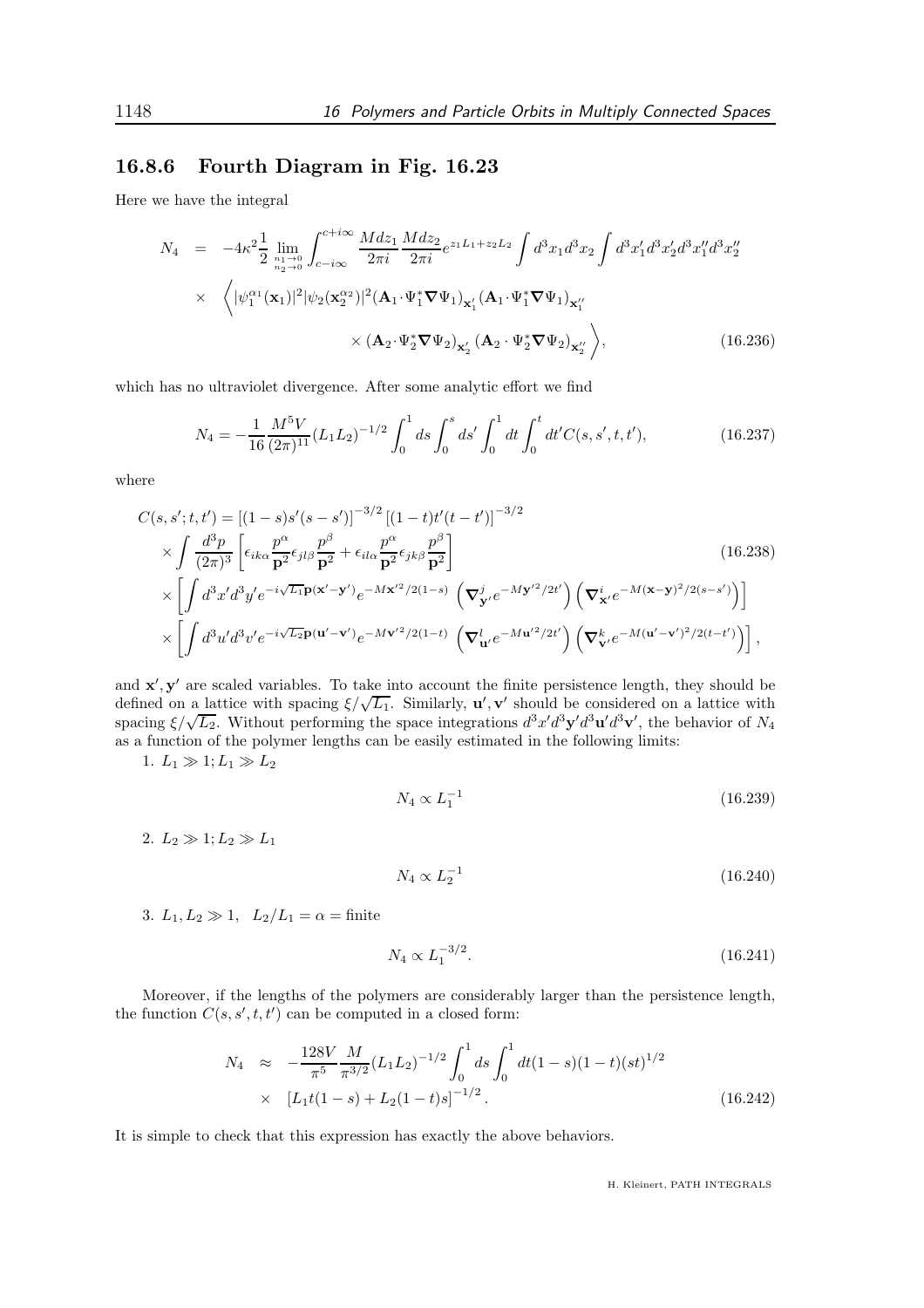#### 16.8.7 Second Topological Moment

Collecting all contributions we obtain the result for the second topological moment:

$$
\langle m^2 \rangle = \frac{N_1 + N_2 + N_3 + N_4}{Z}, \tag{16.243}
$$

with  $N_1$ ,  $N_2$ ,  $N_3$ ,  $N_4$ , Z given by Eqs. (16.210), (16.229), (16.233), (16.235), and (16.231).

In all formulas, we have assumed that the volume  $V$  of the system is much larger than the size of the volume occupied by a single polymer, i.e.,  $V \gg L_1^3$ 

To discuss the physical content of the result  $(16.232)$ , we assume  $C_2$  to be a long effective polymer representing all polymers in a uniform solution. We introduce the polymer concentration l as the average mass density of the polymers per unit volume:

$$
l = \frac{M}{V},\tag{16.244}
$$

where  $M$  is the total mass of the polymers

$$
M = \sum_{i=1}^{N_p} m_a \frac{L_k}{a}.
$$
\n(16.245)

Here  $m_a$  is the mass of a single monomer of length a,  $L_k$  is the length of polymer  $C_k$ , and  $N_p$  is the total number of polymers. Thus  $L_k/a$  is the number of monomers in the polymer  $C_k$ . The polymer  $C_1$  is singled out as any of the polymers  $C_k$ , say  $C_{\bar{k}}$ , of length  $L_1 = L_{\bar{k}}$ . The remaining ones are replaced by a long effective polymer  $C_2$  of length  $L_2 = \sigma_{k\neq \bar{k}}L_k$ . From the above relations we may also write

$$
L_2 \approx \frac{aVl}{m_a}.\tag{16.246}
$$

In this way, the length of the effective molecule  $C_2$  is expressed in terms of physical parameters, the concentration of polymers, the monomer length, and the mass and volume of the system. Inserting  $(16.246)$  into  $(16.232)$ , with  $N_1$ ,  $N_2$ ,  $N_3$ ,  $N_4$ , Z given by Eqs.  $(16.210)$ ,  $(16.229)$ ,  $(16.233)$ ,  $(16.235)$ , and (16.231). and keeping only the leading terms for  $V \gg 1$ , we find for the second topological moment  $\langle m^2 \rangle$  the approximation

$$
\langle m^2 \rangle \approx \frac{N_1 + N_2}{Z},\tag{16.247}
$$

and this has the approximate form

$$
\langle m^2 \rangle = \frac{al}{m_a} \left[ \frac{\xi^{-1} L_i}{2\pi^{1/2} M^2} - \frac{2KL_1^{1/2}}{\pi^4 M^{3/2}} \right],
$$
 (16.248)

with  $K$  of  $(16.234)$ .

Thus we have succeeded in setting up a topological field theory to describe two fluctuating polymers  $C_1$  and  $C_2$ , and calculated the second topological moment for the linking number m between  $C_1$  and  $C_2$ . The result is used as an approximation for the second moment for a single polymer with respect to all others in a solution of many polymers.

An interesting remaining problem is to calculate the effect of the excluded volume.

### 16.9 Chern-Simons Theory of Statistical Interaction

The Chern-Simons theory (16.153) together with the coupling (16.152) generates the desired topological interaction corresponding to the Gaussian integral between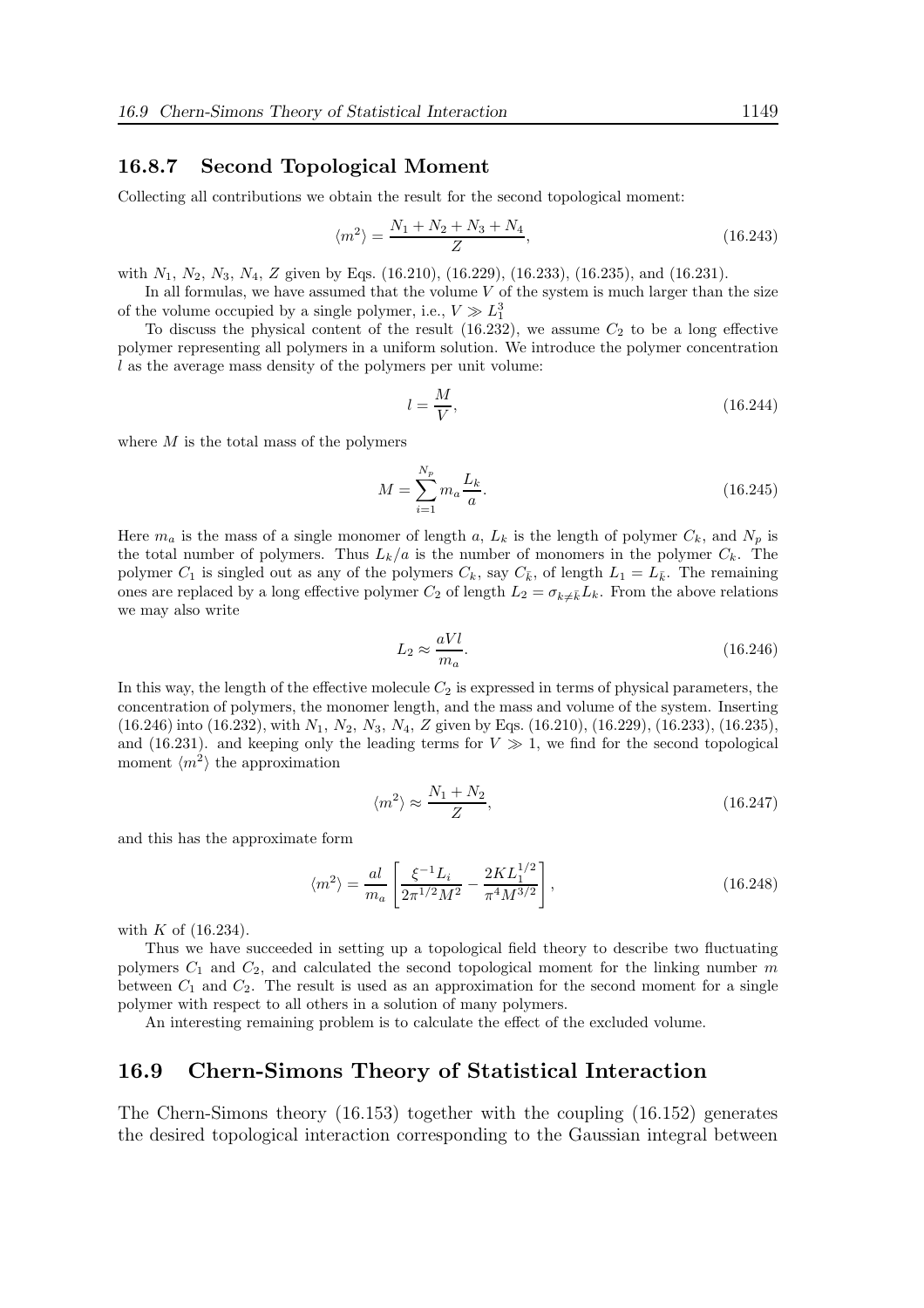pairs of curves  $C$  and  $C'$ . We now demonstrate that this topological interaction is the same as the statistical interaction introduced in Eq. (7.279) and encountered again in (16.26), where it governed the physics of a charged particle running around a magnetic flux tube. This observation will make the Gaussian integral and thus the Chern-Simons action relevant for the description of the statistical properties of nonrelativistic particle orbits. In contrast to the electromagnetic generation of fractional statistics for particle orbits in Section 16.2 via the Aharonov-Bohm effect, the field theory involving the statisto-magnetic vector potential has the advantage of removing the asymmetry between the particles, of which one had to carry a charge, the other one a magnetic flux. An arbitrary number of identical particle orbits can now be endowed with a fractional statistics, the same that was produced by topological interaction (7.279).

To prove the equality between the two topological interactions in two space and one time dimension, consider an electron in a plane encircling an infinitely thin magnetic "flux tube" at the origin (the word flux tube stands between quotation marks since the "tube" is only a point in the two-dimensional space). In a Euclidean spacetime, the worldline of the electron  $C$  winds itself around the straight "flux tube" C' along the  $\tau$ -axis. For this geometry, the integral over C' in (16.134) can easily be done using the formula  $\int_{-\infty}^{\infty} dt / \sqrt{t^2 + d^2}^3 = 2$ . The result is

$$
G(C, C') = \frac{1}{2\pi} \int d\tau \, \dot{\mathbf{x}}(\tau) \mathbf{\nabla} \varphi(\mathbf{x}(\tau)) = \frac{1}{2\pi} \int d\tau \, \dot{\varphi}(\mathbf{x}(\tau)), \tag{16.249}
$$

where  $\varphi(\mathbf{x}(\tau))$  denotes the azimuthal angle of the electron with respect to the "flux" tube" at the time  $\tau$ 

Up to a factor  $2\pi$ , the expression (16.249) agrees with the statistical interaction in (16.26) and (7.279). In two space and one time dimension, the behavior under particle exchange can be assigned to an amplitude at will by adding to the Euclidean action a Gaussian integral with a suitable prefactor. A phase factor  $e^{i\theta}$  is produced by the exchange when choosing the following Euclidean action-at-a-distance:

$$
\mathcal{A}_{\text{e,int}} = i2\hbar\theta G(C, C'). \tag{16.250}
$$

This topological interaction is generated by the Chern-Simons action

$$
\mathcal{A}_{e, CS} = \frac{1}{4\theta\hbar i} \int d^3 x \, \mathbf{A} \cdot (\mathbf{\nabla} \times \mathbf{A}). \tag{16.251}
$$

The phase angle  $\theta$  is related to the former parameter  $\mu_0$  of the statistical interactions (16.26) and (7.279) by

$$
\theta = \pi \mu_0. \tag{16.252}
$$

For  $\mu_0 = \pm 1, \pm 3, \pm 5, \ldots$ , the particle orbits have Fermi statistics; for  $\mu_0 =$  $0, \pm 2, \pm 4, \ldots$ , they have Bose statistics. Fractional values of  $\mu_0$  lead to fractional statistics. In contrast to the magnetic generation of fractional statistics, the Chern-Simons mechanism applies to any number of particle orbits. By one of the methods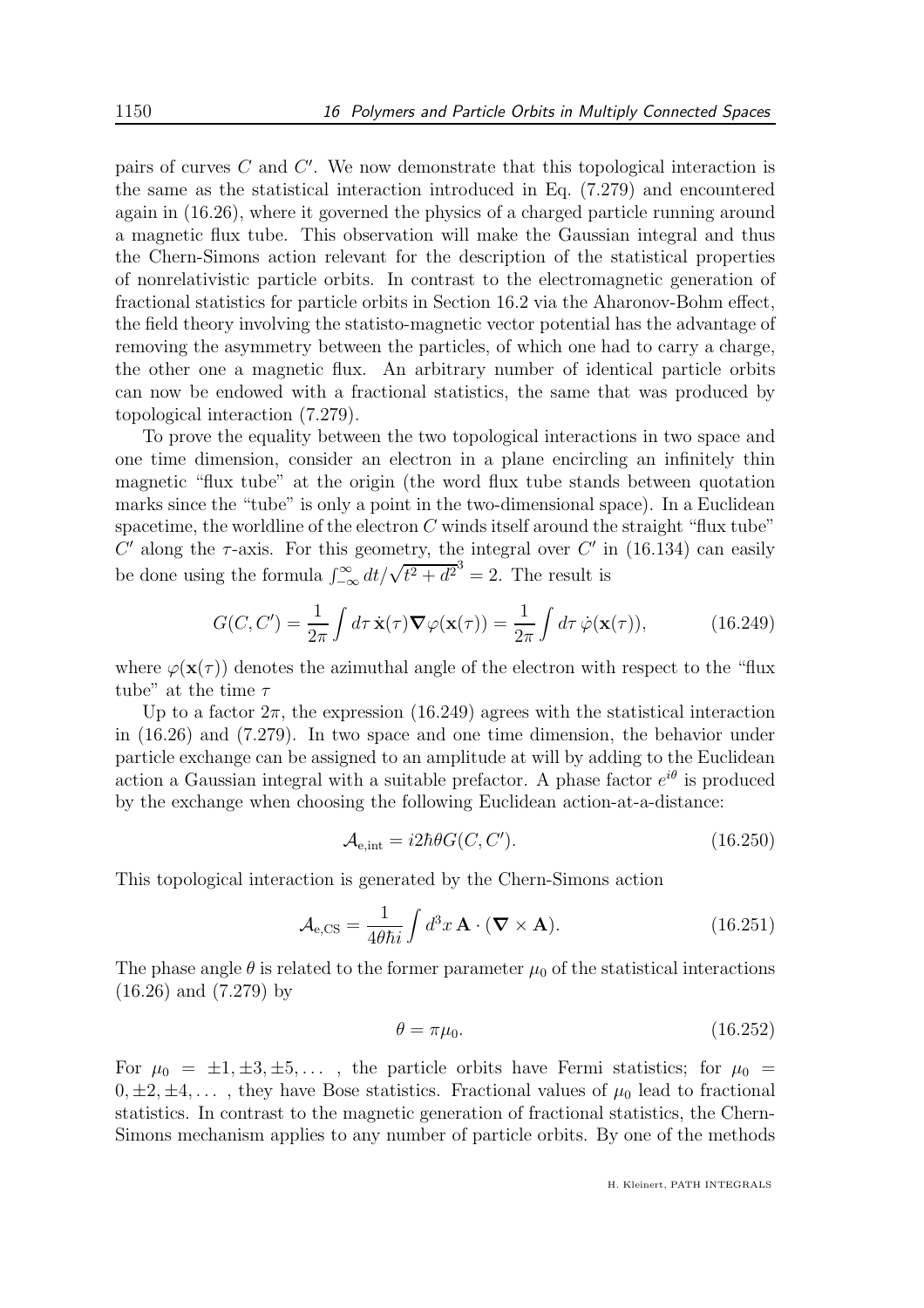discussed after Eq. (16.169) it must, however, be assured that the Gaussian "selfenergy" does not render any undesirable nontopological contributions.

To maintain the analogy with the magnetic interactions as far as possible, we write the Chern-Simons action for a gas of electrons in the form

$$
\mathcal{A}_{e, CS} = \frac{1}{4\pi i} \frac{e^2}{c^2 \hbar \mu_0} \int d^3 x \, \mathbf{A} \times (\mathbf{\nabla} \times \mathbf{A}), \tag{16.253}
$$

and the coupling of the statisto-magnetic vector potential to the particle orbits as

$$
\mathcal{A}_{e, \text{curr}} = -i\frac{e}{c} \oint_C d\mathbf{x} \mathbf{A}(\mathbf{x}) - i\frac{e}{c} \oint_{C'} d\mathbf{x} \mathbf{A}(\mathbf{x}). \tag{16.254}
$$

This looks precisely like the Euclidean coupling of an ordinary vector potential to electrons. For an arbitrary number of orbits we define the Euclidean two-dimensional current density

$$
\mathbf{j}(\mathbf{x}) \equiv ec \sum_{\alpha} \oint_{C_{\alpha}} d\mathbf{x}_{\alpha} \,\delta^{(3)}(\mathbf{x} - \mathbf{x}_{\alpha}) \tag{16.255}
$$

and write the interaction (16.254) as

$$
\mathcal{A}_{e, \text{curr}} = -i \frac{1}{c^2} \int d^3 x \, \mathbf{j}(\mathbf{x}) \mathbf{A}(\mathbf{x}). \tag{16.256}
$$

The curl of the vector potential

$$
\mathbf{B} \equiv \nabla \times \mathbf{A} \tag{16.257}
$$

is referred to as a *statisto-magnetic field*. By varying  $(16.253)$  plus  $(16.256)$  with respect to  $\mathbf{A}(\mathbf{x})$ , we obtain the field equation

$$
\mathbf{B}(\mathbf{x}) = \mu_0 \frac{2\pi\hbar c}{e^2} \mathbf{j}(\mathbf{x}).
$$
 (16.258)

With the help of the elementary flux quantum  $\Phi_0$ , this can also be written as

$$
\mathbf{B}(\mathbf{x}) = \mu_0 \Phi_0 \frac{1}{e} \mathbf{j}(\mathbf{x}).
$$
 (16.259)

To apply the above formulas, we must transform them from the three-dimensional Euclidean spacetime to the Minkowski space, where the curves  $C_{\alpha}$  become particle orbits in two space dimensions whose coordinates  $\mathbf{x}_{\perp} = (x, y)$  are functions of the time t. Specifically, we substitute the three coordinates  $(x_1, x_2, x_3)$  as follows:

$$
(x_1, x_2) \rightarrow \mathbf{x}_{\perp} \equiv (x, y),
$$
  
 $x_3 \rightarrow ix_0 \equiv ict.$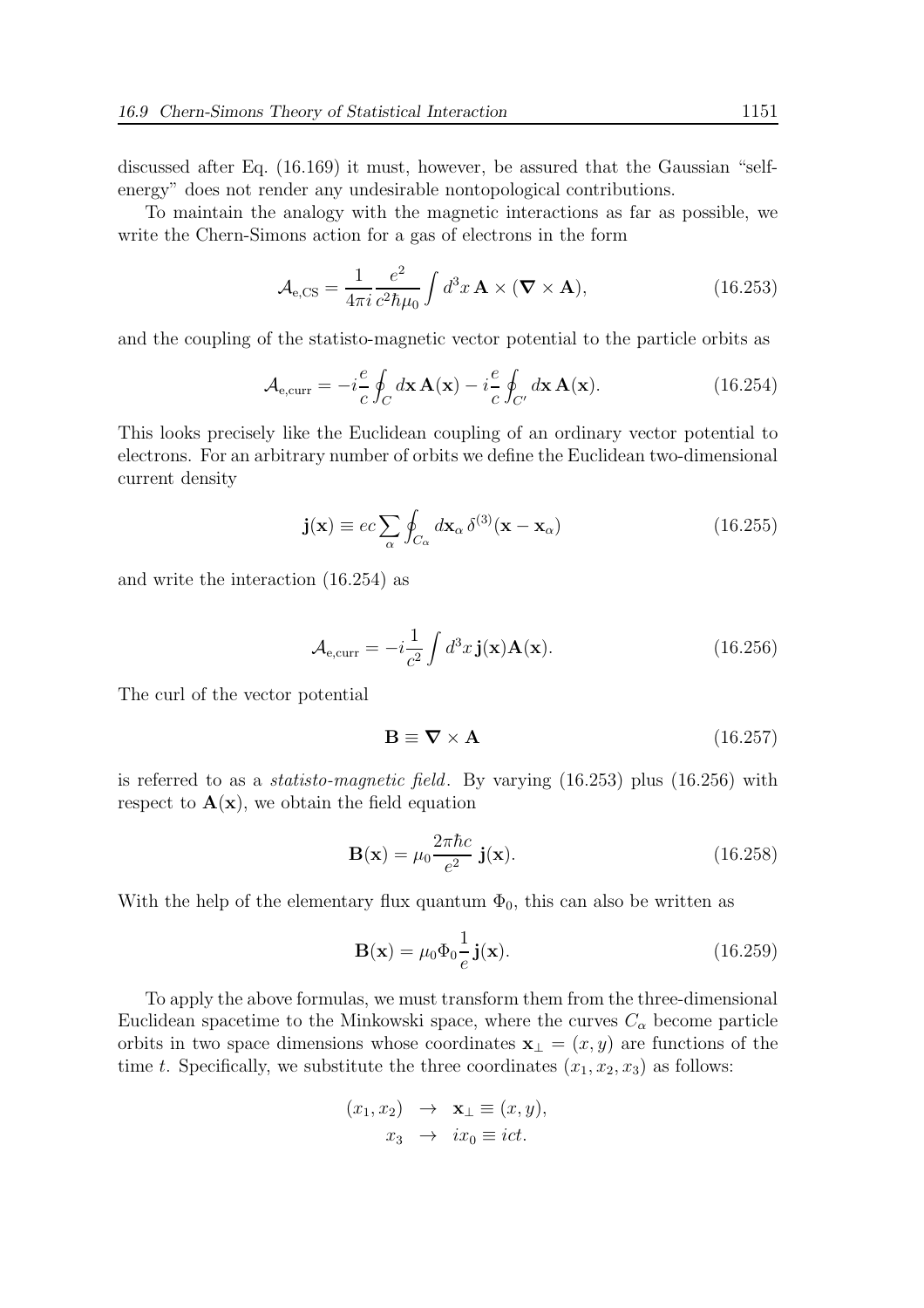The Euclidean field components  $A_{1,2,3}$  go over into the Minkowskian statisto-electric potential $\phi$  and two spatial components  $A_{x,y}$ . The three fields  $B_{1,2,3}$  turn into the Minkowskian *statisto-electric fields*  $E_y, E_x$  and a statisto-magnetic field  $B_z$ .

$$
A_3 = i\phi = iA_0, \quad A_1 = A_x, \quad A_2 = A_y, B_3 = iB_z, \quad B_1 = -iE_y, \quad B_2 = iE_x.
$$
 (16.260)

The Euclidean currents become, up to a factor  $i$ , the two-dimensional charge and current densities:

$$
j_3 = ij_0 = ic\rho(\mathbf{x}_\perp), \quad \rho(\mathbf{x}) \equiv e \sum_{\alpha} \delta^{(2)}(\mathbf{x}_\perp - \mathbf{x}_{\perp\alpha}),
$$
  
\n
$$
j_1 = ij_x(\mathbf{x}_\perp) = e \sum_{\alpha} \dot{x}_{\alpha} \delta^{(2)}(\mathbf{x}_\perp - \mathbf{x}_{\perp\alpha}),
$$
  
\n
$$
j_2 = ij_y(\mathbf{x}_\perp) = e \sum_{\alpha} \dot{y}_{\alpha} \delta^{(2)}(\mathbf{x}_\perp - \mathbf{x}_{\perp\alpha}),
$$
\n(16.261)

where  $\rho$  is the particle density per unit area. The motion of a particle in an external field  $\phi$ ,  $A_x$ ,  $A_y$  is then governed by the interaction

$$
\mathcal{A}_{\rm int} = \int dt d^2x \left[ \rho \phi - \frac{1}{c} (j_x A_x + j_x A_y) \right]. \tag{16.262}
$$

Conversely, particles with fractional statistics in a  $2+1$ -dimensional spacetime generate Minkowskian statisto-electromagnetic fields following the equations

$$
B_z = \mu_0 \Phi_0 \rho, \quad E_x = \mu_0 \Phi_0 \frac{1}{c} j_y, \quad E_y = \mu_0 \Phi_0 \frac{1}{c} j_x.
$$
 (16.263)

The electromagnetic normalization in Eq. (16.262) has the advantage that a charged particle cannot distinguish a statisto-magnetic field from a true magnetic field. This property forms the basis for a simple interpretation of the fractional quantum Hall effect as will be seen in Section 18.9.

### 16.10 Second-Quantized Anyon Fields

After the developments in Chapter 7, we should expect that the phase factor  $e^{i\mu_0\pi}$ , appearing in the path integral upon exchanging the endpoints of two anyonic orbits, can also be found in a second-quantized operator formulation. To verify this, we consider a free Bose field with the action (7.286) and couple it with a statistoelectromagnetic field subject to a Chern-Simons action. The resulting free anyon action reads

$$
\mathcal{A}_{\text{anyon}} = \mathcal{A}_{\text{CS}} + \mathcal{A}_{\text{boson}},\tag{16.264}
$$

where

$$
\mathcal{A}_{\text{boson}} = \int d^2x \int_{t_a}^{t_b} dt \left\{ \psi^*(\mathbf{x}, t) \left[ i\hbar \left( \partial_t + i\frac{e}{\hbar} \phi(\mathbf{x}, t) \right) + \mu \right] \psi(\mathbf{x}, t) \right. \\ \left. - \frac{\hbar^2}{2M} \left| \left[ \nabla - i\frac{e}{\hbar c} \mathbf{A}(\mathbf{x}, t) \right] \psi(\mathbf{x}, t) \right|^2 \right\} . \tag{16.265}
$$

H. Kleinert, PATH INTEGRALS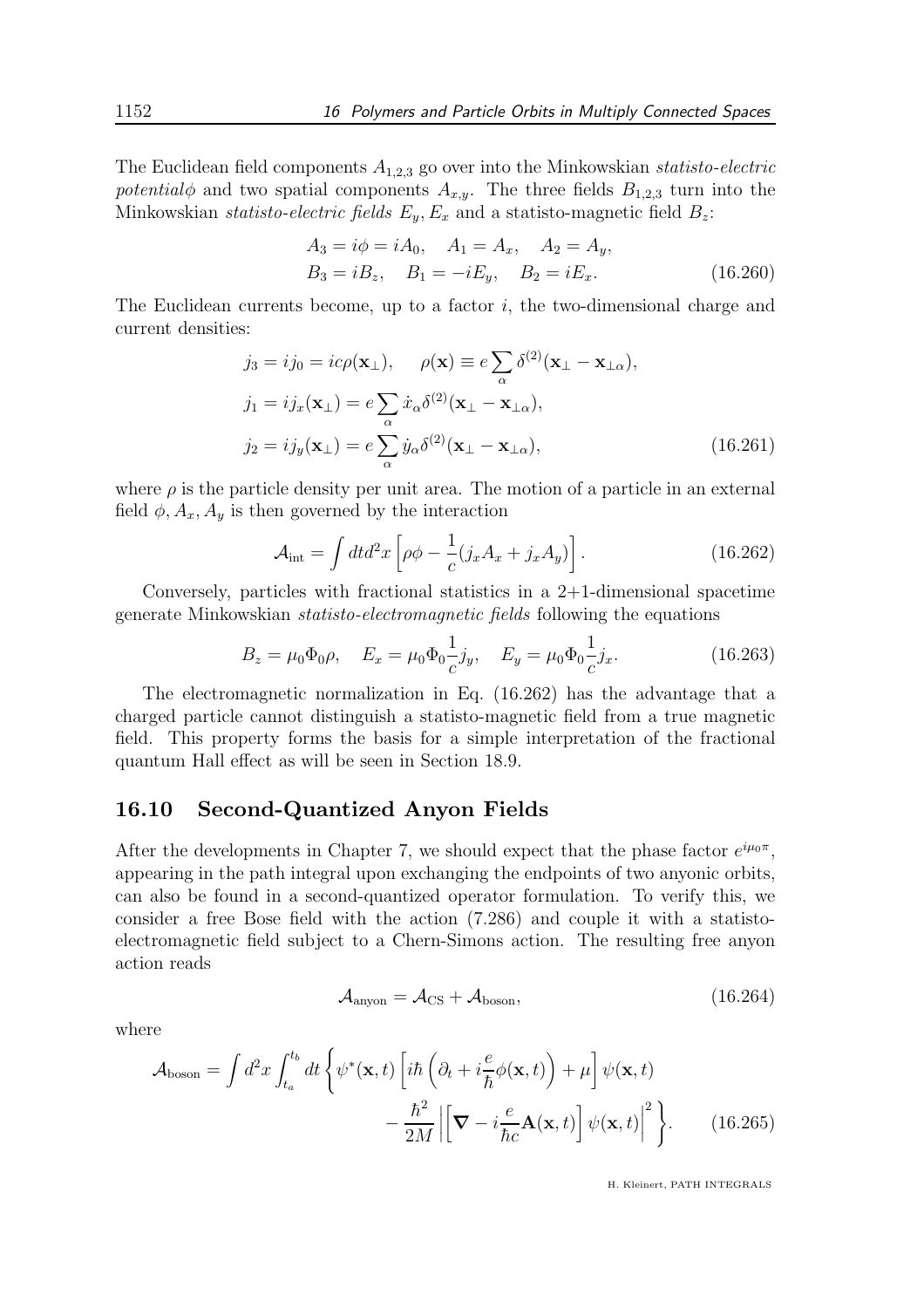The latter corresponds to the action (7.286) in the continuum limit with the derivatives replaced by covariant derivatives according to the usual minimal substitution rule (2.644):

$$
p_0 \to p_0 - \frac{e}{c}\phi, \quad \mathbf{p} \to \mathbf{p} - \frac{e}{c}\mathbf{A}.\tag{16.266}
$$

The first field equation in (16.263) now reads

$$
B_z(\mathbf{x},t) = \mu_0 \Phi_0 \psi^\dagger(\mathbf{x},t) \psi(\mathbf{x},t), \qquad (16.267)
$$

so that the vector potential satisfies the differential equation

$$
\partial_x A_y(\mathbf{x}, t) - \partial_y A_x(\mathbf{x}, t) = \mu_0 \Phi_0 \psi^\dagger(\mathbf{x}, t) \psi(\mathbf{x}, t). \tag{16.268}
$$

It determines  $(A_x, A_y)$  up to the gauge freedom  $(\partial_x \Lambda, \partial_y \Lambda)$ , where  $\Lambda(\mathbf{x}, t)$  is an arbitrary single-valued function satisfying Schwarz' integrability condition

$$
(\partial_x \partial_y - \partial_y \partial_x) \Lambda(\mathbf{x}, t) = 0. \tag{16.269}
$$

In the present case, it is useful to allow for a violation of this condition by searching for a multivalued function  $\alpha(\mathbf{x}, t)$  whose gradient is equal to a given vector potential:

$$
(A_x, A_y) = (\partial_x \alpha, \partial_y \alpha). \tag{16.270}
$$

This function must obey the differential equation (recall the discussion in Appendix 10A)

$$
(\partial_x \partial_y - \partial_y \partial_x)\alpha(\mathbf{x}, t) = \mu_0 \frac{2\pi \hbar c}{e} \psi^{\dagger}(\mathbf{x}, t) \psi(\mathbf{x}, t).
$$
 (16.271)

The Green function of this differential equation, which is the elementary building block for the construction of all multivalued functions in two dimensions, is the function used before in Eq.  $(16.249)$  [see also  $(10A.30)$ ]:

$$
\varphi(\mathbf{x} - \mathbf{x}') \equiv \arctan[(y - y')/(x - x')]. \tag{16.272}
$$

It gives the angle between the vectors  $x$  and  $x'$  and violates the Schwarz integrability condition at the points where the vectors coincide [recall (10A.33)]:

$$
(\partial_x \partial_y - \partial_y \partial_x)\varphi(\mathbf{x} - \mathbf{x}') = 2\pi \delta^{(2)}(\mathbf{x} - \mathbf{x}'). \tag{16.273}
$$

To satisfy this equation, the cut of the arctan in the complex plane must be avoided, which is always possible by deforming it appropriately. The function  $\varphi(\mathbf{x} - \mathbf{x}')$  has the important property

$$
\varphi(\mathbf{x} - \mathbf{x}') - \varphi(\mathbf{x}' - \mathbf{x}) = \pi.
$$
 (16.274)

In the two terms on the left-hand side, the point  $x'$  is moved around the point  $x$  in the anticlockwise sense.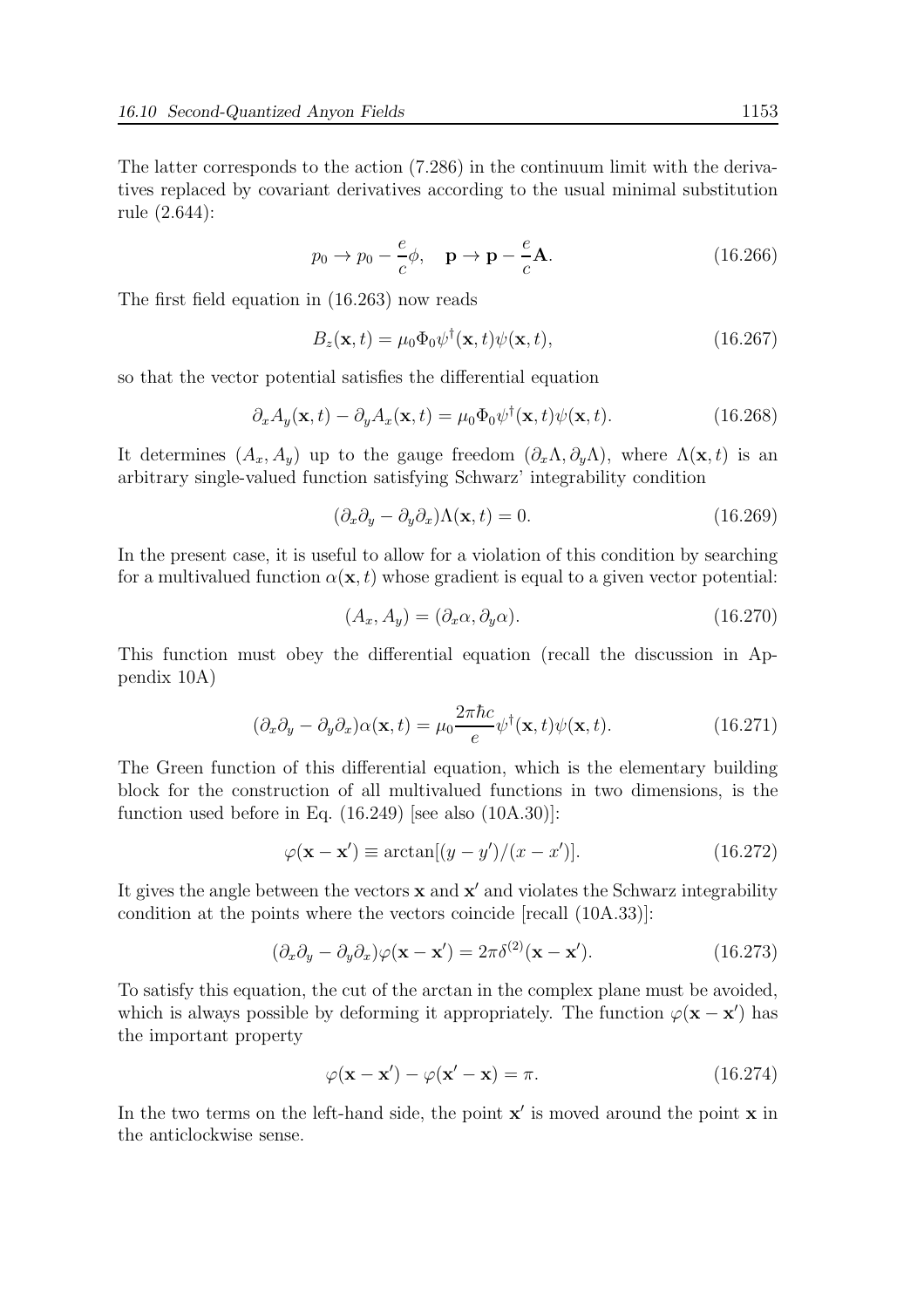With the help of the multivalued Green function (16.272) we find immediately the solution of Eq. (16.271):

$$
\alpha(\mathbf{x},t) = \mu_0 \frac{\hbar c}{e} \int d^2x \varphi(\mathbf{x} - \mathbf{x}') \psi^{\dagger}(\mathbf{x},t) \psi(\mathbf{x},t).
$$
 (16.275)

The relation (16.270) permits the elimination of the statisto-magnetic field from the action. Actually, this statement is true in general. One can always multiply the fields  $\psi(\mathbf{x}, t)$  by a phase factor

$$
\exp\left[-i\frac{e}{\hbar c}\int^{\mathbf{x}}d\mathbf{x}'\mathbf{A}(\mathbf{x}',t)\right],
$$

where the contour integral is taken to **x** from any fixed point along some fixed path. In front of the transformed field

$$
\Psi(\mathbf{x},t) = e^{-i(e/\hbar c)\int^{\mathbf{x}} d\mathbf{x}' \mathbf{A}(\mathbf{x}',t)} \psi(\mathbf{x},t),
$$
\n(16.276)

the covariant derivatives

$$
D_i \psi(\mathbf{x}, t) = (\partial_i - i \frac{e}{\hbar c} A_i) \psi(\mathbf{x}, t)
$$
\n(16.277)

become ordinary derivatives  $\partial_i$ . Unfortunately, the new field  $\Psi(\mathbf{x},t)$  depends on the vector potential in a complicated nonlocal way so that this transformation is in general not worthwhile. In the present case, however, the equation of motion for the vector potential is so simple that the transformation can be done explicitly. In fact, the nonlocality has precisely the desired property of changing the statistics of the fields from Bose statistics to any statistics.

We show this by considering the field operators  $\psi(\mathbf{x}, t)$  which are canonically quantized according to Eq. (7.294). In the continuum limit they satisfy the commutation rules

$$
\begin{array}{rcl}\n[\hat{\psi}(\mathbf{x},t),\hat{\psi}^{\dagger}(\mathbf{x}',t)] & = & \delta^{(2)}(\mathbf{x}-\mathbf{x}'),\\ \n[\hat{\psi}^{\dagger}(\mathbf{x},t),\hat{\psi}^{\dagger}(\mathbf{x}',t)] & = & 0,\\ \n[\hat{\psi}(\mathbf{x},t),\hat{\psi}(\mathbf{x}',t)] & = & 0.\n\end{array} \tag{16.278}
$$

The transformed field operators satisfy the corresponding commutation rules modified by a phase factor  $e^{i\mu_0\pi}$ :

$$
\hat{\psi}(\mathbf{x},t)\hat{\psi}^{\dagger}(\mathbf{x}',t) - e^{i\pi\mu_0}\hat{\psi}^{\dagger}(\mathbf{x}',t)\hat{\psi}(\mathbf{x},t) = \delta^{(2)}(\mathbf{x}-\mathbf{x}'),\n\hat{\psi}^{\dagger}(\mathbf{x},t)\hat{\psi}^{\dagger}(\mathbf{x}',t) - e^{i\pi\mu_0}\hat{\psi}^{\dagger}(\mathbf{x}',t)\hat{\psi}^{\dagger}(\mathbf{x},t) = 0,\n\hat{\psi}(\mathbf{x},t)\hat{\psi}(\mathbf{x}',t) - e^{i\pi\mu_0}\hat{\psi}(\mathbf{x}',t)\hat{\psi}(\mathbf{x},t), = 0.
$$
\n(16.279)

As in (16.274), the vector  $x'$  on the left-hand side has to be carried around  $x$  in the anticlockwise sense. Using the relation (16.270), the integral in the prefactor of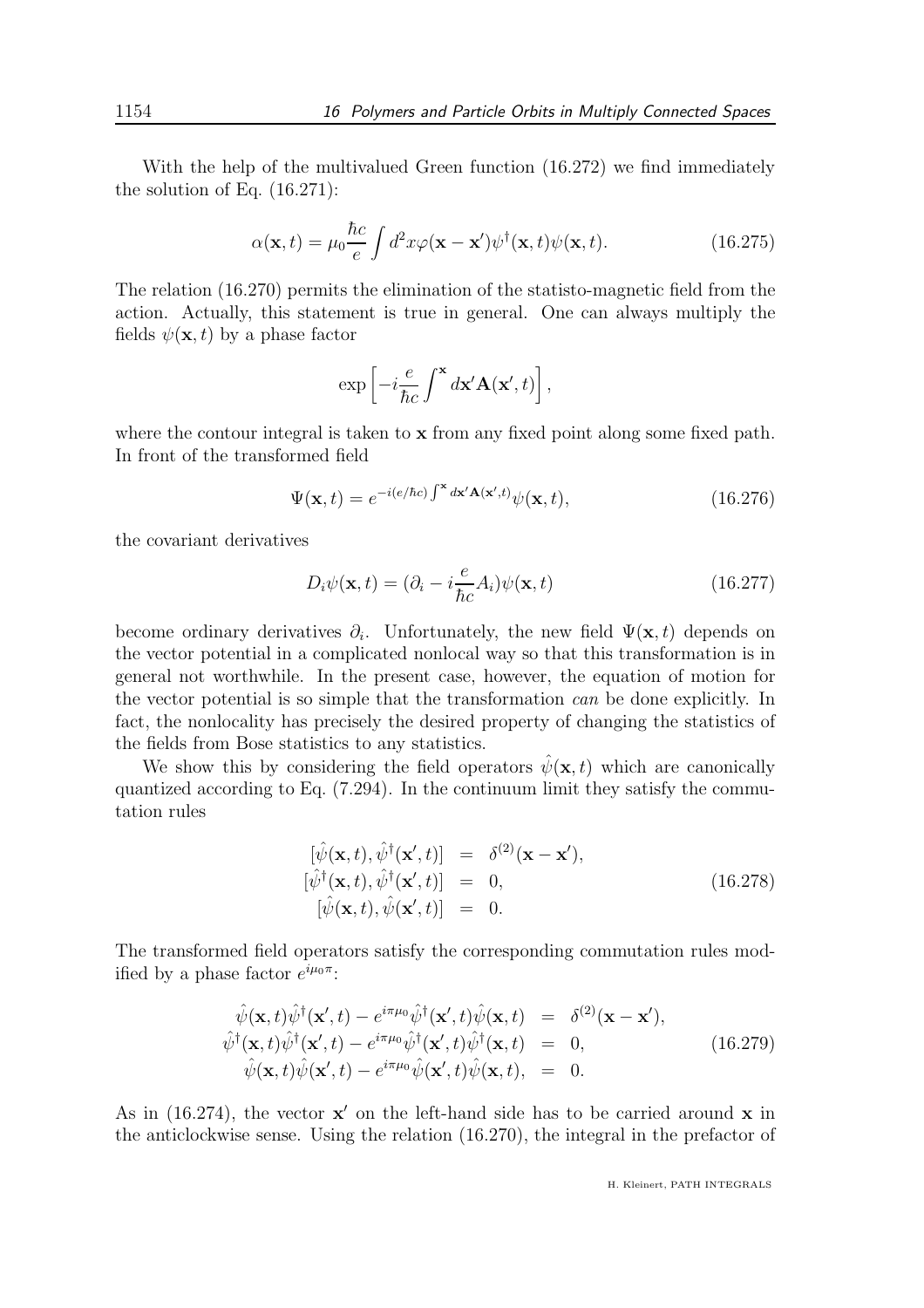(16.276) can immediately be performed and the transformed fields are simply given by

$$
\tilde{\psi}(\mathbf{x},t) = e^{-i\frac{e}{\hbar c}\alpha(\mathbf{x},t)}\psi(\mathbf{x},t), \quad \tilde{\psi}^{\dagger}(\mathbf{x},t) = \psi(\mathbf{x},t)e^{i\frac{e}{\hbar c}\alpha(\mathbf{x},t)}.
$$
\n(16.280)

The same relations hold for the second-quantized field operators. This makes it quite simple to prove the commutation rules (16.279). We do this here only for the second rule which controls the behavior of the many-body wave functions under the exchange of any two-particle coordinates:

$$
\hat{\psi}^{\dagger}(\mathbf{x},t)\hat{\psi}^{\dagger}(\mathbf{x}',t) - e^{i\pi\mu_0}\hat{\psi}^{\dagger}(\mathbf{x}',t)\hat{\psi}^{\dagger}(\mathbf{x},t) = 0.
$$

This amounts to the relation

$$
\hat{\psi}^{\dagger}(\mathbf{x},t)e^{i\frac{e}{\hbar c}\hat{\alpha}(\mathbf{x},t)}\hat{\psi}^{\dagger}(\mathbf{x}',t)e^{i\frac{e}{\hbar c}\hat{\alpha}(\mathbf{x}',t)} = e^{i\pi\mu_0}\hat{\psi}^{\dagger}(\mathbf{x}',t)e^{i\frac{e}{\hbar c}\hat{\alpha}(\mathbf{x}',t)}\hat{\psi}^{\dagger}(\mathbf{x},t)e^{i\frac{e}{\hbar c}\hat{\alpha}(\mathbf{x},t)}.
$$
(16.281)

The phase factors in the middle can be taken to the right-hand side by using the transformation formula

$$
e^{i\int d^2x' f(\mathbf{x}',t)\hat{\psi}^\dagger(\mathbf{x},t)\hat{\psi}(\mathbf{x},t)}\hat{\psi}^\dagger(\mathbf{x},t)e^{-i\int d^2x' f(\mathbf{x}',t)\hat{\psi}^\dagger(\mathbf{x},t)\hat{\psi}(\mathbf{x},t)} = e^{if(\mathbf{x},t)}\hat{\psi}^\dagger(\mathbf{x},t), \tag{16.282}
$$

which follows from the Lie expansion [recall (1.297)]

$$
e^{i\hat{A}}\hat{B}e^{-i\hat{A}} = 1 + i[\hat{A}, \hat{B}] + \frac{i^2}{2!}[\hat{A}, [\hat{A}, \hat{B}]] + \dots
$$
 (16.283)

Setting  $f(\mathbf{x})$  equal to  $\mu_0 \varphi(\mathbf{x} - \mathbf{x}')$ , Eq. (16.281) goes over into

$$
\hat{\psi}^{\dagger}(\mathbf{x},t)\hat{\psi}^{\dagger}(\mathbf{x}',t)e^{i\mu_{0}\varphi(\mathbf{x}-\mathbf{x}')}e^{i\frac{e}{\hbar c}[\hat{\alpha}(\mathbf{x},t)+\hat{\alpha}(\mathbf{x}',t)]}\n= e^{i\pi\mu_{0}}\hat{\psi}^{\dagger}(\mathbf{x}',t)\hat{\psi}^{\dagger}(\mathbf{x},t)e^{i\mu_{0}\varphi(\mathbf{x}'-\mathbf{x})}e^{i\frac{e}{\hbar c}[\hat{\alpha}(\mathbf{x}',t)+\hat{\alpha}(\mathbf{x},t)]}.
$$
\n(16.284)

The correctness of this equation follows directly from the property (16.274) of the  $\varphi(\mathbf{x})$  field and from the commutativity of the Bose fields  $\psi^{\dagger}(\mathbf{x},t)$  with each other. This proves the second of the anyon commutation rules (16.279). The others are obtained similarly.

Note that we could just as well have constructed the anyon fields from Fermi fields by shifting the exchange phase by an angle  $\pi$ .

### 16.11 Fractional Quantum Hall Effect

If particles obeying fractional statistics move in an ordinary magnetic field, they are also subject to a statisto-magnetic field. As observed earlier, this acts upon each particle in the same way as an additional true magnetic field. This observation provides a key for the understanding of the fractional quantum Hall effect. The arguments will now be sketched.

To measure the effect experimentally, a thin slab of conducting material (the original experiment used the compound  $Al_xGa_{1-x}As$ ) is placed at low temperatures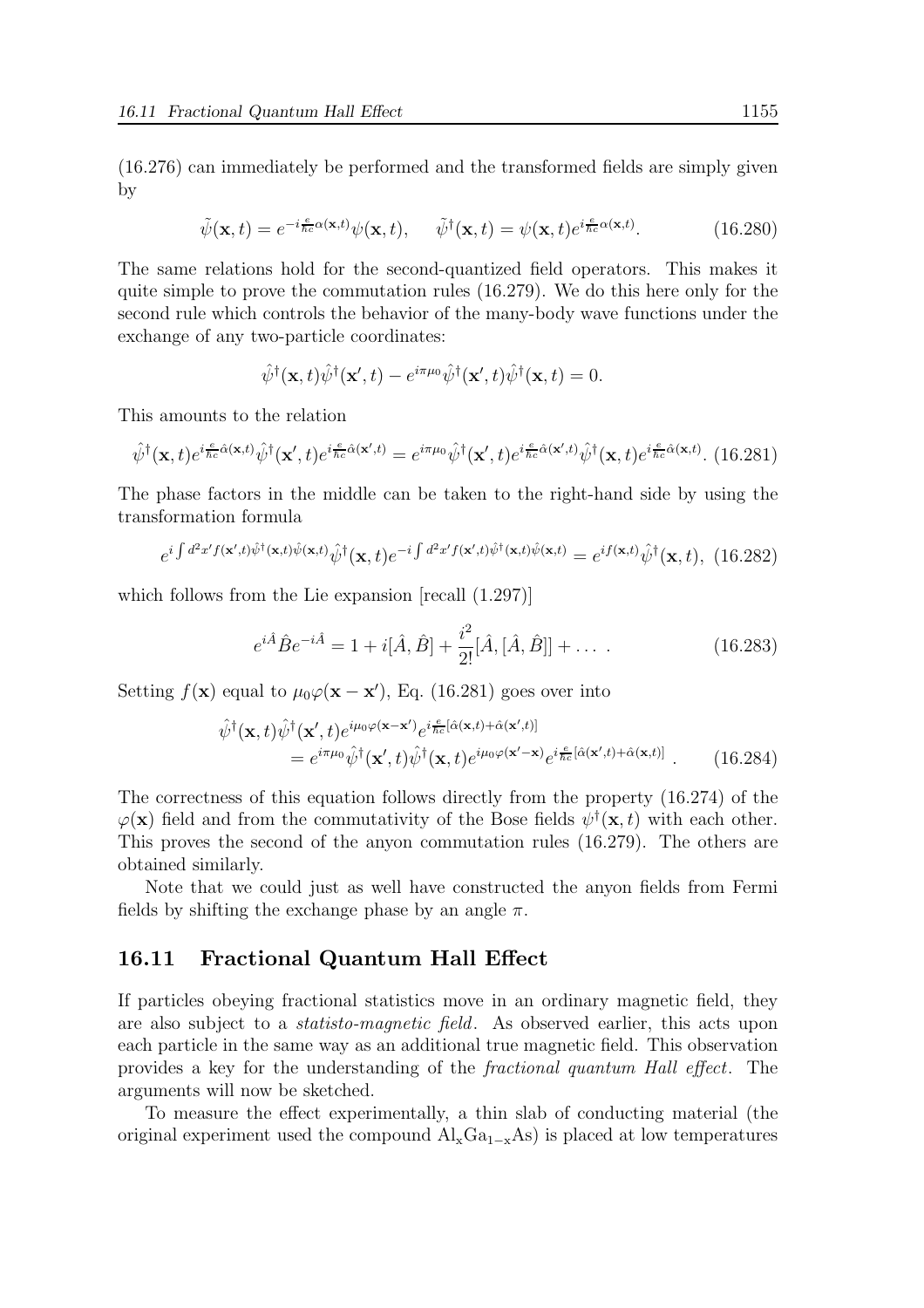$(\approx 0.5 \text{ K})$  in the xy-plane traversed by a strong magnetic field  $B<sub>z</sub>$  (between 10 and 200 kG) along the z-axis. An electric field  $E_x$  is applied in the x-direction and an electric Hall current  $j_y$  per length unit is measured in the y-direction. Such a current is expected in a dissipative electron gas with a number density (per unit area)  $\rho$ , where the fields satisfy the relation

$$
E_x = -\frac{1}{\rho e c} j_y B_z \tag{16.285}
$$

(see Appendix 16E). The transverse resistance defined by

$$
R_{xy} \equiv \frac{B_z}{\rho e c} \tag{16.286}
$$

rises linearly in  $B_z$ . Its dimension is sec/cm. In contrast with this naive expectation, the experimental data for  $R_{xy}$  rise stepwise with a number of plateaus whose resistance take the values  $h/e^2 \nu$ , where  $\nu$  is a rational number with odd denominators:

$$
\nu = \frac{1}{5}, \frac{2}{7}, \frac{1}{3}, \frac{2}{5}, \frac{2}{3}, \dots \tag{16.287}
$$

We have omitted the observed number  $\nu = \frac{5}{2}$  since its theoretical explanation requires additional physical considerations (see the references at the end of the chapter).

Similar plateaus had been observed at integer values of  $\nu$ . Those are explained as follows.

In an ideal Fermi liquid at zero temperature, the electron orbits have energies  $p^2/2M$ . Their momenta fill a Fermi sphere of radius  $p_F$ . The size of  $p_F$  is determined from the particle number per unit area  $\rho$  via the phase space integral

$$
\rho L_x L_y = 2 \times \int \frac{dp_x dp_y L_x L_y}{(2\pi\hbar)^2},\tag{16.288}
$$

where  $L_x$  and  $L_y$  are the lengths of the rectangular layered material in the x- and y-directions. The factor 2 accounts for the two spin orientations. The rotationally invariant integration up to  $p_F$  yields

$$
p_F = \sqrt{2\pi\rho} \hbar. \tag{16.289}
$$

By switching on a magnetic field  $B_z$ , the rotational invariance is destroyed and the electrons circle with a velocity  $v = \omega r$  on Landau orbits around the *z*-direction with the cyclotron frequency  $\omega = eB/Mc$ . In quantum mechanics, the system corresponds to an ensemble of harmonic oscillators which in the gauge  $\mathbf{A} = (0, Bx, 0)$  [see Eq. (9.93)] move back and forth in the x-direction and have a spectrum  $(n+1/2)$  $\hbar\omega$ [see Eq. (9.100)]. The phase space integral in the x-direction  $\int dp_x L_x/(2\pi\hbar)$  becomes therefore a sum over n. The center of oscillations is  $x_0 = p_y/M\omega$  [see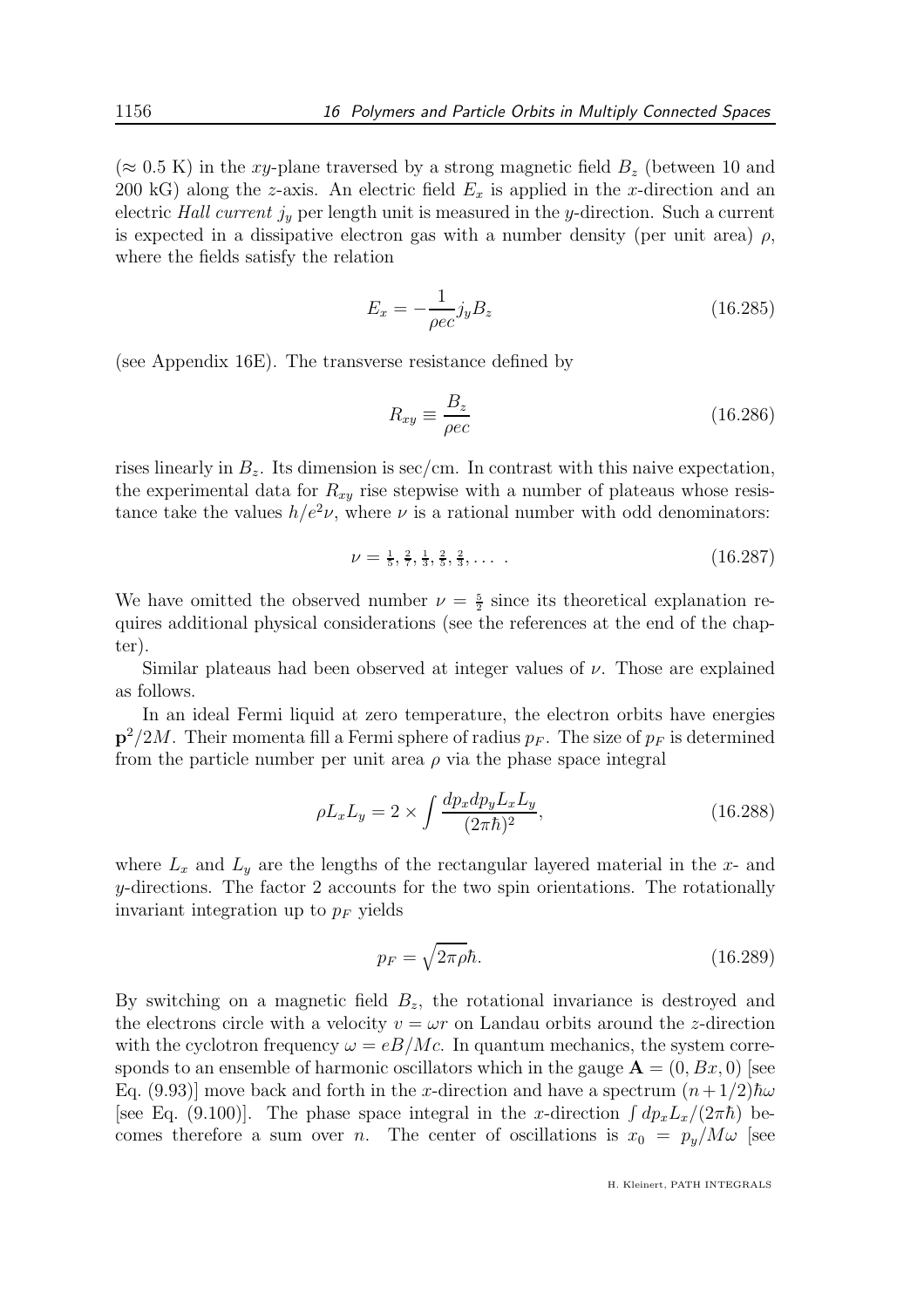Eq. (9.95)], so that the remaining phase space integral  $\int dp_y L_y/(2\pi\hbar)$  can be integrated to  $M\omega L_x/(2\pi\hbar)$ . Thus (16.288) gives, for each spin orientation,

$$
\rho = M\omega \frac{1}{2\pi\hbar} \sum_{n=0}^{n_F} .
$$
\n(16.290)

The number of filled levels is  $\nu = n_F + 1$ . In the vacuum, the levels of one orientation are degenerate with those of the opposite orientation at a neighboring  $n$ (up to radiative corrections of the order  $\alpha \approx 1/137$ ). This is due to the anomalous magnetic moment of the spin-1/2 electron being equal to one Bohr magneton  $\mu_B = e\hbar/2Mc \approx 0.927 \times 10^{-20} \text{erg/gauss}$  (i.e., twice as large as classically expected, the factor 2 being caused by the relativistic Thomas precession). Due to the factor 2, the energy levels for the two orientations are split by  $\omega\hbar$ , which is precisely equal to the energy difference between levels of neighboring n. In a solid material, however, the anomalous magnetic moment is strongly renormalized and the degeneracy is removed. There, every level has a definite spin orientation.

According to Eq. (16.290), the highest level is occupied completely if each level has taken up a particle number corresponding to its maximal filling density

$$
\rho_{\text{max}} = \frac{M\omega}{2\pi\hbar}.\tag{16.291}
$$

At smaller magnetic fields, this density is small and the electrons are spread over many levels whose number  $\nu$  is given by

$$
\rho = \frac{M\omega}{2\pi\hbar}\nu.
$$
\n(16.292)

Expressing  $\omega$  in terms of  $B_z$  leads to

$$
\frac{B_z}{\rho} = \frac{hc}{e} \frac{1}{\nu}.\tag{16.293}
$$

Using the flux quantum  $\Phi_0 = hc/e$ , this equation states that the magnetic flux per electron

$$
\Phi \equiv \frac{B_z}{\rho} \tag{16.294}
$$

has the value

$$
\frac{\Phi}{\Phi_0} = \frac{1}{\nu}.\tag{16.295}
$$

If the magnetic field is increased, the Landau levels can accommodate more electrons which then reside in a decreasing number  $\nu$  of levels. By inserting into Eq. (16.286) the values of  $B<sub>z</sub>$  at which the highest level becomes depleted, one obtains precisely the experimentally observed quantized Hall resistances

$$
R_{xy} = \frac{h}{e^2} \frac{1}{\nu} \tag{16.296}
$$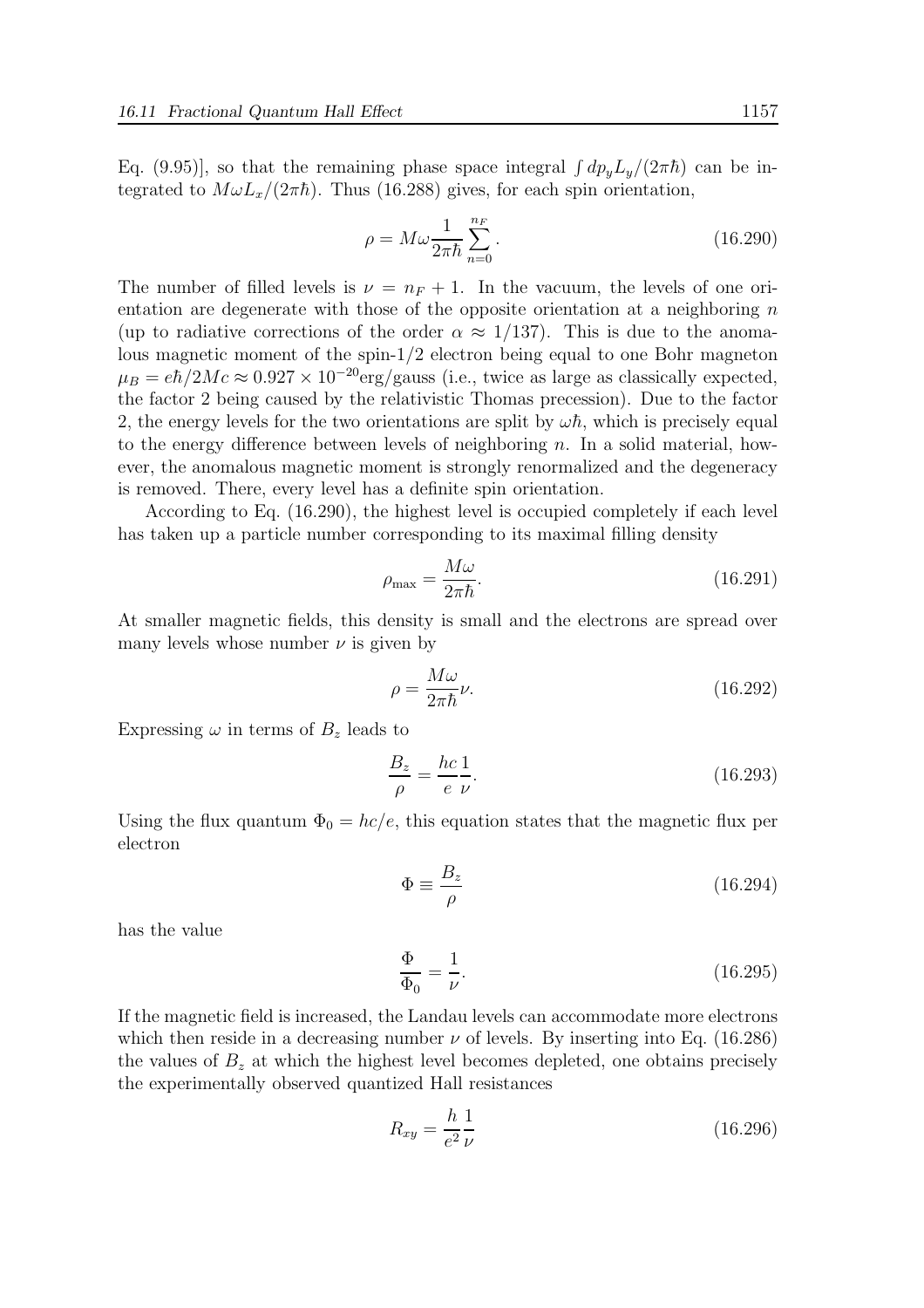

**Figure 16.24** Values of parameter  $\nu$ , at which plateaus in fractional quantum Hall resistance  $h/e^2 \nu$  are expected theoretically. The right-hand side shows the values  $\nu^{\text{eff}}/(2m\nu^{\text{eff}}+1)$ , the left-hand side  $\nu^{\text{eff}}/(2m\nu^{\text{eff}}-1)$ . The full circles indicate the values found experimentally.

with integer values of  $\nu$ . The assumption of a statisto-magnetic interaction makes it possible to explain the fractional quantum Hall effect by reducing it to the ordinary quantum Hall effect.

In the fractional quantum Hall effect, the magnetic field is so strong that even the lowest Landau level is only partially filled. This is why one did not expect any plateaus at all. According to a simple idea due to Jain, however, it is possible to relate the fractional plateaus to the integer plateaus. For this one assumes that the electrons in the ground state of the fractional quantum Hall effect carry an even statisto-magnetic flux  $-2m\Phi_0$  due to the presence of a Chern-Simons action. For the wave function, this amounts to a statistical phase factor  $e^{i2\pi m}$  under the exchange of two particle coordinates; it leaves the Fermi statistics of the electrons unchanged. Now one takes advantage of the observation made in the last section that the electrons cannot distinguish a statisto-magnetic field from an external magnetic field. They move in Landau orbits enforced by the combined field

$$
B_z^{\text{eff}} = B_z - B_z^{\text{stat}}, \qquad B_z^{\text{stat}} = 2m\Phi_0 \rho. \tag{16.297}
$$

The cyclotron frequency of the electrons in their Landau orbits is

$$
\omega^{\text{eff}} = eB_z^{\text{eff}}/Mc. \tag{16.298}
$$

Since the effective field is now much smaller than the external field, the Landau levels possess a greatly reduced capacity. Thus the electrons must be distributed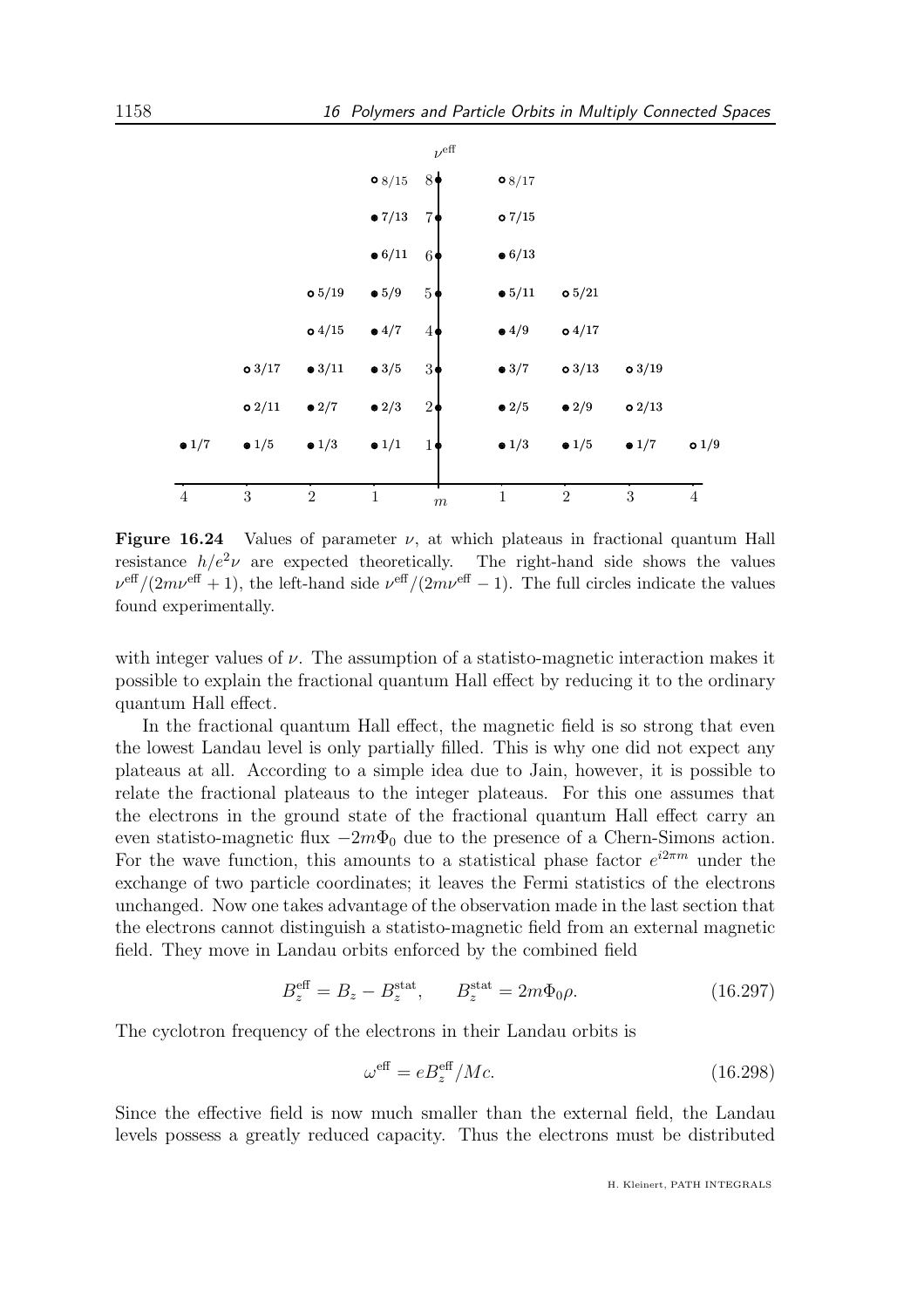over several levels in spite of the large magnetic field. The number decreases as the field grows further. The steps appear at those places where the effective magnetic field has its integer quantum Hall plateaus, i.e., at the effective magnetic fields

$$
B_z^{\text{eff}} = \pm \rho \Phi_0 / \nu^{\text{eff}}, \quad \nu^{\text{eff}} = 1, 2, 3, \dots \tag{16.299}
$$

The values of  $\nu_{\text{eff}}$  are related to the *v*-values of the external magnetic field as follows:

$$
\pm \frac{1}{\nu^{\text{eff}}} = \frac{1}{\nu} - 2m. \tag{16.300}
$$

From this one has

$$
\nu = \frac{\nu^{\text{eff}}}{2m\nu^{\text{eff}} \pm 1}.
$$
\n(16.301)

The resulting values of  $\nu$  on the integer-valued plane spanned by the numbers m and  $\nu^{\text{eff}}$  are shown in Fig. 16.24. Only odd denominators are allowed. The values of  $\nu$  found by this simple hypothesis agree well with those of the lower experimental levels (16.287).

### 16.12 Anyonic Superconductivity

At the end of Section 16.3 we have mentioned that an ensemble of particles with fractional statistics in 2+1 spacetime dimensions exhibits Meissner screening. This has given rise to speculations that the presently poorly understood phenomenon of high-temperature superconductivity may be explained by anyons physics. The new kind of superconductivity is observed in materials which contain pronounced layer structures, and it is conceivable that the currents move in these two-dimensional subspaces without dissipation. With some effort it can indeed be shown that in  $2+1$ dimensions a Chern-Simons action may be generated in principle<sup>10</sup> by integrating out Fermi fields. Accepting this, we can easily derive that an addition of this action to the usual electromagnetic field action gives the magnetic field a finite range, i.e., a finite penetration depth. The usual electromagnetic action reads

$$
\mathcal{A} = \frac{1}{8\pi} \int dt d^3x [\mathbf{E}^2 - (\mathbf{\nabla} \times \mathbf{A})^2], \tag{16.302}
$$

where E is the electric field

$$
\mathbf{E} = -\frac{1}{c} \frac{\partial \mathbf{A}}{\partial t} - \mathbf{\nabla} A_0.
$$
 (16.303)

In the Euclidean formulation with  $x_4 = ict$ , the action becomes

$$
\mathcal{A}_{\rm e} = \frac{1}{8\pi c} \int d^4x [\mathbf{E}^2 + (\mathbf{\nabla} \times \mathbf{A})^2]. \tag{16.304}
$$

<sup>10</sup>See Notes and References at the end of the chapter.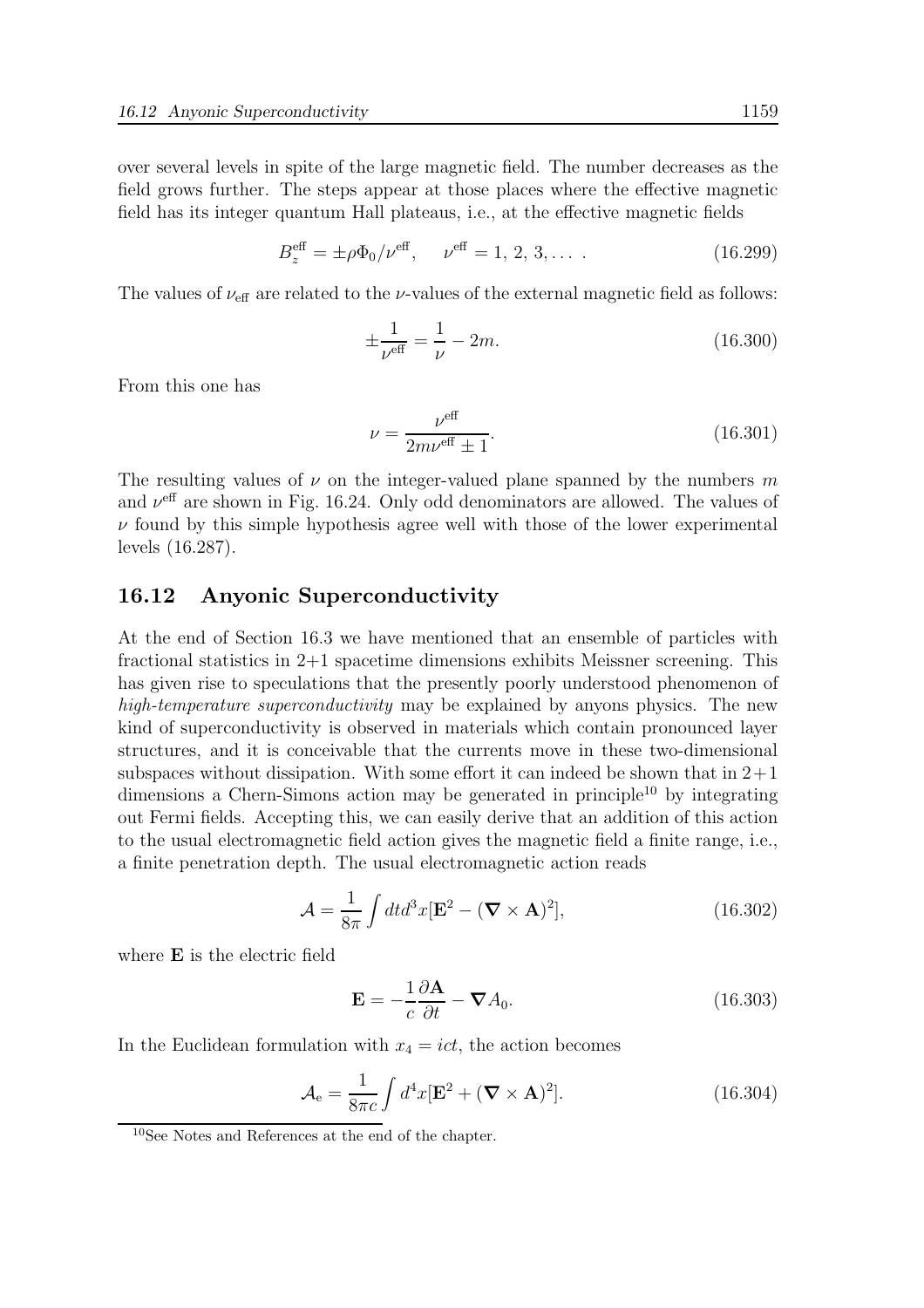To add the Chern-Simons action, we restrict the spacetime dimensionality to 3. The restriction is imposed by considering a system in 4 spacetime dimensions and assuming it to be translationally invariant along the fourth coordinate direction  $x_4$ . Then there are no electric fields, and the Euclidean action becomes

$$
\mathcal{A}_{\rm e} = \frac{L}{8\pi c} \int d^3x (\mathbf{\nabla} \times \mathbf{A})^2, \tag{16.305}
$$

where L denotes the length of the system in the  $x_4$ -direction. To this, we now add the Chern-Simons action (16.253) and the current coupling (16.256). By extremizing the total action, we obtain the field equation:

$$
\frac{L}{4\pi c}\nabla \times (\nabla \times \mathbf{A}) + i \frac{e^2}{2\pi c^2 \hbar \mu_0} \nabla \times \mathbf{A} = i \frac{1}{c^2} \mathbf{j}.
$$
 (16.306)

For the magnetic field  $\mathbf{B} = \nabla \times \mathbf{A}$ , the equation reads

$$
\frac{L}{4\pi c} (\mathbf{\nabla} \times \mathbf{B} + i\lambda^{-1} \mathbf{B}) = i \frac{1}{c^2} \mathbf{j},
$$
\n(16.307)

where the parameter  $\lambda$  denotes the following length  $(\alpha = e^2/\hbar c = \text{fine-structure})$ constant  $\approx 1/137$ :

$$
\lambda \equiv \frac{c\hbar\mu_0}{2e^2}L = \frac{\mu_0}{2\alpha}L.
$$
\n(16.308)

By multiplying (16.307) vectorially with  $\nabla$  and using the equation once more, we obtain

$$
\frac{L}{4\pi c}(-\nabla^2 + \lambda^{-2})\mathbf{B} = i\frac{1}{c^2}\nabla \times \mathbf{j} + \frac{1}{c^2}\lambda^{-1}\mathbf{j}.
$$
 (16.309)

In the current-free case, the magnetic field is seen to have only a finite penetration depth  $\lambda$  into the material. In an ordinary superconductor, this phenomenon is known as the Meissner effect. There it can be understood as a consequence of the induction of supercurrents in an ideal (i.e., incompressible and frictionless) liquid of charged particles, which lowers the invading magnetic field according to Lenz' rule. In the absence of friction, there is a complete extinction.

Recall that a superconductor with time-dependent currents and fields is governed by the characteristic London equation (see Appendix 16D)

$$
\nabla \times \mathbf{j} \propto \mathbf{B}.\tag{16.310}
$$

For a two-dimensional superconductor, this amounts to

$$
(\nabla \times \mathbf{j}_{\perp})_z \propto B_z. \tag{16.311}
$$

The above anyonic system shows a similar induction phenomenon. In the absence of currents, Eq. (16.309) determines the magnetic field  $B<sub>z</sub>$  from the particle density by

$$
B_z = \mu_0 \Phi_0 \rho. \tag{16.312}
$$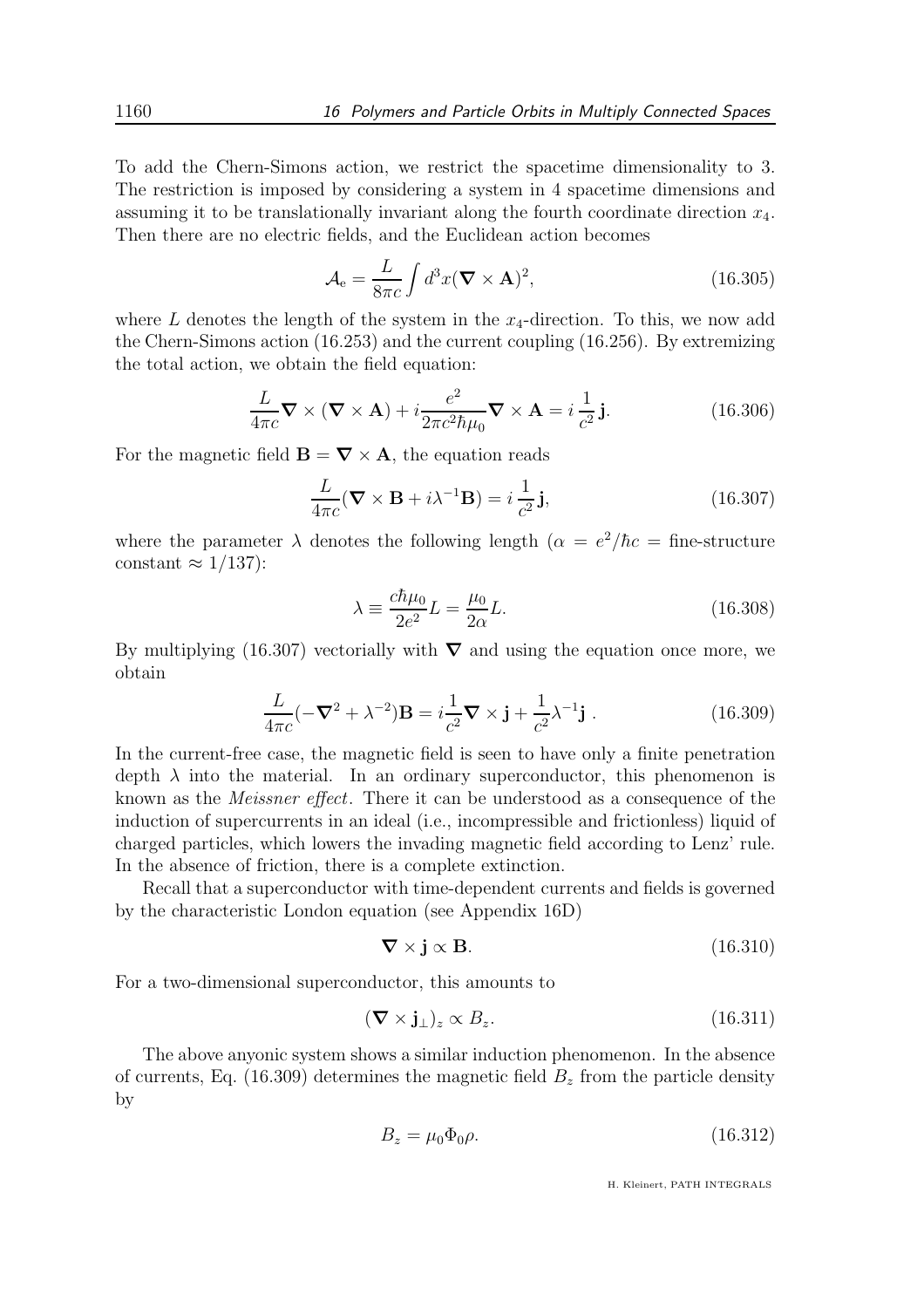If there are currents in the xy-plane  $\mathbf{j}_{\perp} = (j_x, j_y)$ , the magnetic field is increased by  $\Delta B_z$  in accordance with the equation

$$
\frac{L}{4\pi c}(-\nabla^2 + \lambda^{-2})\Delta B_z = \frac{1}{c^2}(\nabla \times \mathbf{j}_{\perp})_z.
$$
\n(16.313)

This is the desired relation between the magnetic field and the curl of the current which indicates the superconducting character of the system expressed before in the London equation (16.311). The contact with the London equation is established by a restriction to smooth field configurations in which the first term in (16.313) can be ignored.

Thus we conclude that the currents and magnetic fields in a two-dimensional system of anyons show Meissner screening. This is not sufficient to make the system superconductive since it does not automatically imply the absence of dissipation. In a usual superconductor, the existence of an energy gap makes the dissipative part of the current-current correlation function vanish for wave vectors smaller than some value  $k_c$ . This value determines the *critical current strength* above which superconductivity returns to normal. In the anyonic system, the absence of dissipation was proved in an approximation. Recent studies of higher corrections, however, have shown the presence of dissipation after all, destroying the hope for an anyonic superconductor.

#### 16.13 Non-Abelian Chern-Simons Theory

The topological field interaction (16.153) can be generalized to nonabelian gauge groups. For the local symmetry group  $SU(N)$  it reads

$$
\mathcal{A}_{e, \text{CS}} = \frac{k}{4\pi i} \int d^3x \epsilon_{ijk} \text{tr}_N \left( A_i \nabla_j A_k + \frac{2}{3} A_i A_j A_k \right), \tag{16.314}
$$

where  $A_i$  are Hermitian traceless  $N \times N$ -matrices and tr<sub>N</sub> denotes the associated trace. In the nonabelian theory, the gauge transformations are

$$
A_i \leftrightarrow UA_iU^{-1} + i(\partial_i U)U^{-1}.
$$
\n(16.315)

It can be shown that they transform  $A_{\rm e, CS}$  as follows [10]:

$$
\mathcal{A}_{e, \text{CS}} \to \mathcal{A}_{e, \text{CS}} + 2\pi i n k \hbar, \quad n = \text{integer.} \tag{16.316}
$$

Thus, the action is not completely gauge-invariant. For integer values of k, however, the additional  $2\pi i n k \hbar$  does not have any effect upon the phase factor  $e^{-\mathcal{A}_{e,CS}/\hbar}$  in the path integral associated with the orbital fluctuations. Thus there is gauge invariance for integer values of  $k$  (in contrast to the abelian case where  $k$  is arbitrary).

In the nonabelian theory, gauge fixing is a nontrivial issue. It is no longer possible to simply add a gauge fixing functional of the type (16.163). The reason is that the volume in the field space of gauge transformations depends on the gauge field. For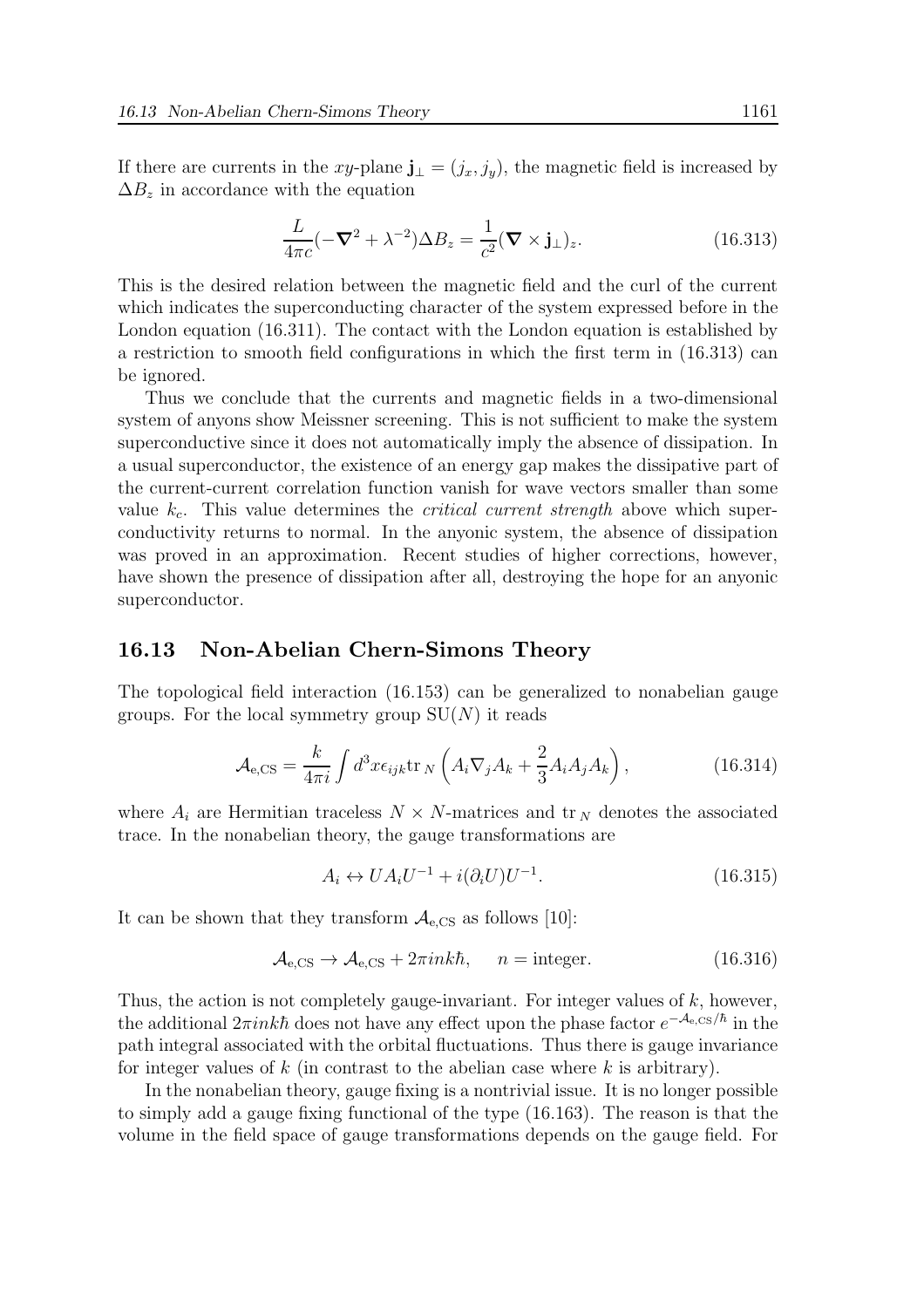a consistent gauge fixing, this volume has to be divided out of the gauge-fixing functional as was first shown by Fadeev and Popov [11]. For an adequate discussion of this interesting topic which lies beyond the scope of this quantum-mechanical text the reader is referred to books on quantum field theory.

As in the abelian case, the functional derivative of the Chern-Simons action with respect to the vector potential gives the field strength

$$
B_i \equiv \epsilon_{ijk} F_{jk}, \tag{16.317}
$$

where  $F_{ij}$  is the nonabelian version of the curl:

$$
F_{ij} \equiv \partial_i A_j - \partial_j A_i - i[A_i, A_j]. \tag{16.318}
$$

In 1989, Witten found an important result: The expectation value of a gaugeinvariant integral defined for any loop L,

$$
W_L[\mathbf{A}] \equiv \text{tr}_N \hat{W}[\mathbf{A}] \equiv \text{tr}_N \hat{P} e^{i \oint_L d\mathbf{x} \mathbf{A}}, \qquad (16.319)
$$

the so-called Wilson loop integral, possesses a close relationship with the Jones polynomials of knot theory. The loop L can consist of several components linked in an arbitrary way, in which case the integral in  $W_L[A]$  runs successively over all components. The operator  $\hat{P}$  in front of the exponential function denotes the *path-ordering operator*. It is defined in analogy with the time-ordering operator T in  $(1.241)$ : If the exponential function in (16.319) is expanded into a Taylor series, it specifies the order in which the  $N \times N$ -matrices $A_i(\mathbf{x})$ , which do not commute for different x and  $i$ , appear in the products. If the path is labeled by a "time parameter", the earlier matrices stand to the right of the later ones. The fluctuations of the vector potential are controlled by the Chern-Simons action (16.314). Expectation values of the loop integrals are defined by the functional integral

$$
\langle W_L[\mathbf{A}] \rangle \equiv \frac{\int \mathcal{D}A_i e^{-\mathcal{A}_{\text{e,CS}}/\hbar} W_L[\mathbf{A}]}{\int \mathcal{D}A_i e^{-\mathcal{A}_{\text{e,CS}}/\hbar}}.
$$
\n(16.320)

To calculate the self-interaction of a loop, we proceed as described in the abelian case after Eq. (16.169) by spreading the line out into an infinitely thin ribbon of parallel lines. The borders of the ribbon are positioned in such a way that their linking number  $L_k$  vanishes. If 0 denotes a circle, i.e., a trivial knot, one can show that

$$
\langle W_0[\mathbf{A}] \rangle = \frac{q^{N/2} - q^{-N/2}}{q^{1/2} - q^{-1/2}},\tag{16.321}
$$

with

$$
q \equiv e^{-2\pi i/(N+k)}.\tag{16.322}
$$

For an arbitrary link L one finds the skein relation (see Appendix 16C)

$$
q^{N/2}\langle W_{L_{+}}[\mathbf{A}]\rangle - q^{-N/2}\langle W_{L_{-}}[\mathbf{A}]\rangle = (q^{1/2} - q^{-1/2})\langle W_{L_{0}}[\mathbf{A}]\rangle.
$$
 (16.323)

H. Kleinert, PATH INTEGRALS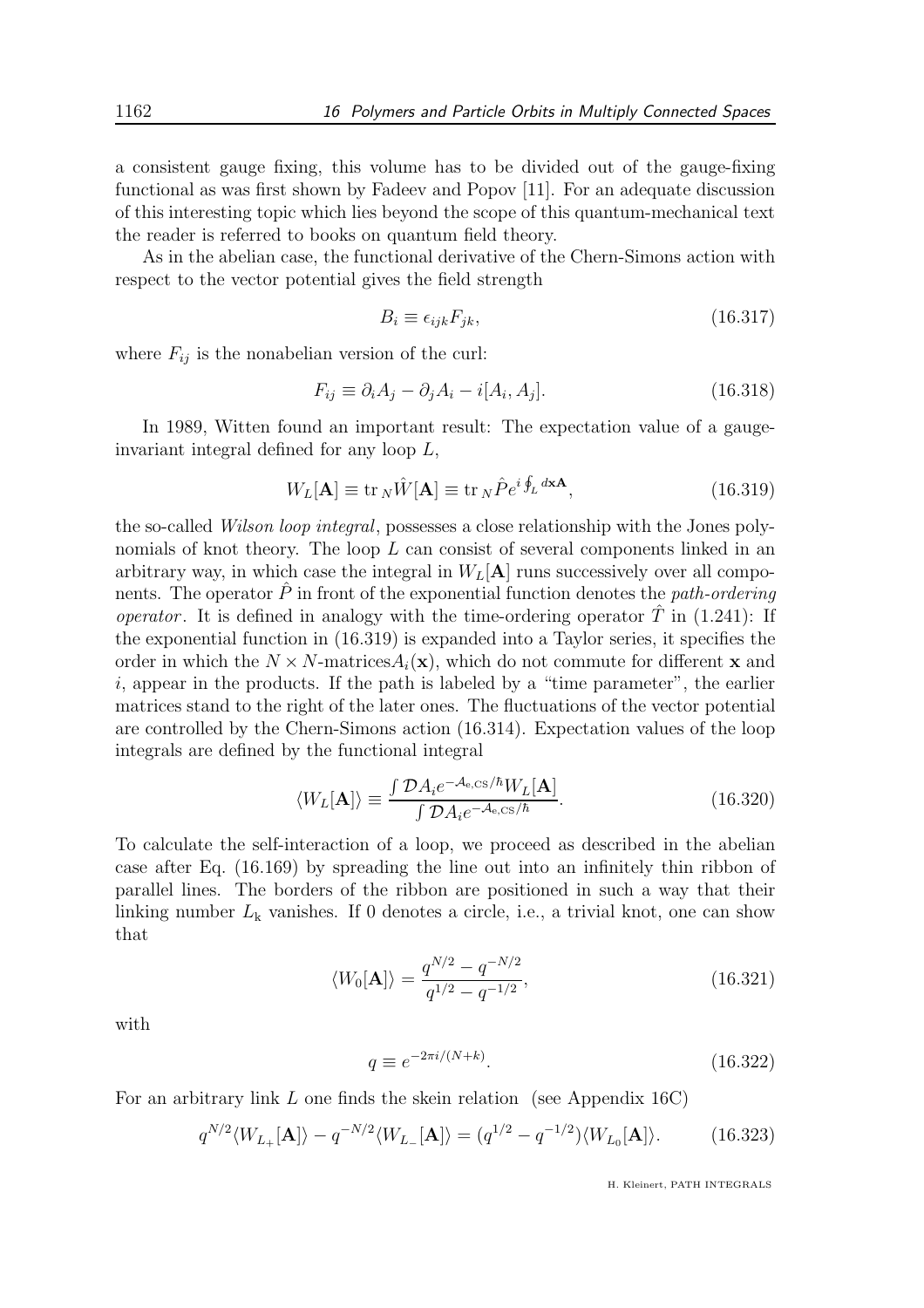If  $N = 2$ , this agrees up to the sign of the right-hand side with the relation (16.114) for the Jones polynomials  $J_L(t)$ . For general values of  $N \neq 2$ , we obviously obtain with  $t = q^{-N/2}$  and  $\alpha = q^{1/2} - q^{-1/2} = -(t^{1/N} - t^{-1/N})$  the skein relations (16.122) of the HOMFLY polynomials. The important relation is

$$
\frac{\langle W_L[\mathbf{A}]\rangle}{\langle W_0[\mathbf{A}]\rangle} = H_L(t, -(t^{1/N} - t^{-1/N})), \qquad t = e^{\pi i/k}.
$$
 (16.324)

Since the second variable in  $H_L(t, \alpha)$  appears only in even or odd powers,  $H_L(t, -(t^{1/2} - t^{-1/2}))$  is a Jones polynomial up to a sign  $(-1)^{s+1}$ , where s is the number of loops in L.

A favored choice of framing is one in which the self-linking number  $L_k$  of each component is equal to the twist number or writhe  $w$  introduced in Eq. (16.110). Then the ribbon lies flat on the projection plane of the knot. This framing can easily be drawn on the blackboard by splitting the line  $L$  into two parallel running lines; it is therefore called the blackboard framing. Incidentally, each choice of framing can be drawn as a blackboard framing if one adds to the loop L an appropriate number of windings via a Reidemeister move of type I. These are trivial for lines and nontrivial only for ribbons (see Fig. 16.6). In the blackboard framing, each such winding changes the values  $L_k$  and w simultaneously by one unit. Thus  $L_k = w$  can be brought to any desired value. Take, for example, the trefoil knot in Fig. 16.2. In the blackboard framing it has the self-linking number  $L_k = w = -3$ . This can be brought to zero by adding three windings via a Reidemeister move of type I.<sup>11</sup>

In the framing  $L_k = w$ , the right-hand side of (16.324) carries an extra phase factor  $c^w$ , where

$$
c = e^{-i2\pi (N^2 - 1)/2Nk}.\tag{16.325}
$$

For comparison: In the abelian Chern-Simons theory, the phase factor is  $c =$  $e^{-2\pi i/k}$ , and the expectation  $\langle W_L[\mathbf{A}] \rangle$  has the value  $c^{\sum_{i \neq j} L_{kij}}$  for a link of several loops labeled by *i* with vanishing individual self-linking numbers  $L_{\text{k}i}$ . In the framing  $L_{\mathbf{k}i} = w_i$ , the value is  $c^{\sum_{i \neq j} L_{\mathbf{k}ij} + \sum_i w_i}$ .

The investigation of the properties of loops with nonabelian topological interactions is an interesting task of present-day research.

# Appendix 16A Calculation of Feynman Diagrams in Polymer Entanglement

For the calculation of the amplitudes  $N_1, \ldots, N_4$  in Eqs. (16.226), (16.230), (16.235), and (16.236), we need the following simple tensor formulas involving two completely antisymmetric tensors  $\varepsilon^{ijl}$ :

$$
\varepsilon_{ijk}\varepsilon^{imn} = \delta_j^m \delta_k^n - \delta_j^n \delta_k^m, \qquad \varepsilon_{ijk}\varepsilon^{ijl} = 2\delta_k^l. \tag{16A.1}
$$

The Feynman diagrams shown in Fig. 16.23 corresponds to integrals over products of the polymer correlation functions  $G_0$  defined in Eq. (16.213), which have to be integrated over space and

<sup>&</sup>lt;sup>11</sup>Mathematicians usually prefer another framing in which the ribbons lie flat on the so-called Seifert surfaces.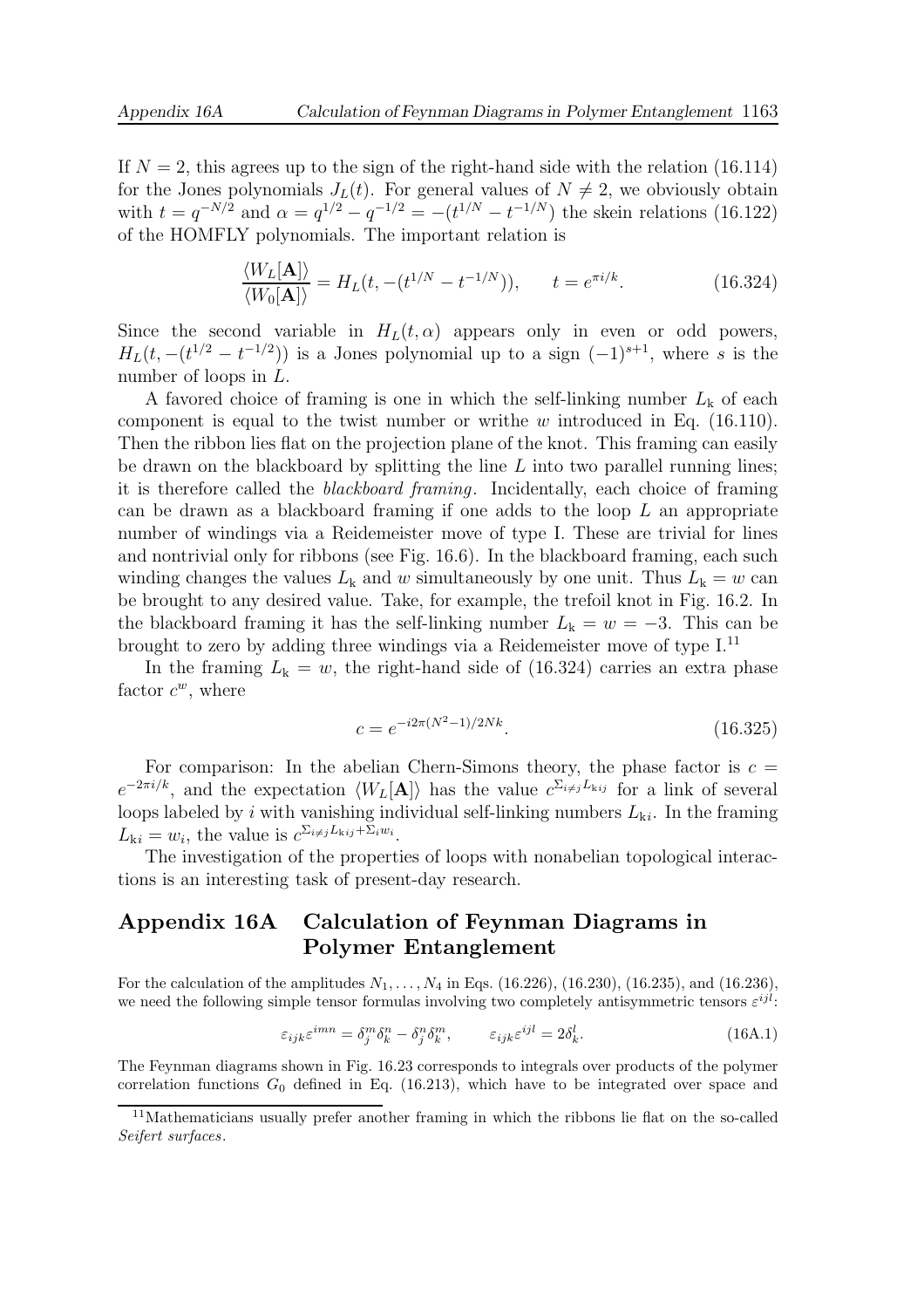Laplace transformed. For the latter we make use of the convolution property of the integral over two Laplace transforms  $\tilde{f}(z)$  and  $\tilde{g}(z)$  of the functions f, g:

$$
\int_{c-i\infty}^{c+i\infty} \frac{Mdz}{2\pi i} e^{zL} \tilde{f}(z)\tilde{g}(z) = \int_0^L ds f(s)g(L-S).
$$
 (16A.2)

All spatial integrals are Gaussian of the form

$$
\int d^3x e^{-a\mathbf{x}^2 + 2b\mathbf{x} \cdot \mathbf{y}} = (2\pi)^{3/2} a^{-3/2} e^{b^2 \mathbf{y}^2 / a}, \quad a > 0.
$$
 (16A.3)

Contracting the fields in Eq. (16.226), and keeping only the contributions which do not vanish in the limit of zero replica indices, we find with the help of Eqs.  $(16A.1)$  and  $(16A.2)$ :

$$
N_1 = \int d^3 x_1 \, d^3 x_2 \int_0^{L_1} ds \int_0^{L_2} dt \int d^3 x'_1 \, d^3 x'_2 \, G_0(\mathbf{x}_1 - \mathbf{x}'_1; s) G_0(\mathbf{x}'_1 - \mathbf{x}_1; L_1 - s)
$$
  
 
$$
\times G_0(\mathbf{x}_2 - \mathbf{x}'_2; t) G_0(\mathbf{x}'_2 - \mathbf{x}_2; L_2 - t) \frac{l}{|\mathbf{x}'_1 - \mathbf{x}'_2|^4}.
$$
 (16A.4)

Performing the changes of variables

$$
s' = \frac{s}{L_1}, \quad t' = \frac{t}{L_2}, \quad \mathbf{x} = \frac{\mathbf{x}_1 - \mathbf{x}_1'}{\sqrt{L_1}}, \quad \mathbf{y} = \frac{\mathbf{x}_2 - \mathbf{x}_2'}{\sqrt{L_2}},
$$
 (16A.5)

and setting  $\mathbf{x}_1'' \equiv \mathbf{x}_1' - \mathbf{x}_2'$ , we easily derive (16.227).

For small  $\xi/\sqrt{L_1}$  and  $\xi/\sqrt{L_2}$ , we use the approximation (16.228). The space integrals can be done using the formula (16A.3). After some work we obtain the result (16.240).

For the amplitude  $N_2$  in Eq. (16.230) we obtain likewise the integral

$$
N_2 = \int d^3x_1 d^3x_2 \int d^3x'_1 d^3x''_1 d^3x'_2
$$
  
 
$$
\times \left[ \int_0^{L_1} ds \int_0^S ds' G_0(\mathbf{x}'_1 - \mathbf{x}_1; L_1 - s) \nabla_{x'_1}^j G_0(\mathbf{x}_1 - \mathbf{x}''_1; s') \nabla_{x'_1}^i G_0(\mathbf{x}''_1 - \mathbf{x}'_1; s - s') \right]
$$
  
 
$$
\times D_{ik}(\mathbf{x}'_1 - \mathbf{x}_2) D_{jk}(\mathbf{x}''_1 - \mathbf{x}'_2) \left[ \int_0^{L_2} dt \, G_0(\mathbf{x}_2 - \mathbf{x}'_2; L_2 - t) G_0(\mathbf{x}'_2 - \mathbf{x}_2; t) \right], \qquad (16A.6)
$$

where  $D_{ij}(\mathbf{x}, \mathbf{x}')$  are the correlation functions (16.174) and (16.175) of the vector potentials. Setting  $\mathbf{x}_2 \equiv \sqrt{L_2} \mathbf{u} + \mathbf{x}'_2$  and supposing that  $\xi/\sqrt{L_2}$  is small, the integral over **u** can be easily evaluated with the help of the Gaussian integral (16A.3). After the substitutions  $\mathbf{x}_1'' = \sqrt{L_1}\mathbf{y} + \mathbf{x}_1 \quad \mathbf{x}_1'$ with the help of the Gaussian integral (16A.3). After the substitutions  $\mathbf{x}_1'' = \sqrt{L_1}\mathbf{y} + \mathbf{x}_1$   $\mathbf{x}_1' = \sqrt{L_1}(\mathbf{y} - \mathbf{x}) + \mathbf{x}_1$ ,  $\mathbf{x}_2' = \sqrt{L_1}(\mathbf{y} - \mathbf{x} - \mathbf{z}) + \mathbf{x}_1$  and a rescaling of the variables s, s we derive Eq. (16.231) with (16.232).

For small  $\xi/\sqrt{L_1}$ ,  $\xi/\sqrt{L_2}$ , the spatial integrals are easily evaluated leading to:

$$
N_2 = \frac{-\sqrt{2}VL_2^{-1/2}L_1^{-1}M^{-1/2}}{(4n)^6} \int_0^1 dt \int_0^t dt' t'(1-t) \sqrt{\frac{t-t'}{1-t+t'}}.
$$
 (16A.7)

After the change of variable  $t' \rightarrow t'' = t - t'$ , the double integral is reduced to a sum of integrals the type

$$
c(n,m) = \int_0^1 dt t^m \int_0^t dt' t'^n \sqrt{\frac{t'}{1-t'}}, \quad m, n = \text{integers}.
$$

These can be simplified by replacing  $t^m$  by  $dt^{m+1}/dt(m+1)$ , and doing the integrals by parts. In this way, we end up with a linear combination of integrals of the form:

$$
\int_0^1 dt \frac{t^{\kappa + \frac{1}{2}}}{\sqrt{1 - t}} = B\left(\kappa + \frac{3}{2}, \frac{1}{2}\right).
$$
 (16A.8)

The calculations of  $N_3$  and  $N_4$  are very similar, and are therefore omitted.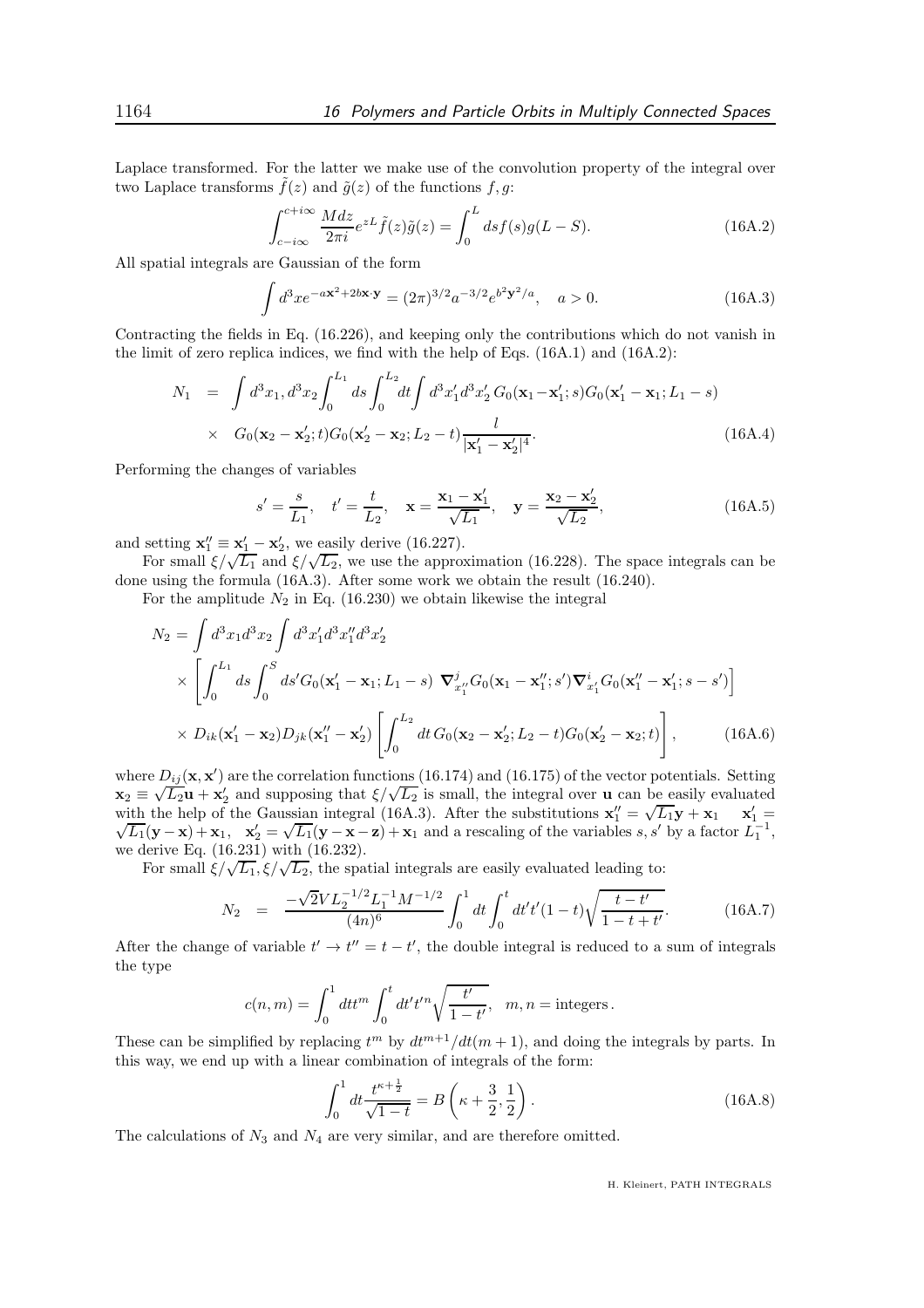# Appendix 16B Kauffman and BLM/Ho Polynomials

The Kauffman polynomials are given by  $F(a, x) = a^{-w} \Lambda(a, x)$ , where w is the writhe and  $\Lambda(a, x)$ satisfies the skein relation

$$
\Lambda_{L_{+}}(a,x) + \Lambda_{L_{-}}(a,x) = x[\Lambda_{L_{0}}(a,x) + \Lambda_{L_{\infty}}(a,x)].
$$
\n(16B.1)

The subscripts refer to the same loop configurations as in Figs. 16.10 and 16.12. The trivial loop has

$$
\Lambda(a,x) = \frac{a + a^{-1}}{z} - 1.
$$
\n(16B.2)

While the Kauffman polynomial is a knot invariant, the  $\Lambda$ -polynomial is only a ribbon invariant.<sup>12</sup> If a winding  $L_{T+}$  or  $L_{T-}$  is removed from a loop with the help of a Reidemeister move of type I in Fig. 16.6 (which for infinitely thin lines would be trivial while changing the writhe of a ribbon by one unit) then  $\Lambda(a,x)$  receives a factor a or  $a^{-1}$ , respectively (see Fig. 16.25).



Figure 16.25 Trivial windings  $L_{T+}$  and  $L_{T-}$ . Their removal by means of Reidemeister move of type I decreases or increases writhe w by one unit.

The Kauffman polynomials arise from Wilson loop integrals of a nonabelian Chern-Simons theory, if the action (16.314) is  $SO(N)$ - rather than  $SU(N)$ -symmetric. A list of these polynomials can be found in papers by Lickorish and Millet and by Doll and Hoste quoted at the end of the chapter.

The BLM/Ho polynomials are special cases of the Kauffman polynomials. The relation between them is  $Q(x) \equiv F(1, x)$ .

## Appendix 16C Skein Relation between Wilson Loop Integrals

Here we sketch the derivation of the skein relation (16.323) for the expectation values of Wilson's loop integrals (16.319). Let us decompose  $A_i$  in terms of the  $N^2 - 1$  generators  $T_a$  of the group  $SO(N)$ :

$$
A_i = \sum_a A_i^a T_a. \tag{16C.1}
$$

They satisfy the commutation rules

$$
[T_a, T_b] = i f_{abc} T_c. \tag{16C.2}
$$

<sup>&</sup>lt;sup>12</sup>More precisely,  $F(a, x)$  is invariant under the three Reidemeister moves which, in the projected picture of the knot in Fig. 16.6, define the ambient isotopy, whereas  $\Lambda$  changes under the first Reidemeister move, associated only with regular isotopy. whereas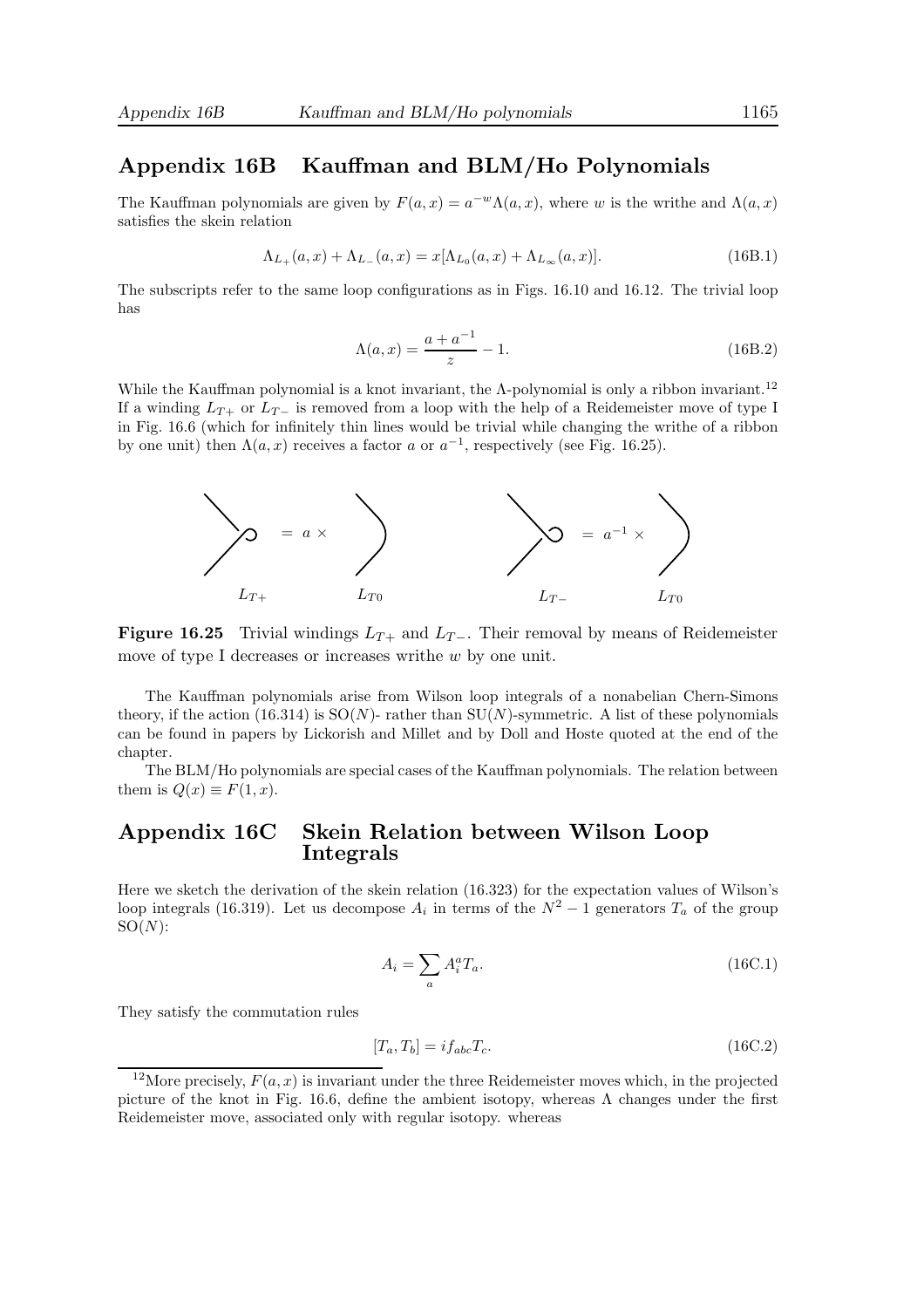For simplicity, we assume  $k$  to be very large so that we can restrict the treatment to the lowest order in  $1/k$ . To avoid inessential factors of the constants  $e, c, \hbar$ , we set these equal to 1. Under a small variation of the fields one has

$$
\frac{\delta \hat{W}_L[\mathbf{A}]}{\delta A_i^a(\mathbf{x})} = i\hat{P} \int_L dx_i' \delta^{(3)}(\mathbf{x} - \mathbf{x}') T_a(\mathbf{x}') \hat{W}_L[\mathbf{A}], \qquad (16C.3)
$$

where the path-ordering operator  $\hat{P}$  arranges the expression to its right in such a way that  $T_a$  is situated in  $\hat{W}_L$  at the correct path-ordered place. To emphasize this, we have recorded the position of  $T_a$  by means of an x-argument. More precisely, if we discretize the loop integral and write

$$
\hat{W}_L[\mathbf{A}] = e^{iA_i(\bar{\mathbf{x}}^1)\Delta x_i^1} e^{iA_i(\bar{\mathbf{x}}^2)\Delta x_i^2} \cdots e^{iA_i(\bar{\mathbf{x}}^n)\Delta x_i^n} \cdots,
$$
\n(16C.4)

where  $\bar{\mathbf{x}}^n$  are the midpoints of the intervals  $\Delta \mathbf{x}^n$ , a differentiation with respect to one of the  $A_i(\bar{\mathbf{x}}^n)$ -fields replaces the associated factor  $e^{iA_i(\bar{\mathbf{x}}_n)\Delta x_i^n}$  by  $iT_a e^{iA_i(\bar{\mathbf{x}}^n)\Delta x_i^n}$ . With the  $\delta$ -function on a line  $L$  defined in Eq. (10A.8), we write (16C.3) as

$$
\frac{\delta \hat{W}_L[\mathbf{A}]}{\delta A_i^a(\mathbf{x})} = i \hat{P} \delta_i(\mathbf{x}, L) T_a(\mathbf{x}) \hat{W}_L[\mathbf{A}]. \tag{16C.5}
$$

For simplicity, we assume  $x$  to be only once traversed by the loop  $L$ .

If the shape of the loop is deformed infinitesimally by  $dS_i = \epsilon_{ijk} dx_i d'x_j$ , then  $\hat{W}_L$  changes by

$$
\delta \hat{W}_L = i dx_i d' x_j \hat{P} F_{ij}^a(\mathbf{x}) T_a(\mathbf{x}) \hat{W}_L, \qquad (16C.6)
$$

where  $F_{ij}^a$  are the  $N^2 - 1$  components of the nonabelian field strengths

$$
F_{ij} = \partial_i A_j - \partial_j A_i - i[A_i, A_j] \tag{16C.7}
$$

and **x** the midpoints of the parallelograms spanned by  $d\mathbf{x}$  and  $d'\mathbf{x}$ . The derivation of Eq. (16C.6) is based on the observation that a change of the path by a small parallelogram adds to the line integral  $\hat{W}_L$  a factor  $\hat{W}_{\square}$ , which is a Wilson loop integral around the small parallelogram. The latter is evaluated as follows:

$$
\hat{W}_{\square} = e^{iA_i(\mathbf{x}-d'\mathbf{x}/2)dx_i}e^{iA_j(\mathbf{x}+d\mathbf{x}/2)d'x_j}e^{-iA_i(\mathbf{x}+d'\mathbf{x}/2)dx_i}e^{-iA_j(\mathbf{x}-d\mathbf{x}/2)d'x_j}
$$
\n
$$
= e^{i[A_i(\mathbf{x})dx_i - \partial_j A_i(\mathbf{x})dx_i d'x_j + \ldots]}e^{i[A_j(\mathbf{x})d'x_j + \partial_i A_j(\mathbf{x})dx_i d'x_j + \ldots]}
$$
\n
$$
\times e^{-i[A_i(\mathbf{x})dx_i + \partial_j A_i(\mathbf{x})dx_i d'x_j + \ldots]}e^{-i[A_j(\mathbf{x})d'x_j - \partial_i A_j(\mathbf{x})dx_i d'x_j + \ldots]}
$$
\n
$$
= e^{iF_{ij}(\mathbf{x})dx_i d'x_j}.
$$
\n(16C.8)

The last line is found with the help of the Baker-Hausdorff formula  $e^A e^B = e^{A+B+[A,B]/2+\dots}$  (recall Appendix 2A).

Let us denote the Chern-Simons functional integral over  $\hat{W}_L[A]$  by  $\hat{\overline{W}}_L$ . Their  $N \times N$ -traces are  $W_L[A]$  and  $\bar{W}_L$ . The latter differs from the expectation  $\langle W_L[A] \rangle$  in (16.320) by not containing the normalizing denominator, i.e.,

$$
\overline{W}_L \equiv \int \mathcal{D} \mathbf{A} e^{-\mathcal{A}_{e,\text{CS}}} W_L[\mathbf{A}]. \tag{16C.9}
$$

This changes under the loop deformation by

$$
\delta \overline{W}_L = \int \mathcal{D} \mathbf{A} \delta W_L[\mathbf{A}] e^{-\mathcal{A}_{e,\text{CS}}}
$$
  
=  $i dx_i d' x_j \int \mathcal{D} \mathbf{A} F_{ij}^a(\mathbf{x}) T_a(\mathbf{x}) W_L[\mathbf{A}] e^{-\mathcal{A}_{e,\text{CS}}},$  (16C.10)

H. Kleinert, PATH INTEGRALS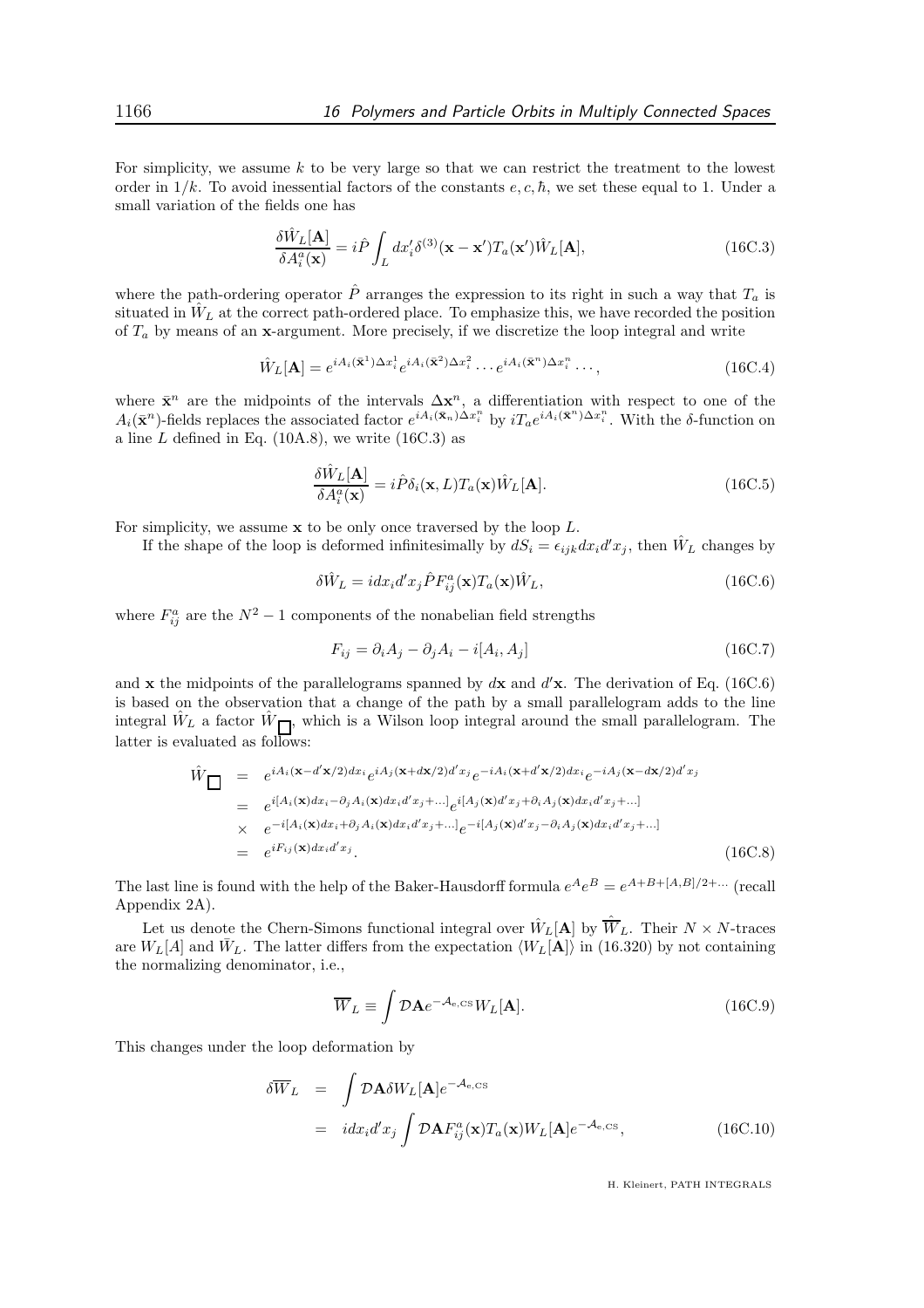with the tacit agreement that a generator  $T_a(\mathbf{x})$  written in front of the trace has to be evaluated within the trace at the correct path-ordered position. Now we observe that  $F_{ij}^a$  can also be obtained by applying a functional derivative to the Chern-Simons action (16.314):

$$
i\frac{4\pi}{k}\epsilon_{ijk}\frac{\delta\mathcal{A}_{\text{e,CS}}}{\delta A_k^a(\mathbf{x})} = F_{ij}^a(\mathbf{x}).\tag{16C.11}
$$

This allows us to rewrite (16C.10) as

$$
-\frac{4\pi}{k}\int\mathcal{D}\mathbf{A}\int dS_i \frac{\delta \mathcal{A}_{\mathrm{e,CS}}}{\delta A_i^a(\mathbf{x})}T_a(\mathbf{x})W_L[\mathbf{A}]e^{-\mathcal{A}_{\mathrm{e,CS}}}
$$

and further as

$$
\frac{4\pi}{k}\int\mathcal{D}\mathbf{A}dS_{i}T_{a}(\mathbf{x})W_{L}\frac{\delta}{\delta A_{i}^{a}(\mathbf{x})}e^{-\mathcal{A}_{\mathrm{e,CS}}}.
$$

A partial functional integration produces

$$
-\frac{4\pi}{k}\int\mathcal{D}\mathbf{A}\int dS_i T_a(\mathbf{x})\frac{\delta W_L[\mathbf{A}]}{\delta A_i^a(\mathbf{x})}e^{-\mathcal{A}_{\rm e, CS}},
$$

which brings the variation to the form

$$
\delta \overline{W}_L = -\frac{4\pi i}{k} \int \mathcal{D} \mathbf{A} dS_i \delta_i(\mathbf{x}, L) T_a(\mathbf{x}) T_a(\mathbf{x}) W_L[\mathbf{A}] e^{-\mathcal{A}_{\text{e,CS}}}.
$$
\n(16C.12)

The expectation of Wilson's loop integral  $\overline{W}_L$  changes under a deformation only if the loop crosses another line element. This property makes  $\overline{W}_L$  a ribbon invariant, i.e., an invariant of regular isotopy.

For a finite deformation, the right-hand side has to be integrated over the area S across which the line has swept. Using the integral formula

$$
\int_{S} dS_{i} \delta_{i}(\mathbf{x}, L) = \begin{cases} 1 \\ 0 \end{cases} \text{ if the line } L \begin{cases} \text{pieces} \\ \text{misses} \end{cases} \begin{cases} \text{,} \\ \text{s} \end{cases}, \tag{16C.13}
$$

we obtain for each crossing

$$
\overline{W}_{L_{+}} - \overline{W}_{L_{-}} \equiv \Delta \overline{W}_{L} = -\frac{4\pi i}{k} \int \mathcal{D}A T_{a}(\mathbf{x}) T_{a}(\mathbf{x}) W_{L}[\mathbf{A}] e^{-\mathcal{A}_{e,\mathrm{CS}}}.
$$
\n(16C.14)

The two generators  $T_a(\mathbf{x})$  lie path-ordered on the different line pieces of the crossing. To establish contact with the knot polynomials, the left-hand sides have been labeled by the loop subscripts  $L_{+}$  and  $L_{-}$  appearing in the skein relations of Eq. 16.114.

The product of the generators on the right-hand side is the Casimir operator of the  $N \times N$ -representation of  $SO(N)$ :

$$
(T_a)_{\alpha\beta}(T_a)_{\gamma\delta} = \frac{1}{2}\delta_{\alpha\delta}\delta_{\beta\gamma} - \frac{1}{2N}\delta_{\alpha\beta}\delta_{\gamma\delta}.
$$
 (16C.15)

When inserted into Eq. (16C.14), we obtain the graphical relation:



The second graph on the right-hand side can be decomposed into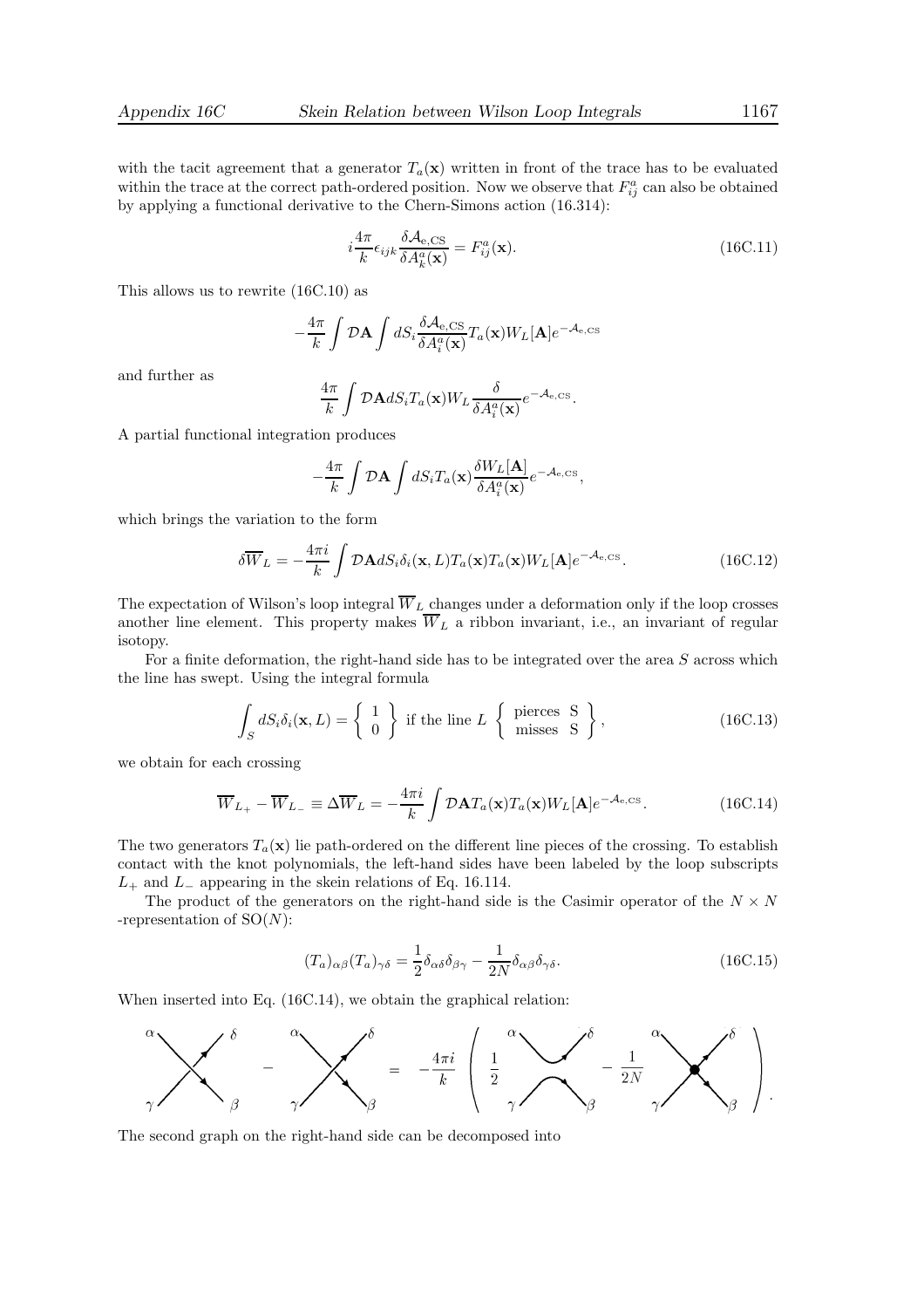

Taking these two terms to the left-hand side of (16C.14), we obtain the skein relation

$$
\left(1 - \frac{\pi i}{Nk}\right)\overline{W}_{L_{+}} - \left(1 + \frac{\pi i}{Nk}\right)\overline{W}_{L_{-}} = -\frac{2\pi i}{k}\overline{W}_{L_{0}}.\tag{16C.16}
$$

We now apply this relation to the windings displayed in Fig. 16.25. They decompose into a line and a circle. Due to the trace operation in  $W_{L_0}$ , the circle contributes a factor N. Thus we obtain the relation

$$
\left(1 - \frac{\pi i}{Nk}\right)\overline{W}_{L_{T+}} - \left(1 + \frac{\pi i}{Nk}\right)\overline{W}_{L_{T-}} = -\frac{2\pi i}{k}N\overline{W}_{L_{T0}}.\tag{16C.17}
$$

Now we remove on the left-hand side the windings according to the graphical rules of Fig. 16.25. Under this operation, the Wilson loop integral is not invariant. Like BLM/Ho polynomials, it acquires a factor  $a$  or  $a^{-1}$ :

$$
\overline{W}_{L_{T+}} = a \overline{W}_{L_{T0}}, \quad \overline{W}_{L_{T-}} = a^{-1} \overline{W}_{L_{T0}}.
$$
\n(16C.18)

To be compatible with  $(16C.17)$ , the parameter a must satisfy

$$
a = 1 - \frac{\pi i}{Nk}(N^2 - 1), \quad a^{-1} = 1 + \frac{\pi i}{Nk}(N^2 - 1).
$$
 (16C.19)

Due to (16C.18), the Wilson loop integral is only a ribbon invariant exhibiting regular isotopy. A proper knot invariant which distinguishes ambient isotopy classes arises when multiplying  $\overline{W}_L$  by  $a^{-w}$ . The polynomials  $H_L \equiv e^{-w} \overline{W}_L$  satisfy the skein relation

$$
\left[\left(1-\frac{\pi i}{Nk}\right)a\right]H_{L_{+}}-\left[\left(1+\frac{\pi i}{Nk}\right)a^{-1}\right]H_{L_{-}}=-\frac{2\pi i}{k}H_{L_{0}}.\tag{16C.20}
$$

The prefactors on the left-hand side can be written for large k as  $1 - 2\pi i N/k \approx q^{N/2}$  and  $1 +$  $2\pi i N/k \approx q^{-N/2}$  with  $q = 1 - 2\pi i \pi/k$ . The prefactor on the right-hand side is equal to  $q^{1/2}$  –  $q^{-1/2}$ . To leading order in  $1/k$ , we have thus derived the skein relation (16.323) for the HOMFLY polynomials  $H_L$ .

## Appendix 16D London Equations

Consider an ideal fluid of charged particles. By definition, it is non-viscous and incompressible, satisfying  $\nabla \cdot \mathbf{v} = 0$ . If the charge of the particles is e (which we take to be negative for electrons), the electric current density is

$$
\mathbf{j} = \rho e \mathbf{v},\tag{16D.1}
$$

where  $\rho$  is the particle density. The current is obviously conserved.

The equation of motion of the particles in an electric and magnetic field is governed by the Lorentz force and reads

$$
M\dot{\mathbf{v}} = e\left(\mathbf{E} + \frac{1}{c}\mathbf{v} \times \mathbf{B}\right).
$$
 (16D.2)

H. Kleinert, PATH INTEGRALS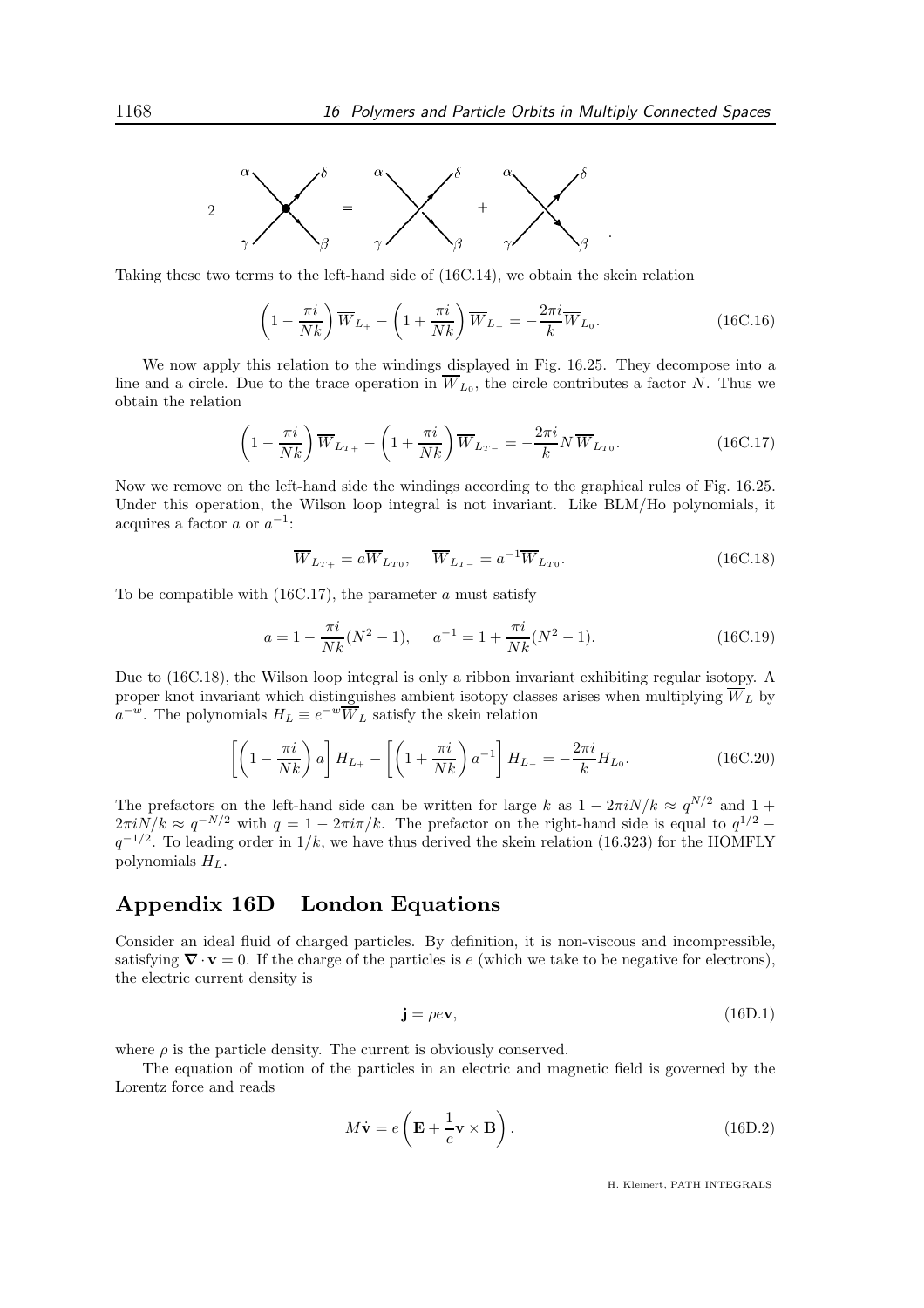Using the kinematic identity

$$
\frac{d\mathbf{v}}{dt} = \frac{\partial \mathbf{v}}{\partial t} + (\mathbf{v} \cdot \nabla)\mathbf{v} = \frac{\partial \mathbf{v}}{\partial t} + \nabla \left(\frac{1}{2}\mathbf{v}^2\right) - \mathbf{v} \times (\nabla \times \mathbf{v}),\tag{16D.3}
$$

this leads to the partial differential equation for the velocity field  $\mathbf{v}(\mathbf{x}, t)$ 

$$
M\frac{\partial \mathbf{v}}{\partial t} + \nabla \left(\frac{M}{2}\mathbf{v}^2\right) = e\mathbf{E} + M\mathbf{v} \cdot \left(\nabla \times \mathbf{v} + \frac{e}{Mc}\mathbf{B}\right). \tag{16D.4}
$$

Consider the time dependence of the vector field on the right-hand side

$$
\mathbf{X} = \nabla \times \mathbf{v} + \frac{e}{Mc} \mathbf{B}.
$$
 (16D.5)

Using Maxwell's equation

$$
\frac{\partial}{\partial t} \mathbf{B} = -c \nabla \times \mathbf{E},\tag{16D.6}
$$

we derive

$$
\frac{\partial}{\partial t} \mathbf{X} = \mathbf{\nabla} \times (\mathbf{\nabla} \times \mathbf{X}).
$$
\n(16D.7)

Suppose now that there is initially no B-field in the ideal fluid at rest which therefore has  $\mathbf{X} \equiv 0$ everywhere. If a magnetic field is turned on, Eq. (16D.7) guarantees that X remains zero at all times. This implies that

$$
\nabla \times \mathbf{j} = -\frac{\rho e^2}{Mc} \mathbf{B},\tag{16D.8}
$$

which is the first London equation. By inserting the first London equation into Eq. (16D.4), we find the second London equation

$$
\frac{\partial}{\partial t}\mathbf{v} + \nabla \left(\frac{M}{2}\mathbf{v}^2\right) = e\mathbf{E}.
$$
 (16D.9)

If the vector potential is taken in the transverse gauge  $\nabla \cdot \mathbf{A} = 0$  (which in this context is also called London gauge), then the first London equation can be solved and yields

$$
\mathbf{j} = -\frac{\rho e^2}{Mc} \mathbf{A}.\tag{16D.10}
$$

By inserting this equation into the Maxwell equation with no electric field  $\mathbf{E}$ , we obtain

$$
\nabla \times \mathbf{B} = \frac{4\pi}{c} j = -\frac{\rho 4\pi e^2}{Mc^2} \mathbf{A}.
$$
 (16D.11)

When rewritten in the form

$$
\nabla \times (\nabla \times \mathbf{A}) + \lambda^{-2} \mathbf{A} = 0, \tag{16D.12}
$$

with

$$
\lambda^{-2} = \frac{\rho 4\pi e^2}{Mc^2},\tag{16D.13}
$$

the equation exhibits directly the finite penetration depth  $\lambda$  of a magnetic field into the fluid, the celebrated Meissner effect. It is the ideal manifestation of the Lenz rule, according to which an incoming magnetic field induces currents reducing the magnetic field — in the present case to extinction.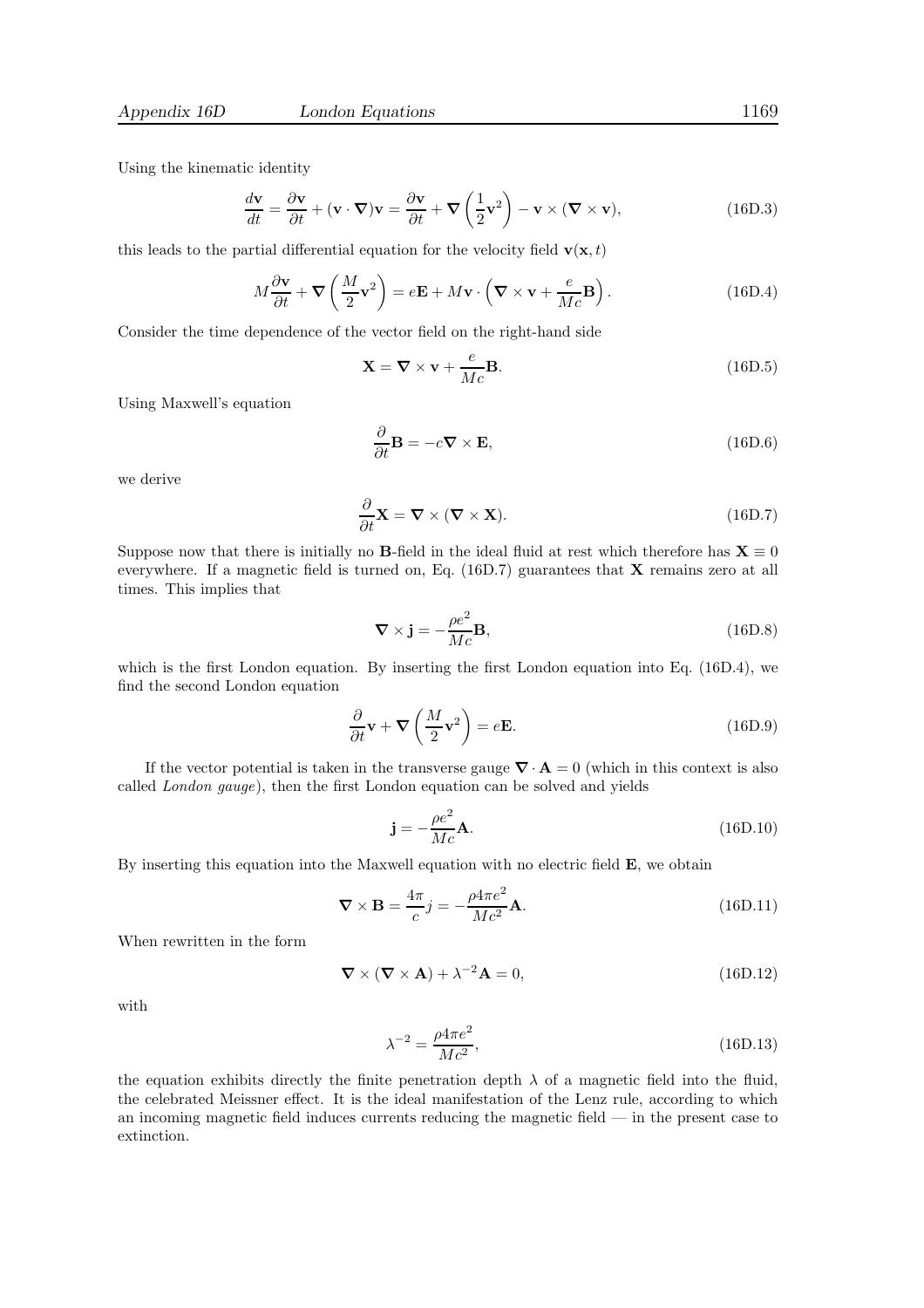## Appendix 16E Hall Effect in Electron Gas

A gas of electrons with a density  $\rho$  carries an electric current

$$
\mathbf{j} = \rho e \mathbf{v}.\tag{16E.1}
$$

In a magnetic field, the particle velocities change due to the Lorentz force by

$$
M\dot{\mathbf{v}} = e\left(\mathbf{E} + \frac{1}{c}\mathbf{v} \times \mathbf{B}\right).
$$
 (16E.2)

If  $\sigma_0$  denotes the conductivity of the system without a magnetic field, the electric current is obviously given by

$$
\mathbf{j} = \sigma_0 \left( \mathbf{E} + \frac{1}{c} \mathbf{v} \times \mathbf{B} \right)
$$
  
=  $\sigma_0 \left( \mathbf{E} + \frac{1}{\rho e c} \mathbf{j} \times \mathbf{B} \right)$ . (16E.3)

The second term shows the classical Hall resistance (16.286).

## Notes and References

For the Aharonov-Bohm effect, see the original work by

Y. Aharonov and D. Bohm, Phys. Rev. 115, 485 (1959).

For a review see

S. Ruijsenaars, Ann. Phys. (N.Y.) 146, 1 (1983).

See also the papers

A. Inomata and V.A. Singh, J. Math. Phys. 19, 2318 (1978);

E. Corinaldesi and F. Rafeli, Am. J. Phys. 46, 1185 (1978);

M.V. Berry, Eur. J. Phys. 1, 240 (1980);

S. Ruijsenaars, Ann. Phys. 146, 1 (1983);

G. Morandi and E. Menossi, Eur. J. Phys. 5, 49 (1984);

- R. Jackiw, Ann. Phys. 201, 83 (1990); and in "M. A. B. Bég Memorial Volume" (A. Ali and P. Hoodbhoy, Eds.), World Scientific, Singapore, 1991;
- G. Amelino-Camelia, Phys. Lett. B 326, 282 (1994); Phys. Rev. D 51, 2000 (1995);

C. Manuel and R. Tarrach, Phys. Lett. B 328, 113 (1994);

S. Ouvry, Phys. Rev. D 50, 5296 (1994);

C.R. Hagen, Phys. Rev. D 31, 848 (1985); D 52 2466 (1995);

- P. Giacconi, F. Maltoni, and R. Soldati, Phys. Rev. D 53, 952 (1996);
- R. Jackiw and S.-Y. Pi, Phys. Rev. D 42, 3500 (1990);

O. Bergman and G. Lozano, Ann. Phys. (N.Y.) 229, 416 (1994);

M. Boz, V. Fainberg, and N.K. Pak, Phys. Lett. A 207,1 (1995); Ann. Phys (N.Y.) 246, 347  $(1996)$ :

M. Gomes, J.M.C. Malbouisson, and A.J. da Silva, Phys. Lett. A 236, 373 (1997); Int. J. Mod. Phys. A 13, 3157 (1998); (hep-th/0007080).

Path integrals in multiply connected spaces and their history are discussed in the textbook L.S. Schulman, Techniques and Applications of Path Integration, Wiley, New York, 1981.

Details on Lippmann-Schwinger equation is found in most standard textbooks, say S.S. Schweber, Relativistic Quantum Field Theory, Harper and Row, New York, 1961, Section 11b.

In chemistry, the properties of self-entangled polymer rings, called *catenanes*, were first investigated by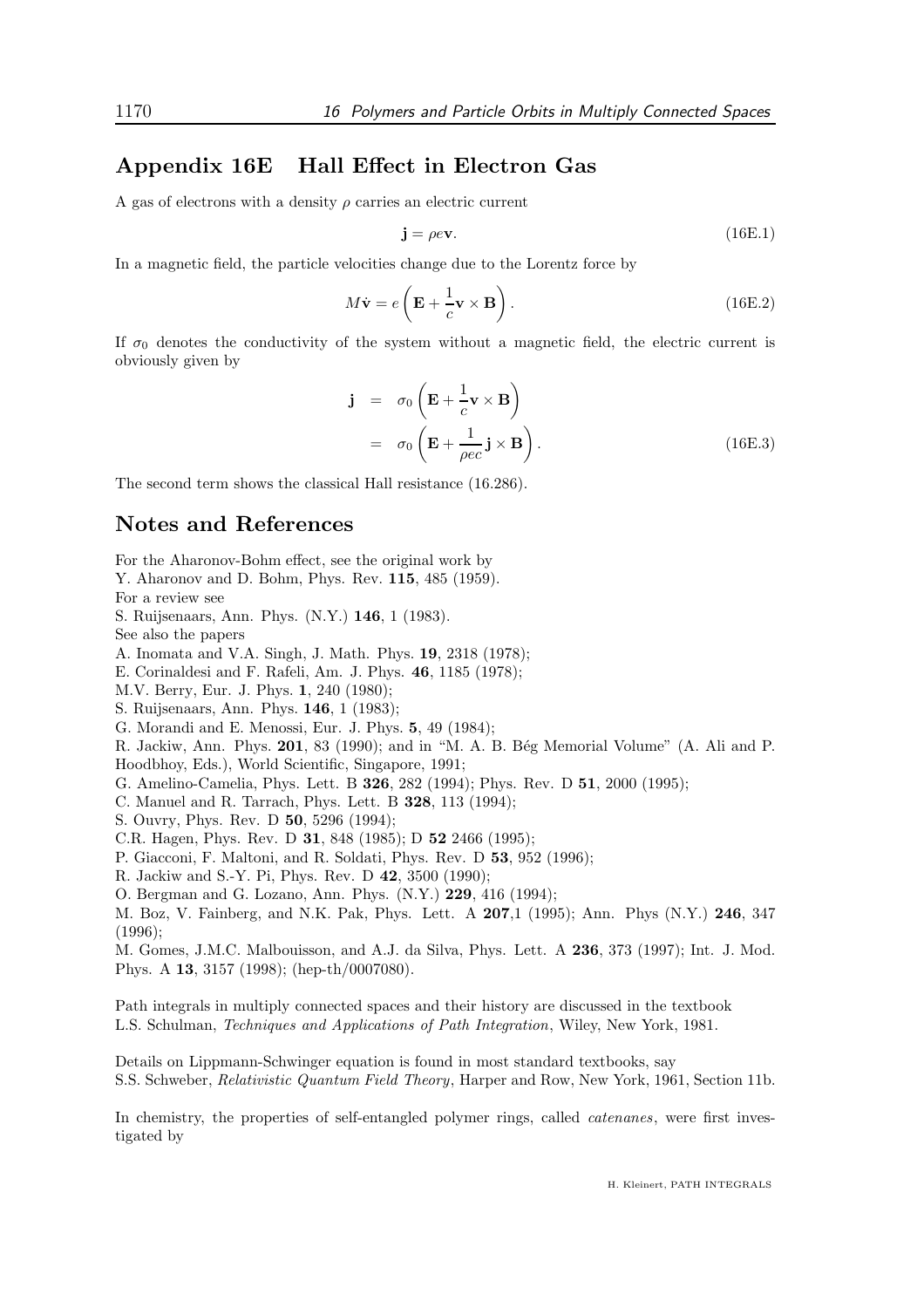H.L. Frisch and E. Wasserman, J. Am. Chem. Soc. 83, 3789 (1961). Their existence was proved mass-spectroscopically by R. Wolovsky, J. Am. Chem. Soc. 92, 2132 (1961); D.A. Ben-Efraim, C. Batich, and E. Wasserman, J. Am. Chem. Soc. 92, 2133 (1970).

In optics, the Kirchhoff diffraction formula can be rewritten as a path integral formula with linking terms:

J.H. Hannay, Proc. Roy. Soc. Lond. A 450, 51 (1995),

In biophysics,

J.C. Wang, Accounts Chem. Res. D 10, 2455 (1974)

showed that DNA molecules can get entangled and must be disentangled during replication.

The path integral approach to the entanglement problem in polymer systems was pioneered by S.F. Edwards, Proc. Phys. Soc. 91, 513 (1967); S.F. Edwards, J. Phys. A 1, 15 (1968). See also M.G. Brereton and S. Shaw, J. Phys. A 13, 2751 (1980) and later works of these authors.

Investigations via Monte Carlo simulations were made by A.V. Vologodskii, A.V. Lukashin, M.D. Frank-Kamenetskii, and V.V. Anshelevin, Sov. Phys. JETP 39, 1095 (1974); A.V. Vologodskii, A.V. Lukashin, and M.D. Frank-Kamenetskii, Sov. Phys.-JETP 40, 932 (1975). See also the review article by M.D. Frank-Kamenetskii and A.V. Vologodskii, Sov. Phys. Usp. 24, 679 (1982). This article also discussed ribbons.

For further computer work on knot distributions see J.P.J. Michels and F.W. Wiegel, Phys. Lett. A 9, 381 (1982); Proc. Roy. Soc. A 403, 269 (1986), and references therein. The work is summarized in the textbook by F.W. Wiegel, Introduction to Path-Integral Methods in Physics and Polymer Science, World Scientific, Singapore, 1986. See also S. Windwer, J. Chem. Phys. 93, 765 (1990). The parameter  $C$  at the end of Section 6.4 was found by A. Kholodenko, Phys. Lett. A 159, 437 (1991), who mapped the problem onto a q-state Potts model with  $q = 4$ . This mapping gives  $\alpha = 0$  and

 $C = 2e^{-\pi/6} \approx 1.18477.$ For the Gauss integral as a topological invariant of links see the original paper by

G.F. Gauss, Koenig. Ges. Wiss. Goettingen 5, 602 (1877). The *writhing number*  $W_r$  was introduced by F.B. Fuller, Proc. Nat. Acad. Sci. USA 68, 815 (1971), who applied the mathematical relation to DNA. See also F.H.C. Crick, Proc. Nat. Acad. Sci. USA 68, 2639 (1976). The relation  $L_{k} = T_{w} + W_{r}$  was first written down by G. Calagareau, Rev. Math. Pur. et Appl. 4, 58 (1959); Czech. Math. J. 4, 588 (1961), and extended by J.H. White, Am. J. Math. 90, 1321 (1968).

In particle physics, ribbons are used to construct path integrals over fluctuating fermion orbits: A.M. Polyakov, Mod. Phys. Lett. A 3, 325 (1988). For more details see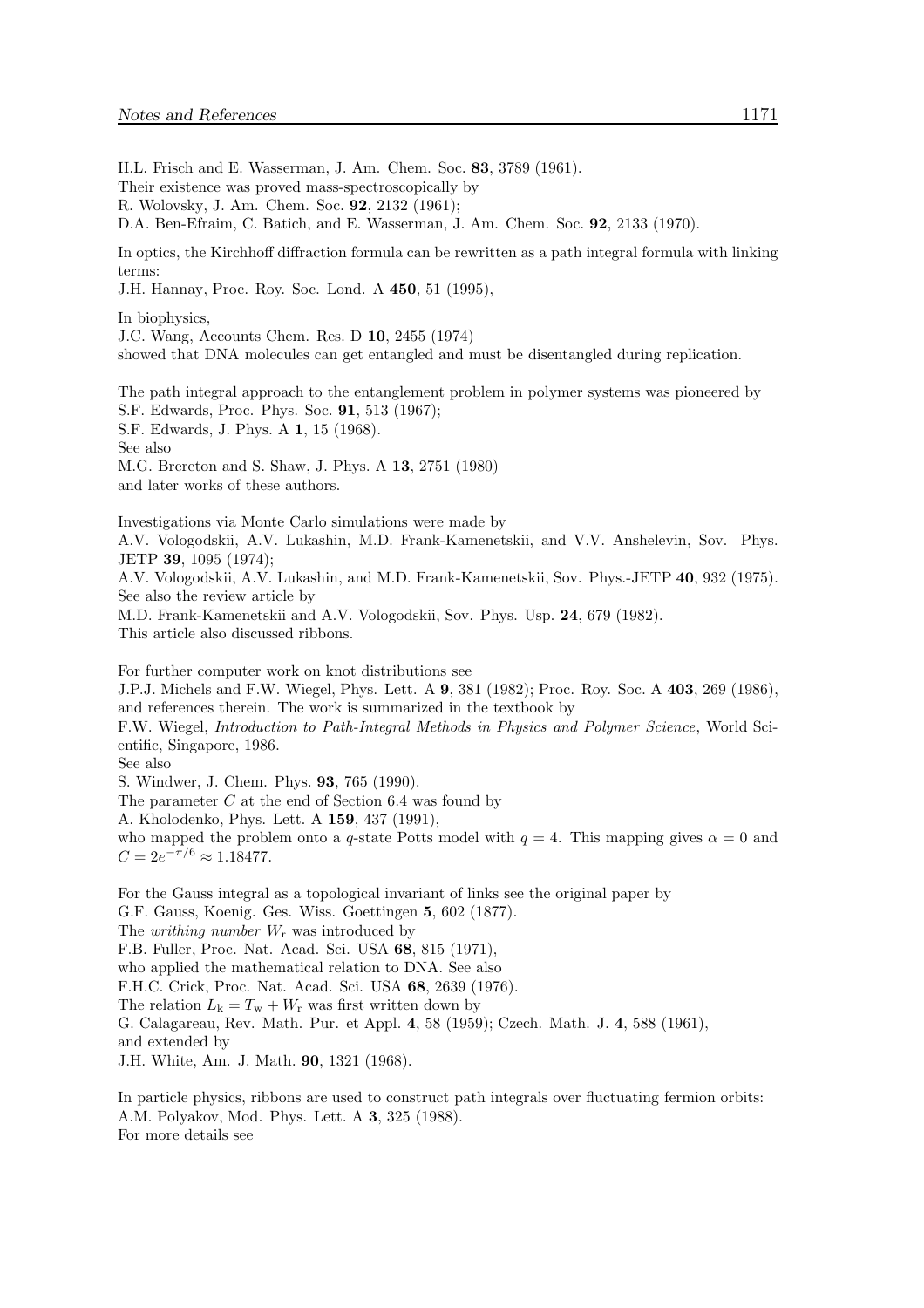C.H. Tze, Int. J. Mod. Phys. A 3, 1959 (1988).

The construction of the Alexander polynomial of links is described in

- A.V. Vologodskii, A.V. Lukashin, and M.D. Frank-Kamenetskii, JETP 40, 932 (1974).
- Their derivation from the skein relations is shown in
- J.H. Conway, An Enumeration of Knots and Links, Pergamon, London, 1970, pp. 329–358;
- L.H. Kauffman, Topology 20, 101 (1981).
- In the mathematical literature, the various knot polynomials are discussed by
- L.H. Kauffman, Topology 26, 395 (1987); Contemporary Mathematics AMS 78, 283 (1988); Trans.

Amer. Math. Soc. 318, 417 (1990); On Knots, Princeton University Press, Princeton, 1987; Knots and Physics, World Scientific, Singapore, 1991; J. Math. Phys. 36, 2402 (1995).

V. Jones, Bull. Am. Math. Soc. 12, 103 (1985); Ann. Math. 126, 335 (1987);

P. Freyd, D. Yetter, J. Hoste, W. B. R. Lickorish, K.C. Millet, and A. Ocneanu, Bull. Am. Math. Soc. 12, 239 (1985);

W. B. R. Lickorish and K.C. Millet, Math. Magazine 61, 3 (1987).

The lower HOMFLY polynomials are tabulated in the text. For the higher ones see the microfilm accompanying the article

H. Doll and J. Hoste, Math. of Computation 57, 747 (1991)

and the unpublished tables by

M.B. Thistlethwaite, University of Knoxville, Tennessee.

The author is grateful for a copy of them.

A collection of many relevant articles is found in

T. Kuhno (ed.), New Developments in the Theory of Knots, World Scientific, Singapore, 1990.

A short introduction to the classification problem of knots is given in the popular articles

W.F.R. Jones, Scientific American, November 1990, p. 52,

I. Stewart, Spektrum der Wissenschaft, August 1990, p. 12.

The Chern-Simons actions have in recent years received increasing attention due to their relevance for explaining the fractional quantum Hall effect and a possible presence in high-temperature superconductivity . Actions of this type were first observed in four-dimensional quantum field theories in the form of so-called anomalies by

J. Wess and B. Zumino, Phys. Lett. B 36, 95 (1971).

The action (16.253) in three spacetime dimensions was first analyzed by

S. Deser, R. Jackiw, and S. Templeton, Ann. Phys. 140, 372 (1982),

who pointed out the connection with the Chern classes of differential geometry described by

S. Chern, Complex Manifolds without Potential Theory, Springer, Berlin, 1979.

In particular they found the mass of the electromagnetic field which was conjectured to be the origin of the Meissner effect in high-temperature superconductors. See

A.L. Fetter, C. Hanna, and R.B. Laughlin, Phys. Rev. B 39, 9679 (1989);

Y.-H. Chen and F. Wilczek, Int. J. Mod. Phys. B 3, 117 (1989);

Y.-H. Chen, F. Wilczek, E. Witten, and B.I. Halperin, Int. J. Mod. Phys. B 3, 1001 (1989);

A. Schakel, Phys. Rev. D 44, 1198 (1992).

However, the recent finding of dissipation in anyonic systems by

D.V. Khveshchenko and I.I. Kogan, Int. J. Mod. Phys. B 5, 2355 (1991) speaks against an anyon mechanism of this phenomenon.

A Chern-Simons type of action appeared when integrating out fermions in

H. Kleinert, Fortschr. Phys. 26, 565 (1978) (http://www.physik.fu-berlin.de/~kleinert/55).

The relation with Chern classes was recognized by

M.V. Berry, Proc. Roy. Soc. A 392, 45 (1984);

B. Simon, Phys. Rev. Lett. 51, 2167 (1983).

The Chern-Simons action in the text was derived for a degenerate electron liquid in two dimensions by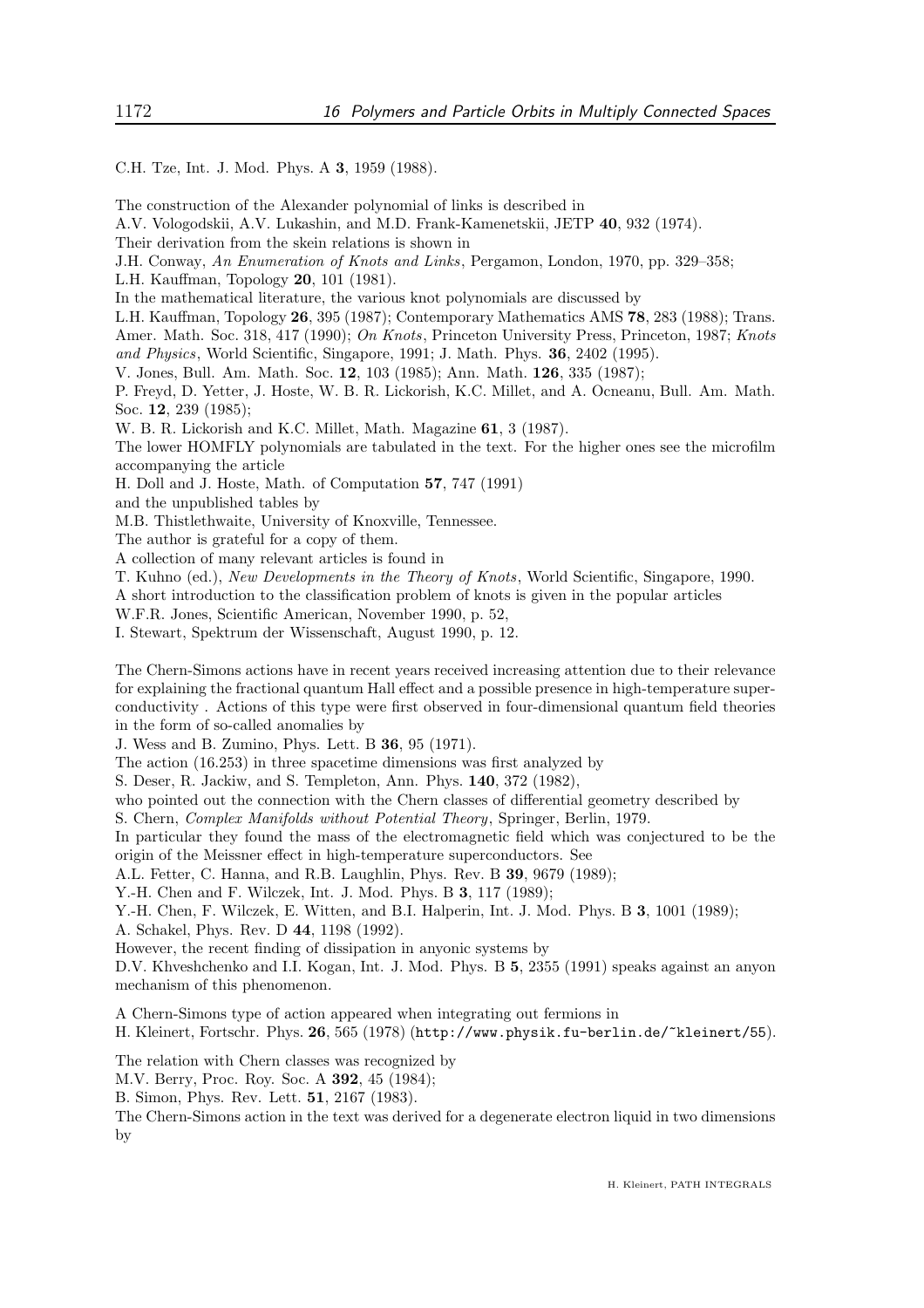T. Banks and J.D. Lykken, Nucl. Phys. B 336, 500 (1990);

S. Randjbar-Daemi, A. Salam, and J. Strathdee, Nucl. Phys. B 340, 403 (1990),

P.K. Panigrahi, R. Ray, and B. Sakita, Phys. Rev. B 42, 4036 (1990).

There is related work by

M. Stone, Phys. Rev. D 33, 1191 (1986);

I.J.R. Aitchison, Acta Physica Polonica B 18, 207 (1987).

See also the reprints of many papers on this subject in

A. Shapere and F. Wilczek, Geometric Phases in Physics, World Scientific, Singapore, 1989.

F. Wilczek, Fractional Statistics and Anyon Superconductivity, World Scientific, Singapore, 1990, which itself provides a clear introduction to the subject and contains many important reprints. A good review is also contained in the lectures

J.J. Leinaas, Topological Charges in Gauge Theories, Nordita Preprint, 79/43, ISSN 0106-2646.

Textbooks on this subject are

A. Lerda, Anyons-Quantum Mechanics of Particles with Fractional Statistics, Lecture Notes in Physics, m14, Springer, Berlin 1992;

A. Khare, Fractional Statistics and Quantum Theory, World Scientific, Singapore, 1997.

The Lerda book contains many useful examples and explains the origin of difficulties in treating interacting anyons. The Khare book provides a well-motivated treatment and includes a brief introduction to the Braid group. Both include discussions of the Quantum Hall Effect and Anyon Superconductivity.

For the relation between the Chern-Simons theory and knot polynomials see

E. Witten, Comm. Math. Phys. 121, 351 (1989), Nucl. Phys. B 330, 225 (1990).

See also

P. Cotta-Ramusino, E. Guadagnini, M. Martellini, and M. Mintchev, Nucl. Phys. B 330, 557 (1990);

G.V. Dunne, R. Jackiw, and C. Trugenburger, Ann. Phys. 194, 197 (1989);

A. Polychronakos, Ann. Phys. 203, 231 (1990);

E. Guadagnini, I. J. Mod. Phys. A 7, 877 (1992).

The integer quantum Hall effect was found by

K. vonKlitzing, G. Dorda, and M. Pepper, Phys. Rev. Lett. 45, 494 (1980);

the fractional one by

D.C. Tsui, H.L. Stormer, and A.C. Gossard, Phys. Rev. Lett. 48, 1559 (1980).

Theoretical explanations are given in

R.B. Laughlin, Phys. Rev. Lett. 50, 1395 (1983), Phys. Rev. B 23, 3383 (1983);

F.D.M. Haldane, Phys. Rev. Lett. 51, 605 (1983);

B.I. Halperin, Phys. Rev. Lett. 52, 1583 (1984);

D.P. Arovas, J.R. Schrieffer, F. Wilczek, Phys. Rev. Lett. 53, 722 (1984);

D.P. Arovas, J.R. Schrieffer, F. Wilczek, and A. Zee, Nucl. Phys. B 251, 117 (1985);

J.K. Jain, Phys. Rev. Lett. 63, 199 (1989).

The exceptional filling factor  $\nu = \frac{5}{2}$  is discussed in

R. Willet et al., Phys. Rev. Lett. 59, 17765 (1987);

S. Kivelson, C. Kallin, D.P. Arovas, and J.R. Schrieffer, Phys. Rev. Lett. 56, 873 (1986).

The Chern-Simons path integral is treated semiclassically in D.H. Adams, Phys. Lett. B 417, 53 (1998) (hep-th/9709147).

For a simple discussion of the change from Bose to Fermi statistics at the level of creation and annihilation operators via a topological interaction see

E. Fradkin, Phys. Rev. Lett. 63, 322 (1989); Field Theories of Condensed Matter Physics, Addison-Wesley, 1991.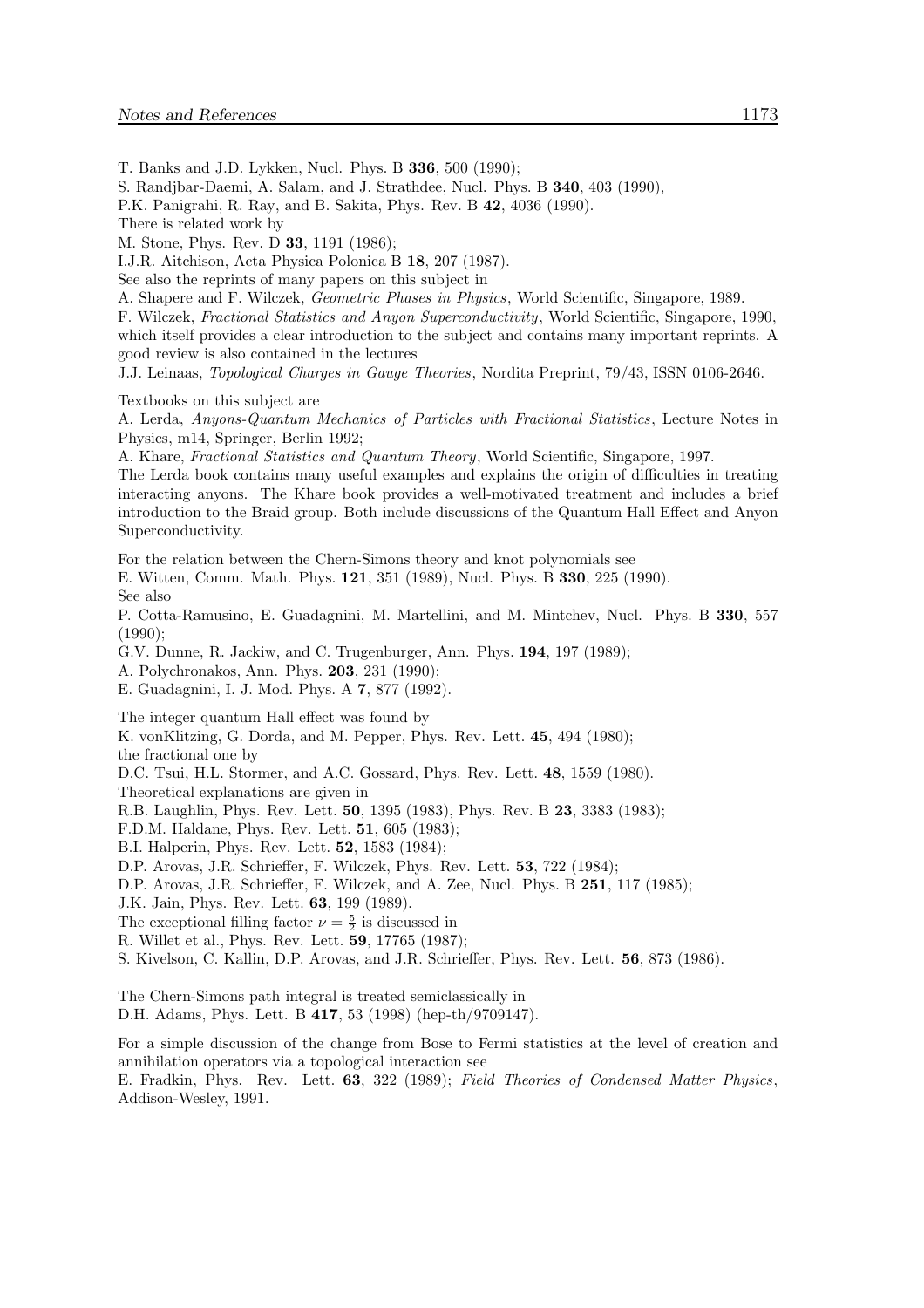The lattice form of the action  $\sum_{\mathbf{x}} \epsilon_{\mu\nu\lambda} A^{\mu}(\mathbf{x}) \nabla_{\nu} A_{\lambda}(\mathbf{x})$  used by that author is not correct since it violates gauge invariance. This can, however, easily be restored without destroying the results by replacing the first  $A_\mu(\mathbf{x})$ -field by  $A_\mu(\mathbf{x} - \mathbf{e}_\mu)$ , where  $\mathbf{e}_\mu$  is the unit vector in the  $\mu$ -direction. See the general discussion of lattice gauge transformations in

H. Kleinert, *Gauge Fields in Condensed Matter*, Vol. I, World Scientific, Singapore, 1989, Chapter 8 (http://www.physik.fu-berlin.de/~kleinert/b1).

See furthermore

D. Eliezer and G.W. Semenoff, Anyonization of Lattice Chern-Simons Theory, Ann. Phys. 217, 66 (1992).

For the London equations see the original paper by F. London and H. London, Proc. Roy. Soc. A 147, 71 (1935) and the extension thereof: A.B. Pippard, ibid., A 216, 547 (1953).

The individual citations refer to

- [1] P.A.M. Dirac, Proc. Roy. Soc. A 133, 60 (1931); Phys. Rev. 74, 817 (1948), Phys. Rev. 74, 817 (1948). See also J. Schwinger, Particles, Sources and Fields, Vols. 1 and 2, Addison Wesley, Reading, Mass., 1970 and 1973.
- [2] For a review, see G. Giacomelli, in Monopoles in Quantum Field Theory, World Scientific, Singapore, 1982, edited by N.S. Craigie, P. Goddard, and W. Nahm, p. 377.
- [3] B. Cabrera, Phys. Rev. Lett. **48**, 1378 (1982).
- [4] For a detailed discussion of the physics of vortex lines in superconductors, see H. Kleinert, *Gauge Fields in Condensed Matter*, World Scientific, Singapore, 1989, Vol. I, p. 331 (http://www.physik.fu-berlin.de/~kleinert/b1).
- [5] See the reprint collection A. Shapere and F. Wilczek, Geometric Phases in Physics, World Scientific, Singapore, 1989. In particular the paper by D.P. Arovas, Topics in Fractional Statistics, p.284.
- [6] The Tait number or writhe must not be confused with the writhing number  $W_r$  introduced in Section 16.6 which is in general noninteger. See P.G. Tait, On Knots I, II, and III, Scientific Papers, Vol. 1. Cambridge, England: University Press, pp. 273-347, 1898.
- [7] See Ref. [7] of Chapter 19. There exists, unfortunately, no obvious extension to four spacetime dimensions.
- [8] The development in this Section follows F. Ferrari, H. Kleinert, and I. Lazzizzera, Phys. Lett. A 276, 1 (2000) (cond-mat/0002049); Eur. Phys. J. B 18, 645 (2000) (cond-mat/0003355); nt. Jour. Mod. Phys. B 14, 3881 (2000) (cond-mat/0005300); Topological Polymers: An Application of Chern-Simons Field Theories, in K. Lederer and N. Aust (eds.), Chemical and Physical Aspects of Polymer Science and Engineering, 5-th Oesterreichische Polymertage, Leoben 2001, Macromolecular Symposia, 1st Edition, ISBN 3-527-30471-1, Wiley-VCH, Weinheim, 2002.
- [9] M.G. Brereton and S. Shah, J. Phys. A: Math. Gen. 15, 989 (1982).